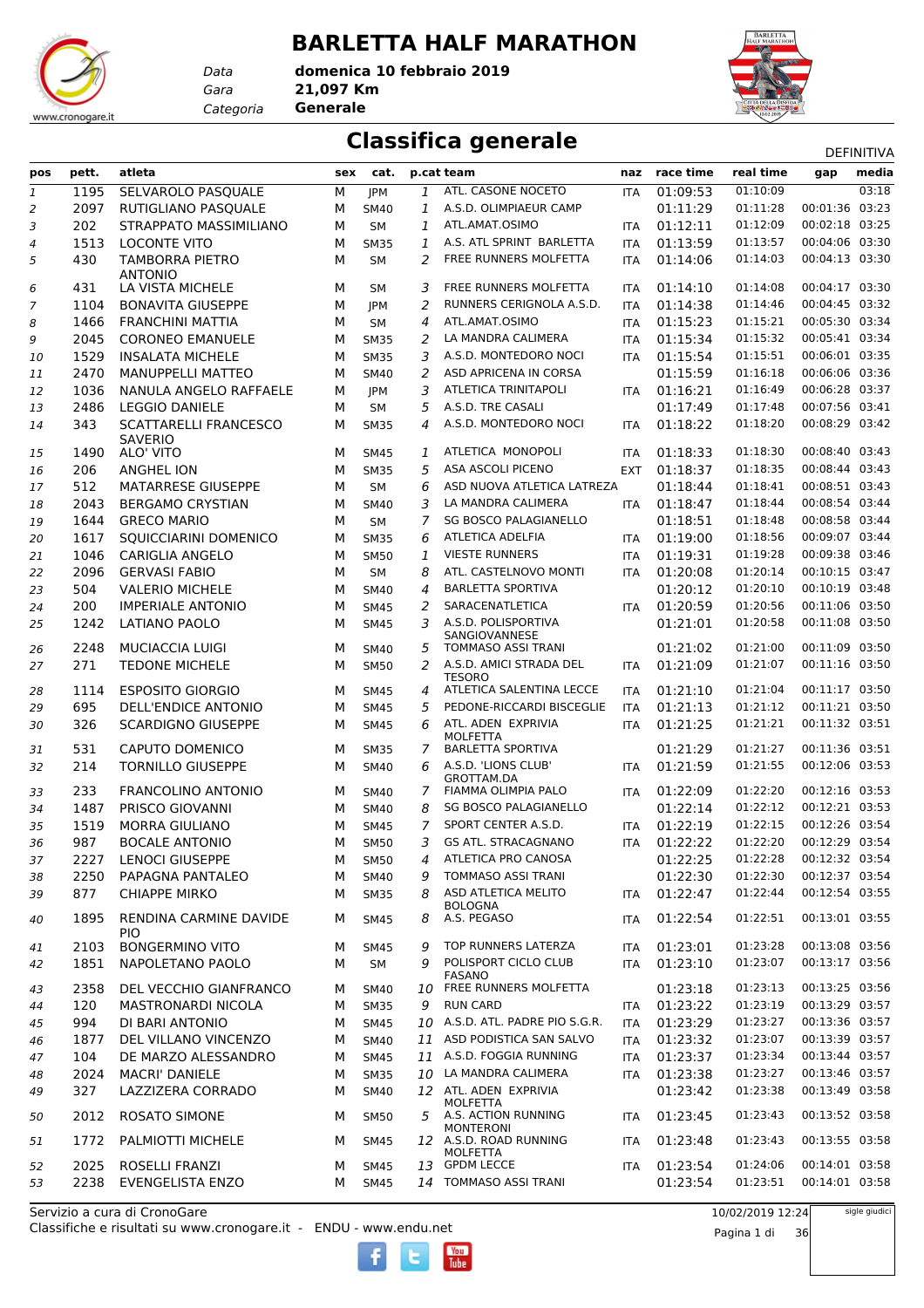|     |       | atleta                     |     |             |              |                                             |            | race time | real time |                |
|-----|-------|----------------------------|-----|-------------|--------------|---------------------------------------------|------------|-----------|-----------|----------------|
| pos | pett. |                            | sex | cat.        |              | p.cat team                                  | naz        |           |           | media<br>gap   |
| 54  | 1527  | <b>CALICCHIO SILVANO</b>   | М   | <b>SM40</b> | 13           | A.S.D. MONTEDORO NOCI                       | <b>ITA</b> | 01:23:54  | 01:23:51  | 00:14:01 03:58 |
| 55  | 1120  | <b>HOSSEINI SADDIO</b>     | м   | SМ          | 10           | <b>SALENTO FREE RUNNERS</b>                 | <b>EXT</b> | 01:23:58  | 01:23:57  | 00:14:05 03:58 |
| 56  | 876   | <b>DAVID DANIELE</b>       | М   | <b>SM</b>   | 11           | ASD NUOVA ATLETICA LATREZA                  |            | 01:23:59  | 01:23:58  | 00:14:06 03:58 |
| 57  | 1512  | <b>BRUNO RICCARDO</b>      | М   | <b>SM45</b> |              | 15 A.S. ATL SPRINT BARLETTA                 | <b>ITA</b> | 01:24:02  | 01:24:00  | 00:14:09 03:58 |
| 58  | 1560  | PAGANO EMILIO              | М   | <b>SM45</b> |              | 16 A.S.D. TRANI MARATHON                    | <b>ITA</b> | 01:24:06  | 01:24:01  | 00:14:13 03:59 |
| 59  | 159   | <b>SABATO FABIO</b>        | М   | <b>SM35</b> | 11           | S.S.D. A.R.L. DYNAMYK FITNESS ITA           |            | 01:24:10  | 01:24:07  | 00:14:17 03:59 |
| 60  | 2105  | <b>PASSARELLI FELICE</b>   | М   | <b>SM40</b> | 14           | TOP RUNNERS LATERZA                         | ITA        | 01:24:12  | 01:25:25  | 00:14:19 03:59 |
| 61  | 2033  | <b>LEO FLAVIO</b>          | М   | <b>SM40</b> | 15           | NUOVA ATLETICA COPERTINO                    | <b>ITA</b> | 01:24:19  | 01:24:16  | 00:14:26 03:59 |
| 62  | 1665  | DE BARTOLO PAOLO           | М   | <b>SM50</b> | 6            | ASD PER ASPERA AD ASTRA                     | <b>ITA</b> | 01:24:24  | 01:24:19  | 00:14:31 03:59 |
|     | 2481  | DE FILIPPI FRANCESCO       | м   | <b>SM35</b> |              | <b>BARI</b><br>12 A.S.D. TRE CASALI         |            | 01:24:35  | 01:24:29  | 00:14:42 04:00 |
| 63  |       |                            |     |             |              | 17 A.S.D. ROAD RUNNING                      |            |           | 01:24:32  | 00:14:44 04:00 |
| 64  | 1753  | <b>CALO MAURO</b>          | м   | <b>SM45</b> |              | MOLFETTA                                    | <b>ITA</b> | 01:24:37  |           |                |
| 65  | 346   | <b>DIMASTROCHICCO</b>      | м   | <b>SM60</b> | 1            | A.S.D. MONTEDORO NOCI                       | <b>ITA</b> | 01:24:39  | 01:24:34  | 00:14:46 04:00 |
|     |       | <b>RUGGERO</b>             |     |             |              |                                             |            |           |           |                |
| 66  | 307   | PONTRANDOLFO GIULIO        | м   | <b>SM45</b> | 18           | <b>ATHLETIC MARATHON</b><br>SANTERAMO       | <b>ITA</b> | 01:24:40  | 01:24:38  | 00:14:47 04:00 |
| 67  | 306   | PLANTAMURA ANGELO          | м   | <b>SM</b>   |              | 12 ATHLETIC MARATHON                        | <b>ITA</b> | 01:24:41  | 01:24:39  | 00:14:48 04:00 |
|     |       |                            |     |             |              | SANTERAMO                                   |            |           |           |                |
| 68  | 2173  | <b>DAMBROSIO GIUSEPPE</b>  | м   | <b>SM40</b> | 16           | ATLETIC CLUB ALTAMURA                       |            | 01:24:44  | 01:24:43  | 00:14:51 04:00 |
| 69  | 1037  | PESCHECHERA FRANCESCO      | М   | <b>SM40</b> | 17           | ATLETICA TRINITAPOLI                        | <b>ITA</b> | 01:24:56  | 01:24:49  | 00:15:03 04:01 |
| 70  | 579   | PAOLILLO ANTONIO           | м   | <b>SM</b>   | 13           | <b>BARLETTA SPORTIVA</b>                    |            | 01:25:02  | 01:25:00  | 00:15:10 04:01 |
| 71  | 1108  | <b>GISSI MICHELE</b>       | М   | <b>SM55</b> | 1            | A.POD. VALTENNA                             | <b>ITA</b> | 01:25:05  | 01:24:58  | 00:15:12 04:01 |
| 72  | 305   | LAZAZZERA GIACOMO          | М   | <b>SM50</b> | 7            | <b>ATHLETIC MARATHON</b>                    | <b>ITA</b> | 01:25:23  | 01:25:17  | 00:15:31 04:02 |
| 73  | 910   | <b>CARELLA CESARE</b>      | М   | <b>SM35</b> | 13           | SANTERAMO<br><b>OSTUNI RUNNER'S</b>         | <b>ITA</b> | 01:25:35  | 01:25:32  | 00:15:42 04:03 |
| 74  | 566   | PISTILLO VINCENZO          | М   | <b>SM45</b> | 19           | <b>BARLETTA SPORTIVA</b>                    |            | 01:25:41  | 01:25:22  | 00:15:48 04:03 |
| 75  | 1757  | CASCAVILLA GIOVANNI        | М   | <b>SM40</b> | 18           | A.S.D. ROAD RUNNING                         | <b>ITA</b> | 01:25:45  | 01:25:41  | 00:15:52 04:03 |
|     |       |                            |     |             |              | MOLFETTA                                    |            |           |           |                |
| 76  | 419   | LIUZZI DOMENICO            | м   | <b>SM45</b> |              | 20 POD. VALLE D'ITRIA                       | <b>ITA</b> | 01:25:52  | 01:25:45  | 00:15:59 04:04 |
| 77  | 213   | <b>MAGLIO TOMMASO</b>      | м   | <b>SM45</b> | 21           | <b>LOCOROTONDO</b><br>ASD MONTEMILETTO TEAM | <b>ITA</b> | 01:25:53  | 01:25:46  | 00:16:00 04:04 |
|     |       |                            |     |             |              | <b>RUNNERS</b>                              |            |           |           |                |
| 78  | 1669  | <b>FINO EMANUELE</b>       | м   | <b>SM40</b> | 19           | ASD PER ASPERA AD ASTRA                     | <b>ITA</b> | 01:25:54  | 01:25:44  | 00:16:01 04:04 |
| 79  | 81    | <b>MANCINO ROSARIO</b>     | м   | <b>SM</b>   |              | <b>BARI</b><br>14 A.S. CULTURALE POD. S.    | ITA        | 01:25:57  | 01:25:55  | 00:16:04 04:04 |
|     |       |                            |     |             |              | <b>STEFANO</b>                              |            |           |           |                |
| 80  | 2443  | PIAZZOLLA SALVATORE        | м   | <b>SM50</b> | 8            | MARGHERITA DI SAVOIA                        |            | 01:26:01  | 01:25:57  | 00:16:08 04:04 |
|     | 1961  | <b>BARBONE DOMENICO</b>    | м   | <b>SM40</b> | 20           | <b>RUNNERS</b><br>ASD MANFREDONIA CORRE     | <b>ITA</b> | 01:26:07  | 01:26:02  | 00:16:14 04:04 |
| 81  | 2094  | URBISAGLIA DONATO          | М   | <b>SM40</b> | 21           | <b>BRAMEA VULTUR RUNNERS</b>                |            | 01:26:10  | 01:26:00  | 00:16:17 04:05 |
| 82  | 372   | SIGNORILE STEFANO          |     |             |              | 22 A.S. QUELLI DELLA PINETA                 | <b>ITA</b> | 01:26:12  | 01:26:06  | 00:16:19 04:05 |
| 83  |       | <b>ROSARIO</b>             | М   | <b>SM40</b> |              |                                             | ITA        |           |           |                |
| 84  | 376   | PETRONI PIETRO             | м   | <b>SM45</b> |              | 22 A.S. QUELLI DELLA PINETA                 | <b>ITA</b> | 01:26:13  | 01:26:07  | 00:16:20 04:05 |
| 85  | 1483  | ROSSIGNOLI DONATO          | М   | <b>SM45</b> | 23           | ATLETICA PRO CANOSA                         | <b>ITA</b> | 01:26:16  | 01:26:11  | 00:16:23 04:05 |
| 86  | 1478  | PARADIGO MICHELE           | м   | <b>SM45</b> |              | 24 ATLETICA PRO CANOSA                      | <b>ITA</b> | 01:26:25  | 01:26:13  | 00:16:32 04:05 |
| 87  | 224   | MIRIZZI MICHELE GIANLUCA   | м   | <b>SM35</b> |              | 14 CUS BARI                                 | ITA        | 01:26:26  | 01:26:19  | 00:16:33 04:05 |
| 88  | 2051  | <b>FIORENTINO GABRIELE</b> | М   | <b>SM40</b> | 23           | A.S.D. CURSORES                             | <b>ITA</b> | 01:26:30  | 01:26:27  | 00:16:37 04:05 |
| 89  | 1751  | <b>ADESSI LUIGI</b>        | М   | SM40        |              | 24 A.S.D. ROAD RUNNING                      | ITA        | 01:26:35  | 01:26:29  | 00:16:42 04:06 |
|     |       |                            |     |             |              | <b>MOLFETTA</b>                             |            |           |           |                |
| 90  | 523   | <b>CIANCIOLO MARCO</b>     | м   | <b>SM45</b> | 25           | <b>BARLETTA SPORTIVA</b>                    | <b>ITA</b> | 01:26:36  | 01:26:34  | 00:16:43 04:06 |
| 91  | 2480  | CAMPA GINLUCA              | М   | <b>SM45</b> |              | 26 A.S.D. TRE CASALI                        |            | 01:26:37  | 01:26:31  | 00:16:44 04:06 |
| 92  | 313   | <b>FERRANTE GIANPIERO</b>  | М   | <b>SM35</b> |              | 15 ATLETICA TOMMASO ASSI                    | <b>ITA</b> | 01:26:37  | 01:26:34  | 00:16:44 04:06 |
| 93  | 2081  | <b>MARTORANO RAFFAELE</b>  | м   | <b>SM45</b> |              | <b>TRANI</b><br>27 ATLETICA AMATORI LAURIA  | <b>ITA</b> | 01:26:39  | 01:26:32  | 00:16:46 04:06 |
| 94  | 1742  | LOTRIGLIO ANTONIO          | м   | <b>SM45</b> |              | 28 STRARUNNERS BARI                         | ITA        | 01:26:41  | 01:26:38  | 00:16:49 04:06 |
|     |       |                            |     |             |              |                                             |            |           | 01:26:28  | 00:16:51 04:06 |
| 95  | 1680  | DANZA MICHELE              | м   | SM40        | 25           | GIOIA RUNNING A.S.D.                        | <b>ITA</b> | 01:26:44  |           |                |
| 96  | 405   | CAPUTELLI VINCENZO         | М   | <b>SM50</b> | 9            | ATLETICA DISFIDA DI BARLETTA ITA            |            | 01:26:46  | 01:26:41  | 00:16:53 04:06 |
| 97  | 1541  | <b>GERMINARIO STEFANO</b>  | м   | SM          | 15           | POD. CANUSIUM 2004                          | <b>ITA</b> | 01:26:47  | 01:26:41  | 00:16:54 04:06 |
| 98  | 1253  | DE CATA GIUSEPPE           | м   | <b>SM45</b> | 29           | A.S.D. POLISPORTIVA<br>SANGIOVANNESE        |            | 01:26:48  | 01:26:46  | 00:16:55 04:06 |
| 99  | 1667  | DE MOLA NICOLA             | м   | <b>SM40</b> |              | 26 ASD PER ASPERA AD ASTRA                  | ITA        | 01:26:51  | 01:26:41  | 00:16:58 04:06 |
|     |       |                            |     |             |              | <b>BARI</b>                                 |            |           |           |                |
| 100 | 61    | <b>CIRASOLA CARLO</b>      | м   | <b>SM45</b> | 30           | ATL. AMATORI IRSINESE                       | ITA        | 01:26:52  | 01:26:45  | 00:16:59 04:07 |
| 101 | 1853  | <b>CONSERVA GIOELE</b>     | М   | SM          |              | 16 G.S.P. III REGIONE AEREA BARI            | ITA        | 01:26:55  | 01:26:50  | 00:17:02 04:07 |
| 102 | 88    | <b>TANTULLI ANTONIO</b>    | М   | <b>SM45</b> |              | 31 A.S. CULTURALE POD. S.                   | ITA        | 01:26:55  | 01:26:53  | 00:17:03 04:07 |
| 103 | 1891  | DEL CONTE DAVIDE           | м   | SM          |              | <b>STEFANO</b><br>17 A.S. PEGASO            | <b>ITA</b> | 01:26:59  | 01:26:56  | 00:17:06 04:07 |
| 104 | 183   | <b>MONTERISI MICHELE</b>   | м   | <b>SM45</b> |              | 32 A.MARATONETI ANDRIESI                    | ITA        | 01:27:00  | 01:26:57  | 00:17:07 04:07 |
| 105 | 1345  | ANTONACCI IGNAZIO          | М   | <b>SM45</b> |              | 33 RUN CARD                                 | ITA        | 01:27:02  | 01:26:56  | 00:17:09 04:07 |
|     | 1511  | <b>TROPIANO DANIELA</b>    | F   | <b>SF40</b> | $\mathbf{1}$ | ATLETICA MONOPOLI                           |            | 01:27:06  | 01:27:06  | 00:17:13 04:07 |
| 106 | 868   |                            |     |             |              | 27 S.S.D. TELESIA RUNNING TEAM              | ITA        | 01:27:12  | 01:27:09  | 00:17:19 04:07 |
| 107 |       | <b>IANNUCCI PASQUALE</b>   | М   | SM40        |              | 28 A.S. CULTURALE POD. S.                   | ITA        |           | 01:28:08  | 00:17:20 04:08 |
| 108 | 84    | METTA PASQUALE             | м   | SM40        |              | <b>STEFANO</b>                              | ITA        | 01:27:13  |           |                |

 $\begin{bmatrix}\n\frac{\text{Vou}}{\text{Iube}}\n\end{bmatrix}$ 

Pagina 2 di 36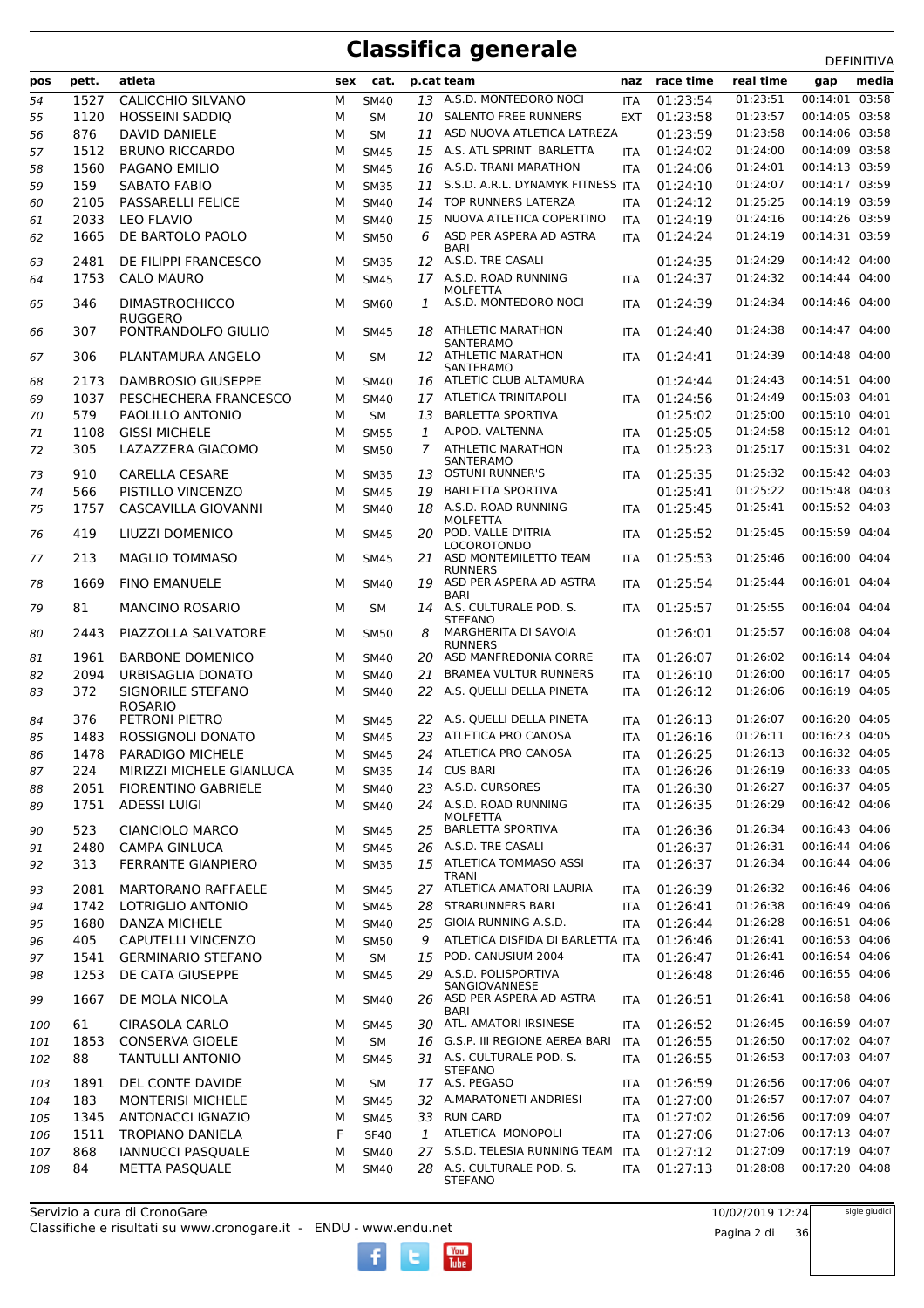|            |             |                                                      |        |                            |                |                                                          |                          |                      |                      | DEFINITIVA                       |
|------------|-------------|------------------------------------------------------|--------|----------------------------|----------------|----------------------------------------------------------|--------------------------|----------------------|----------------------|----------------------------------|
| pos        | pett.       | atleta                                               |        | sex cat.                   |                | p.cat team                                               |                          | naz race time        | real time            | media<br>gap                     |
| 109        | 1515        | ARMENISE PAOLO                                       | М      | <b>SM50</b>                | 10             | SPORT CENTER A.S.D.                                      | <b>ITA</b>               | 01:27:15             | 01:27:09             | 00:17:22 04:08                   |
| 110        | 2202        | <b>SALZA MICHELE</b>                                 | м      | <b>SM50</b>                |                | 11 ASD MARATHON CL. ARIANO<br><b>IRPINO</b>              |                          | 01:27:21             | 01:27:25             | 00:17:28 04:08                   |
| 111        | 65          | <b>MIDEA GIUSEPPE</b>                                | м      | <b>SM50</b>                | 12             | <b>BIO AMBRA NEW AGE</b>                                 | <b>ITA</b>               | 01:27:21             | 01:26:50             | 00:17:28 04:08                   |
| 112        | 590         | <b>MANGIONE GIUSEPPE</b>                             | М      | <b>SM55</b>                | 2              | <b>BARLETTA SPORTIVA</b>                                 |                          | 01:27:23             | 01:27:21             | 00:17:31 04:08                   |
| 113        | 1546        | PELLEGRINO ALESSANDRO                                | М      | <b>SM</b>                  | 18             | POD. CANUSIUM 2004                                       | <b>ITA</b>               | 01:27:27             | 01:27:21             | 00:17:34 04:08                   |
| 114        | 690         | SIMONE MAURIZIO                                      | м      | <b>SM40</b>                | 29             | PEDONE-RICCARDI BISCEGLIE                                | <b>ITA</b>               | 01:27:29             | 01:27:25             | 00:17:36 04:08                   |
| 115        | 95          | <b>TENACE MICHELE</b>                                | M      | <b>SM35</b>                |                | 16 A.S.D. FOGGIA RUNNING                                 | <b>ITA</b>               | 01:27:30             | 01:26:33             | 00:17:38 04:08                   |
| 116        | 1995        | <b>CARDONE ANDREA</b>                                | М      | <b>SM</b>                  | 19             | CIRO' MARINA CHE CORRE                                   | <b>ITA</b>               | 01:27:41             | 01:27:36             | 00:17:48 04:09                   |
| 117        | 614         | DI MAIO PIERANGELO                                   | M      | <b>SM45</b>                | 34             | S.ATL. S.G.BOSCO<br>PALAGIANELLO                         | <b>ITA</b>               | 01:27:45             | 01:27:42             | 00:17:52 04:09                   |
| 118        | 907         | SAPONARO AGOSTINO                                    | м      | <b>SM45</b>                | 35             | <b>OSTUNI RUNNER'S</b>                                   | <b>ITA</b>               | 01:27:48             | 01:27:43             | 00:17:55 04:09                   |
| 119        | 2353        | PLACENTINO FILIPPO                                   | м      | <b>SM35</b>                |                | 17 I SARACENI DI LUCERA                                  | <b>ITA</b>               | 01:27:50             | 01:27:46             | 00:17:57 04:09                   |
| 120        | 1714        | <b>LAPEDOTA NICOLA</b>                               | M      | <b>SM55</b>                | 3              | S.S.D. A.R.L. DYNAMYK FITNESS ITA                        |                          | 01:27:52             | 01:27:45             | 00:17:59 04:09                   |
| 121        | 2104        | <b>CLEMENTE MICHELE</b>                              | М      | <b>SM</b>                  | 20             | TOP RUNNERS LATERZA                                      | <b>ITA</b>               | 01:27:53             | 01:27:51             | 00:18:00 04:09                   |
| 122        | 1139        | <b>BOUKARI SAID</b>                                  | М      | <b>SM</b>                  | 21             | ASD RUNNERS PETACCIATO                                   |                          | 01:27:55             | 01:27:31             | 00:18:02 04:09                   |
| 123        | 2262        | SOLITO SILVESTRO                                     | м      | <b>SM45</b>                | 36             | MARTINA FRANCA RINNUNG                                   |                          | 01:27:56             | 01:27:47             | 00:18:03 04:10                   |
| 124        | 1502        | <b>IACOVAZZI FRANCESCO</b>                           | М      | <b>SM55</b>                | 4              | ATLETICA MONOPOLI                                        | <b>ITA</b>               | 01:27:56             | 01:27:52             | 00:18:03 04:10                   |
| 125        | 1206        | <b>FIGUNDIO ANTONIO</b>                              | м      | <b>SM50</b>                | 13             | ATLETICA CORREREPOLLINO                                  | <b>ITA</b>               | 01:28:03             | 01:27:59             | 00:18:10 04:10                   |
| 126        | 2004<br>893 | <b>TOMA PIERLUIGI</b><br><b>CONVERTINI FRANCESCO</b> | M<br>М | <b>SM35</b><br><b>SM45</b> | 37             | 18 A.S. PODISTICA PARABITA<br><b>OSTUNI RUNNER'S</b>     | <b>ITA</b>               | 01:28:03<br>01:28:03 | 01:27:45<br>01:27:58 | 00:18:10 04:10<br>00:18:10 04:10 |
| 127<br>128 | 1368        | MILANO SEBASTIANO                                    | м      | <b>SM35</b>                | 19             | <b>RUN CARD</b>                                          | <b>ITA</b><br><b>ITA</b> | 01:28:05             | 01:27:58             | 00:18:12 04:10                   |
| 129        | 1461        | DI MARTINO SERGIO                                    | М      | <b>SM55</b>                | 5              | <b>RUN CARD</b>                                          | <b>ITA</b>               | 01:28:06             | 01:27:59             | 00:18:13 04:10                   |
| 130        | 2107        | POLACELLI GIOVANNI                                   | M      | <b>SM</b>                  | 22             | TEAM PIANETA SPORT                                       | <b>ITA</b>               | 01:28:11             | 01:28:08             | 00:18:18 04:10                   |
|            |             | <b>FRANCESCO</b>                                     |        |                            |                | MASSAFRA                                                 |                          |                      |                      |                                  |
| 131        | 2140        | LILLO ROCCO GIANNI                                   | м      | <b>SM40</b>                |                | 30 RUN CARD                                              | <b>ITA</b>               | 01:28:13             | 01:28:02             | 00:18:20 04:10                   |
| 132        | 2095        | <b>VALZER DAVIDE</b>                                 | м      | <b>SM</b>                  | 23             | <b>BRAMEA VULTUR RUNNERS</b>                             | <b>ITA</b>               | 01:28:13             | 01:27:48             | 00:18:20 04:10                   |
| 133        | 2020        | DE MORI CLAUDIO                                      | М      | <b>SM60</b>                | 2              | A.S.D. TRE CASALI                                        | <b>ITA</b>               | 01:28:13             | 01:28:05             | 00:18:20 04:10                   |
| 134        | 1201        | DI BELLO LUCA                                        | М      | <b>SM50</b>                | 14             | PODISTICA AMATORI POTENZA                                | <b>ITA</b>               | 01:28:15             | 01:28:06             | 00:18:22 04:10                   |
| 135        | 1858        | PRIMICERIO RICCARDO                                  | М      | <b>SM</b>                  |                | 24 A.S.D. ATLETICA CAROVIGNO                             | <b>ITA</b>               | 01:28:20             | 01:28:03             | 00:18:27 04:11<br>00:18:29 04:11 |
| 136        | 534<br>859  | <b>ZAZA GIUSEPPE</b>                                 | М<br>M | <b>SM40</b>                | 31<br>38       | <b>BARLETTA SPORTIVA</b><br><b>SG BOSCO PALAGIANELLO</b> |                          | 01:28:22<br>01:28:25 | 01:28:18<br>01:28:21 | 00:18:32 04:11                   |
| 137<br>138 | 423         | CITARELLA MASSIMO<br><b>RIGANTE GIUSEPPE</b>         | м      | <b>SM45</b><br><b>SM40</b> | 32             | FREE RUNNERS MOLFETTA                                    | ITA                      | 01:28:41             | 01:28:33             | 00:18:48 04:12                   |
| 139        | 143         | <b>CIACCIA ALESSANDRO</b>                            | М      | <b>SM35</b>                | 20             | TARANTO SPORTIVA                                         | <b>ITA</b>               | 01:28:45             | 01:28:19             | 00:18:52 04:12                   |
| 140        | 2098        | DI TILLO PAOLA                                       | F      | <b>SF40</b>                | 2              | <b>GRUPPO SPORTIVO VIRTUS</b>                            | <b>ITA</b>               | 01:28:49             | 01:28:47             | 00:18:56 04:12                   |
| 141        | 763         | <b>GAGLIARDI BRUNO</b>                               | м      | <b>SM</b>                  | 25             | HAPPY RUNNERS ALTAMURA                                   | <b>ITA</b>               | 01:28:52             | 01:28:46             | 00:18:59 04:12                   |
| 142        | 2016        | <b>BONADIES MASSIMILIANO</b>                         | м      | <b>SM40</b>                | 33             | A.S.D. TRE CASALI                                        | <b>ITA</b>               | 01:28:54             | 01:28:48             | 00:19:01 04:12                   |
| 143        | 1371        | <b>COLACI FRANCESCO</b>                              | M      | <b>SM40</b>                | 34             | <b>RUN CARD</b>                                          | <b>ITA</b>               | 01:28:56             | 01:28:45             | 00:19:03 04:12                   |
| 144        | 1199        | <b>BUONANSEGNA ANTONIO</b>                           | м      | <b>SM35</b>                | 21             | PODISTICA AMATORI POTENZA                                | <b>ITA</b>               | 01:28:58             | 01:28:49             | 00:19:05 04:13                   |
| 145        | 2154        | <b>VALENTE SALVATORE</b>                             | M      | <b>SM40</b>                |                | 35 RUN CARD                                              | <b>ITA</b>               | 01:29:04             | 01:28:57             | 00:19:11 04:13                   |
| 146        | 1809        | SARDARO EMANUELE                                     | M      | <b>SM55</b>                | 6              | G.S. AVIS BARLETTA A.S.D.                                | <b>ITA</b>               | 01:29:08             |                      | 01:29:13  00:19:15  04:13        |
| 147        | 2026        | SPAGNA IVAN                                          | м      | JPM                        | 4              | ASD N.E.S.T.                                             | ITA                      | 01:29:12             | 01:28:55             | 00:19:19 04:13                   |
| 148        | 403         | <b>SCIUSCO FRANCESCO</b>                             | М      | <b>SM45</b>                | 39             | ATLETICA DISFIDA DI BARLETTA ITA                         |                          | 01:29:14             | 01:29:08             | 00:19:21 04:13                   |
| 149        | 1360        | <b>FEDERICO MARIO</b>                                | М      | <b>SM50</b>                |                | 15 RUN CARD                                              | <b>ITA</b>               | 01:29:14             | 01:29:07             | 00:19:21 04:13                   |
| 150        | 1301        | <b>GALEONE GIUSEPPE</b>                              | м      | <b>SM45</b>                |                | 40 A.S.D. FITNESS PODISTICA S.G.I. ITA                   |                          | 01:29:15             | 01:28:11             | 00:19:22 04:13<br>00:19:23 04:13 |
| 151        | 443<br>1294 | <b>PARISI FRANCESCO</b><br><b>TORTORELLA PIETRO</b>  | М<br>М | <b>SM40</b><br><b>SM55</b> | $\overline{7}$ | 36 FREE RUNNERS MOLFETTA<br><b>RUNNERS GINOSA</b>        | <b>ITA</b><br><b>ITA</b> | 01:29:16<br>01:29:16 | 01:29:13<br>01:29:09 | 00:19:23 04:13                   |
| 152<br>153 | 2485        | <b>GIGANTE CESARE</b>                                | М      | <b>SM55</b>                | 8              | A.S.D. TRE CASALI                                        |                          | 01:29:18             | 01:29:12             | 00:19:25 04:13                   |
| 154        | 1034        | <b>CIPRO MICHELE</b>                                 | М      | <b>SM45</b>                | 41             | ATLETICA TRINITAPOLI                                     | ITA                      | 01:29:20             | 01:29:24             | 00:19:27 04:14                   |
| 155        | 515         | <b>BAFUNNO ANTONIO</b>                               | М      | <b>SM</b>                  | 26             | <b>BARLETTA SPORTIVA</b>                                 |                          | 01:29:24             | 01:28:49             | 00:19:31 04:14                   |
| 156        | 923         | <b>FOSCHI LUIGI</b>                                  | м      | <b>SM60</b>                | 3              | <b>LARINO RUN</b>                                        | ITA.                     | 01:29:28             | 01:29:11             | 00:19:35 04:14                   |
| 157        | 1189        | <b>CANACCI DIEGO</b>                                 | М      | <b>SM50</b>                | 16             | ASD RUNNERS PESCARA                                      |                          | 01:29:33             | 01:29:25             | 00:19:40 04:14                   |
| 158        | 1188        | PATTARA ANTONELLO                                    | М      | <b>SM45</b>                |                | 42 ASD RUNNERS PESCARA                                   | ITA                      | 01:29:33             | 01:29:23             | 00:19:40 04:14                   |
| 159        | 37          | <b>FANELLI FRANCESCO</b>                             | М      | <b>SM45</b>                | 43             | <b>BITONTO RUNNERS</b>                                   | ITA                      | 01:29:36             | 01:29:10             | 00:19:43 04:14                   |
|            |             | <b>ONOFRI</b>                                        |        |                            |                |                                                          |                          |                      |                      |                                  |
| 160        | 913         | MONOPOLI LEONARDO                                    | м      | <b>SM35</b>                | 22             | <b>OSTUNI RUNNER'S</b>                                   | ITA                      | 01:29:38             | 01:29:34             | 00:19:45 04:14                   |
| 161        | 858         | <b>COLELLA GIUSEPPE</b>                              | М      | <b>SM55</b>                | 9              | <b>CLUB RUNNER 87</b><br>CASTELLANETA                    |                          | 01:29:38             | 01:29:26             | 00:19:45 04:14                   |
| 162        | 1113        | ALEMANNO ALESSANDRO                                  | м      | <b>SM40</b>                |                | 37 ATLETICA SALENTINA LECCE                              | ITA                      | 01:29:39             | 01:29:31             | 00:19:46 04:14                   |
| 163        | 2019        | D'ELIA FRANCESCO                                     | М      | <b>SM50</b>                |                | 17 A.S.D. TRE CASALI                                     | ITA                      | 01:29:39             | 01:29:31             | 00:19:46 04:14                   |
| 164        | 894         | <b>SUMMA SANDRO</b>                                  | М      | <b>SM45</b>                |                | 44 OSTUNI RUNNER'S                                       | <b>ITA</b>               | 01:29:41             | 01:29:27             | 00:19:49 04:15                   |
| 165        | 2182        | PAPPALARDO MICHELE                                   | М      | <b>SM35</b>                |                | 23 ATLETIC CLUB ALTAMURA                                 |                          | 01:29:44             | 01:29:29             | 00:19:51 04:15                   |
| 166        | 381         | <b>BRUNO TRIFONE</b>                                 | М      | <b>SM55</b>                | 10             | DREAM TEAM BARI                                          | ITA                      | 01:29:48             | 01:29:42             | 00:19:55 04:15                   |
| 167        | 472<br>921  | DE CESARE GIUSEPPE<br><b>CACCHIONE GIUSEPPE</b>      | М      | <b>SM40</b>                | 45             | 38 A.S.D. BISCEGLIE RUNNING<br><b>LARINO RUN</b>         | ITA                      | 01:29:58<br>01:30:00 | 01:29:47<br>01:29:42 | 00:20:05 04:15<br>00:20:07 04:15 |
| 168<br>169 | 1247        | PRENCIPE ANTONIO                                     | М<br>М | <b>SM45</b><br><b>SM45</b> |                | 46 A.S.D. POLISPORTIVA                                   | ITA                      | 01:30:00             | 01:29:58             | 00:20:07 04:15                   |
|            |             |                                                      |        |                            |                | SANGIOVANNESE                                            |                          |                      |                      |                                  |

 $\begin{bmatrix}\n\frac{\text{Vou}}{\text{Iube}}\n\end{bmatrix}$ 

Classifiche e risultati su www.cronogare.it - ENDU - www.endu.net Servizio a cura di CronoGare

10/02/2019 12:24

Pagina 3 di 36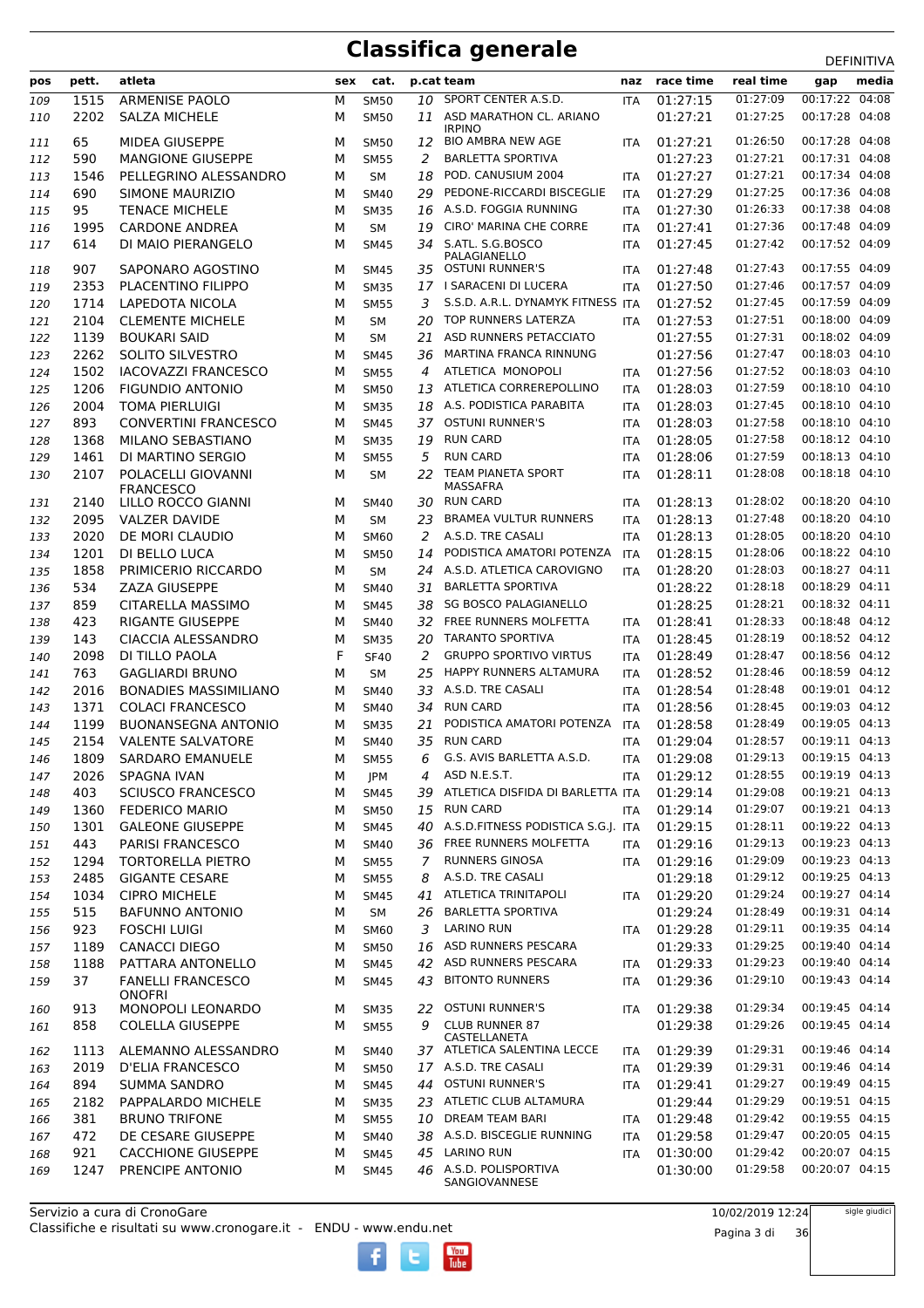| pos        | pett.     | atleta                                    | sex    | cat.                       |     | p.cat team                                                            | naz                      | race time            | real time            | gap                              | media |
|------------|-----------|-------------------------------------------|--------|----------------------------|-----|-----------------------------------------------------------------------|--------------------------|----------------------|----------------------|----------------------------------|-------|
| 170        | 1268      | <b>RUSSO ROBERTO</b>                      | М      | <b>SM40</b>                | 39  | A.S PODISTICA TARAS                                                   | <b>ITA</b>               | 01:30:03             | 01:29:51             | 00:20:10                         | 04:16 |
| 171        | 953       | <b>GELORMINI MAURO</b>                    | М      | <b>SM35</b>                | 24  | ASD RUNNERS CHIETI                                                    | ITA                      | 01:30:09             | 01:30:03             | 00:20:16 04:16                   |       |
| 172        | 2303      | PAPARUSSO MICHELE                         | м      | <b>SM55</b>                | 11  | <b>AMATORI ANDRIESI</b>                                               |                          | 01:30:11             | 01:30:07             | 00:20:18 04:16                   |       |
| 173        | 1828      | PERNIOLA GIOVANNI                         | м      | <b>SM</b>                  |     | 27 ASD RUNNING CASSANO                                                | <b>ITA</b>               | 01:30:15             | 01:30:04             | 00:20:22 04:16                   |       |
| 174        | 328       | <b>MESCIA VALENTINO</b>                   | м      | <b>SM45</b>                | 47  | VENTI18<br>ATL. ADEN EXPRIVIA                                         | <b>ITA</b>               | 01:30:16             | 01:30:06             | 00:20:23 04:16                   |       |
| 175        | 1243      | <b>TORTORELLI GIOVANNI</b>                | м      | <b>SM35</b>                | 25. | <b>MOLFETTA</b><br>A.S.D. POLISPORTIVA                                |                          | 01:30:17             | 01:30:15             | 00:20:24 04:16                   |       |
| 176        | 1369      | <b>BALZANO GAETANO</b>                    | м      | <b>SM</b>                  | 28  | SANGIOVANNESE<br><b>RUN CARD</b>                                      | <b>ITA</b>               | 01:30:18             | 01:29:54             | 00:20:25 04:16                   |       |
| 177        | 1945      | SANTACROCE ALESSANDRO                     | м      | <b>SM40</b>                | 40  | A.S.D. RUN & FUN SAN SEVERO ITA                                       |                          | 01:30:19             | 01:30:07             | 00:20:26 04:16                   |       |
|            | 1883      | <b>TRIVISANO PASQUALE</b>                 | м      | <b>SM40</b>                | 41  | U.S. FOGGIA ATL. LEGGERA                                              | <b>ITA</b>               | 01:30:21             | 01:30:10             | 00:20:28 04:16                   |       |
| 178        | 1609      | <b>GUERRA FRANCESCO</b>                   | м      | <b>SM40</b>                |     | 42 ATLETICA ADELFIA                                                   |                          | 01:30:23             | 01:30:18             | 00:20:30 04:17                   |       |
| 179<br>180 | 345       | <b>D'ANDRIA FRANCESCO</b>                 | М      | <b>SM35</b>                | 26  | A.S.D. MONTEDORO NOCI                                                 | <b>ITA</b><br><b>ITA</b> | 01:30:26             | 01:30:22             | 00:20:33 04:17                   |       |
| 181        | 1912      | <b>GASBARRO MARIO</b>                     | М      | <b>SM55</b>                | 12  | I PODISTI DI CAPITANATA                                               | <b>ITA</b>               | 01:30:29             | 01:30:07             | 00:20:36 04:17                   |       |
| 182        | 1448      | PASCARELLA ANTONIO                        | м      | <b>SM50</b>                | 18  | <b>RUN CARD</b>                                                       | <b>ITA</b>               | 01:30:29             | 01:30:21             | 00:20:36 04:17                   |       |
| 183        | 435       | AURICCHIO MICHELANGELO                    | м      | <b>SM40</b>                | 43  | FREE RUNNERS MOLFETTA                                                 | <b>ITA</b>               | 01:30:32             | 01:30:26             | 00:20:39 04:17                   |       |
| 184        | 1692      | <b>MASI GIANMATTEO</b>                    | м      | <b>SM40</b>                | 44  | GIOIA RUNNING A.S.D.                                                  | <b>ITA</b>               | 01:30:35             | 01:30:14             | 00:20:42 04:17                   |       |
| 185        | 661       | DAGOSTINO RUGGIERO                        | м      | <b>SM45</b>                | 48  | <b>BARLETTA SPORTIVA</b>                                              |                          | 01:30:35             | 01:30:31             | 00:20:42 04:17                   |       |
| 186        | 1446      | PICA NICOLA                               | м      | <b>SM45</b>                | 49  | <b>RUN CARD</b>                                                       | <b>ITA</b>               | 01:30:37             | 01:30:30             | 00:20:44 04:17                   |       |
| 187        | 1770      | MINERVINI PASQUALE                        | М      | <b>SM35</b>                |     | 27 A.S.D. ROAD RUNNING                                                | <b>ITA</b>               | 01:30:40             | 01:30:31             | 00:20:47 04:17                   |       |
| 188        | 211       | CIACCIO GIACOMO LUCA                      | м      | <b>SM35</b>                | 28  | <b>MOLFETTA</b><br><b>G.P. RUNNERS SULMONA</b>                        | <b>ITA</b>               | 01:30:40             | 01:30:21             | 00:20:47 04:17                   |       |
| 189        | 645       | DIBENEDETTO FRANCESCO                     | м      | <b>SM55</b>                | 13  | <b>BARLETTA SPORTIVA</b>                                              | <b>ITA</b>               | 01:30:41             | 01:30:36             | 00:20:48 04:17                   |       |
| 190        | 865       | <b>ALVINO ANTONIO</b>                     | м      | <b>SM40</b>                | 45  | S.S.D. TELESIA RUNNING TEAM                                           | <b>ITA</b>               | 01:30:42             | 01:30:00             | 00:20:49 04:17                   |       |
| 191        | 2339      | <b>BONERBA VINCENZO</b>                   | м      | <b>SM40</b>                | 46  | <b>BIO AMBRA NEW AGE</b>                                              | <b>ITA</b>               | 01:30:42             | 01:29:40             | 00:20:49 04:17                   |       |
| 192        | 1167      | <b>LUPOLI GIULIO</b>                      | М      | <b>SM55</b>                |     | 14 A.S.D. NAPOLI NORD                                                 | <b>ITA</b>               | 01:30:43             | 01:30:06             | 00:20:50 04:17                   |       |
| 193        | 2456      | <b>LAMEDICA ROBERTO</b>                   | м      | <b>SM45</b>                |     | <b>MARATHON</b><br>50 ASD RUNNING CLUB TORRE                          |                          | 01:30:44             | 01:30:20             | 00:20:51 04:18                   |       |
| 194        | 802       | <b>VALERIO MICHELE</b>                    | м      | <b>SM40</b>                | 47  | <b>MAGGIORE</b><br>RUNNERS DEL LEVANTE                                | <b>ITA</b>               | 01:30:45             | 01:30:32             | 00:20:52 04:18                   |       |
| 195        | 1718      | <b>FALLACARA GIROLAMO</b>                 | м      | <b>SM45</b>                | 51  | <b>BITONTO SPORTIVA</b>                                               | <b>ITA</b>               | 01:30:48             | 01:30:38             | 00:20:55 04:18                   |       |
| 196        | 2386      | <b>CAIATI NICOLA</b>                      | М      | <b>SM40</b>                | 48  | <b>BITONTO SPORTIVA</b>                                               |                          | 01:30:49             | 01:30:39             | 00:20:56 04:18                   |       |
| 197        | 473       | D'ELIA MAURIZIO                           | м      | <b>SM45</b>                | 52  | A.S.D. BISCEGLIE RUNNING                                              | <b>ITA</b>               | 01:30:50             | 01:30:39             | 00:20:57 04:18                   |       |
| 198        | 1081      | ORTORE GIOVANNI                           | м      | <b>SM50</b>                | 19  | APRICENA IN CORSA                                                     |                          | 01:30:50             | 01:30:45             | 00:20:57 04:18                   |       |
| 199        | 948       | DE CINQUE NICOLA                          | М      | <b>SM</b>                  | 29  | ASD PODISTICA SAN SALVO                                               | <b>ITA</b>               | 01:30:50             | 01:30:42             | 00:20:57 04:18                   |       |
| 200        | 813       | PETRELLI VINCENZO                         | м      | <b>SM55</b>                | 15  | S.S.D. A.R.L. DYNAMYK FITNESS ITA                                     |                          | 01:30:52             | 01:30:44             | 00:20:59 04:18                   |       |
| 201        | 2022      | <b>QUARTA GIANLUCA</b>                    | М      | <b>SM45</b>                | 53  | A.S.D. TRE CASALI                                                     | <b>ITA</b>               | 01:30:55             | 01:30:49             | 00:21:02 04:18                   |       |
| 202        | 39        | <b>LAMONICA ROBERTO</b><br><b>ANTONIO</b> | М      | <b>SM40</b>                | 49  | <b>BITONTO RUNNERS</b>                                                | <b>ITA</b>               | 01:30:56             | 01:30:31             | 00:21:03 04:18                   |       |
| 203        | 973       | LADISA GIORGIO                            | м      | <b>SM45</b>                |     | 54 S.P. SEVEN                                                         | <b>ITA</b>               | 01:30:57             | 01:30:52             | 00:21:04 04:18                   |       |
| 204        | 2300      | LOPETUSO RICCARDO                         | м      | <b>SM50</b>                | 20  | <b>AMATORI ANDRIESI</b>                                               |                          | 01:30:59             | 01:30:55             | 00:21:06 04:18                   |       |
| 205        | 1265      | SANTORO GIOVANNI CIRO                     | М      | <b>SM35</b>                | 29  | A.S.D. PODISTICA GROTTAGLIE ITA                                       |                          | 01:31:00             | 01:30:52             | 00:21:07 04:18                   |       |
| 206        | 1701      | <b>VENTIMIGLIA CARMELO</b>                | м      | <b>SM50</b>                | 21  | GIOIA RUNNING A.S.D.                                                  | ITA                      | 01:31:00             | 01:30:49             | 00:21:07 04:18                   |       |
| 207        | 702       | <b>LIBERTI GIUSEPPE</b>                   | м      | <b>SM45</b>                | 55  | RUNNING PEOPLE NOICATTARO ITA                                         |                          | 01:31:01             | 01:30:51             | 00:21:08 04:18                   |       |
| 208        | 972       | <b>BALZANI LUCIANO</b>                    | м      | <b>SM65</b>                | 1   | S.P. SEVEN                                                            | ITA                      | 01:31:04             | 01:31:00             | 00:21:11 04:18                   |       |
| 209        | 908       | SOFIA ANTONIO                             | М      | <b>SM40</b>                | 50  | <b>OSTUNI RUNNER'S</b>                                                |                          | 01:31:04             | 01:31:02             | 00:21:11 04:18                   |       |
| 210        | 48        | VALENZANO DOMENICO                        | м      | <b>SM35</b>                | 30  | A.S. AMATORI PUTIGNANO                                                | ITA                      | 01:31:04             | 01:29:42             | 00:21:12 04:18                   |       |
| 211        | 898       | <b>CERVELLERA DAVIDE</b>                  | м      | SM                         | 30  | <b>OSTUNI RUNNER'S</b>                                                | <b>ITA</b>               | 01:31:06             | 01:30:59             | 00:21:13 04:19                   |       |
| 212        | 698       | <b>VAVALLE VITO</b>                       | м      | <b>SM40</b>                | 51  | RUNNING PEOPLE NOICATTARO ITA                                         |                          | 01:31:08             | 01:30:59             | 00:21:15 04:19                   |       |
| 213        | 2469      | PELLEGRINO FRANCESCO                      | м      | <b>SM45</b>                | 56  | <b>MANFREDONIA CORRE</b>                                              |                          | 01:31:13             | 01:30:25             | 00:21:20 04:19                   |       |
| 214        | 1956      | PALUMBO ANTONIO PIO                       | м      | <b>SM45</b>                | 57  | GR. POD. MONTE SANT'ANGELO ITA                                        |                          | 01:31:20             | 01:30:17             | 00:21:27 04:19                   |       |
| 215        | 1330      | <b>TEOFILO GIUSEPPE</b>                   | м      | <b>SM40</b>                |     | 52 A.S. ATLETICA POLIGNANO                                            | <b>ITA</b>               | 01:31:23             | 01:31:15             | 00:21:30 04:19                   |       |
| 216        | 1021      | SOLIMANDO BRUNO                           | м      | <b>SM45</b>                |     | 58 ATL. SAN NICANDRO<br><b>GARGANICO</b>                              | ITA                      | 01:31:24             | 01:31:20             | 00:21:31 04:19                   |       |
| 217        | 361       | SIFANNO GAETANO                           | м      | <b>SM60</b>                | 4   | A.S. QUELLI DELLA PINETA                                              | <b>ITA</b>               | 01:31:25             | 01:31:17             | 00:21:32 04:19                   |       |
| 218        | 2181      | PALASCIANO LUCA                           | м      | <b>SM35</b>                |     | 31 ATLETIC CLUB ALTAMURA                                              |                          | 01:31:26             | 01:31:21             | 00:21:33 04:20                   |       |
| 219        | 1726      | NAPOLETANO GIUSEPPE                       | м      | <b>SM</b>                  | 31  | <b>SEI SPORT</b>                                                      | ITA                      | 01:31:26             | 01:30:58             | 00:21:33 04:20                   |       |
| 220        | 1838      | PROTO DANIELE                             | М      | <b>SM45</b>                |     | 59 ATLETICA CITTA' BIANCA                                             |                          | 01:31:34             | 01:31:18             | 00:21:41 04:20                   |       |
| 221        | 1491      | ALTAMURA ANTONIO                          | м      | <b>SM55</b>                |     | 16 ATLETICA MONOPOLI                                                  | ITA                      | 01:31:35             | 01:31:31             | 00:21:42 04:20                   |       |
| 222        | 393       | <b>CAVALIERE ANTONIO</b>                  | М      | <b>SM45</b>                | 60  | ATLETICA DISFIDA DI BARLETTA ITA                                      |                          | 01:31:36             | 01:31:17             | 00:21:43 04:20                   |       |
| 223        | 1496      | <b>COLELLI LEONARDO</b>                   | М      | <b>SM45</b>                |     | 61 ATLETICA MONOPOLI                                                  | <b>ITA</b>               | 01:31:36             | 01:31:24             | 00:21:43 04:20                   |       |
| 224        | 1589      | PALERMO MICHELE                           | м      | <b>SM45</b>                |     | 62 ASS. NAZIONALE BERSAGLIERI<br>BAR                                  | ITA                      | 01:31:38             | 01:31:18             | 00:21:45 04:20                   |       |
| 225        | 283<br>63 | <b>TEDONE MARCELLO</b><br>ZIRO SALVATORE  | м<br>М | <b>SM40</b><br><b>SM45</b> |     | 53 G.S.ATLETICA AMATORI<br><b>CORATO</b><br>63 A.S. CULTURALE POD. S. | ITA<br>ITA               | 01:31:40<br>01:31:40 | 01:31:34<br>01:31:09 | 00:21:47 04:20<br>00:21:47 04:20 |       |
| 226<br>227 | 1759      | DE BIASE PASQUALE                         | м      | <b>SM40</b>                |     | <b>STEFANO</b><br>54 A.S.D. ROAD RUNNING                              | ITA                      | 01:31:41             | 01:31:32             | 00:21:48 04:20                   |       |
| 228        | 83        | <b>FRANCESCO</b><br><b>METTA LEONARDO</b> | м      | <b>SM50</b>                |     | MOLFETTA<br>22 A.S. CULTURALE POD. S.                                 | ITA                      | 01:31:41             | 01:31:09             | 00:21:48 04:20                   |       |
|            |           |                                           |        |                            |     |                                                                       |                          |                      |                      |                                  |       |

**Tube** 

Servizio a cura di CronoGare

Classifiche e risultati su www.cronogare.it - ENDU - www.endu.net

10/02/2019 12:24 Pagina 4 di 36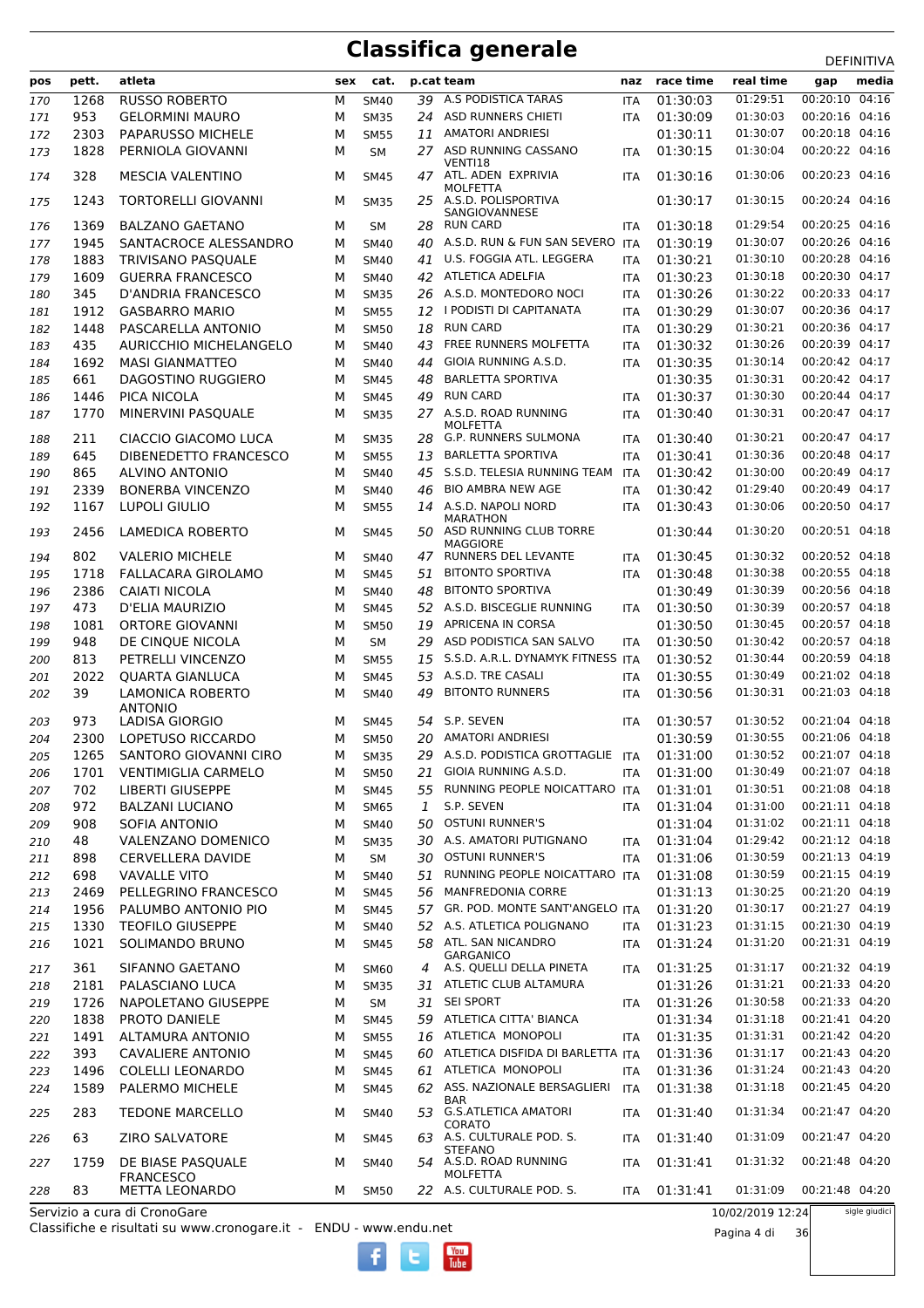| pos | pett. | atleta                       | sex | cat.        |    | p.cat team                               | naz        | race time | real time | gap            | media |
|-----|-------|------------------------------|-----|-------------|----|------------------------------------------|------------|-----------|-----------|----------------|-------|
|     |       |                              |     |             |    | <b>STEFANO</b>                           |            |           |           |                |       |
| 229 | 1086  | DI MOLA MICHELE              | м   | <b>SM45</b> |    | 64 A.S.D. DAUNIA RUNNING                 | <b>ITA</b> | 01:31:42  | 01:31:32  | 00:21:49 04:20 |       |
| 230 | 1873  | <b>COLARELLI MARINO</b>      | М   | <b>SM50</b> | 23 | A.S.D. TOCCO RUNNER                      | <b>ITA</b> | 01:31:50  | 01:31:43  | 00:21:57 04:21 |       |
| 231 | 179   | <b>STRIPPOLI FRANCESCO</b>   | М   | <b>SM45</b> | 65 | <b>G.S.ATLETICA AMATORI</b>              | <b>ITA</b> | 01:31:52  | 01:31:36  | 00:21:59 04:21 |       |
|     |       |                              |     |             |    | CORATO                                   |            |           |           |                |       |
| 232 | 1124  | <b>GRIMA PIERFRANCESCO</b>   | М   | <b>SM50</b> | 24 | <b>GPDM LECCE</b>                        | <b>ITA</b> | 01:31:57  | 01:31:47  | 00:22:04 04:21 |       |
| 233 | 1035  | <b>MANCANO CESARE</b>        | М   | <b>SM55</b> | 17 | <b>ATLETICA TRINITAPOLI</b>              | <b>ITA</b> | 01:32:01  | 01:31:49  | 00:22:08 04:21 |       |
| 234 | 2054  | AMBROSECCHIA ANTONIO         | М   | <b>SM40</b> | 55 | <b>G.S. ATHLOS MATERA</b>                | <b>ITA</b> | 01:32:03  | 01:31:54  | 00:22:10 04:21 |       |
| 235 | 1489  | ABBATANTUONO GAETANO         | М   | <b>SM35</b> | 32 | ATLETICA MONOPOLI                        |            | 01:32:06  | 01:31:52  | 00:22:13 04:21 |       |
| 236 | 1535  | <b>SGARAMELLA FRANCESCO</b>  | М   | <b>SM45</b> | 66 | A.MARATONETI ANDRIESI                    |            | 01:32:07  | 01:32:02  | 00:22:14 04:21 |       |
| 237 | 2332  | PEDOTE GIACOMO               | М   | <b>SM40</b> |    | 56 A.S. ATLETICA POLIGNANO               |            | 01:32:08  | 01:31:45  | 00:22:15 04:21 |       |
| 238 | 280   | <b>BUCCI VINCENZO</b>        | М   | <b>SM45</b> |    | 67 G.S.ATLETICA AMATORI<br>CORATO        | ITA        | 01:32:12  | 01:31:54  | 00:22:19 04:22 |       |
| 239 | 1902  | <b>BOSCAINO GIOVANNI</b>     | М   | <b>SM50</b> |    | 25 I PODISTI DI CAPITANATA               | <b>ITA</b> | 01:32:13  | 01:32:06  | 00:22:20 04:22 |       |
| 240 | 2449  | TATULLO ALESSANDRO           | М   | SM40        | 57 | MARGHERITA DI SAVOIA                     |            | 01:32:16  | 01:32:12  | 00:22:23 04:22 |       |
|     |       |                              |     |             |    | <b>RUNNERS</b>                           |            |           |           |                |       |
| 241 | 2161  | PELLEGRINO DOMENICO          | м   | <b>SM55</b> | 18 | <b>TOMMASO ASSI TRANI</b>                |            | 01:32:19  | 01:32:08  | 00:22:26 04:22 |       |
| 242 | 1908  | <b>DESTINO FRANCESCO</b>     | М   | <b>SM35</b> | 33 | I PODISTI DI CAPITANATA                  | <b>ITA</b> | 01:32:20  | 01:32:08  | 00:22:27 04:22 |       |
| 243 | 1180  | DI LECCE STEFANO             | М   | <b>SM</b>   | 32 | ASD RUNNERS PESCARA                      | <b>ITA</b> | 01:32:20  | 01:32:10  | 00:22:27 04:22 |       |
| 244 | 2261  | SOLITO ROCCO                 | М   | <b>SM45</b> | 68 | MARTINA FRANCA RINNUNG                   |            | 01:32:21  | 01:32:18  | 00:22:28 04:22 |       |
| 245 | 2490  | <b>SCATIGNA ALESSANDRA</b>   | F   | <b>SF45</b> | 1  | <b>SALENTO IS RUNNING</b>                |            | 01:32:22  | 01:32:15  | 00:22:29 04:22 |       |
| 246 | 2018  | <b>CONTE ALFREDO</b>         | М   | <b>SM50</b> | 26 | A.S.D. TRE CASALI                        | <b>ITA</b> | 01:32:23  | 01:32:16  | 00:22:30 04:22 |       |
| 247 | 1812  | ANGIULO LEONARDO             | М   | <b>SM</b>   | 33 | ASD RUNNING CASSANO                      | <b>ITA</b> | 01:32:23  | 01:32:06  | 00:22:30 04:22 |       |
| 248 | 2419  | <b>VALENTE FRANCESCO</b>     | М   | <b>SM55</b> | 19 | VENTI18<br>ATLETICA CAROVIGNO            |            | 01:32:28  | 01:32:12  | 00:22:35 04:22 |       |
| 249 | 145   | <b>GENTILE MARCO EGIDIO</b>  | М   | <b>SM50</b> | 27 | <b>TARANTO SPORTIVA</b>                  | <b>ITA</b> | 01:32:29  | 01:32:04  | 00:22:36 04:22 |       |
| 250 | 354   | ARBUES DOMENICO              | М   | <b>SM50</b> | 28 | A.S. QUELLI DELLA PINETA                 | <b>ITA</b> | 01:32:31  | 01:32:21  | 00:22:38 04:23 |       |
| 251 | 901   | <b>SASSO SALVATORE</b>       | М   | <b>SM</b>   | 34 | <b>OSTUNI RUNNER'S</b>                   | <b>ITA</b> | 01:32:34  | 01:32:31  | 00:22:41 04:23 |       |
| 252 | 2119  | CAPUTO GINO                  | М   | <b>SM50</b> | 29 | <b>RUN CARD</b>                          | <b>ITA</b> | 01:32:36  | 01:32:31  | 00:22:43 04:23 |       |
| 253 | 289   | <b>TRENTADUE LUIGI</b>       | М   | <b>SM35</b> | 34 | <b>BARI ROAD RUNNERS CLUB</b>            | <b>ITA</b> | 01:32:37  | 01:32:32  | 00:22:44 04:23 |       |
| 254 | 1748  | <b>SARCINA CLAUDIO</b>       | М   | <b>SM50</b> | 30 | <b>STRARUNNERS BARI</b>                  | <b>ITA</b> | 01:32:38  | 01:32:33  | 00:22:45 04:23 |       |
| 255 | 915   | DE CILLIS PASQUALE           | М   | <b>SM35</b> | 35 | ASD BARLETTA SPORTIVA                    |            | 01:32:40  | 01:32:30  | 00:22:47 04:23 |       |
| 256 | 366   | <b>BARBIERO VITTORIO</b>     | М   | SM          | 35 | A.S. QUELLI DELLA PINETA                 | <b>ITA</b> | 01:32:40  | 01:32:21  | 00:22:47 04:23 |       |
| 257 | 1976  | SALVEMINI GIUSEPPE           | М   | <b>SM45</b> | 69 | ASD MANFREDONIA CORRE                    | <b>ITA</b> | 01:32:41  | 01:32:12  | 00:22:48 04:23 |       |
| 258 | 1485  | SORRENTI ALESSANDRO          | М   | <b>SM40</b> | 58 | ATLETICA PRO CANOSA                      |            | 01:32:42  | 01:32:29  | 00:22:49 04:23 |       |
| 259 | 186   | D'AMBROSIO ANTONIO           | М   | <b>SM50</b> | 31 | A.MARATONETI ANDRIESI                    | <b>ITA</b> | 01:32:43  | 01:32:01  | 00:22:50 04:23 |       |
| 260 | 195   | <b>QUAGLIARELLA ANTONIO</b>  | М   | <b>SM45</b> | 70 | A.MARATONETI ANDRIESI                    | <b>ITA</b> | 01:32:44  | 01:32:02  | 00:22:51 04:23 |       |
| 261 | 2463  | <b>MELILLO MARCO</b>         | М   | <b>SM40</b> | 59 | ASD RUNNING CLUB TORRE                   |            | 01:32:45  | 01:32:21  | 00:22:52 04:23 |       |
|     |       |                              |     |             |    | <b>MAGGIORE</b>                          |            |           |           |                |       |
| 262 | 1407  | STANZIANO SANDRO             | М   | <b>SM40</b> | 60 | ATLETICA PODISTICA                       |            | 01:32:45  | 01:32:37  | 00:22:52 04:23 |       |
| 263 | 2467  | SANTAMARIA ANTONIO           | м   | SM40        | 61 | CASTELLINO<br>ASD RUNNING CLUB TORRE     |            | 01:32:46  | 01:32:22  | 00:22:53 04:23 |       |
|     |       |                              |     |             |    | MAGGIORE                                 |            |           |           |                |       |
| 264 | 1045  | PUPILLO RAFFAELE             | м   | <b>SM45</b> | 71 | <b>VIESTE RUNNERS</b>                    | ITA        | 01:32:48  | 01:32:37  | 00:22:55 04:23 |       |
| 265 | 1234  | <b>SCARCELLI EMANUELE</b>    | М   | SМ          | 36 | RIMINI MARATHON                          | <b>ITA</b> | 01:32:52  | 01:32:14  | 00:22:59 04:24 |       |
| 266 | 54    | DALENA DOMENICO              | М   | <b>SM50</b> |    | 32 A.S. AMATORI PUTIGNANO                | <b>ITA</b> | 01:32:54  | 01:32:01  | 00:23:01 04:24 |       |
| 267 | 737   | DIFONZO FABIO VITO           | М   | SM          |    | 37 MURGIA MARATHON                       | <b>ITA</b> | 01:32:54  | 01:31:57  | 00:23:01 04:24 |       |
| 268 | 173   | <b>MARCONE GIUSEPPE</b>      | м   | <b>SM45</b> |    | SANTERAMO<br>72 G.S.ATLETICA AMATORI     | <b>ITA</b> | 01:32:54  | 01:31:27  | 00:23:01 04:24 |       |
|     |       |                              |     |             |    | CORATO                                   |            |           |           |                |       |
| 269 | 40    | DAPRILE VITO SILVANO         | М   | SM40        |    | 62 A.S. AMATORI PUTIGNANO                | ITA        | 01:32:55  | 01:32:34  | 00:23:02 04:24 |       |
| 270 | 1870  | <b>VERGINE COSIMO</b>        | М   | SM40        | 63 | PODISMO SPV MY DOMO                      | <b>ITA</b> | 01:32:56  | 01:32:47  | 00:23:03 04:24 |       |
| 271 | 1087  | DEL VECCHIO GIOVANNI         | М   | <b>SM35</b> |    | 36 A.S.D. DAUNIA RUNNING                 | <b>ITA</b> | 01:32:56  | 01:32:26  | 00:23:03 04:24 |       |
| 272 | 316   | <b>VENTURA PASQUALE</b>      | М   | <b>SM50</b> |    | 33 ATLETICA TOMMASO ASSI<br><b>TRANI</b> | ITA        | 01:32:58  | 01:32:48  | 00:23:05 04:24 |       |
| 273 | 2311  | <b>QUACQUARELLI VINCENZO</b> | м   | <b>SM55</b> |    | 20 AMATORI ANDRIESI                      |            | 01:32:58  | 01:32:42  | 00:23:05 04:24 |       |
| 274 | 826   | LAMPARELLI GIOVANNI          | М   | SM40        | 64 | <b>ACQUAMARINA PALESE</b>                | <b>ITA</b> | 01:32:59  | 01:32:16  | 00:23:06 04:24 |       |
| 275 | 315   | RIEFOLO ANDREA               | М   | SM          |    | 38 ATLETICA TOMMASO ASSI                 | ITA        | 01:33:03  | 01:32:41  | 00:23:10 04:24 |       |
|     |       |                              |     |             |    | <b>TRANI</b>                             |            |           |           |                |       |
| 276 | 2487  | SIRENA GIANCARLO             | М   | SM40        |    | 65 A.S.D. TRE CASALI                     |            | 01:33:07  | 01:32:58  | 00:23:14 04:24 |       |
| 277 | 2364  | LORUSSO GIOVANNI             | М   | <b>SM35</b> |    | 37 FREE RUNNERS MOLFETTA                 |            | 01:33:07  | 01:33:03  | 00:23:14 04:24 |       |
| 278 | 424   | <b>GADALETA COSMO</b>        | M   | SM50        |    | 34 FREE RUNNERS MOLFETTA                 | ITA        | 01:33:07  | 01:32:48  | 00:23:14 04:24 |       |
| 279 | 2178  | LOSURDO GIUSEPPE             | М   | <b>SM45</b> |    | 73 ATLETIC CLUB ALTAMURA                 |            | 01:33:09  | 01:33:07  | 00:23:16 04:24 |       |
| 280 | 163   | LORENZO PIER LUIGI           | М   | <b>SM55</b> |    | 21 S.S. A.V.I.S. SPORT NOVOLI            | ITA        | 01:33:12  | 01:33:02  | 00:23:19 04:25 |       |
| 281 | 556   | <b>SANTO GIUSEPPE</b>        | М   | <b>SM35</b> | 38 | <b>BARLETTA SPORTIVA</b>                 |            | 01:33:12  | 01:33:09  | 00:23:19 04:25 |       |
| 282 | 2314  | SANTORO DOMENICO             | М   | <b>SM35</b> | 39 | <b>AMATORI ANDRIESI</b>                  |            | 01:33:14  | 01:32:38  | 00:23:21 04:25 |       |
| 283 | 1290  | <b>GRASSI ANGELO</b>         | М   | SM40        | 66 | G.S. PAOLOTTI - ATL MARTINA              | <b>ITA</b> | 01:33:15  | 01:33:07  | 00:23:22 04:25 |       |
| 284 | 374   | <b>SCANNICCHIO GIUSEPPE</b>  | М   | SM40        |    | 67 A.S. QUELLI DELLA PINETA              | ITA        | 01:33:15  | 01:33:15  | 00:23:22 04:25 |       |
| 285 | 1776  | <b>VALENTE VITO</b>          | М   | <b>SM35</b> |    | 40 A.S.D. ROAD RUNNING<br>MOLFETTA       | <b>ITA</b> | 01:33:16  | 01:33:08  | 00:23:23 04:25 |       |
| 286 | 2083  | <b>D'AMATO MICHELE</b>       | м   | <b>SM45</b> | 74 | <b>BRAMEA VULTUR RUNNERS</b>             | ITA        | 01:33:16  | 01:33:00  | 00:23:23 04:25 |       |
|     |       |                              |     |             |    |                                          |            |           |           |                |       |

Classifiche e risultati su www.cronogare.it - ENDU - www.endu.net Servizio a cura di CronoGare

10/02/2019 12:24

Pagina 5 di 36

sigle giudici

 $\begin{bmatrix}\n\frac{\text{Vou}}{\text{Iube}}\n\end{bmatrix}$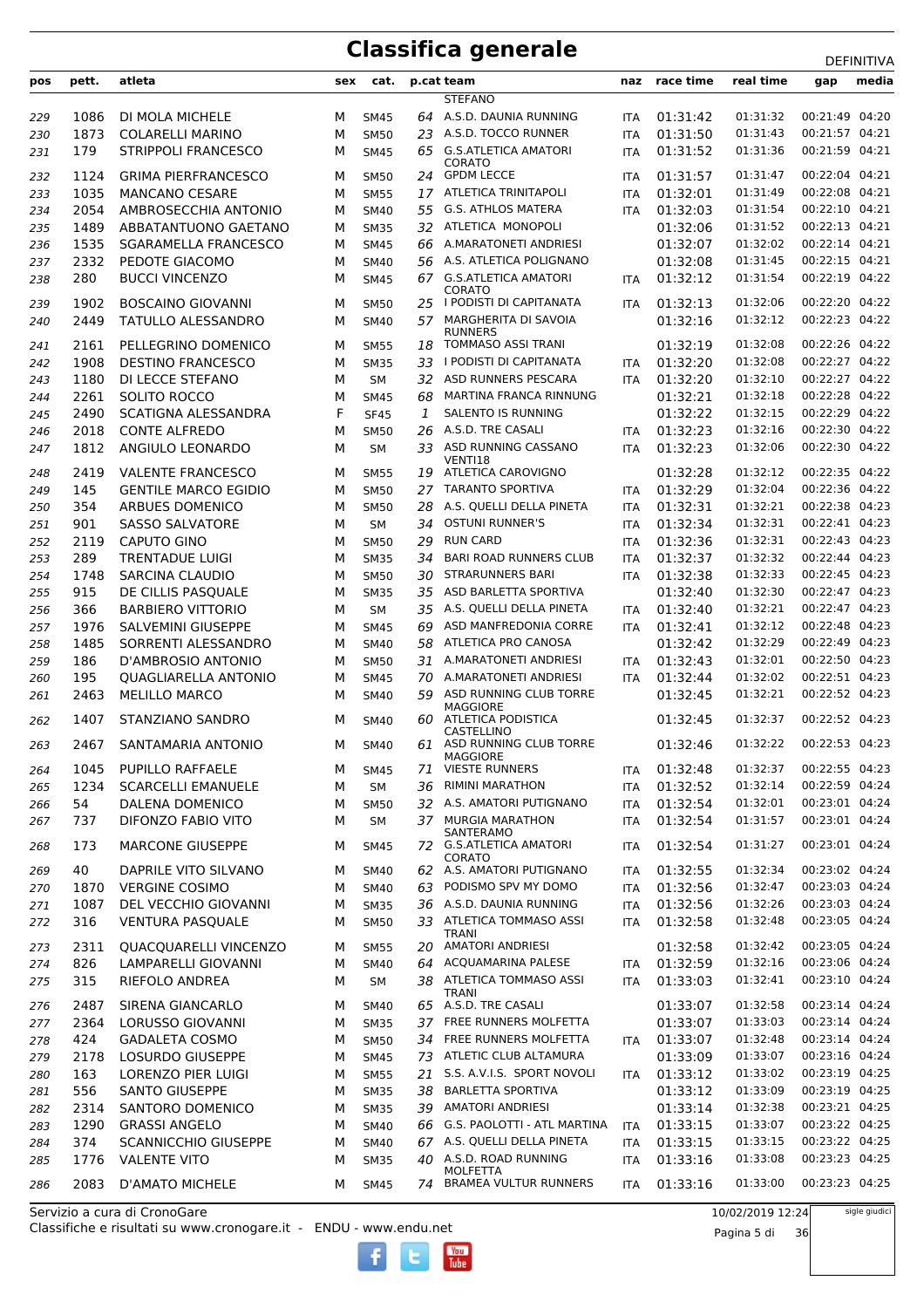| pos        | pett.       | atleta                                | sex    | cat.                       |     | p.cat team                                                          | naz                      | race time            | real time            | gap                              | media |
|------------|-------------|---------------------------------------|--------|----------------------------|-----|---------------------------------------------------------------------|--------------------------|----------------------|----------------------|----------------------------------|-------|
| 287        | 1138        | PETRONE FRANCESCO                     | М      | <b>SM50</b>                | 35  | <b>CORRERE OLTRE ASD</b>                                            | <b>ITA</b>               | 01:33:19             | 01:32:48             | 00:23:26 04:25                   |       |
| 288        | 1625        | DE ROBERTIS DANILO                    | M      | <b>SM</b>                  |     | 39 FREE RUNNERS MOLFETTA                                            | <b>ITA</b>               | 01:33:20             | 01:33:15             | 00:23:27 04:25                   |       |
| 289        | 1143        | RONDINONE GIUSEPPE                    | M      | <b>SM45</b>                | 75  | <b>MARATHON CLUB GRASSANO</b>                                       | <b>ITA</b>               | 01:33:20             | 01:33:05             | 00:23:27 04:25                   |       |
| 290        | 2176        | LOGRANO GIUSEPPE MARIA                | м      | <b>SM50</b>                |     | 36 ATLETIC CLUB ALTAMURA                                            |                          | 01:33:20             | 01:33:17             | 00:23:27 04:25                   |       |
| 291        | 1918        | <b>MURGO SALVATORE</b>                | M      | <b>SM45</b>                |     | 76 I PODISTI DI CAPITANATA                                          | <b>ITA</b>               | 01:33:22             | 01:33:14             | 00:23:29 04:25                   |       |
| 292        | 130         | <b>LEPENNE NICOLA</b>                 | M      | <b>SM45</b>                | 77  | AMATORI ATL. ACQUAVIVA                                              | <b>ITA</b>               | 01:33:24             | 01:33:14             | 00:23:31 04:25                   |       |
| 293        | 1725        | LONGO VINCENZO                        | M      | <b>SM40</b>                | 68  | <b>SEI SPORT</b>                                                    | <b>ITA</b>               | 01:33:27             | 01:33:00             | 00:23:34 04:25                   |       |
| 294        | 465         | MONOPOLI ALESSANDRO                   | M      | <b>SM40</b>                | 69  | A.S.D. BISCEGLIE RUNNING                                            | <b>ITA</b>               | 01:33:28             | 01:33:18             | 00:23:35 04:25                   |       |
| 295        | 470         | <b>FONTANA GIUSEPPE</b>               | M      | <b>SM45</b>                | 78  | A.S.D. BISCEGLIE RUNNING                                            | <b>ITA</b>               | 01:33:29             | 01:33:18             | 00:23:36 04:25                   |       |
| 296        | 1514        | PESCHECHERA NICOLA                    | M      | <b>SM45</b>                | 79  | A.S. ATL SPRINT BARLETTA                                            | <b>ITA</b>               | 01:33:29             | 01:33:25             | 00:23:36 04:25                   |       |
| 297        | 1299        | <b>SINISI GABRIELE</b>                | M      | <b>SM</b>                  | 40  | <b>RUNNERS GINOSA</b>                                               | <b>ITA</b>               | 01:33:29             | 01:33:01             | 00:23:36 04:25                   |       |
| 298        | 606         | <b>LAMACCHIA ANGELO</b>               | M      | <b>SM35</b>                | 41  | <b>BARLETTA SPORTIVA</b>                                            |                          | 01:33:32             | 01:33:28             | 00:23:39 04:25                   |       |
| 299        | 446         | DE MUSSO VITO GIULIO                  | M      | <b>SM</b>                  | 41  | FREE RUNNERS MOLFETTA                                               | <b>ITA</b>               | 01:33:32             | 01:33:27             | 00:23:39 04:25                   |       |
| 300        | 2023        | ROTONDO CESARE                        | M      | <b>SM35</b>                |     | 42 A.S.D. TRE CASALI                                                | <b>ITA</b>               | 01:33:34             | 01:33:26             | 00:23:41 04:26                   |       |
| 301        | 1033        | <b>CARRER LIVIO</b>                   | M      | <b>SM50</b>                |     | 37 ATLETICA TRINITAPOLI                                             | <b>ITA</b>               | 01:33:35             | 01:33:22             | 00:23:42 04:26                   |       |
| 302        | 1350        | <b>LACITIGNOLA MARIO</b>              | M      | <b>SM40</b>                | 70  | FREE RUNNERS MOLFETTA                                               | <b>ITA</b>               | 01:33:36             | 01:33:32             | 00:23:43 04:26                   |       |
| 303        | 234         | <b>LOPRIENO FRANCESCO</b>             | M      | <b>SM40</b>                | 71  | <b>FIAMMA OLIMPIA PALO</b>                                          | <b>ITA</b>               | 01:33:37             | 01:32:58             | 00:23:44 04:26                   |       |
| 304        | 256         | LOSPINOSO MASSIMO                     | M      | <b>SM40</b>                | 72  | A.S.D. AMICI STRADA DEL                                             |                          | 01:33:38             | 01:33:25             | 00:23:45 04:26                   |       |
|            |             |                                       |        |                            |     | TESORO                                                              | ITA                      |                      |                      |                                  |       |
| 305        | 1820        | <b>CICE VITO GRAZIANO</b>             | M      | <b>SM40</b>                |     | 73 ASD RUNNING CASSANO<br>VENTI18                                   | <b>ITA</b>               | 01:33:40             | 01:33:29             | 00:23:47 04:26                   |       |
| 306        | 286         | PIEPOLI DANIELE                       | м      | <b>SM45</b>                | 80  | <b>BARI ROAD RUNNERS CLUB</b>                                       | <b>ITA</b>               | 01:33:41             | 01:33:41             | 00:23:48 04:26                   |       |
| 307        | 1474        | <b>MAROCCIA LUIGI</b>                 | M      | <b>SM55</b>                |     | 22 ATLETICA PRO CANOSA                                              | <b>ITA</b>               | 01:33:41             | 01:33:29             | 00:23:48 04:26                   |       |
| 308        | 199         | DI NUNNO CELESTINO                    | M      | <b>SM35</b>                | 43  | ATLETICA PRO CANOSA                                                 | <b>ITA</b>               | 01:33:42             | 01:33:30             | 00:23:49 04:26                   |       |
| 309        | 916         | DI STEFANO MARCO                      | M      | <b>SM35</b>                | 44  | ASD NUOVA ATLETICA LATREZA                                          |                          | 01:33:45             | 01:33:20             | 00:23:52 04:26                   |       |
| 310        | 2088        | <b>MASCOLO DONATO</b>                 | M      | <b>SM50</b>                | 38  | <b>BRAMEA VULTUR RUNNERS</b>                                        | <b>ITA</b>               | 01:33:45             | 01:33:02             | 00:23:52 04:26                   |       |
| 311        | 2494        | <b>SCIURTI FRANCESCO</b>              | M      | <b>SM40</b>                | 74  | <b>GPDM LECCE</b>                                                   |                          | 01:33:46             | 01:33:38             | 00:23:53 04:26                   |       |
| 312        | 1917        | MORCONE LEONARDO                      | M      | <b>SM60</b>                | 5   | I PODISTI DI CAPITANATA                                             | <b>ITA</b>               | 01:33:47             | 01:33:35             | 00:23:54 04:26                   |       |
| 313        | 1380        | DE MARINIS ERASMO<br><b>FRANCESCO</b> | M      | <b>SM45</b>                | 81  | <b>RUN CARD</b>                                                     | <b>ITA</b>               | 01:33:49             | 01:33:32             | 00:23:56 04:26                   |       |
| 314        | 1471        | <b>GASPARRO ANGELO SCIPIO</b>         | м      | <b>SM45</b>                | 82  | FIAMMA OLIMPIA PALO                                                 | <b>ITA</b>               | 01:33:50             | 01:33:39             | 00:23:57 04:26                   |       |
| 315        | 160         | <b>BENIGNO RUBEN</b>                  | м      | <b>SM35</b>                | 45  | ATLETICA AMATORI BRINDISI                                           | <b>ITA</b>               | 01:33:50             | 01:33:44             | 00:23:57 04:26                   |       |
| 316        | 255         | <b>GRIECO GIUSEPPE</b>                | М      | <b>SM55</b>                |     | 23 A.S.D. AMICI STRADA DEL<br><b>TESORO</b>                         | <b>ITA</b>               | 01:33:51             | 01:33:47             | 00:23:58 04:26                   |       |
| 317        | 849         | CARRATTA ANDREA                       | M      | <b>SM35</b>                | 46  | <b>RUNNERS BERGAMO</b>                                              | <b>ITA</b>               | 01:33:52             | 01:33:38             | 00:23:59 04:26                   |       |
| 318        | 1264        | <b>ASSAINATO ACHILLE</b>              | M      | <b>SM45</b>                | 83  | A.S.D. PODISTICA GROTTAGLIE                                         | ITA                      | 01:33:53             | 01:33:46             | 00:24:00 04:27                   |       |
| 319        | 1552        | <b>GIANNINI GIANVITO</b>              | M      | <b>SM45</b>                | 84  | PODISTICA ALBEROBELLO                                               | <b>ITA</b>               | 01:33:54             | 01:33:33             | 00:24:01 04:27                   |       |
| 320        | 662         | DAGOSTINO LUIGI                       | м      | <b>SM50</b>                | 39  | A.S.D.<br><b>BARLETTA SPORTIVA</b>                                  |                          | 01:33:55             | 01:33:52             | 00:24:02 04:27                   |       |
|            | 539         | <b>TUPPUTI ANDREA</b>                 | M      |                            | 24  | <b>BARLETTA SPORTIVA</b>                                            |                          | 01:33:55             | 01:33:52             | 00:24:02 04:27                   |       |
| 321        | 937         | <b>GIAQUINTO VITO</b>                 | M      | <b>SM55</b>                | 85  | ASD REGGIA RUNNING                                                  |                          | 01:33:56             | 01:33:41             | 00:24:03 04:27                   |       |
| 322<br>323 | 740         | <b>TRAGNI MARIO</b>                   | М      | <b>SM45</b><br><b>SM45</b> | 86  | HAPPY RUNNERS ALTAMURA                                              | <b>ITA</b><br><b>ITA</b> | 01:33:56             | 01:33:42             | 00:24:03 04:27                   |       |
|            |             |                                       |        |                            |     | LA FABRICA DI CORSA                                                 |                          |                      | 01:33:46             | 00:24:04 04:27                   |       |
| 324        | 1703        | <b>CAFARO GIUSEPPE</b>                | М      | <b>SM35</b>                | 47. | <b>BARLETTA SPORTIVA</b>                                            | ITA.                     | 01:33:57<br>01:33:57 | 01:33:53             | 00:24:04 04:27                   |       |
| 325        | 648         | DI MATTEO ADRIANO                     | М      | SM40                       | 75  |                                                                     |                          |                      | 01:32:55             | 00:24:04 04:27                   |       |
| 326        | 64          | RENNA STEFANO                         | М      | <b>SM35</b>                | 48  | <b>BIO AMBRA NEW AGE</b><br>87 A.MARATONETI ANDRIESI                | <b>ITA</b>               | 01:33:57             | 01:33:53             | 00:24:05 04:27                   |       |
| 327        | 1531        | CONVERSANO RICCARDO                   | М      | SM45                       |     |                                                                     | <b>ITA</b>               | 01:33:58             |                      | 00:24:06 04:27                   |       |
| 328        | 413         | DI VITTORIO FRANCESCO                 | М      | SM40                       | 76  | ATLETICA DISFIDA DI BARLETTA ITA                                    |                          | 01:33:59             | 01:33:44             | 00:24:06 04:27                   |       |
| 329        | 1733        | <b>CORALLO LORENZO</b>                | М      | <b>SM50</b>                | 40  | STRARUNNERS BARI                                                    | <b>ITA</b>               | 01:33:59             | 01:33:50             |                                  |       |
| 330        | 1885        | VASCIMINO MARIO                       | М      | <b>SM65</b>                | 2   | DOPOLAVORO FERROVIARIO FG ITA                                       |                          | 01:33:59             | 01:33:54<br>01:33:42 | 00:24:06 04:27<br>00:24:08 04:27 |       |
| 331        | 1677        | <b>BRADASCIO DOMENICO</b>             | М      | SM45                       | 88  | GIOIA RUNNING A.S.D.                                                | <b>ITA</b>               | 01:34:01             |                      |                                  |       |
| 332<br>333 | 1584<br>168 | AIUOLO ANTONIO<br><b>FALCO LUIGI</b>  | M<br>М | <b>SM45</b><br>SM45        | 89  | ASS. NAZIONALE BERSAGLIERI<br><b>BAR</b><br>90 G.S.ATLETICA AMATORI | ITA<br>ITA               | 01:34:04<br>01:34:05 | 01:33:40<br>01:33:32 | 00:24:11 04:27<br>00:24:12 04:27 |       |
| 334        | 722         | PALLOTTA GIANFRANCO                   | м      | <b>SM40</b>                | 77. | CORATO<br><b>MURGIA MARATHON</b>                                    | ITA                      | 01:34:08             | 01:34:00             | 00:24:15 04:27                   |       |
|            |             |                                       |        |                            |     | SANTERAMO                                                           |                          |                      |                      |                                  |       |
| 335        | 444         | PUMMER EMOKE CSILLA                   | F      | SF                         | 1   | FREE RUNNERS MOLFETTA                                               | <b>EXT</b>               | 01:34:09             | 01:34:06             | 00:24:16 04:27                   |       |
| 336        | 2372        | <b>UVA MICHELE</b>                    | М      | <b>SM35</b>                | 49  | FREE RUNNERS MOLFETTA                                               |                          | 01:34:10             | 01:34:07             | 00:24:17 04:27                   |       |
| 337        | 1196        | <b>IANNETTI VITTORIO</b>              | М      | SM45                       | 91  | PODISTICA AMATORI POTENZA                                           | ITA                      | 01:34:11             | 01:33:25             | 00:24:18 04:27                   |       |
| 338        | 2368        | <b>SCHINO LUIGI</b>                   | М      | <b>SM45</b>                |     | 92 FREE RUNNERS MOLFETTA                                            |                          | 01:34:12             | 01:34:07             | 00:24:19 04:27                   |       |
| 339        | 1745        | MERENDA GIOVANNI                      | М      | <b>SM35</b>                |     | 50 STRARUNNERS BARI                                                 | ITA                      | 01:34:12             | 01:33:57             | 00:24:19 04:27                   |       |
| 340        | 1835        | LACORTE LEONARDO                      | М      | <b>SM50</b>                |     | 41 ATLETICA CITTA' BIANCA                                           | <b>ITA</b>               | 01:34:15             | 01:34:15             | 00:24:22 04:28                   |       |
| 341        | 353         | D'AMBRA DAVIDE                        | М      | SM40                       |     | 78 A.S. QUELLI DELLA PINETA                                         | ITA                      | 01:34:16             | 01:34:09             | 00:24:23 04:28                   |       |
| 342        | 797         | <b>MINUTILLO MICHELE</b>              | М      | <b>SM35</b>                | 51  | RUNNERS DEL LEVANTE                                                 | <b>ITA</b>               | 01:34:18             | 01:34:00             | 00:24:25 04:28                   |       |
| 343        | 1752        | <b>ALTAMURA VITO</b>                  | М      | <b>SM35</b>                |     | 52 A.S.D. ROAD RUNNING<br><b>MOLFETTA</b>                           | ITA                      | 01:34:19             | 01:34:09             | 00:24:26 04:28                   |       |
| 344        | 777         | DI RELLA GRAZIANO                     | м      | SM45                       | 93  | DREAM TEAM BARI                                                     | ITA                      | 01:34:22             | 01:33:51             | 00:24:29 04:28                   |       |
| 345        | 920         | DE MARCO DOMENICO                     | М      | SM45                       | 94  | PODISTICA AVIS CAMPOBASSO ITA                                       |                          | 01:34:23             | 01:33:50             | 00:24:30 04:28                   |       |
| 346        | 925         | PRIOLO MARCELLO                       | М      | <b>SM55</b>                |     | 25 ATLETICA MOLISE AMATORI                                          | <b>ITA</b>               | 01:34:23             | 01:33:51             | 00:24:30 04:28                   |       |

 $\begin{bmatrix}\n\frac{\text{Vou}}{\text{Iube}}\n\end{bmatrix}$ 

Classifiche e risultati su www.cronogare.it - ENDU - www.endu.net Servizio a cura di CronoGare

10/02/2019 12:24

Pagina 6 di 36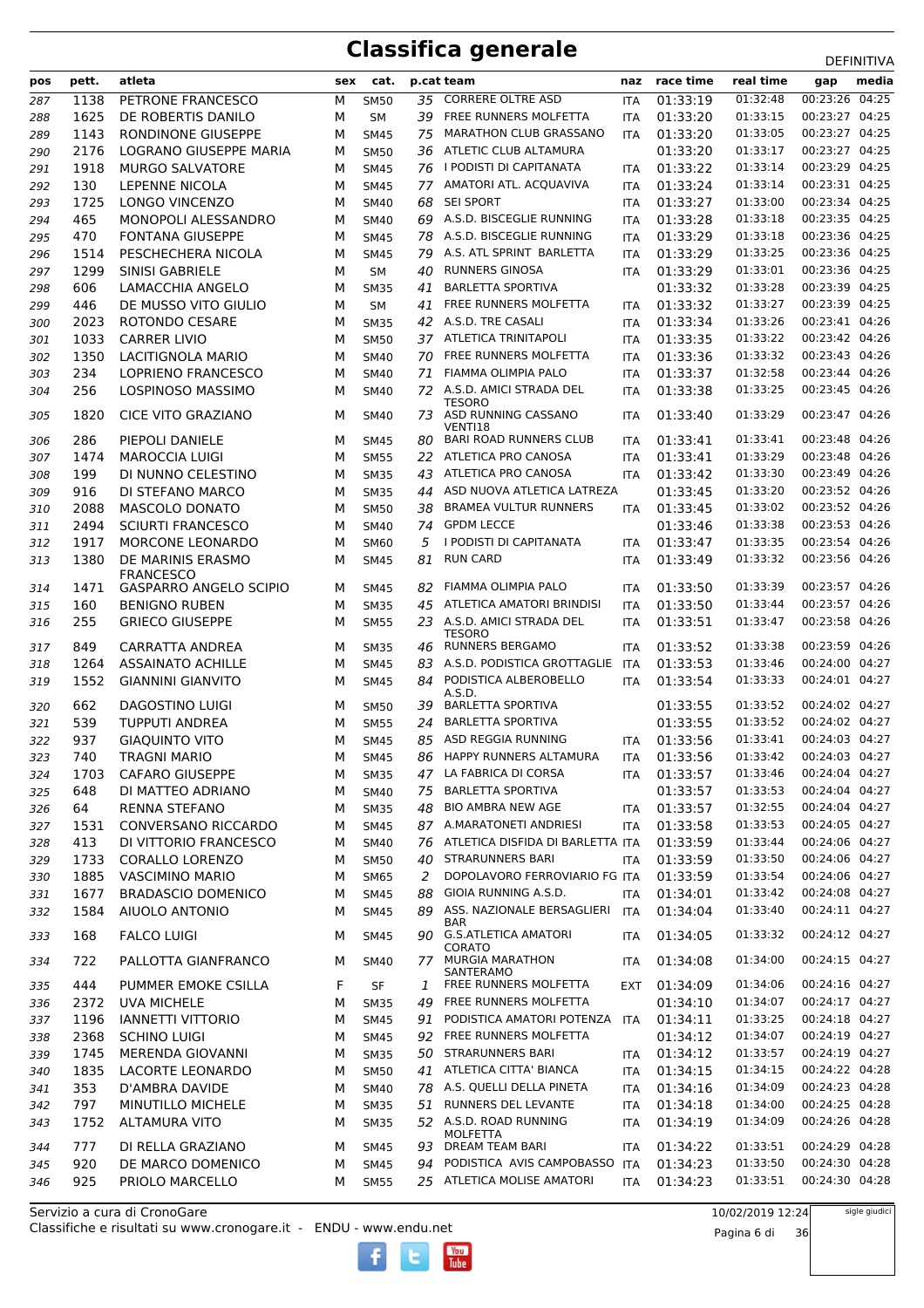| pos        | pett. | atleta                                     | sex | cat.        |    | p.cat team                                 | naz        | race time | real time | gap            | media |
|------------|-------|--------------------------------------------|-----|-------------|----|--------------------------------------------|------------|-----------|-----------|----------------|-------|
| 347        | 1998  | MONTESANTO ANTONIO                         | М   | <b>SM40</b> | 79 | <b>CIRO' MARINA CHE CORRE</b>              | <b>ITA</b> | 01:34:26  | 01:34:14  | 00:24:33 04:28 |       |
| 348        | 524   | <b>CENTONZE ANTONIO</b>                    | м   | <b>SM50</b> | 42 | <b>BARLETTA SPORTIVA</b>                   | <b>ITA</b> | 01:34:27  | 01:35:03  | 00:24:34 04:28 |       |
| 349        | 1618  | <b>ALLEGRETTI ANTONIO</b>                  | м   | <b>SM</b>   | 42 | FREE RUNNERS MOLFETTA                      | <b>ITA</b> | 01:34:28  | 01:34:22  | 00:24:35 04:28 |       |
| 350        | 220   | <b>IMBRIANI ANGELO MICHELE</b>             | м   | <b>SM55</b> | 26 | <b>AVELLINO RUNNER</b>                     | <b>ITA</b> | 01:34:29  | 01:34:09  | 00:24:36 04:28 |       |
| 351        | 209   | RUGGHIA DOMENICO                           | м   | <b>SM40</b> | 80 | ASD PODISTICA LUCO DEI                     | <b>ITA</b> | 01:34:30  | 01:34:22  | 00:24:37 04:28 |       |
|            |       |                                            |     |             |    | MARSI                                      |            |           |           |                |       |
| 352        | 538   | ROSANO GIOVANNI                            | м   | <b>SM45</b> | 95 | ASD NUOVA ATLETICA LATREZA                 |            | 01:34:31  | 01:34:04  | 00:24:38 04:28 |       |
| 353        | 933   | <b>BRIGHEL FRANCESCO</b>                   | м   | <b>SM50</b> | 43 | ASD REGGIA RUNNING                         | <b>ITA</b> | 01:34:31  | 01:34:17  | 00:24:38 04:28 |       |
| 354        | 1062  | DI BARI GIOVANNI                           | М   | <b>SM50</b> | 44 | ASD MANFREDONIA CORRE                      | <b>ITA</b> | 01:34:31  | 01:34:16  | 00:24:38 04:28 |       |
| 355        | 2389  | DE SALVIA ALESSANDRO                       | М   | <b>SM40</b> | 81 | <b>BITONTO SPORTIVA</b>                    |            | 01:34:31  | 01:34:03  | 00:24:38 04:28 |       |
| 356        | 2435  | DI LECCE GIULIO                            | м   | <b>SM45</b> | 96 | MARGHERITA DI SAVOIA<br><b>RUNNERS</b>     |            | 01:34:33  | 01:34:29  | 00:24:40 04:28 |       |
| 357        | 384   | <b>SAMELE NICOLA</b>                       | м   | <b>SM55</b> |    | 27 A.S. ATLETICA POLIGNANO                 | <b>ITA</b> | 01:34:36  | 01:34:22  | 00:24:43 04:29 |       |
| 358        | 339   | <b>MELE ANTONIO</b>                        | м   | <b>SM45</b> |    | 97 A.S.D. MONTEDORO NOCI                   | <b>ITA</b> | 01:34:37  | 01:34:24  | 00:24:44 04:29 |       |
| 359        | 2046  | LEONE EDOARDO                              | м   | <b>SM45</b> | 98 | LA MANDRA CALIMERA                         | <b>ITA</b> | 01:34:38  | 01:34:34  | 00:24:45 04:29 |       |
| 360        | 1343  | DI LULLO ALFREDO                           | м   | <b>SM45</b> | 99 | Team Termoli                               |            | 01:34:42  | 01:34:22  | 00:24:49 04:29 |       |
| 361        | 188   | <b>MANSI SAVINO</b>                        | м   | <b>SM50</b> | 45 | A.MARATONETI ANDRIESI                      | <b>ITA</b> | 01:34:43  | 01:34:43  | 00:24:50 04:29 |       |
| 362        | 739   | <b>RIZZOTTI MICHELE</b>                    | м   | <b>SM50</b> | 46 | <b>HAPPY RUNNERS ALTAMURA</b>              | <b>ITA</b> | 01:34:43  | 01:34:34  | 00:24:50 04:29 |       |
| 363        | 760   | SILVANO PAOLO                              | м   | <b>SM40</b> | 82 | <b>HAPPY RUNNERS ALTAMURA</b>              | <b>ITA</b> | 01:34:45  | 01:34:28  | 00:24:52 04:29 |       |
| 364        | 1110  | DI CASTRO LUCA                             | м   | <b>SM45</b> |    | 100 IL CORRIDORE RUNNING CLUB              | <b>ITA</b> | 01:34:46  | 01:33:59  | 00:24:53 04:29 |       |
|            |       |                                            |     |             |    | ASD                                        |            |           |           | 00:24:54 04:29 |       |
| 365        | 1627  | DE PASQUALE VITO                           | м   | <b>SM45</b> |    | 101 A.S.D. ATLETICA BITRITTO               | ITA        | 01:34:47  | 01:34:30  |                |       |
| 366        | 1980  | <b>BONASSISA SAVERIO</b><br><b>ANTONIO</b> | м   | <b>SM50</b> |    | 47 A.S.D. DAUNIA RUNNING                   | <b>ITA</b> | 01:34:50  | 01:34:34  | 00:24:57 04:29 |       |
| 367        | 1335  | FERRARA GIOVANNI                           | м   | <b>SM40</b> | 83 | <b>BIO AMBRA NEW AGE</b>                   | <b>ITA</b> | 01:34:51  | 01:34:38  | 00:24:58 04:29 |       |
|            |       | <b>FRANCESCO</b>                           |     |             |    |                                            |            |           |           |                |       |
| 368        | 1537  | CASTELLUCCIO ANTONIO                       | м   | <b>SM40</b> | 84 | POD. CANUSIUM 2004                         | <b>ITA</b> | 01:34:52  | 01:34:31  | 00:24:59 04:29 |       |
| 369        | 2204  | CAZZOLLA PAOLO                             | м   | <b>SM60</b> | 6  | ATLETICA CASTELLANA                        |            | 01:34:52  | 01:34:50  | 00:24:59 04:29 |       |
| 370        | 1075  | <b>DIMASTROMATTEO</b>                      | м   | <b>SM45</b> |    | 102 APRICENA IN CORSA                      |            | 01:34:53  | 01:34:31  | 00:25:00 04:29 |       |
| 371        | 1484  | <b>ANTONIO</b><br>SANTANGELO GIANCARLO     | м   | <b>SM40</b> | 85 | ATLETICA PRO CANOSA                        | <b>ITA</b> | 01:34:56  | 01:34:43  | 00:25:03 04:29 |       |
| 372        | 788   | <b>GELSOMINO GIOVANNI</b>                  | м   | <b>SM50</b> | 48 | GIOIA RUNNING A.S.D.                       | <b>ITA</b> | 01:34:58  | 01:34:45  | 00:25:05 04:30 |       |
| 373        | 1408  | DI FRANCO FERDINANDO                       | м   | <b>SM55</b> | 28 | ATLETICA PODISTICA                         | <b>ITA</b> | 01:34:58  | 01:34:48  | 00:25:06 04:30 |       |
|            |       |                                            |     |             |    | CASTELLINO                                 |            |           |           |                |       |
| 374        | 277   | SANTORO DOMENICO                           | м   | <b>SM50</b> | 49 | <b>G.S.ATLETICA AMATORI</b>                | <b>ITA</b> | 01:35:01  | 01:34:54  | 00:25:08 04:30 |       |
| 375        | 815   | <b>SCIARDO' ANTONIO</b>                    | м   | <b>SM55</b> | 29 | CORATO<br>ROAD RUNNERS TRANI               | <b>ITA</b> | 01:35:01  | 01:34:52  | 00:25:08 04:30 |       |
| 376        | 2249  | PAOLILLO ANTONIO                           | м   | <b>SM45</b> |    | 103 TOMMASO ASSI TRANI                     |            | 01:35:02  | 01:35:00  | 00:25:09 04:30 |       |
| 377        | 1261  | <b>COSMAI LEONARDO</b>                     | м   | <b>SM45</b> |    | 104 A.S.D. VEGANSPORT                      | <b>ITA</b> | 01:35:03  | 01:34:54  | 00:25:10 04:30 |       |
| 378        | 1073  | <b>AURELIO EMANUELE</b>                    | м   | <b>SM40</b> |    | 86 APRICENA IN CORSA                       |            | 01:35:06  | 01:34:44  | 00:25:13 04:30 |       |
| 379        | 218   | PORFIDO DOMENICO                           | М   | <b>SM50</b> | 50 | AVELLINO RUNNER                            | <b>ITA</b> | 01:35:07  | 01:34:56  | 00:25:14 04:30 |       |
| 380        | 1804  | DICUONZO ANTONIO                           | м   | <b>SM40</b> | 87 | G.S. AVIS BARLETTA A.S.D.                  | <b>ITA</b> | 01:35:09  | 01:34:50  | 00:25:16 04:30 |       |
| 381        | 1727  | SATALINO FRANCESCO                         | М   | <b>SM</b>   | 43 | SEI SPORT                                  | <b>ITA</b> | 01:35:13  | 01:34:45  | 00:25:20 04:30 |       |
| 382        | 2236  | <b>DIAFERIA LUIGI</b>                      | М   | <b>SM35</b> | 53 | TOMMASO ASSI TRANI                         |            | 01:35:13  | 01:35:13  | 00:25:20 04:30 |       |
| 383        | 1605  | DONVITO LEONARDO                           | М   | <b>SM50</b> |    | 51 ATLETICA ADELFIA                        | <b>ITA</b> | 01:35:16  | 01:34:47  | 00:25:23 04:30 |       |
| 384        | 1300  | <b>CORATELLA MARCO</b>                     | М   | <b>SM40</b> | 88 | A.S.D. MARATHON MASSAFRA                   | <b>ITA</b> | 01:35:18  | 01:34:58  | 00:25:25 04:31 |       |
| 385        | 1323  | PEZZA STEFANO                              | М   | SΜ          |    | 44 G.P.PRETUZI RUNNERS                     | <b>ITA</b> | 01:35:21  | 01:35:02  | 00:25:28 04:31 |       |
|            |       |                                            |     |             |    | <b>TERAMO ASD</b>                          |            |           |           |                |       |
| 386        | 1987  | PATRICELLI ERNESTO                         | м   | SM40        |    | 89 A.S.D. RUNNING ACADEMY<br><b>LUCERA</b> | ITA        | 01:35:24  | 01:34:55  | 00:25:31 04:31 |       |
| 387        | 412   | <b>GHIZZOTA RUGGIERO</b>                   | м   | SM45        |    | 105 ATLETICA DISFIDA DI BARLETTA ITA       |            | 01:35:25  | 01:35:15  | 00:25:32 04:31 |       |
| 388        | 2348  | <b>COLUCCI FRANCESCO</b>                   | М   | SM          |    | 45 I SARACENI DI LUCERA                    | <b>ITA</b> | 01:35:25  | 01:35:21  | 00:25:32 04:31 |       |
| 389        | 2484  | <b>GARRISI STEFANO</b>                     | М   | <b>SM</b>   |    | 46 A.S.D. TRE CASALI                       |            | 01:35:26  | 01:35:11  | 00:25:33 04:31 |       |
| 390        | 2092  | <b>ROSA FIORE</b>                          | М   | <b>SM50</b> |    | 52 BRAMEA VULTUR RUNNERS                   | <b>ITA</b> | 01:35:28  | 01:34:44  | 00:25:35 04:31 |       |
| 391        | 1472  | <b>NANNA SILVIO</b>                        | М   | <b>SM35</b> |    | 54 A.A.'E. MANZARI'                        | ITA        | 01:35:30  | 01:34:41  | 00:25:37 04:31 |       |
| 392        | 1409  | PISANI ANGELO                              | м   | <b>SM40</b> |    | CASAMASSIMA<br>90 FREE RUNNERS MOLFETTA    |            | 01:35:31  | 01:35:22  | 00:25:38 04:31 |       |
| 393        | 1198  | MARCODOPPIDO GIANLUCA                      | м   | <b>SM45</b> |    | 106 PODISTICA AMATORI POTENZA              | <b>ITA</b> | 01:35:32  | 01:34:49  | 00:25:39 04:31 |       |
| 394        | 2168  | VALENTE ALESSANDRO                         | м   | SM40        |    | 91 TOMMASO ASSI TRANI                      |            | 01:35:33  | 01:35:27  | 00:25:40 04:31 |       |
| 395        | 1436  | <b>QUARANTA MAX</b>                        | М   | SM40        |    | 92 RUN CARD                                | <b>ITA</b> | 01:35:33  | 01:35:07  | 00:25:40 04:31 |       |
| 396        | 2360  | LA GRASTA FRANCESCO                        | М   | <b>SM50</b> |    | 53 FREE RUNNERS MOLFETTA                   |            | 01:35:34  | 01:35:14  | 00:25:41 04:31 |       |
| 397        | 1723  | <b>CAPUTO VINCENZO</b>                     | М   | SM40        |    | 93 SEI SPORT                               | <b>ITA</b> | 01:35:34  | 01:35:29  | 00:25:41 04:31 |       |
| 398        | 2349  | <b>MARINELLI ORAZIO</b>                    | м   | <b>SM35</b> |    | 55 AVIS CONVERSANO                         |            | 01:35:35  | 01:35:24  | 00:25:42 04:31 |       |
|            |       | <b>GRAZIANO</b>                            |     |             |    |                                            |            |           |           |                |       |
| 399        | 1768  | LA MASTRA GIROLAMO                         | м   | <b>SM45</b> |    | 107 A.S.D. ROAD RUNNING                    | <b>ITA</b> | 01:35:40  | 01:34:52  | 00:25:47 04:32 |       |
|            | 1435  | DE MATTEIS GIANNI                          | м   | <b>SM45</b> |    | MOLFETTA<br>108 ATLETICA MARTINA           |            | 01:35:41  | 01:35:20  | 00:25:48 04:32 |       |
| 400<br>401 | 1397  | LO MUZIO GAETANO                           | м   | <b>SM40</b> |    | 94 RUN CARD                                | ITA        | 01:35:42  | 01:35:26  | 00:25:49 04:32 |       |
| 402        | 2260  | SOLITO BARTOLOMEO                          | М   | <b>SM50</b> |    | 54 MARTINA FRANCA RINNUNG                  |            | 01:35:42  | 01:35:31  | 00:25:49 04:32 |       |
| 403        | 2068  | <b>ALESSI STEFANO</b>                      | м   | <b>SM50</b> |    | 55 ASD 'VINI FANTINI'                      | ITA        | 01:35:43  | 01:35:01  | 00:25:50 04:32 |       |
| 404        | 1610  | <b>INTRONA MICHELE</b>                     | м   | <b>SM45</b> |    | 109 ATLETICA ADELFIA                       | ITA        | 01:35:45  | 01:35:17  | 00:25:53 04:32 |       |
|            |       |                                            |     |             |    |                                            |            |           |           |                |       |

**Tube** 

Classifiche e risultati su www.cronogare.it - ENDU - www.endu.net Servizio a cura di CronoGare

10/02/2019 12:24

Pagina 7 di 36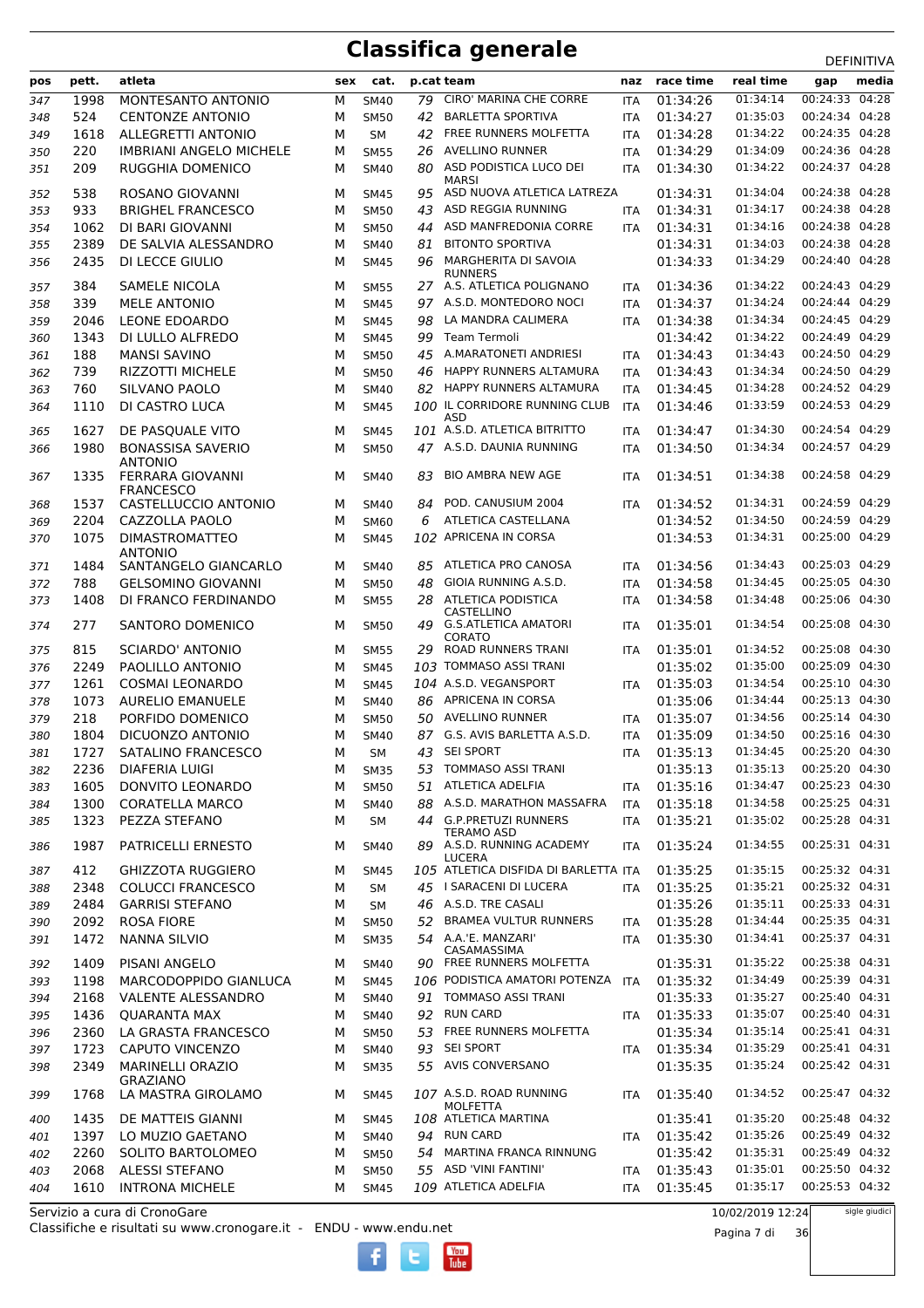| pos        | pett.        | atleta                                           | sex    | cat.                       |    | p.cat team                                              | naz        | race time            | real time            | ----------<br>media<br>gap       |
|------------|--------------|--------------------------------------------------|--------|----------------------------|----|---------------------------------------------------------|------------|----------------------|----------------------|----------------------------------|
|            |              |                                                  |        |                            |    | 56 ASD MANFREDONIA CORRE                                |            |                      | 01:35:20             | 00:25:55 04:32                   |
| 405        | 1968         | <b>GIORDANO MARCO</b>                            | М      | <b>SM35</b>                |    |                                                         | <b>ITA</b> | 01:35:48             |                      |                                  |
| 406        | 754          | <b>FRIZZALE NICOLA</b>                           | М      | <b>SM40</b>                |    | 95 HAPPY RUNNERS ALTAMURA<br>110 HAPPY RUNNERS ALTAMURA | <b>ITA</b> | 01:35:49             | 01:35:36<br>01:35:33 | 00:25:56 04:32<br>00:25:57 04:32 |
| 407        | 768          | <b>MARVULLI GIUSEPPE</b><br><b>COCO DOMENICO</b> | M      | <b>SM45</b>                |    | 30 APRICENA IN CORSA                                    | <b>ITA</b> | 01:35:50<br>01:35:50 | 01:35:41             | 00:25:57 04:32                   |
| 408<br>409 | 1069<br>1116 | MERAGLIA ALESSANDRO                              | м<br>М | <b>SM55</b><br><b>SM40</b> | 96 | G.POD. DUEMILA RUFFANO                                  | <b>ITA</b> | 01:35:58             | 01:35:02             | 00:26:05 04:32                   |
|            | 1903         | <b>BRUNO ROMEO</b>                               | М      |                            | 3  | I PODISTI DI CAPITANATA                                 | <b>ITA</b> | 01:36:01             | 01:35:55             | 00:26:08 04:33                   |
| 410        | 165          | COLABELLA MAURIZIO                               | М      | <b>SM65</b><br><b>SM45</b> |    | 111 G.S.ATLETICA AMATORI                                | <b>ITA</b> | 01:36:02             | 01:34:33             | 00:26:09 04:33                   |
| 411        |              |                                                  |        |                            |    | CORATO                                                  |            |                      |                      |                                  |
| 412        | 1479         | PAULICELLI VINCENZO                              | М      | <b>SM60</b>                | 7  | ATLETICA PRO CANOSA                                     | <b>ITA</b> | 01:36:03             | 01:35:58             | 00:26:10 04:33                   |
| 413        | 882          | <b>LUCIDI FRANCESCO</b>                          | М      | <b>SM50</b>                | 56 | PASSO CAPPONI ASD                                       | <b>ITA</b> | 01:36:05             | 01:35:26             | 00:26:12 04:33                   |
| 414        | 843          | PANZINI LEONARDO                                 | М      | <b>SM35</b>                |    | 57 ASD AVIS MOLA RUNNING                                | <b>ITA</b> | 01:36:06             | 01:35:29             | 00:26:13 04:33                   |
| 415        | 536          | ZAGARIA SAVERIO                                  | М      | SM                         | 47 | <b>BARLETTA SPORTIVA</b>                                | <b>ITA</b> | 01:36:06             | 01:35:26             | 00:26:13 04:33                   |
| 416        | 2325         | ABBATEPAOLO VITO                                 | М      | <b>SM45</b>                |    | 112 A.S. ATLETICA POLIGNANO                             | <b>ITA</b> | 01:36:07             | 01:35:37             | 00:26:14 04:33                   |
| 417        | 2065         | <b>MACCHIA FRANCESCO</b>                         | М      | <b>SM55</b>                | 31 | <b>LUCANI FREE RUNNERS</b>                              | <b>ITA</b> | 01:36:08             | 01:35:47             | 00:26:15 04:33                   |
| 418        | 2209         | MASTRANGELO GIUSEPPE                             | M      | <b>SM</b>                  | 48 | ATLETICA CASTELLANA                                     |            | 01:36:08             | 01:35:55             | 00:26:15 04:33                   |
| 419        | 1032         | LAROVERE GIANFRANCO                              | м      | <b>SM50</b>                |    | 57 ATLETICA TRINITAPOLI                                 | <b>ITA</b> | 01:36:10             | 01:36:00             | 00:26:17 04:33                   |
| 420        | 2233         | <b>CORRIERI MAURIZIO</b>                         | М      | <b>SM45</b>                |    | 113 TOMMASO ASSI TRANI                                  |            | 01:36:11             | 01:36:09             | 00:26:18 04:33                   |
| 421        | 1643         | PEPE FRANCESCO                                   | М      | <b>SM50</b>                | 58 | <b>BARLETTA SPORTIVA</b>                                | <b>ITA</b> | 01:36:11             | 01:36:08             | 00:26:18 04:33                   |
| 422        | 116          | <b>MELE DAVID</b>                                | М      | <b>SM45</b>                |    | 114 ATLETICAMENTE                                       | ITA        | 01:36:12             | 01:35:57             | 00:26:19 04:33                   |
| 423        | 1297         | <b>TOCCI FRANCESCO</b>                           | М      | <b>SM55</b>                | 32 | <b>RUNNERS GINOSA</b>                                   | <b>ITA</b> | 01:36:21             | 01:36:13             | 00:26:28 04:33                   |
| 424        | 1947         | <b>SCANZANO FRANCESCO</b>                        | M      | <b>SM65</b>                | 4  | A.S.D. RUN & FUN SAN SEVERO ITA                         |            | 01:36:21             | 01:36:14             | 00:26:28 04:34                   |
| 425        | 2218         | <b>BALDASSARRE FRANCESCO</b>                     | М      | <b>SM60</b>                | 8  | ATLETICA PRO CANOSA                                     |            | 01:36:21             | 01:36:13             | 00:26:28 04:34                   |
| 426        | 196          | <b>MONTIGELLI GIANLUIGI</b>                      | М      | <b>SM40</b>                |    | 97 A.MARATONETI ANDRIESI                                | <b>ITA</b> | 01:36:23             | 01:35:04             | 00:26:30 04:34                   |
| 427        | 53           | DE'CATALDO VITO                                  | M      | <b>SM45</b>                |    | 115 A.S. AMATORI PUTIGNANO                              | <b>ITA</b> | 01:36:24             | 01:36:02             | 00:26:31 04:34                   |
| 428        | 2313         | SANGUEDOLCE FRANCESCO                            | М      | <b>SM</b>                  | 49 | <b>AMATORI ANDRIESI</b>                                 |            | 01:36:27             | 01:36:21             | 00:26:34 04:34                   |
| 429        | 1084         | <b>VERNACI FRANCESCO</b>                         | М      | <b>SM50</b>                | 59 | A.S.D. DAUNIA RUNNING                                   | <b>ITA</b> | 01:36:30             | 01:35:07             | 00:26:37 04:34                   |
| 430        | 2049         | <b>TURCO LUCA</b>                                | М      | <b>SM40</b>                | 98 | LA MANDRA CALIMERA                                      | <b>ITA</b> | 01:36:30             | 01:36:10             | 00:26:37 04:34                   |
| 431        | 2403         | CARELLA MADDALENA                                | F      | <b>SF45</b>                | 2  | ASD LA FENICE CASAMASSIMA                               |            | 01:36:32             | 01:36:11             | 00:26:39 04:34                   |
| 432        | 1429         | <b>GERMOGLIO ANTONIO</b>                         | М      | <b>SM55</b>                | 33 | <b>RUN CARD</b>                                         | <b>ITA</b> | 01:36:35             | 01:36:30             | 00:26:42 04:34                   |
| 433        | 80           | <b>MANCINO GAETANO</b>                           | М      | <b>SM35</b>                | 58 | A.S. CULTURALE POD. S.<br><b>STEFANO</b>                | <b>ITA</b> | 01:36:37             | 01:36:14             | 00:26:44 04:34                   |
| 434        | 1505         | LATORRE COSIMO                                   | М      | <b>SM45</b>                |    | 116 ATLETICA MONOPOLI                                   | <b>ITA</b> | 01:36:39             | 01:36:17             | 00:26:46 04:34                   |
|            |              | <b>DAMIANO</b>                                   |        |                            |    |                                                         |            |                      |                      |                                  |
| 435        | 219          | <b>LEPORE CARMINE</b>                            | М      | <b>SM40</b>                | 99 | <b>AVELLINO RUNNER</b>                                  | <b>ITA</b> | 01:36:40             | 01:36:06<br>01:36:12 | 00:26:47 04:34<br>00:26:49 04:34 |
| 436        | 150          | <b>BARBATO ANTONIO</b>                           | M      | <b>SM50</b>                | 60 | <b>TARANTO SPORTIVA</b>                                 | <b>ITA</b> | 01:36:42             |                      | 00:26:49 04:35                   |
| 437        | 1907         | <b>DELLE NOCI GIUSEPPE</b>                       | М      | <b>SM35</b>                |    | 59 I PODISTI DI CAPITANATA<br>117 A.S.D. POLISPORTIVA   | <b>ITA</b> | 01:36:42             | 01:36:19<br>01:36:16 | 00:26:54 04:35                   |
| 438        | 1248         | <b>CUSENZA GIANLUIGI</b>                         | М      | <b>SM45</b>                |    | SANGIOVANNESE                                           |            | 01:36:47             |                      |                                  |
| 439        | 2429         | <b>FLORIO ANTONIO</b>                            | м      | <b>SM55</b>                | 34 | A.S.D. RUN & FUN SAN SEVERO                             |            | 01:36:47             | 01:36:39             | 00:26:54 04:35                   |
| 440        | 1305         | <b>AGOSTINO</b><br>PADULA MASSIMILIANO           | м      | <b>SM40</b>                |    | 100 POD. CAROSINO JONICA&HIRIA ITA                      |            | 01:36:48             | 01:36:26             | 00:26:55 04:35                   |
|            |              |                                                  |        |                            |    | MES                                                     |            |                      |                      |                                  |
| 441        | 1023         | <b>SCANZANO MICHELE</b>                          | М      | <b>SM50</b>                | 61 | ATL. SAN NICANDRO<br><b>GARGANICO</b>                   | ITA        | 01:36:49             | 01:36:46             | 00:26:56 04:35                   |
| 442        | 1927         | SPERANZA GUIDO                                   | M      | <b>SM55</b>                |    | 35 I PODISTI DI CAPITANATA                              | <b>ITA</b> | 01:36:50             | 01:36:34             | 00:26:58 04:35                   |
| 443        | 2134         | <b>ANTONANTE NICOLA</b>                          | М      | <b>SM40</b>                |    | 101 IKKOS ATLETI TARANTO A.S.D.                         | <b>ITA</b> | 01:36:51             | 01:35:31             | 00:26:58 04:35                   |
| 444        | 1846         | <b>COLUCCI ANTONIO</b>                           | М      | <b>SM35</b>                | 60 | POLISPORT CICLO CLUB                                    | ITA        | 01:36:51             | 01:36:24             | 00:26:58 04:35                   |
|            | 1854         | POTENZA LEONARDO                                 | М      | <b>SM50</b>                |    | FASANO<br>62 POLISPORT CICLO CLUB                       | <b>ITA</b> | 01:36:51             | 01:36:23             | 00:26:58 04:35                   |
| 445        |              |                                                  |        |                            |    | <b>FASANO</b>                                           |            |                      |                      |                                  |
| 446        | 632          | DIMONTE SAVINO                                   | М      | <b>SM45</b>                |    | 118 BARLETTA SPORTIVA                                   |            | 01:36:55             | 01:36:50             | 00:27:02 04:35                   |
| 447        | 809          | DI MAGGIO FELICE                                 | М      | <b>SM50</b>                |    | 63 RUNNERS DEL LEVANTE                                  | <b>ITA</b> | 01:36:58             | 01:36:30             | 00:27:05 04:35                   |
| 448        | 1280         | <b>SILVESTRI MARIO</b>                           | М      | <b>SM40</b>                |    | 102 ATHLETIC TEAM PALAGIANO                             | ITA        | 01:37:03             | 01:36:52             | 00:27:10 04:35                   |
| 449        | 1210         | <b>MEMOLI MAURO</b>                              | М      | SM60                       | 9  | <b>BRAMEA VULTUR RUNNERS</b>                            | ITA        | 01:37:04             | 01:36:44             | 00:27:11 04:36                   |
| 450        | 1352         | LORUSSO NICOLA                                   | М      | <b>SM35</b>                | 61 | <b>RUN CARD</b>                                         | ITA        | 01:37:09             | 01:36:51             | 00:27:16 04:36                   |
| 451        | 1587         | LAMPUGNANI DOMENICO                              | М      | <b>SM45</b>                |    | 119 ASS. NAZIONALE BERSAGLIERI<br>BAR                   | ITA        | 01:37:09             | 01:36:38             | 00:27:16 04:36                   |
| 452        | 1585         | <b>BAVARO PASQUALE</b>                           | М      | <b>SM40</b>                |    | 103 ASS. NAZIONALE BERSAGLIERI                          | <b>ITA</b> | 01:37:09             | 01:36:44             | 00:27:16 04:36                   |
| 453        | 1874         | <b>ZULLI ANGELO</b>                              | М      | <b>SM50</b>                |    | <b>BAR</b><br>64 A.S. DILET.LIB.ATLETICA                | ITA        | 01:37:11             | 01:36:42             | 00:27:18 04:36                   |
|            |              |                                                  |        |                            |    | <b>RAPINO</b>                                           |            |                      |                      |                                  |
| 454        | 1132         | <b>GIOVAGNOLI LUCA</b>                           | М      | <b>SM50</b>                |    | 65 CUS PRO PATRIA MILANO                                | <b>ITA</b> | 01:37:12             | 01:36:46             | 00:27:19 04:36                   |
| 455        | 134          | <b>VITTORE UMBERTO</b>                           | М      | <b>SM45</b>                |    | 120 AMATORI ATL. ACQUAVIVA                              | <b>ITA</b> | 01:37:19             | 01:37:10             | 00:27:26 04:36                   |
| 456        | 2328         | <b>MAIELLARO VITO</b>                            | М      | <b>SM50</b>                |    | 66 A.S. ATLETICA POLIGNANO                              |            | 01:37:20             | 01:37:20             | 00:27:27 04:36                   |
| 457        | 2331         | PASCALICCHIO BARTOLO                             | М      | SM                         |    | 50 A.S. ATLETICA POLIGNANO                              |            | 01:37:20             | 01:37:15             | 00:27:27 04:36                   |
| 458        | 2327         | L'ABATE VITO                                     | М      | <b>SM55</b>                |    | 36 A.S. ATLETICA POLIGNANO                              |            | 01:37:22             | 01:36:58             | 00:27:29 04:36                   |
| 459        | 1696         | <b>RAIMONDI MICHELE</b>                          | М      | <b>SM45</b>                |    | 121 GIOIA RUNNING A.S.D.                                | <b>ITA</b> | 01:37:23             | 01:37:12             | 00:27:30 04:36                   |
| 460        | 2361         | LA GRASTA ROBERTO                                | М      | <b>SM40</b>                |    | 104 FREE RUNNERS MOLFETTA                               |            | 01:37:24             | 01:37:03             | 00:27:31 04:36                   |
| 461        | 1975         | PROTA PASQUALE                                   | М      | <b>SM50</b>                |    | 67 ASD MANFREDONIA CORRE                                | <b>ITA</b> | 01:37:26             | 01:36:59             | 00:27:33 04:37                   |
| 462        | 1285         | <b>NARDELLI VITO</b>                             | М      | <b>SM45</b>                |    | 122 ATHLETIC TEAM PALAGIANO                             | <b>ITA</b> | 01:37:26             | 01:37:16             | 00:27:33 04:37                   |
| 463        | 1091         | <b>SCIMENES DOMENICO</b>                         | М      | <b>SM35</b>                |    | 62 A.S.D. DAUNIA RUNNING                                | ITA        | 01:37:27             | 01:37:15             | 00:27:34 04:37                   |

Classifiche e risultati su www.cronogare.it - ENDU - www.endu.net Servizio a cura di CronoGare

10/02/2019 12:24

Pagina 8 di 36

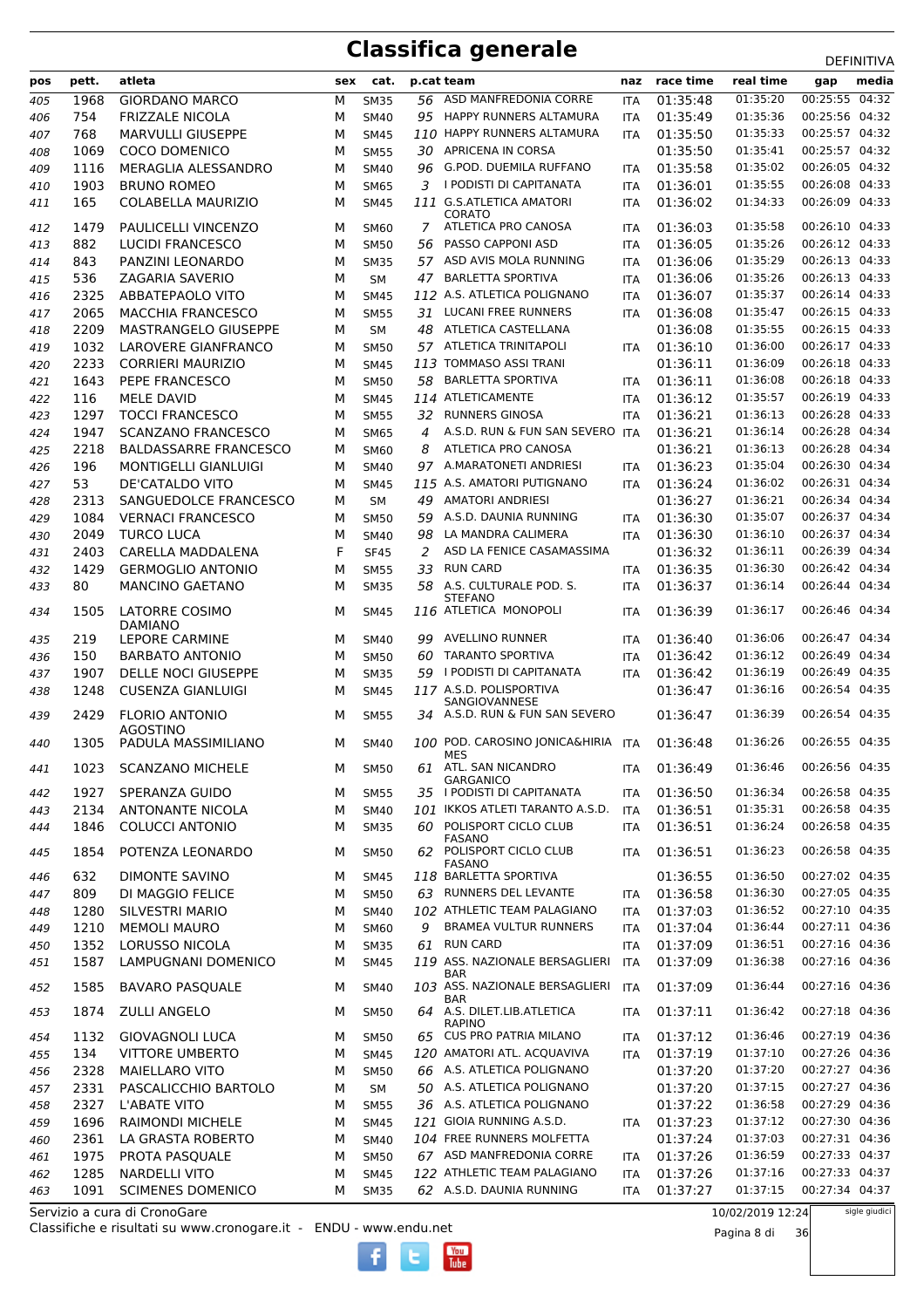|     | pett. | atleta                       | sex | cat.        |    |                                            |            | race time | real time | <b>ת יוויווים</b><br>media |  |
|-----|-------|------------------------------|-----|-------------|----|--------------------------------------------|------------|-----------|-----------|----------------------------|--|
| pos |       |                              |     |             |    | p.cat team                                 | naz        |           |           | gap                        |  |
| 464 | 2203  | <b>CAFORIO MASSIMO</b>       | M   | <b>SM40</b> |    | 105 ATLETICA CASTELLANA                    |            | 01:37:29  | 01:36:35  | 00:27:36<br>04:37          |  |
| 465 | 2198  | <b>INCHINGOLO GIANPAOLO</b>  | М   | <b>SM45</b> |    | 123 AMATORI ANDRIESI                       |            | 01:37:31  | 01:37:22  | 00:27:38 04:37             |  |
| 466 | 784   | SERVADIO CARMINE             | M   | <b>SM40</b> |    | 106 DREAM TEAM BARI                        | <b>ITA</b> | 01:37:33  | 01:37:08  | 00:27:40 04:37             |  |
| 467 | 1881  | <b>TRAINO MASSIMO</b>        | М   | <b>SM45</b> |    | 124 ASD PODISTICA SAN SALVO                | <b>ITA</b> | 01:37:34  | 01:36:32  | 00:27:41 04:37             |  |
| 468 | 1262  | <b>MORO PIETRO</b>           | М   | <b>SM35</b> |    | 63 ASD RUNNING MARCONIA-                   |            | 01:37:35  | 01:37:31  | 00:27:42 04:37             |  |
| 469 | 922   | <b>FISCARELLI ANTONIO</b>    | М   | <b>SM35</b> | 64 | <b>PISTICCI</b><br>LARINO RUN              | ITA        | 01:37:36  | 01:37:16  | 00:27:43 04:37             |  |
| 470 | 1928  | <b>STRANIERO GIOVANNI</b>    | M   | <b>SM45</b> |    | 125 I PODISTI DI CAPITANATA                | <b>ITA</b> | 01:37:37  | 01:37:30  | 00:27:44 04:37             |  |
|     |       |                              |     |             |    | 126 MARATHON CLUB MINERVINO                |            |           | 01:37:29  | 00:27:45 04:37             |  |
| 471 | 152   | <b>SASSI SALVATORE</b>       | M   | <b>SM45</b> |    |                                            | <b>ITA</b> | 01:37:38  |           |                            |  |
| 472 | 275   | <b>ABBATTISTA RICCARDO</b>   | м   | <b>SM35</b> |    | 65 G.S.ATLETICA AMATORI<br><b>CORATO</b>   | ITA        | 01:37:38  | 01:37:19  | 00:27:46 04:37             |  |
| 473 | 272   | <b>SCARCELLI FELICE</b>      | M   | SM40        |    | 107 G.S.ATLETICA AMATORI                   | <b>ITA</b> | 01:37:39  | 01:37:21  | 00:27:46 04:37             |  |
|     |       |                              |     |             |    | CORATO                                     |            |           |           |                            |  |
| 474 | 1339  | PETRELLI MICHELE             | М   | <b>SM55</b> |    | 37 RUN CARD                                | <b>ITA</b> | 01:37:40  | 01:37:30  | 00:27:47 04:37             |  |
| 475 | 2110  | <b>QUARANTA FRANCESCO</b>    | M   | <b>SM</b>   | 51 | A.S.D.FITNESS PODISTICA S.G.J. ITA         |            | 01:37:42  | 01:36:32  | 00:27:49 04:37             |  |
| 476 | 2109  | <b>QUARANTA ANTONIO</b>      | M   | <b>SM</b>   |    | 52 A.S.D.FITNESS PODISTICA S.G.J. ITA      |            | 01:37:43  | 01:36:33  | 00:27:50 04:37             |  |
| 477 | 112   | SALIERNO ANTONIO             | м   | <b>SM55</b> |    | 38 ATLETICA SURBO                          | <b>ITA</b> | 01:37:43  | 01:37:21  | 00:27:50 04:37             |  |
| 478 | 1739  | <b>GALLO LUIGI</b>           | М   | <b>SM45</b> |    | 127 STRARUNNERS BARI                       | <b>ITA</b> | 01:37:44  | 01:37:15  | 00:27:51 04:37             |  |
| 479 | 491   | <b>ACCORSI SAURO</b>         | м   | <b>SM35</b> |    | 66 LA PIETRA                               | ITA        | 01:37:46  | 01:37:13  | 00:27:53 04:38             |  |
| 480 | 249   | DE GIOSA ALESSANDRO          | M   | <b>SM</b>   |    | 53 A.S.D. AMICI STRADA DEL                 | <b>ITA</b> | 01:37:47  | 01:37:34  | 00:27:54 04:38             |  |
|     |       |                              |     |             |    | <b>TESORO</b>                              |            |           |           |                            |  |
| 481 | 1607  | <b>GENCHI NICOLA</b>         | M   | <b>SM35</b> |    | 67 ATLETICA ADELFIA                        | <b>ITA</b> | 01:37:50  | 01:37:22  | 00:27:57 04:38             |  |
| 482 | 1595  | <b>BELLUCCI MATTIA</b>       | М   | <b>SM40</b> |    | 108 ATLETICA ADELFIA                       | <b>ITA</b> | 01:37:50  | 01:37:22  | 00:27:57 04:38             |  |
| 483 | 457   | <b>TODISCO LEONARDO</b>      | M   | <b>SM55</b> | 39 | A.S.D. BISCEGLIE RUNNING                   | <b>ITA</b> | 01:37:52  | 01:37:46  | 00:27:59 04:38             |  |
| 484 | 278   | DE PALMA PIERO               | M   | <b>SM55</b> |    | 40 G.S.ATLETICA AMATORI                    | <b>ITA</b> | 01:37:53  | 01:37:46  | 00:28:00 04:38             |  |
|     | 2138  | <b>IODICE BARTOLOMEO</b>     | M   |             |    | <b>CORATO</b><br>109 RUN CARD              |            | 01:37:53  | 01:37:41  | 00:28:00 04:38             |  |
| 485 |       |                              |     | SM40        |    |                                            | ITA        | 01:37:54  |           |                            |  |
| 486 | 1053  | <b>LECCESE DONATO</b>        | М   | <b>SM40</b> |    | 110 RUNNING CLUB<br><b>TORREMAGGIORE</b>   | <b>ITA</b> |           | 01:37:27  | 00:28:01 04:38             |  |
| 487 | 680   | CAFAGNA ANTONIO              | M   | SM35        | 68 | <b>BARLETTA SPORTIVA</b>                   |            | 01:37:55  | 01:37:50  | 00:28:02 04:38             |  |
| 488 | 1281  | <b>D'AURIA DOMENICO</b>      | M   | <b>SM35</b> | 69 | ATHLETIC TEAM PALAGIANO                    | <b>ITA</b> | 01:37:56  | 01:37:32  | 00:28:03 04:38             |  |
| 489 | 216   | PICARIELLO RAFFAELE          | М   | <b>SM50</b> | 68 | <b>AVELLINO RUNNER</b>                     | <b>ITA</b> | 01:37:57  | 01:37:46  | 00:28:04 04:38             |  |
| 490 | 1004  | <b>RUBERTO SALVATORE</b>     | M   | <b>SM</b>   | 54 | A.S.D. ATL. PADRE PIO S.G.R.               | <b>ITA</b> | 01:38:00  | 01:36:29  | 00:28:07 04:38             |  |
| 491 | 1988  | SIMONETTI ROSSANA            | F   | <b>SF35</b> | 1  | A.S.D. RUNNING ACADEMY                     | ITA        | 01:38:01  | 01:37:22  | 00:28:08 04:38             |  |
|     |       |                              |     |             |    | LUCERA                                     |            |           |           |                            |  |
| 492 | 1962  | <b>BOTTALICO PIERGIORGIO</b> | M   | SM45        |    | 128 ASD MANFREDONIA CORRE                  | ITA        | 01:38:04  | 01:37:36  | 00:28:11 04:38             |  |
| 493 | 941   | <b>VITALE DOMENICO</b>       | М   | <b>SM35</b> |    | 70 ASD REGGIA RUNNING                      | <b>ITA</b> | 01:38:04  | 01:37:55  | 00:28:11 04:38             |  |
| 494 | 2032  | <b>FIORE GIUSEPPE</b>        | M   | <b>SM35</b> | 71 | NUOVA ATLETICA COPERTINO                   | <b>ITA</b> | 01:38:08  | 01:37:32  | 00:28:15 04:39             |  |
| 495 | 2414  | <b>LAGRECA ANGELO</b>        | M   | <b>SM45</b> |    | 129 SMART RUNNERS GRAVINA                  |            | 01:38:08  | 01:36:53  | 00:28:15 04:39             |  |
| 496 | 735   | STASOLLA ENZO                | М   | <b>SM50</b> | 69 | MURGIA MARATHON                            | <b>ITA</b> | 01:38:11  | 01:37:50  | 00:28:18 04:39             |  |
|     |       |                              |     |             |    | <b>SANTERAMO</b>                           |            |           |           |                            |  |
| 497 | 1761  | DE CEGLIE NICOLO'            | м   | SM45        |    | 130 A.S.D. ROAD RUNNING<br><b>MOLFETTA</b> |            | 01:38:12  | 01:38:03  | 00:28:19 04:39             |  |
| 498 | 895   | PACIFICO GIOVANNI            | м   | <b>SM40</b> |    | 111 OSTUNI RUNNER'S                        | <b>ITA</b> | 01:38:14  | 01:38:07  | 00:28:21 04:39             |  |
| 499 | 497   | <b>ALTOMARE ANTONIO</b>      | М   | <b>SM50</b> | 70 | <b>BARLETTA SPORTIVA</b>                   | ITA        | 01:38:15  | 01:38:10  | 00:28:22 04:39             |  |
| 500 | 1324  | <b>CASTELLANA GIUSEPPE</b>   | М   | <b>SM50</b> |    | 71 ATLETICA MARTINA                        |            | 01:38:16  | 01:37:50  | 00:28:23 04:39             |  |
| 501 | 2213  | <b>AMORUSO NICOLA</b>        | М   | <b>SM50</b> |    | 72 A.S.D. AMICI STRADA DEL                 |            | 01:38:20  | 01:38:13  | 00:28:27 04:39             |  |
|     |       |                              |     |             |    | <b>TESORO</b>                              |            |           |           |                            |  |
| 502 | 1148  | DE PALO TOMMASO              | М   | <b>SM45</b> |    | 131 TEAM SPORT MATERA                      | <b>ITA</b> | 01:38:20  | 01:37:24  | 00:28:27 04:39             |  |
| 503 | 1953  | <b>IMPAGNATIELLO ANTONIO</b> | М   | <b>SM35</b> | 72 | GR. POD. MONTE SANT'ANGELO ITA             |            | 01:38:20  | 01:37:20  | 00:28:27 04:39             |  |
| 504 | 1146  | DONVITO ALESSANDRO           | М   | SM          |    | 55 TEAM SPORT MATERA                       | ITA        | 01:38:21  | 01:37:25  | 00:28:28 04:39             |  |
| 505 | 2374  | <b>VITAGLIANO ANTONIO</b>    | М   | <b>SM45</b> |    | 132 FREE RUNNERS MOLFETTA                  |            | 01:38:23  | 01:38:18  | 00:28:30 04:39             |  |
| 506 | 1922  | PICCIRILLI MARILENA          | F   | <b>SF40</b> |    | 3 I PODISTI DI CAPITANATA                  | ITA        | 01:38:24  | 01:37:58  | 00:28:31 04:39             |  |
| 507 | 1872  | LOMBARDI DOMENICO            | М   | <b>SM40</b> |    | 112 ATLETICA PODISTICA                     | ITA        | 01:38:24  | 01:37:50  | 00:28:31 04:39             |  |
|     |       |                              |     |             |    | CASTELLINO                                 |            |           |           |                            |  |
| 508 | 919   | <b>FATICA FERNANDO</b>       | м   | <b>SM55</b> | 41 | POLISPORTIVA MOLISE<br><b>CAMPOBASSO</b>   | <b>ITA</b> | 01:38:24  | 01:37:18  | 00:28:31 04:39             |  |
|     |       | ANTONIO                      |     |             |    | 133 SMART RUNNERS GRAVINA                  |            |           | 01:37:11  | 00:28:33 04:39             |  |
| 509 | 2413  | <b>CENTONZE VITO</b>         | М   | <b>SM45</b> |    |                                            |            | 01:38:26  |           |                            |  |
| 510 | 175   | PERRONE LUIGI                | м   | <b>SM45</b> |    | 134 G.S.ATLETICA AMATORI<br>CORATO         | ITA        | 01:38:31  | 01:38:24  | 00:28:38 04:40             |  |
| 511 | 1777  | DE FILIPPIS GIANFRANCO       | м   | <b>SM40</b> |    | 113 A.S.D. WELLRUNNERS BITETTO             | ITA        | 01:38:31  | 01:37:59  | 00:28:38 04:40             |  |
| 512 | 148   | <b>MOLENDINI ALFREDO</b>     | М   | <b>SM50</b> |    | 73 TARANTO SPORTIVA                        | ITA        | 01:38:34  | 01:38:11  | 00:28:41 04:40             |  |
| 513 | 1477  | PACIOLLA MARIO               | М   | <b>SM40</b> |    | 114 ATLETICA PRO CANOSA                    | <b>ITA</b> | 01:38:37  | 01:38:00  | 00:28:44 04:40             |  |
| 514 | 194   | <b>LOSITO PAOLO</b>          | М   | <b>SM40</b> |    | 115 A.MARATONETI ANDRIESI                  | <b>ITA</b> | 01:38:38  | 01:38:15  | 00:28:46 04:40             |  |
| 515 | 2417  | STIMOLO FRANCESCO            | М   | <b>SM45</b> |    | 135 SMART RUNNERS GRAVINA                  |            | 01:38:39  | 01:37:23  | 00:28:46 04:40             |  |
|     | 1616  | ROMANELLI VITO               | M   | <b>SM50</b> |    | 74 ATLETICA ADELFIA                        |            | 01:38:41  | 01:38:09  | 00:28:48 04:40             |  |
| 516 |       |                              |     |             |    | 75 A.S.D. FOGGIA RUNNING                   | ITA        |           | 01:37:26  | 00:28:49 04:40             |  |
| 517 | 100   | <b>GAMBACORTA PASQUALE</b>   | м   | <b>SM50</b> |    |                                            | <b>ITA</b> | 01:38:42  |           |                            |  |
| 518 | 1068  | <b>BARONE GIUSEPPE</b>       | М   | <b>SM40</b> |    | 116 APRICENA IN CORSA                      |            | 01:38:42  | 01:38:24  | 00:28:49 04:40             |  |
| 519 | 422   | DE GENNARO MATTEO            | М   | <b>SM40</b> |    | 117 FREE RUNNERS MOLFETTA                  | <b>ITA</b> | 01:38:42  | 01:38:32  | 00:28:49 04:40             |  |
| 520 | 330   | <b>TEMPESTA MICHELE</b>      | м   | <b>SM40</b> |    | 118 ATL. ADEN EXPRIVIA<br><b>MOLFETTA</b>  | ITA        | 01:38:42  | 01:38:32  | 00:28:49 04:40             |  |
| 521 | 1672  | CICOLECCHIA ANTONIO          | М   | <b>SM45</b> |    | 136 A.S.D. GRAVINA FESTINA                 | ITA        | 01:38:42  | 01:38:39  | 00:28:49 04:40             |  |
|     |       |                              |     |             |    |                                            |            |           |           |                            |  |

Classifiche e risultati su www.cronogare.it - ENDU - www.endu.net Servizio a cura di CronoGare

10/02/2019 12:24

Pagina 9 di 36

sigle giudici

 $\begin{bmatrix}\n\frac{\text{Vou}}{\text{Iube}}\n\end{bmatrix}$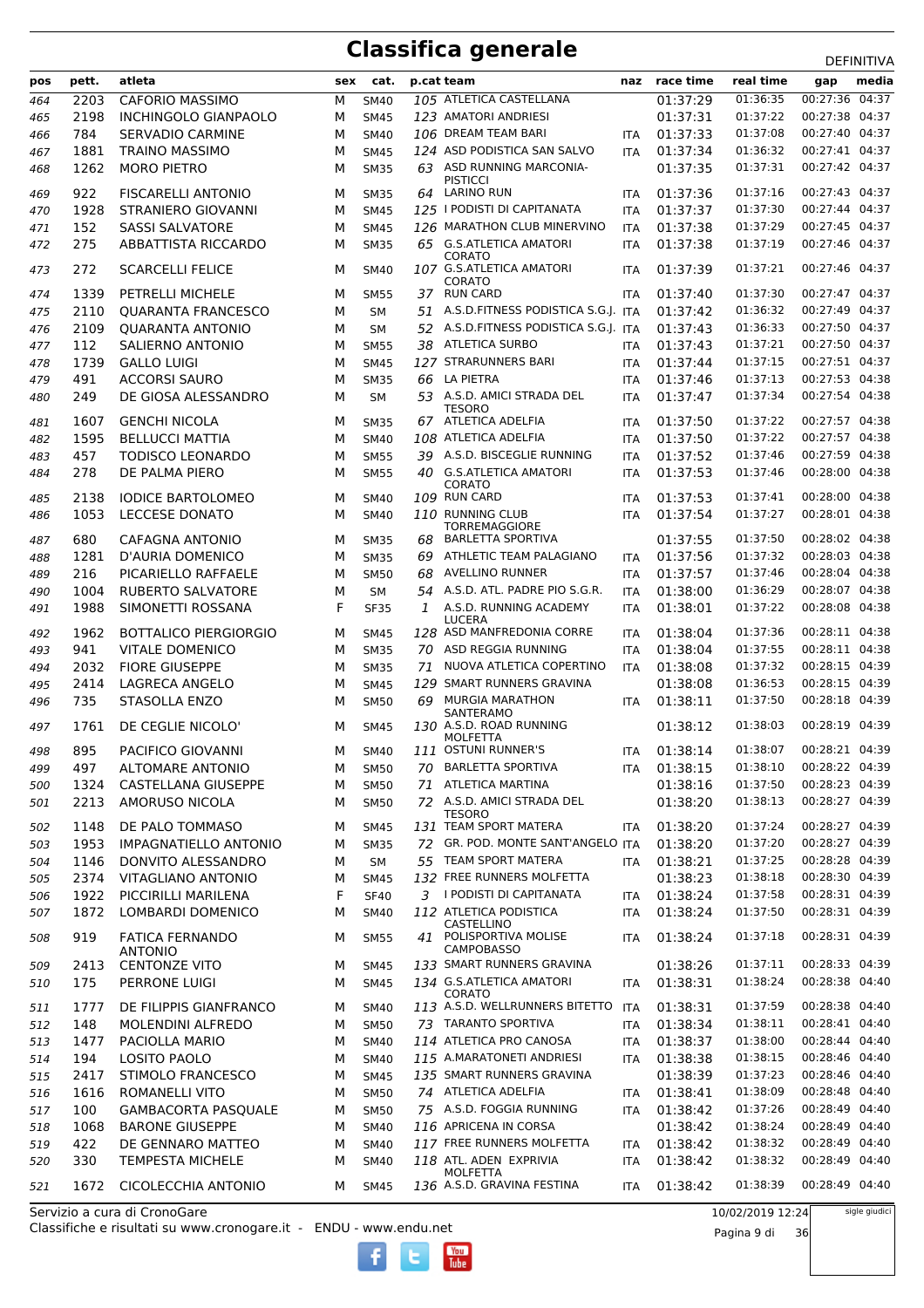| pos | pett. | atleta                               | sex | cat.        |    | p.cat team                            | naz        | race time | real time | gap            | media |
|-----|-------|--------------------------------------|-----|-------------|----|---------------------------------------|------------|-----------|-----------|----------------|-------|
|     |       |                                      |     |             |    | LENTE!                                |            |           |           |                |       |
| 522 | 1611  | LABELLARTE FILIPPO                   | M   | <b>SM55</b> |    | 42 ATLETICA ADELFIA                   | <b>ITA</b> | 01:38:46  | 01:38:17  | 00:28:53 04:40 |       |
| 523 | 141   | <b>VALENTINI IVAN</b>                | M   | <b>SM45</b> |    | 137 TARANTO SPORTIVA                  | <b>ITA</b> | 01:38:46  | 01:38:20  | 00:28:53 04:40 |       |
| 524 | 1888  | <b>FARINA MASSIMO</b>                | М   | <b>SM45</b> |    | 138 A.S.D. RUNNING ACADEMY            | <b>ITA</b> | 01:38:46  | 01:38:32  | 00:28:54 04:40 |       |
|     |       |                                      |     |             |    | LUCERA                                |            |           |           |                |       |
| 525 | 281   | <b>ELICIO VITTORIA</b>               | F   | <b>SF50</b> | 1  | <b>G.S.ATLETICA AMATORI</b>           | <b>ITA</b> | 01:38:47  | 01:38:10  | 00:28:54 04:40 |       |
| 526 | 2017  | <b>CAVALERA EMILIO</b>               | М   | <b>SM65</b> | 5  | CORATO<br>A.S.D. TRE CASALI           | <b>ITA</b> | 01:38:47  | 01:38:40  | 00:28:54 04:40 |       |
|     | 1166  | <b>MARRA GIORGIO</b>                 |     |             | 76 | ASD INTERNATIONAL SECURITY            | <b>ITA</b> | 01:38:47  | 01:38:02  | 00:28:54 04:40 |       |
| 527 |       |                                      | M   | <b>SM50</b> |    | S.                                    |            |           |           |                |       |
| 528 | 208   | NISCOLA MAURIZIO                     | М   | <b>SM40</b> |    | 119 ASD PODISTICA LUCO DEI            | ITA        | 01:38:50  | 01:38:42  | 00:28:57 04:41 |       |
|     |       | <b>MORRA LEONARDO</b>                |     |             |    | <b>MARSI</b><br>POD. CANUSIUM 2004    |            | 01:38:51  | 01:38:43  | 00:28:58 04:41 |       |
| 529 | 1544  |                                      | M   | SM          | 56 | 77 A.S.D. ATL. PADRE PIO S.G.R.       | <b>ITA</b> |           |           |                |       |
| 530 | 1017  | PLACENTINO NICOLA                    | М   | <b>SM50</b> |    |                                       | <b>ITA</b> | 01:38:52  | 01:38:45  | 00:28:59 04:41 |       |
| 531 | 1018  | NATALE ANNA MARIA                    | F   | <b>SF40</b> | 4  | A.S.D. ATL. PADRE PIO S.G.R.          | <b>ITA</b> | 01:38:52  | 01:38:45  | 00:29:00 04:41 |       |
| 532 | 38    | <b>GRANIERI MICHELE</b>              | М   | <b>SM40</b> |    | 120 BITONTO RUNNERS                   | <b>ITA</b> | 01:38:54  | 01:38:29  | 00:29:01 04:41 |       |
| 533 | 184   | <b>CASAFINA GENNARO</b>              | М   | <b>SM50</b> | 78 | A.MARATONETI ANDRIESI                 | <b>ITA</b> | 01:38:55  | 01:38:32  | 00:29:02 04:41 |       |
| 534 | 1543  | <b>MORRA SALVATORE</b>               | M   | <b>SM35</b> | 73 | POD. CANUSIUM 2004                    | <b>ITA</b> | 01:38:55  | 01:38:40  | 00:29:02 04:41 |       |
| 535 | 1269  | <b>INTERNO' FABRIZIO</b>             | M   | <b>SM45</b> |    | 139 A.S PODISTICA TARAS               | <b>ITA</b> | 01:38:55  | 01:38:14  | 00:29:02 04:41 |       |
| 536 | 461   | <b>RUGGIERI GIUSEPPE</b>             | M   | <b>SM40</b> |    | 121 A.S.D. BISCEGLIE RUNNING          | <b>ITA</b> | 01:38:56  | 01:37:39  | 00:29:03 04:41 |       |
| 537 | 1080  | PARISI SEBASTIANO                    | М   | <b>SM40</b> |    | 122 APRICENA IN CORSA                 |            | 01:38:58  | 01:38:41  | 00:29:05 04:41 |       |
| 538 | 1321  | <b>RICCI GIULIO</b>                  | М   | <b>SM35</b> |    | 74 ADRIATICO TEAM                     | <b>ITA</b> | 01:38:59  | 01:38:47  | 00:29:06 04:41 |       |
|     |       |                                      |     |             |    | POLISPORTIVA                          |            |           |           | 00:29:06 04:41 |       |
| 539 | 1837  | <b>NOBILE GIOVANNI</b>               | M   | <b>SM40</b> |    | 123 ATLETICA CITTA' BIANCA            | <b>ITA</b> | 01:38:59  | 01:38:37  |                |       |
| 540 | 1063  | <b>D'ERRICO GINO</b>                 | М   | <b>SM50</b> | 79 | ASD MANFREDONIA CORRE                 | <b>ITA</b> | 01:39:00  | 01:38:45  | 00:29:07 04:41 |       |
| 541 | 1797  | <b>DEGNI RAFFAELE</b>                | М   | <b>SM50</b> | 80 | ALL TRI SPORTS A.S.D.                 | <b>ITA</b> | 01:39:02  | 01:38:26  | 00:29:09 04:41 |       |
| 542 | 96    | <b>TAVANO CATALDO</b>                | M   | <b>SM50</b> | 81 | A.S.D. FOGGIA RUNNING                 | <b>ITA</b> | 01:39:02  | 01:37:32  | 00:29:09 04:41 |       |
| 543 | 417   | PAPARELLA GIUSEPPE                   | м   | <b>SM35</b> | 75 | ATLETICA DISFIDA DI BARLETTA ITA      |            | 01:39:03  | 01:38:49  | 00:29:10 04:41 |       |
| 544 | 785   | PISCOPO LUANA CHIARA                 | F   | <b>SF40</b> | 5  | DREAM TEAM BARI                       | <b>ITA</b> | 01:39:03  | 01:38:54  | 00:29:10 04:41 |       |
| 545 | 1145  | ANDRISANI EMANUELE                   | М   | <b>SM50</b> | 82 | <b>TEAM SPORT MATERA</b>              | <b>ITA</b> | 01:39:03  | 01:38:07  | 00:29:10 04:41 |       |
| 546 | 2382  | PETRAGALLO ENZO                      | М   | <b>SM40</b> |    | 124 MURGIA MARTHON                    |            | 01:39:04  | 01:38:26  | 00:29:11 04:41 |       |
|     |       |                                      |     |             |    | SANTERAMO                             |            |           |           |                |       |
| 547 | 1424  | DEL SORDO GIUSEPPE<br><b>ANTONIO</b> | м   | <b>SM50</b> | 83 | <b>RUN CARD</b>                       | <b>ITA</b> | 01:39:04  | 01:38:06  | 00:29:11 04:41 |       |
| 548 | 1842  | <b>BUCCA GIUSEPPE</b>                | М   | <b>SM45</b> |    | 140 POLISPORT CICLO CLUB              | <b>ITA</b> | 01:39:05  | 01:38:34  | 00:29:12 04:41 |       |
|     |       |                                      |     |             |    | <b>FASANO</b>                         |            |           |           |                |       |
| 549 | 909   | <b>MELPIGNANO ALFONSO</b>            | М   | <b>SM40</b> |    | 125 OSTUNI RUNNER'S                   | <b>ITA</b> | 01:39:06  | 01:38:59  | 00:29:13 04:41 |       |
| 550 | 1336  | <b>SALZA MICHELE</b>                 | M   | <b>SM40</b> |    | 126 RUN CARD                          | <b>ITA</b> | 01:39:06  | 01:38:51  | 00:29:13 04:41 |       |
| 551 | 1965  | DE MICHELE ROBERTO                   | М   | <b>SM40</b> |    | 127 ASD MANFREDONIA CORRE             | <b>ITA</b> | 01:39:09  | 01:38:21  | 00:29:16 04:41 |       |
| 552 | 97    | SPADA GIANBATTISTA                   | M   | <b>SM35</b> |    | 76 A.S.D. FOGGIA RUNNING              | <b>ITA</b> | 01:39:10  | 01:38:12  | 00:29:17 04:42 |       |
| 553 | 1054  | <b>LUCIANO RAFFAELE</b>              | M   | <b>SM35</b> | 77 | <b>RUNNING CLUB</b>                   | <b>ITA</b> | 01:39:11  | 01:38:45  | 00:29:18 04:42 |       |
|     |       |                                      |     |             |    | <b>TORREMAGGIORE</b>                  |            |           |           |                |       |
| 554 | 2158  | ZINGARO LORENZO                      | М   | <b>SM40</b> |    | 128 RUN CARD                          | <b>ITA</b> | 01:39:11  | 01:38:46  | 00:29:18 04:42 |       |
| 555 | 477   | <b>CARDILLO PAOLO</b>                | М   | <b>SM40</b> |    | 129 A.S.D. BISCEGLIE RUNNING          | <b>ITA</b> | 01:39:11  | 01:38:27  | 00:29:18 04:42 |       |
| 556 | 1553  | CARBONARA PAOLO                      | М   | <b>SM35</b> |    | 78 A.S.D. TRANI MARATHON              | ITA        | 01:39:12  | 01:38:40  | 00:29:19 04:42 |       |
| 557 | 2055  | <b>FINAMORE MICHELE</b>              | М   | <b>SM55</b> | 43 | <b>G.S. ATHLOS MATERA</b>             | ITA        | 01:39:12  | 01:38:48  | 00:29:19 04:42 |       |
| 558 | 1107  | DI CHIO GIOVANNI                     | М   | SМ          |    | 57 G.S. PIEVE A RIPOLI                | ITA        | 01:39:15  | 01:38:57  | 00:29:22 04:42 |       |
| 559 | 569   | PICCOLO GIACOMO                      | М   | <b>SM45</b> |    | 141 BARLETTA SPORTIVA                 |            | 01:39:17  | 01:41:28  | 00:29:24 04:42 |       |
| 560 | 1209  | <b>BRIENZA MICHELE</b>               | М   | <b>SM50</b> | 84 | <b>BRAMEA VULTUR RUNNERS</b>          | <b>ITA</b> | 01:39:17  | 01:38:02  | 00:29:24 04:42 |       |
| 561 | 1691  | MARVULLI FRANCESCO                   | М   | <b>SM35</b> | 79 | GIOIA RUNNING A.S.D.                  | <b>ITA</b> | 01:39:19  | 01:39:10  | 00:29:26 04:42 |       |
| 562 | 1699  | <b>TENERELLI ANGELA</b>              | F   | <b>SF40</b> | 6  | GIOIA RUNNING A.S.D.                  | <b>ITA</b> | 01:39:21  | 01:39:12  | 00:29:28 04:42 |       |
| 563 | 1763  | DE PALMA MARCANTONIO                 | М   | <b>SM45</b> |    | 142 A.S.D. ROAD RUNNING               | ITA        | 01:39:21  | 01:38:35  | 00:29:28 04:42 |       |
|     |       |                                      |     |             |    | <b>MOLFETTA</b>                       |            |           |           |                |       |
| 564 | 1030  | <b>CAMPAGNA COSIMO</b>               | м   | <b>SM35</b> |    | 80 ATL. SAN NICANDRO                  | ITA        | 01:39:21  | 01:39:17  | 00:29:28 04:42 |       |
|     |       | <b>LUCIANO</b>                       |     |             |    | <b>GARGANICO</b>                      |            |           | 01:39:22  |                |       |
| 565 | 1029  | PASQUARELLI MICHELE                  | м   | SM          | 58 | ATL. SAN NICANDRO<br><b>GARGANICO</b> | ITA        | 01:39:22  |           | 00:29:29 04:42 |       |
| 566 | 1024  | <b>BUBICI MICHELE</b>                | м   | <b>SM50</b> |    | 85 ATL. SAN NICANDRO                  | <b>ITA</b> | 01:39:22  | 01:39:09  | 00:29:29 04:42 |       |
|     |       |                                      |     |             |    | <b>GARGANICO</b>                      |            |           |           |                |       |
| 567 | 1451  | <b>BRUNO DANILO ANTONIO</b>          | М   | <b>SM40</b> |    | 130 RUN CARD                          | <b>ITA</b> | 01:39:23  | 01:38:40  | 00:29:30 04:42 |       |
| 568 | 1588  | MILELLA NICOLA                       | M   | <b>SM40</b> |    | 131 ASS. NAZIONALE BERSAGLIERI<br>BAR | <b>ITA</b> | 01:39:24  | 01:38:55  | 00:29:31 04:42 |       |
| 569 | 1640  | <b>GENTILE GIANLUCA</b>              | М   | <b>SM45</b> |    | 143 SG BOSCO PALAGIANELLO             |            | 01:39:24  | 01:38:22  | 00:29:31 04:42 |       |
| 570 | 1936  | CIVITAVECCHIA GIAMPIERO              | М   | <b>SM45</b> |    | 144 A.S.D. RUN & FUN SAN SEVERO ITA   |            | 01:39:27  | 01:39:05  | 00:29:34 04:42 |       |
| 571 | 62    | ZIRO GIUSEPPE                        | М   | <b>SM50</b> |    | 86 A.S. CULTURALE POD. S.             | <b>ITA</b> | 01:39:27  | 01:38:57  | 00:29:34 04:42 |       |
|     |       |                                      |     |             |    | STEFANO                               |            |           |           |                |       |
| 572 | 1051  | <b>CAPUTO LIBERA</b>                 | F   | <b>SF40</b> | 7  | <b>RUNNING CLUB</b>                   | ITA        | 01:39:27  | 01:39:01  | 00:29:34 04:42 |       |
|     |       | <b>FRANCESCA</b>                     |     |             |    | <b>TORREMAGGIORE</b>                  |            |           |           |                |       |
| 573 | 2228  | <b>MANZI COSIMO</b>                  | М   | <b>SM50</b> |    | 87 ATLETICA PRO CANOSA                |            | 01:39:29  | 01:39:14  | 00:29:36 04:42 |       |
| 574 | 331   | CORNACCHIA VINCENZO                  | М   | <b>SM</b>   | 59 | POL. 'D. PIETRI' GRAVINA              | <b>ITA</b> | 01:39:30  | 01:38:14  | 00:29:37 04:42 |       |
| 575 | 1972  | PRENCIPE ANDREA                      | М   | <b>SM50</b> | 88 | ASD MANFREDONIA CORRE                 | <b>ITA</b> | 01:39:31  | 01:39:16  | 00:29:38 04:42 |       |
| 576 | 47    | DELFINE DOMENICO                     | М   | <b>SM35</b> |    | 81 A.S. AMATORI PUTIGNANO             | ITA        | 01:39:31  | 01:38:45  | 00:29:38 04:43 |       |
| 577 | 2416  | PERRUFFO FABIANO                     | М   | <b>SM40</b> |    | 132 SMART RUNNERS GRAVINA             |            | 01:39:31  | 01:38:17  | 00:29:38 04:43 |       |

Classifiche e risultati su www.cronogare.it - ENDU - www.endu.net Servizio a cura di CronoGare

10/02/2019 12:24

Pagina 10 di 36

sigle giudici

 $\begin{bmatrix}\n\frac{\text{Vou}}{\text{Iube}}\n\end{bmatrix}$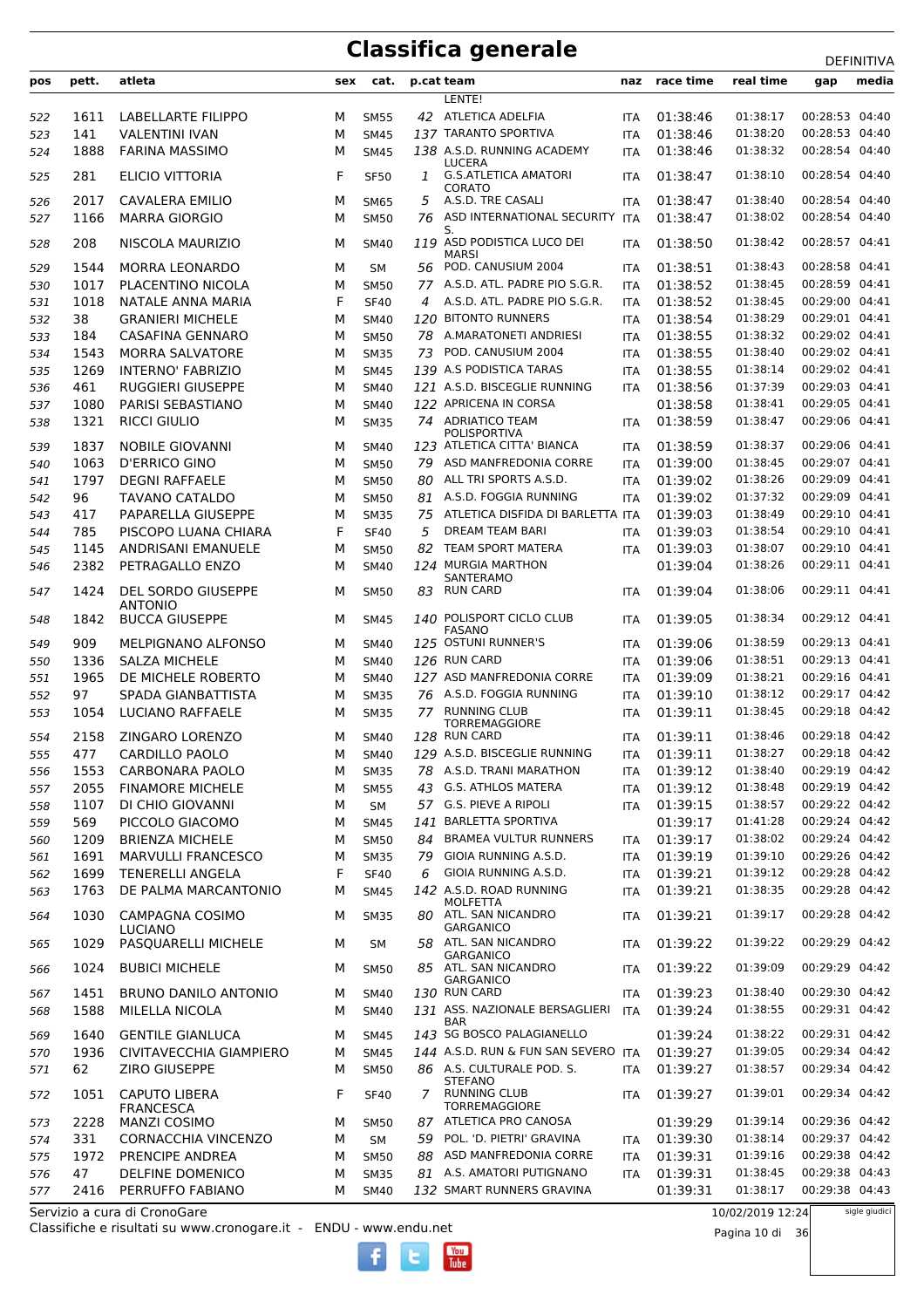|     |       |                                       |     |             |    |                                              |            |              |           | DEFINITIVA        |
|-----|-------|---------------------------------------|-----|-------------|----|----------------------------------------------|------------|--------------|-----------|-------------------|
| pos | pett. | atleta                                | sex | cat.        |    | p.cat team                                   | naz        | race time    | real time | media<br>gap      |
| 578 | 1825  | <b>LOPANE GIUSEPPE</b>                | М   | <b>SM40</b> |    | 133 ASD RUNNING CASSANO                      | <b>ITA</b> | 01:39:33     | 01:39:16  | 00:29:40<br>04:43 |
| 579 | 1322  | <b>REGINELLI CLAUDIO</b>              | М   | <b>SM</b>   |    | VENTI18<br>60 G.P. PRETUZI RUNNERS           | <b>ITA</b> | 01:39:35     | 01:39:16  | 00:29:42 04:43    |
|     |       |                                       |     |             |    | TERAMO ASD                                   |            |              |           |                   |
| 580 | 2028  | CHIRIATTI GIANNI                      | м   | <b>SM40</b> |    | 134 NUOVA ATLETICA COPERTINO                 | <b>ITA</b> | 01:39:36     | 01:39:01  | 00:29:43 04:43    |
| 581 | 1072  | <b>SCAMAZZO LEONARDO</b>              | M   | <b>SM50</b> | 89 | <b>APRICENA IN CORSA</b>                     |            | 01:39:37     | 01:39:17  | 00:29:44 04:43    |
| 582 | 1488  | <b>SCOCCIA MARCO</b>                  | м   | <b>SM50</b> |    | 90 SG BOSCO PALAGIANELLO                     |            | 01:39:37     | 01:39:20  | 00:29:44 04:43    |
| 583 | 1794  | <b>TESSE LEONARDO</b>                 | M   | <b>SM45</b> |    | 145 AMICI DEL CAMMINO BARLETTA ITA           |            | 01:39:40     | 01:38:24  | 00:29:47 04:43    |
| 584 | 1117  | <b>CUCURACHI ANGELO</b>               | M   | <b>SM50</b> |    | 91 A.S. ACTION RUNNING                       | <b>ITA</b> | 01:39:41     | 01:39:38  | 00:29:48 04:43    |
| 585 | 1393  | <b>FREZZA RAFFAELE</b>                | M   | <b>SM60</b> |    | <b>MONTERONI</b><br>10 RUN CARD              | <b>ITA</b> | 01:39:43     | 01:38:47  | 00:29:50 04:43    |
|     | 402   | <b>VIGNOLA PIETRO</b>                 | M   |             |    | 146 ATLETICA DISFIDA DI BARLETTA ITA         |            | 01:39:44     | 01:39:24  | 00:29:51 04:43    |
| 586 |       |                                       |     | <b>SM45</b> |    | 147 AMATORI ATL. ACQUAVIVA                   |            |              |           | 00:29:51 04:43    |
| 587 | 1468  | MASTROROCCO GIUSEPPE                  | M   | <b>SM45</b> |    |                                              | <b>ITA</b> | 01:39:44     | 01:39:14  |                   |
| 588 | 2199  | LEONETTI EMANUELE                     | M   | <b>SM45</b> |    | 148 AMATORI ANDRIESI                         |            | 01:39:45     | 01:38:35  | 00:29:52 04:43    |
| 589 | 1135  | MARESCA AGOSTINO                      | М   | <b>SM55</b> |    | 44 HAPPY RUNNER CLUB                         |            | 01:39:46     | 01:39:18  | 00:29:53 04:43    |
| 590 | 1558  | <b>MARCONE MASSIMO</b>                | M   | <b>SM45</b> |    | 149 A.S.D. TRANI MARATHON                    | <b>ITA</b> | 01:39:47     | 01:39:27  | 00:29:54 04:43    |
| 591 | 1731  | CASSANO FRANCESCO                     | M   | <b>SM45</b> |    | 150 STRARUNNERS BARI                         | <b>ITA</b> | 01:39:47     | 01:39:33  | 00:29:54 04:43    |
| 592 | 1737  | DI MAGGIO GIANPIERO                   | M   | <b>SM35</b> |    | 82 STRARUNNERS BARI                          | <b>ITA</b> | 01:39:48     | 01:39:33  | 00:29:56 04:43    |
| 593 | 247   | <b>ANTONIO</b><br>COLANTUONO PASQUALE | м   | <b>SM65</b> | 6  | A.S.D. AMICI STRADA DEL                      |            | 01:39:49     | 01:39:37  | 00:29:56 04:43    |
|     |       |                                       |     |             |    | <b>TESORO</b>                                |            |              |           |                   |
| 594 | 262   | POLISENO GIOVANNI                     | M   | <b>SM35</b> |    | 83 A.S.D. AMICI STRADA DEL                   | <b>ITA</b> | 01:39:50     | 01:39:35  | 00:29:58 04:43    |
|     |       |                                       |     |             |    | <b>TESORO</b>                                |            |              |           |                   |
| 595 | 45    | LIPPOLIS GIAMMICHELE                  | м   | <b>SM50</b> |    | 92 A.S. AMATORI PUTIGNANO                    | <b>ITA</b> | 01:39:52     | 01:38:58  | 00:29:59 04:43    |
| 596 | 50    | DARESTA FRANCESCO                     | м   | <b>SM55</b> | 45 | A.S. AMATORI PUTIGNANO                       | <b>ITA</b> | 01:39:54     | 01:39:09  | 00:30:01 04:44    |
| 597 | 1983  | DI MONTE DOMENICO                     | M   | <b>SM50</b> | 93 | PODISTICA VICO DEL GARGANO                   |            | 01:39:55     | 01:39:28  | 00:30:02 04:44    |
| 598 | 1705  | <b>FORNARO FRANCESCO</b>              | M   | <b>SM50</b> |    | 94 LA FABRICA DI CORSA                       | <b>ITA</b> | 01:39:58     | 01:39:36  | 00:30:05 04:44    |
| 599 | 72    | MINAFRA FABIO                         | M   | <b>SM45</b> |    | 151 BIO AMBRA NEW AGE                        | <b>ITA</b> | 01:39:58     | 01:39:13  | 00:30:05 04:44    |
| 600 | 1402  | <b>CAVALIERE EUSTACHIO</b>            | M   | <b>SM50</b> |    | 95 RUN CARD                                  | <b>ITA</b> | 01:39:59     | 01:38:43  | 00:30:06 04:44    |
| 601 | 2371  | <b>TAMBORRA ANTONIO</b>               | M   | <b>SM35</b> | 84 | FREE RUNNERS MOLFETTA                        |            | 01:39:59     | 01:39:54  | 00:30:06 04:44    |
| 602 | 1984  | <b>CIMMARUSTI NICOLA</b>              | M   | <b>SM50</b> | 96 | RUNNING ACADEMY LUCERA                       |            | 01:39:59     | 01:39:19  | 00:30:06 04:44    |
| 603 | 1263  | ANASTASIA GRAZIA                      | F   | <b>SF35</b> | 2  | A.S.D. PODISTICA GROTTAGLIE                  | ITA        | 01:39:59     | 01:39:52  | 00:30:06 04:44    |
| 604 | 2363  | <b>LAMPARELLI LUCA</b>                | M   | <b>SM</b>   | 61 | FREE RUNNERS MOLFETTA                        |            | 01:40:01     | 01:39:55  | 00:30:08 04:44    |
| 605 | 1298  | STIGLIANO MARIO                       | M   | <b>SM35</b> | 85 | <b>RUNNERS GINOSA</b>                        | <b>ITA</b> | 01:40:01     | 01:39:21  | 00:30:08 04:44    |
| 606 | 1202  | SINISI ANTONIO                        | M   | <b>SM55</b> | 46 | PODISTICA AMATORI POTENZA                    | <b>ITA</b> | 01:40:05     | 01:39:22  | 00:30:12 04:44    |
| 607 | 1152  | <b>LAUDADIO GIUSEPPE</b>              | M   | <b>SM45</b> |    | 152 ATLETICA GRASSANO                        | <b>ITA</b> | 01:40:06     | 01:39:34  | 00:30:13 04:44    |
| 608 | 860   | <b>CASTRONOVI GIUSEPPE</b>            | M   | <b>JPM</b>  | 5  | <b>SG BOSCO PALAGIANELLO</b>                 |            | 01:40:08     | 01:39:06  | 00:30:15 04:44    |
| 609 | 1227  | MICHELETTI MARCO                      | м   | <b>SM40</b> |    | 135 ASD RUNNERS FOR                          | <b>ITA</b> | 01:40:11     | 01:39:49  | 00:30:18 04:44    |
|     |       |                                       |     |             |    | <b>EMERGENCY</b>                             |            |              |           |                   |
| 610 | 263   | PORTOGHESE GAETANO                    | м   | <b>SM40</b> |    | 136 A.S.D. AMICI STRADA DEL<br><b>TESORO</b> | <b>ITA</b> | 01:40:11     | 01:39:56  | 00:30:18 04:44    |
| 611 | 1760  | DE CANDIA MAURO                       | м   | <b>SM40</b> |    | 137 A.S.D. ROAD RUNNING                      |            | 01:40:11     | 01:39:47  | 00:30:18 04:44    |
|     |       |                                       |     |             |    | MOLFETTA                                     |            |              |           |                   |
| 612 | 891   | LANZILLOTTA MINO                      | М   | <b>SM45</b> |    | 153 ATLETICA CITTA` BIANCA                   |            | ITA 01:40:13 | 01:39:58  | 00:30:20 04:44    |
| 613 | 1141  | POTENZA ANGELO                        | м   | <b>SM50</b> |    | 97 MARATHON CLUB GRASSANO                    | ITA        | 01:40:16     | 01:39:39  | 00:30:23 04:45    |
| 614 | 1119  | RAFFAELE<br><b>CONTE ANDREA</b>       | М   | <b>SM40</b> |    | 138 ATLETICA SURBO                           | ITA        | 01:40:18     | 01:40:14  | 00:30:25 04:45    |
| 615 | 506   | SALVEMINI RUGGIERO                    | M   | <b>SM35</b> |    | 86 BARLETTA SPORTIVA                         | <b>ITA</b> | 01:40:18     | 01:39:53  | 00:30:25 04:45    |
|     | 151   | <b>BERTOTTO COSIMO</b>                | М   | SM40        |    | 139 TARANTO SPORTIVA                         | <b>ITA</b> | 01:40:19     | 01:39:48  | 00:30:26 04:45    |
| 616 | 714   | PORFIDO VITANGELO                     | М   | <b>SM50</b> |    | 98 MURGIA MARATHON                           | <b>ITA</b> | 01:40:22     | 01:40:02  | 00:30:29 04:45    |
| 617 |       |                                       |     |             |    | <b>SANTERAMO</b>                             |            |              |           |                   |
| 618 | 883   | <b>MARCONI ANDREA</b>                 | М   | <b>SM45</b> |    | 154 PASSO CAPPONI ASD                        | ITA        | 01:40:26     | 01:39:45  | 00:30:33 04:45    |
| 619 | 738   | <b>FIORE ANGELO</b>                   | М   | <b>SM50</b> |    | 99 HAPPY RUNNERS ALTAMURA                    | <b>ITA</b> | 01:40:27     | 01:40:13  | 00:30:34 04:45    |
| 620 | 1606  | <b>FARELLA VITANTONIO</b>             | М   | SM60        |    | 11 ATLETICA ADELFIA                          | <b>ITA</b> | 01:40:27     | 01:39:56  | 00:30:34 04:45    |
| 621 | 494   | <b>LANAVE ALESSIO</b>                 | М   | <b>SM45</b> |    | 155 LA PIETRA                                | <b>ITA</b> | 01:40:31     | 01:39:59  | 00:30:38 04:45    |
| 622 | 2082  | <b>CAPPA PASQUALE</b>                 | М   | <b>SM55</b> |    | 47 BRAMEA VULTUR RUNNERS                     | ITA        | 01:40:33     | 01:40:03  | 00:30:40 04:45    |
| 623 | 488   | LAMACCHIA TIZIANA                     | F   | <b>SF45</b> | 3  | LA PIETRA                                    | ITA        | 01:40:33     | 01:40:22  | 00:30:40 04:45    |
| 624 | 2010  | PERRONE NUNZIO                        | М   | <b>SM</b>   |    | 62 A.S. ACTION RUNNING                       | ITA        | 01:40:33     | 01:39:34  | 00:30:40 04:45    |
|     |       |                                       |     |             |    | <b>MONTERONI</b>                             |            |              |           |                   |
| 625 | 1052  | <b>LARICCIA RENATO</b>                | м   | <b>SM60</b> |    | 12 RUNNING CLUB<br><b>TORREMAGGIORE</b>      | ITA        | 01:40:34     | 01:40:23  | 00:30:41 04:45    |
| 626 | 2342  | ALAGNI PASQUALE                       | M   | <b>SM55</b> | 48 | A.S PODISTICA TARAS                          | <b>ITA</b> | 01:40:35     | 01:40:13  | 00:30:42 04:46    |
| 627 | 1959  | <b>TROTTA CESARE</b>                  | М   | <b>SM55</b> | 49 | GR. POD. MONTE SANT'ANGELO ITA               |            | 01:40:37     | 01:39:37  | 00:30:44 04:46    |
| 628 | 2135  | <b>GIUFFREDA ROBERTO</b>              | М   | <b>SM50</b> |    | 100 RUN CARD                                 |            | 01:40:39     | 01:40:28  | 00:30:46 04:46    |
| 629 | 1963  | <b>CICCONE LUIGI</b>                  | М   | <b>SM</b>   |    | 63 ASD MANFREDONIA CORRE                     | ITA        | 01:40:40     | 01:39:51  | 00:30:47 04:46    |
| 630 | 458   | <b>STREGAPEDE GIACINTO</b>            | М   | <b>SM40</b> |    | 140 A.S.D. BISCEGLIE RUNNING                 | ITA        | 01:40:42     | 01:39:59  | 00:30:49 04:46    |
| 631 | 2174  | D'ANGELO LUIGI                        | М   | <b>SM60</b> |    | 13 ATLETIC CLUB ALTAMURA                     |            | 01:40:43     | 01:40:39  | 00:30:50 04:46    |
|     | 2334  | SAMELE GIANLUCA                       | М   | <b>SM</b>   |    | 64 A.S. ATLETICA POLIGNANO                   |            | 01:40:46     | 01:40:17  | 00:30:53 04:46    |
| 632 | 121   | <b>CAFARO VITO</b>                    |     |             |    | 87 A.S.D. LA FENICE                          |            | 01:40:50     | 01:40:13  | 00:30:57 04:46    |
| 633 |       |                                       | М   | <b>SM35</b> |    | 156 RUN CARD                                 | ITA        |              | 01:39:53  | 00:30:57 04:46    |
| 634 | 2112  | <b>BERARDINI ANTONIO</b>              | М   | <b>SM45</b> |    |                                              | ITA        | 01:40:50     |           | 00:31:00 04:46    |
| 635 | 2187  | <b>CAMPANALE SERGIO</b>               | м   | <b>SM45</b> |    | 157 AMATORI ANDRIESI                         |            | 01:40:53     | 01:39:35  |                   |

 $\begin{bmatrix}\n\frac{\text{Vou}}{\text{Iube}}\n\end{bmatrix}$ 

Classifiche e risultati su www.cronogare.it - ENDU - www.endu.net Servizio a cura di CronoGare

10/02/2019 12:24

Pagina 11 di 36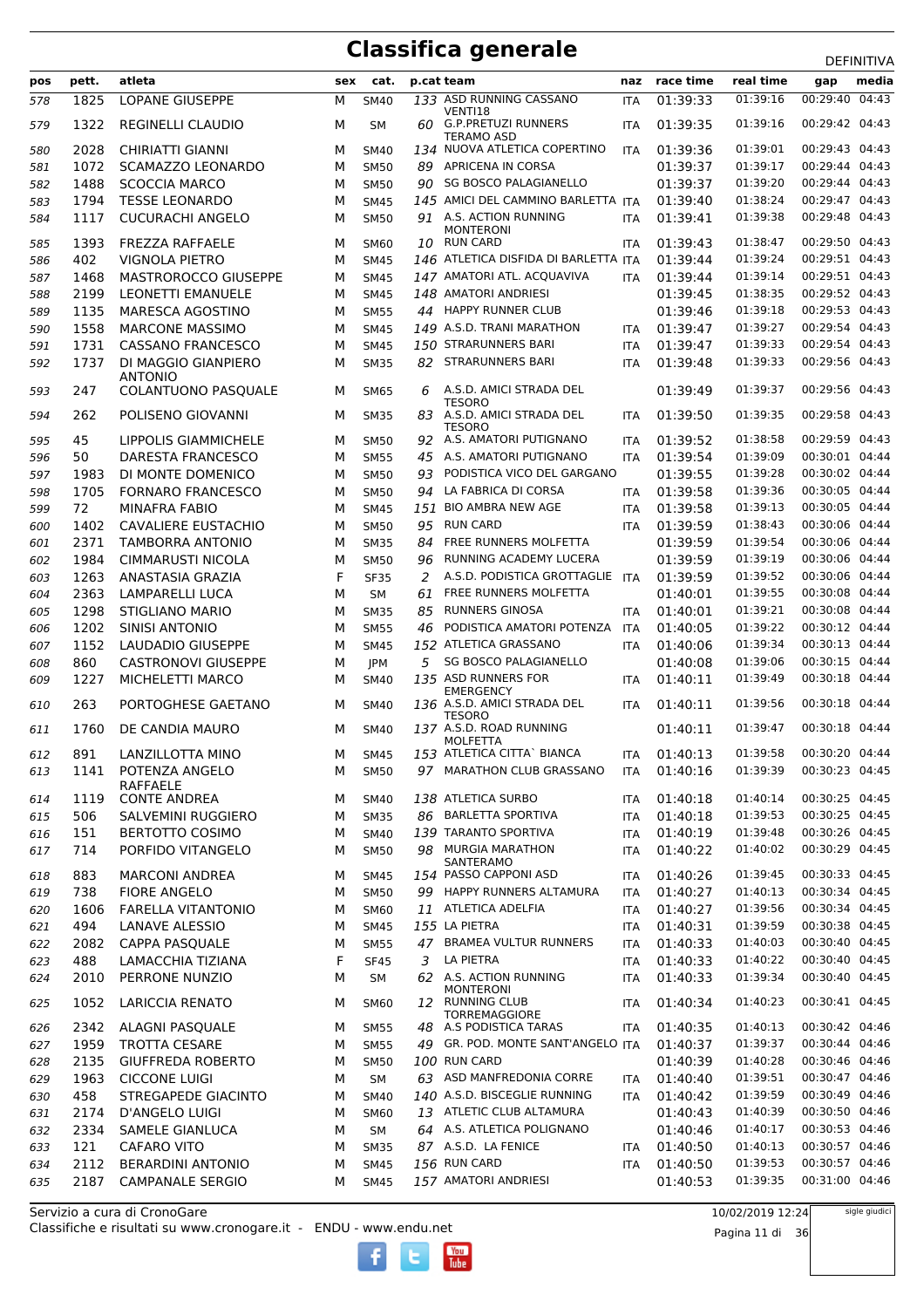|     |       |                            |     |             |    |                                           |            |           |           | DEFINITIVA        |
|-----|-------|----------------------------|-----|-------------|----|-------------------------------------------|------------|-----------|-----------|-------------------|
| pos | pett. | atleta                     | sex | cat.        |    | p.cat team                                | naz        | race time | real time | media<br>gap      |
| 636 | 2087  | <b>LABELLA CARMINE</b>     | М   | <b>SM55</b> | 50 | <b>BRAMEA VULTUR RUNNERS</b>              | <b>ITA</b> | 01:40:54  | 01:40:15  | 00:31:01<br>04:46 |
| 637 | 245   | CALDARULO ANGELO           | м   | <b>SM60</b> |    | 14 A.S.D. AMICI STRADA DEL                | <b>ITA</b> | 01:40:55  | 01:40:43  | 00:31:02 04:46    |
|     |       |                            |     |             |    | <b>TESORO</b>                             |            |           |           |                   |
| 638 | 1245  | <b>FRATICELLI MATTEO</b>   | м   | <b>SM</b>   | 65 | A.S.D. POLISPORTIVA<br>SANGIOVANNESE      |            | 01:40:55  | 01:40:10  | 00:31:02 04:46    |
| 639 | 689   | LANDRISCINA GIANFRANCO     | м   | <b>SM50</b> |    | 101 BARLETTA SPORTIVA                     | <b>ITA</b> | 01:40:56  | 01:40:41  | 00:31:03 04:47    |
| 640 | 1823  | <b>GIUSTINO GIUSEPPE</b>   | М   | <b>SM45</b> |    | 158 ASD RUNNING CASSANO                   | <b>ITA</b> | 01:40:57  | 01:40:03  | 00:31:04 04:47    |
|     |       |                            |     |             |    | VENTI18                                   |            |           |           |                   |
| 641 | 2337  | <b>TRICASE OTTAVIANO</b>   | м   | <b>SM35</b> | 88 | A.S. ATLETICA POLIGNANO                   |            | 01:40:58  | 01:40:29  | 00:31:05 04:47    |
| 642 | 1803  | <b>DAMATO MICHELE</b>      | M   | <b>SM60</b> |    | 15 G.S. AVIS BARLETTA A.S.D.              | <b>ITA</b> | 01:41:01  | 01:40:39  | 00:31:08 04:47    |
| 643 | 2057  | <b>SABINI FILIPPO</b>      | M   | <b>SM45</b> |    | 159 G.S. ATHLOS MATERA                    | <b>ITA</b> | 01:41:03  | 01:40:37  | 00:31:10 04:47    |
| 644 | 1807  | <b>MUSTI ANTONIO</b>       | M   | <b>SM60</b> |    | 16 G.S. AVIS BARLETTA A.S.D.              | <b>ITA</b> | 01:41:06  | 01:40:55  | 00:31:13 04:47    |
| 645 | 1147  | <b>ESPOSTO LUCA</b>        | M   | <b>SM40</b> |    | 141 TEAM SPORT MATERA                     | <b>ITA</b> | 01:41:07  | 01:40:11  | 00:31:14 04:47    |
| 646 | 399   | SARACINO VINCENZO          | M   | <b>SM45</b> |    | 160 ATLETICA DISFIDA DI BARLETTA          |            | 01:41:09  | 01:41:04  | 00:31:16 04:47    |
| 647 | 1233  | <b>TRISCIUZZI LEONARDO</b> | M   | <b>SM45</b> |    | 161 ASD RUNNERS FOR                       | <b>ITA</b> | 01:41:10  | 01:40:41  | 00:31:17 04:47    |
|     | 710   | <b>FORTE VINCENZO</b>      | M   |             | 51 | EMERGENCY<br><b>MURGIA MARATHON</b>       |            | 01:41:11  | 01:40:46  | 00:31:18 04:47    |
| 648 |       |                            |     | <b>SM55</b> |    | SANTERAMO                                 | <b>ITA</b> |           |           |                   |
| 649 | 817   | CORTELLINO CARLANTONIO     | м   | <b>SM50</b> |    | 102 ROAD RUNNERS TRANI                    | <b>ITA</b> | 01:41:12  | 01:39:37  | 00:31:19 04:47    |
| 650 | 2221  | DALESSANDRO SABINO         | М   | <b>SM55</b> |    | 52 ATLETICA PRO CANOSA                    |            | 01:41:12  | 01:40:58  | 00:31:19 04:47    |
| 651 | 965   | MAZZOTTA ANTONIO           | M   | <b>SM50</b> |    | 103 MARATHON CS                           | <b>ITA</b> | 01:41:14  | 01:41:02  | 00:31:21 04:47    |
| 652 | 787   | <b>ANTONACI STEFANIA</b>   | F   | <b>SF40</b> | 8  | <b>BIO AMBRA NEW AGE</b>                  | <b>ITA</b> | 01:41:14  | 01:40:52  | 00:31:21 04:47    |
| 653 | 362   | <b>TORTELLI GIANFRANCO</b> | M   | <b>SM50</b> |    | 104 A.S. QUELLI DELLA PINETA              | <b>ITA</b> | 01:41:14  | 01:40:50  | 00:31:21 04:47    |
| 654 | 1434  | <b>IZZI ENZO</b>           | M   | <b>SM65</b> |    | 7 RUN CARD                                | <b>ITA</b> | 01:41:17  | 01:41:07  | 00:31:24 04:48    |
| 655 | 32    | <b>BUONO ANTONIO</b>       | M   | <b>SM50</b> |    | 105 BIO AMBRA NEW AGE                     | <b>ITA</b> | 01:41:17  | 01:40:16  | 00:31:24 04:48    |
| 656 | 187   | SINISI LORENZO             | M   | <b>SM55</b> |    | 53 A.MARATONETI ANDRIESI                  | <b>ITA</b> | 01:41:18  | 01:40:55  | 00:31:25 04:48    |
|     | 707   | <b>TACCOGNA VITO</b>       |     |             |    | 142 RUNNING PEOPLE NOICATTARO ITA         |            | 01:41:19  | 01:41:10  | 00:31:26 04:48    |
| 657 |       |                            | м   | <b>SM40</b> |    |                                           |            |           |           |                   |
| 658 | 178   | <b>SCALERA DIEGO</b>       | M   | <b>SM50</b> |    | 106 G.S.ATLETICA AMATORI<br><b>CORATO</b> | <b>ITA</b> | 01:41:21  | 01:41:02  | 00:31:28 04:48    |
| 659 | 171   | <b>GROSSO GIOVANNI</b>     | м   | <b>SM50</b> |    | 107 G.S.ATLETICA AMATORI                  | <b>ITA</b> | 01:41:23  | 01:41:04  | 00:31:30 04:48    |
|     |       |                            |     |             |    | <b>CORATO</b>                             |            |           |           |                   |
| 660 | 1516  | <b>BENEDETTO LUCA</b>      | M   | <b>SM45</b> |    | 162 SPORT CENTER A.S.D.                   | <b>ITA</b> | 01:41:23  | 01:41:08  | 00:31:30 04:48    |
| 661 | 2322  | <b>ALBANI CARMEN</b>       | F   | <b>SF40</b> | 9  | A.S. ATLETICA POLIGNANO                   |            | 01:41:23  | 01:41:06  | 00:31:30 04:48    |
| 662 | 314   | RIEFOLO LUIGI              | M   | <b>SM55</b> | 54 | ATLETICA TOMMASO ASSI<br><b>TRANI</b>     | <b>ITA</b> | 01:41:24  | 01:41:03  | 00:31:31 04:48    |
| 663 | 841   | PRICCI PATRIZIA            | F   | <b>SF45</b> | 4  | RUNNING TEAM D'ANGELA                     | <b>ITA</b> | 01:41:24  | 01:40:48  | 00:31:31 04:48    |
|     |       |                            |     |             |    | <b>SPORT</b>                              |            |           |           |                   |
| 664 | 77    | <b>ABATINO ADOLFO</b>      | м   | <b>SM40</b> |    | 143 A.S. CULTURALE POD. S.                | <b>ITA</b> | 01:41:26  | 01:40:56  | 00:31:33 04:48    |
| 665 | 1378  | MONACO MATTEO ANTONIO      | м   | <b>SM45</b> |    | <b>STEFANO</b><br>163 POWER CASAGIOVE     | <b>ITA</b> | 01:41:27  | 01:40:29  | 00:31:34 04:48    |
| 666 | 1095  | DI GIOIA ANTONIO           | м   | <b>SM40</b> |    | 144 A.S.D. RUNNING ACADEMY                | <b>ITA</b> | 01:41:29  | 01:41:01  | 00:31:36 04:48    |
|     |       |                            |     |             |    | <b>LUCERA</b>                             |            |           |           |                   |
| 667 | 191   | <b>LEONE FRANCESCO</b>     | M   | SM45        |    | 164 A.MARATONETI ANDRIESI                 | <b>ITA</b> | 01:41:30  | 01:40:15  | 00:31:37 04:48    |
| 668 | 1162  | <b>OKRASA REGINA</b>       | F   | <b>SF40</b> | 10 | <b>BERNALDA RUNNER'S</b>                  | <b>ITA</b> | 01:41:30  | 01:41:07  | 00:31:37 04:48    |
| 669 | 1467  | <b>STRAPPATO SERGIO</b>    | м   | <b>SM55</b> | 55 | ATL.AMAT.OSIMO                            | <b>ITA</b> | 01:41:30  | 01:41:13  | 00:31:37 04:48    |
| 670 | 796   | MICCHETTI LEOPOLDO         | М   | <b>SM45</b> |    | 165 RUNNERS DEL LEVANTE                   | ITA        | 01:41:31  | 01:40:53  | 00:31:38 04:48    |
| 671 | 153   | <b>BOCCUNI EMANUELE</b>    | М   | SM40        |    | 145 TARANTO SPORTIVA                      | ITA        | 01:41:32  | 01:41:06  | 00:31:39 04:48    |
| 672 | 818   | DABBICCO FABRIZIO          | М   | <b>SM45</b> |    | 166 ROAD RUNNERS TRANI                    | ITA        | 01:41:33  | 01:39:58  | 00:31:40 04:48    |
| 673 | 451   | POSA GIACOMO               | М   | <b>SM45</b> |    | 167 A.S.D. BISCEGLIE RUNNING              | ITA        | 01:41:34  | 01:40:17  | 00:31:41 04:48    |
| 674 | 2454  | <b>LETTINI GIUSEPPE</b>    | М   | <b>SM55</b> |    | 56 MARATHON CLUB MINERVINO                | ITA        | 01:41:34  | 01:41:26  | 00:31:41 04:48    |
| 675 | 1500  | <b>DORMIO GIUSEPPE</b>     | М   | <b>SM55</b> |    | 57 ATLETICA MONOPOLI                      | ITA        | 01:41:35  | 01:41:21  | 00:31:42 04:48    |
| 676 | 1492  | <b>AMMIRATO CINZIA</b>     | F   | <b>SF45</b> |    | 5 ATLETICA MONOPOLI                       | ITA        | 01:41:36  | 01:41:32  | 00:31:43 04:48    |
| 677 | 1452  | DI CAMILLO PIERLUIGI       | М   | SM          |    | 66 RUN CARD                               | ITA        | 01:41:47  | 01:40:28  | 00:31:54 04:49    |
| 678 | 1279  | TINELLA NICOLA             | М   | SM40        |    | 146 ATHLETIC TEAM PALAGIANO               | ITA        | 01:41:47  | 01:41:22  | 00:31:54 04:49    |
| 679 | 1267  | <b>NINNI DANILO</b>        | М   | <b>SM45</b> |    | 168 A.S PODISTICA TARAS                   |            | 01:41:49  | 01:41:05  | 00:31:56 04:49    |
|     |       | <b>MANCONE ELISA</b>       |     |             |    | 2 RUNNERS DEL LEVANTE                     | ITA        |           | 01:41:31  | 00:31:57 04:49    |
| 680 | 795   |                            | F   | <b>SF50</b> |    | 58 ASD PER ASPERA AD ASTRA                | ITA        | 01:41:50  | 01:41:28  | 00:31:58 04:49    |
| 681 | 1663  | <b>BITETTO GIACOMO</b>     | М   | <b>SM55</b> |    | <b>BARI</b>                               | ITA        | 01:41:51  |           |                   |
| 682 | 752   | POPOLIZIO RAFFAELE         | М   | <b>SM40</b> |    | 147 HAPPY RUNNERS ALTAMURA                | <b>ITA</b> | 01:41:51  | 01:41:34  | 00:31:58 04:49    |
| 683 | 751   | <b>MASIELLO CARLO</b>      | М   | <b>SM45</b> |    | 169 HAPPY RUNNERS ALTAMURA                | ITA        | 01:41:53  | 01:41:36  | 00:32:00 04:49    |
| 684 | 1806  | <b>MUSTI FRANCESCO</b>     | М   | <b>SM35</b> |    | 89 G.S. AVIS BARLETTA A.S.D.              | ITA        | 01:41:53  | 01:41:34  | 00:32:00 04:49    |
| 685 | 1050  | RACIOPPA MARIO             | М   | <b>SM55</b> |    | 59 VIESTE RUNNERS                         | ITA        | 01:41:54  | 01:40:46  | 00:32:01 04:49    |
| 686 | 591   | MANCARELLA GIUSEPPE        | М   | <b>SM45</b> |    | 170 BARLETTA SPORTIVA                     |            | 01:41:56  | 01:41:39  | 00:32:03 04:49    |
| 687 | 2377  | ZAGARIA MICHELE            | М   | SM40        |    | 148 BARLETTA SPORTIVA                     | <b>ITA</b> | 01:41:57  | 01:41:24  | 00:32:04 04:49    |
| 688 | 1746  | RICUCCI ANTONIO            | М   | <b>SM45</b> |    | 171 STRARUNNERS BARI                      | ITA        | 01:41:58  | 01:41:42  | 00:32:05 04:49    |
| 689 | 1579  | <b>MANCINI LUCA</b>        | М   | <b>SM50</b> |    | 108 AVIS IN CORSA CONVERSANO              | ITA        | 01:42:00  | 01:41:42  | 00:32:07 04:50    |
|     | 2089  | <b>MORELLI MICHELE</b>     | М   | SM60        |    | 17 BRAMEA VULTUR RUNNERS                  | ITA        | 01:42:03  | 01:41:33  | 00:32:10 04:50    |
| 690 | 1721  |                            |     |             |    | 149 PUGLIA MARATHON                       |            | 01:42:07  | 01:41:43  | 00:32:14 04:50    |
| 691 |       | LEPORE SAVINO              | М   | SM40        |    |                                           |            |           |           |                   |
| 692 | 1344  | <b>SUSCO FRANCESCO</b>     | М   | <b>SM50</b> |    | 109 RUN CARD                              | ITA        | 01:42:08  | 01:41:45  | 00:32:15 04:50    |
| 693 | 1716  | CAPORUSSO DOMENICO         | M   | <b>SM55</b> |    | 60 A.S.D. ATLETICA AZZURRA                | ITA        | 01:42:08  | 01:41:51  | 00:32:15 04:50    |
| 694 | 1150  | <b>RELLA ROSA</b>          | F   | <b>SF35</b> |    | 3 ASD N.E.S.T.                            | ITA        | 01:42:08  | 01:41:41  | 00:32:15 04:50    |

 $\begin{bmatrix}\n\frac{\text{Vou}}{\text{Iube}}\n\end{bmatrix}$ 

Classifiche e risultati su www.cronogare.it - ENDU - www.endu.net Servizio a cura di CronoGare

10/02/2019 12:24

Pagina 12 di 36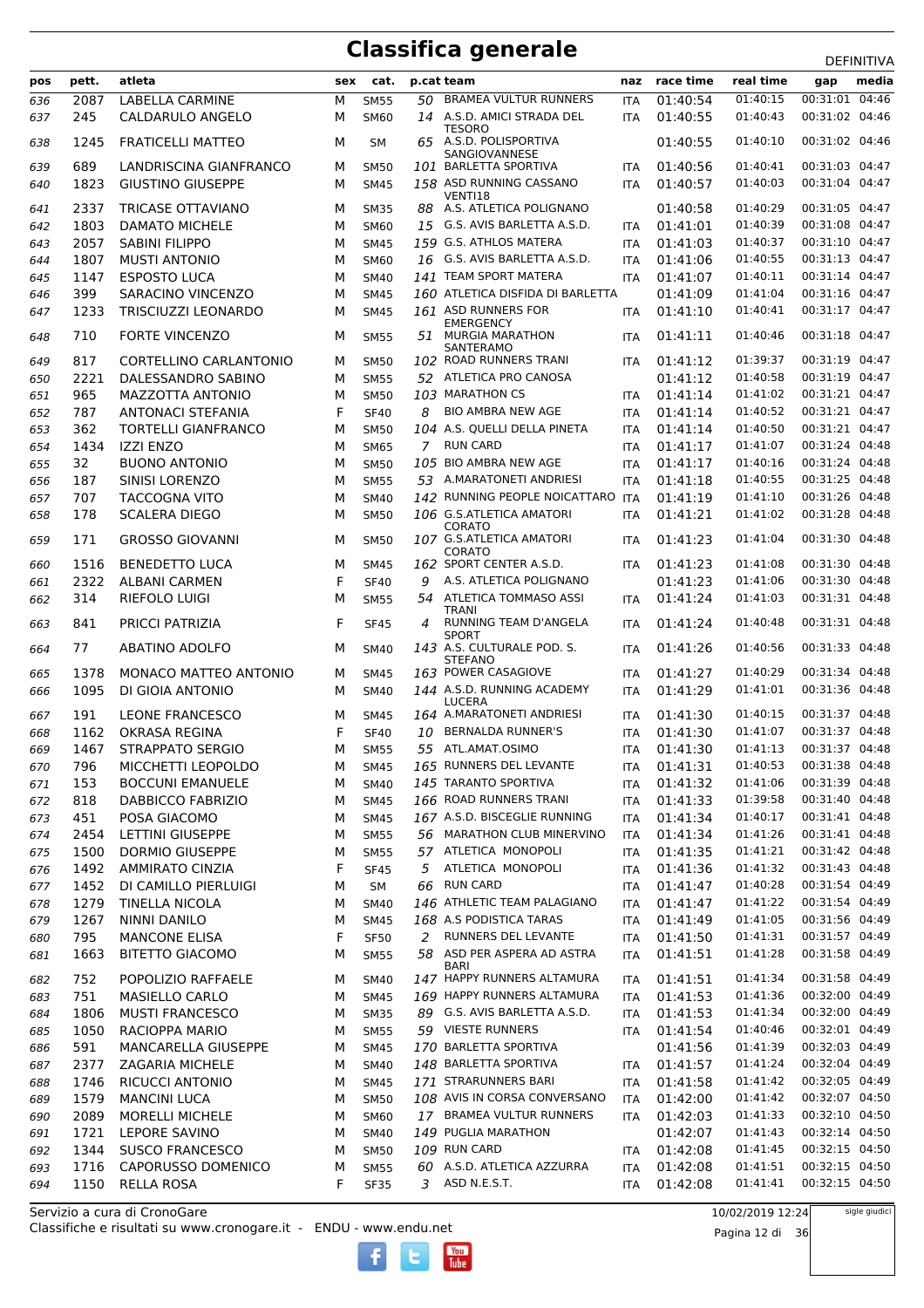|            |       | atleta                                       |        |                            |    |                                              |                          | race time | real time | ᅛᄂᆝᄖᆡᄖᄭ        |
|------------|-------|----------------------------------------------|--------|----------------------------|----|----------------------------------------------|--------------------------|-----------|-----------|----------------|
| pos        | pett. |                                              | sex    | cat.                       |    | p.cat team                                   | naz                      |           |           | media<br>gap   |
| 695        | 1819  | <b>CAMPANALE FRANCESCA</b><br><b>ROMANA</b>  | F      | <b>SF45</b>                | 6  | ASD RUNNING CASSANO<br>VENTI18               | <b>ITA</b>               | 01:42:12  | 01:41:18  | 00:32:19 04:50 |
| 696        | 240   | NITTI SAVERIO                                | M      | <b>SM40</b>                |    | 150 A.A.'E. MANZARI'<br>CASAMASSIMA          | <b>ITA</b>               | 01:42:13  | 01:41:44  | 00:32:20 04:50 |
| 697        | 483   | TORTORA GIOVANNI                             | M      | <b>SM40</b>                |    | 151 A.S.D. BISCEGLIE RUNNING                 | <b>ITA</b>               | 01:42:15  | 01:40:59  | 00:32:22 04:50 |
| 698        | 228   | DE TULLIO GIOVANNI                           | M      | <b>SM50</b>                |    | 110 FIAMMA OLIMPIA PALO                      | <b>ITA</b>               | 01:42:17  | 01:42:00  | 00:32:24 04:50 |
| 699        | 970   | CATALANO RUGGIERO                            | М      | <b>SM35</b>                |    | 90 ATL.VICENTINA                             | <b>ITA</b>               | 01:42:17  | 01:41:58  | 00:32:24 04:50 |
| 700        | 600   | LAPORTA RUGGIERO                             | M      | <b>SM50</b>                |    | 111 BARLETTA SPORTIVA                        |                          | 01:42:18  | 01:42:12  | 00:32:25 04:50 |
| 701        | 2346  | <b>CIAVARELLA VITO</b>                       | M      | <b>SM35</b>                |    | 91 I SARACENI DI LUCERA                      | <b>ITA</b>               | 01:42:19  | 01:40:59  | 00:32:26 04:50 |
| 702        | 1246  | <b>GENTILE SEFORA</b>                        | F      | <b>SF35</b>                | 4  | A.S.D. POLISPORTIVA                          |                          | 01:42:21  | 01:41:36  | 00:32:28 04:51 |
| 703        | 1470  | PERAGINE GIANNI ROBERTO                      | M      | <b>SM45</b>                |    | SANGIOVANNESE<br>172 AMATORI ATL. ACQUAVIVA  | <b>ITA</b>               | 01:42:24  | 01:42:07  | 00:32:31 04:51 |
| 704        | 1710  | SETTEMBRINI PAOLO                            | M      | <b>SM45</b>                |    | 173 LA FABRICA DI CORSA                      | <b>ITA</b>               | 01:42:24  | 01:42:01  | 00:32:31 04:51 |
| 705        | 2305  | PETRUZZELLI FRANCESCO                        | м      | <b>SM50</b>                |    | 112 AMATORI ANDRIESI                         |                          | 01:42:25  | 01:41:14  | 00:32:32 04:51 |
| 706        | 810   | <b>FERRANTE NICOLA</b>                       | M      | <b>SM55</b>                |    | 61 RUNNERS DEL LEVANTE                       | <b>ITA</b>               | 01:42:26  | 01:41:39  | 00:32:33 04:51 |
| 707        | 1732  | CATALANO ROBERTO                             | M      | <b>SM40</b>                |    | 152 STRARUNNERS BARI                         | <b>ITA</b>               | 01:42:29  | 01:42:18  | 00:32:36 04:51 |
|            | 1934  | CANESTRALE LUIGI                             | М      | <b>SM45</b>                |    | 174 A.S.D. RUN & FUN SAN SEVERO ITA          |                          | 01:42:30  | 01:42:09  | 00:32:37 04:51 |
| 708        |       |                                              |        |                            |    | 175 POD. VALLE CAUDINA                       |                          |           | 01:42:09  | 00:32:37 04:51 |
| 709        | 854   | PRUDENZANO COSIMO                            | М      | <b>SM45</b>                |    |                                              | <b>ITA</b>               | 01:42:30  |           |                |
| 710        | 485   | <b>VENTURA ALESSANDRO</b><br><b>VINCENZO</b> | м      | <b>SM45</b>                |    | 176 A.S.D. BISCEGLIE RUNNING                 |                          | 01:42:35  | 01:42:24  | 00:32:42 04:51 |
| 711        | 74    | <b>MATERA SEBASTIANO</b>                     | M      | <b>SM40</b>                |    | 153 BIO AMBRA NEW AGE                        | <b>ITA</b>               | 01:42:37  | 01:42:37  | 00:32:44 04:51 |
| 712        | 2255  | MIOLA ALESSANDRO                             | М      | <b>SM40</b>                |    | 154 MARTINA FRANCA RINNUNG                   |                          | 01:42:46  | 01:42:08  | 00:32:53 04:52 |
| 713        | 1646  | LAVARRA ANTONIO                              | M      | <b>SM45</b>                |    | 177 SG BOSCO PALAGIANELLO                    |                          | 01:42:46  | 01:42:29  | 00:32:53 04:52 |
| 714        | 1218  | SASSANELLI NICOLA                            | M      | <b>SM35</b>                |    | 92 PODISTICA SOLIDARIETA'                    | <b>ITA</b>               | 01:42:46  | 01:42:34  | 00:32:53 04:52 |
| 715        | 995   | DI CARLO PASQUALE                            | М      | SM60                       |    | 18 A.S.D. ATL. PADRE PIO S.G.R.              | <b>ITA</b>               | 01:42:48  | 01:42:04  | 00:32:55 04:52 |
| 716        | 356   | LACITIGNOLA SAVERIO                          | M      | <b>SM60</b>                | 19 | A.S. QUELLI DELLA PINETA                     | <b>ITA</b>               | 01:42:55  | 01:41:57  | 00:33:02 04:52 |
| 717        | 2009  | DONNO MASSIMO                                | M      | <b>SM45</b>                |    | 178 LA MANDRA CALIMERA                       | <b>ITA</b>               | 01:42:56  | 01:42:20  | 00:33:03 04:52 |
| 718        | 1704  | <b>DELLINO NICOLA</b>                        | М      | <b>SM50</b>                |    | 113 LA FABRICA DI CORSA                      | <b>ITA</b>               | 01:42:57  | 01:42:37  | 00:33:04 04:52 |
| 719        | 1100  | PACILETTI VITO                               | M      | <b>SM55</b>                |    | 62 RUNNERS CERIGNOLA A.S.D.                  | <b>ITA</b>               | 01:42:58  | 01:42:47  | 00:33:05 04:52 |
| 720        | 620   | <b>FIORE FERDINANDO</b>                      | M      | <b>SM45</b>                |    | 179 BARLETTA SPORTIVA                        |                          | 01:43:01  | 01:42:36  | 00:33:08 04:52 |
| 721        | 2078  | DI NARDO VITO                                | М      | <b>SM55</b>                |    | 63 ATLETICA PALAZZO                          | <b>ITA</b>               | 01:43:01  | 01:42:39  | 00:33:08 04:52 |
| 722        | 492   | PASCULLI NICOLA                              | М      | <b>SM45</b>                |    | 180 LA PIETRA                                | <b>ITA</b>               | 01:43:03  | 01:42:30  | 00:33:10 04:53 |
| 723        | 1422  | <b>FUMAROLA DOMENICO</b>                     | M      | <b>SM50</b>                |    | 114 RUN CARD                                 | <b>ITA</b>               | 01:43:05  | 01:42:27  | 00:33:12 04:53 |
| 724        | 238   | ATTOLINI PAOLO ANTONIO                       | М      | <b>SM55</b>                |    | 64 A.A.'E. MANZARI'                          | <b>ITA</b>               | 01:43:06  | 01:42:23  | 00:33:13 04:53 |
| 725        | 42    | <b>MARIA</b><br>POLIGNANO PATRIZIO           | M      | <b>SM</b>                  |    | CASAMASSIMA<br>67 A.S. AMATORI PUTIGNANO     | <b>ITA</b>               | 01:43:09  | 01:42:45  | 00:33:16 04:53 |
|            | 41    | PARCHITELLI CLAUDIO                          |        |                            |    | A.S. AMATORI PUTIGNANO                       |                          | 01:43:11  | 01:42:47  | 00:33:18 04:53 |
| 726<br>727 | 1661  | <b>PACE DANIELE</b>                          | M<br>M | <b>SM35</b><br><b>SM50</b> | 93 | 115 A.S.D. NADIR ON THE ROAD -<br><b>PUT</b> | <b>ITA</b><br><b>ITA</b> | 01:43:12  | 01:43:01  | 00:33:19 04:53 |
| 728        | 927   | <b>RUSSO SALVATORE</b>                       | M      | <b>SM50</b>                |    | 116 POWER CASAGIOVE                          | <b>ITA</b>               | 01:43:13  | 01:42:12  | 00:33:20 04:53 |
| 729        | 329   | MONGELLI GIUSEPPE                            | M      | <b>SM50</b>                |    | 117 ATL. ADEN EXPRIVIA<br><b>MOLFETTA</b>    | <b>ITA</b>               | 01:43:13  | 01:43:03  | 00:33:20 04:53 |
| 730        | 482   | PATRUNO GIOVANNI                             | М      | <b>SM40</b>                |    | 155 A.S.D. BISCEGLIE RUNNING                 | ITA                      | 01:43:14  | 01:42:53  | 00:33:21 04:53 |
| 731        | 1501  | <b>GIMMI PAOLO</b>                           | М      | <b>SM50</b>                |    | 118 ATLETICA MONOPOLI                        | <b>ITA</b>               | 01:43:15  | 01:43:01  | 00:33:22 04:53 |
| 732        | 223   | <b>FUCCI MARIA MICHELA</b>                   | F      | <b>SF45</b>                |    | 7 ASD IRPINIA ITALIA                         | <b>ITA</b>               | 01:43:15  | 01:42:45  | 00:33:22 04:53 |
| 733        | 1444  | ORLANDO ALFONSO                              | М      | <b>SM50</b>                |    | 119 RUN CARD                                 | <b>ITA</b>               | 01:43:15  | 01:41:58  | 00:33:23 04:53 |
| 734        | 742   | MONITILLO DOMENICO                           | М      | <b>SM45</b>                |    | 181 HAPPY RUNNERS ALTAMURA                   | <b>ITA</b>               | 01:43:16  | 01:43:01  | 00:33:23 04:53 |
| 735        | 821   | RICCHIUTI ANGELO                             | М      | <b>SM35</b>                |    | 94 ROAD RUNNERS TRANI                        | ITA                      | 01:43:16  | 01:43:06  | 00:33:23 04:53 |
| 736        | 521   | <b>COLONNA GAETANO</b>                       | М      | <b>SM50</b>                |    | 120 BARLETTA SPORTIVA                        |                          | 01:43:17  | 01:42:59  | 00:33:24 04:53 |
| 737        | 2003  | <b>RIA ANTONIO</b>                           | М      | <b>SM45</b>                |    | 182 A.S. PODISTICA PARABITA                  | <b>ITA</b>               | 01:43:18  | 01:42:19  | 00:33:25 04:53 |
| 738        | 1002  | <b>RINALDI FRANCESCO</b>                     | М      | <b>SM50</b>                |    | 121 A.S.D. ATL. PADRE PIO S.G.R.             | <b>ITA</b>               | 01:43:19  | 01:42:56  | 00:33:26 04:53 |
| 739        | 2415  | LOPRIANO PIETRO                              | М      | <b>SM40</b>                |    | 156 SMART RUNNERS GRAVINA                    |                          | 01:43:22  | 01:42:05  | 00:33:29 04:53 |
| 740        | 274   | CATERINA BENEDETTA                           | F      | <b>SF50</b>                |    | 3 G.S.ATLETICA AMATORI<br>CORATO             | ITA                      | 01:43:23  | 01:43:03  | 00:33:30 04:53 |
| 741        | 1431  | DIGIO IA NICOLA DARIO                        | M      | <b>SM50</b>                |    | 122 RUN CARD                                 | ITA                      | 01:43:25  | 01:42:23  | 00:33:32 04:54 |
| 742        | 2352  | NARRACCI FRANCESCO                           | М      | <b>SM45</b>                |    | 183 AVIS CONVERSANO                          |                          | 01:43:26  | 01:43:06  | 00:33:33 04:54 |
| 743        | 640   | <b>DIBITONTO RUGGIERO</b>                    | М      | <b>SM50</b>                |    | 123 BARLETTA SPORTIVA                        |                          | 01:43:27  | 01:43:08  | 00:33:34 04:54 |
| 744        | 2442  | PIAZZOLLA DAVIDE                             | М      | <b>SM45</b>                |    | 184 MARGHERITA DI SAVOIA                     |                          | 01:43:27  | 01:43:00  | 00:33:34 04:54 |
| 745        | 1174  | SALVATORE<br>IADAROLA ANTONELLO              | М      | <b>SM40</b>                |    | <b>RUNNERS</b><br>157 A.S.D. FILIPPIDE       | ITA                      | 01:43:27  | 01:43:04  | 00:33:34 04:54 |
|            | 1379  | NIGRO TOMMASO                                |        |                            |    | MONTESILVANO<br>68 RUN CARD                  |                          | 01:43:27  | 01:42:36  | 00:33:34 04:54 |
| 746        |       |                                              | М      | SM                         |    |                                              | ITA                      |           |           | 00:33:35 04:54 |
| 747        | 2301  | LOSAPIIO FRANCESCO                           | М      | <b>SM45</b>                |    | 185 AMATORI ANDRIESI                         |                          | 01:43:28  | 01:42:19  |                |
| 748        | 241   | FORNARELLI GAETANO                           | М      | <b>SM65</b>                | 8  | A.A.'E. MANZARI'<br>CASAMASSIMA              | <b>ITA</b>               | 01:43:30  | 01:42:47  | 00:33:37 04:54 |
| 749        | 678   | DIBENEDETTO VINCENZO                         | М      | <b>SM35</b>                |    | 95 BARLETTA SPORTIVA                         | ITA                      | 01:43:32  | 01:42:31  | 00:33:39 04:54 |
| 750        | 1197  | <b>GROSSO SIMONE</b>                         | М      | <b>SM35</b>                | 96 | PODISTICA AMATORI POTENZA                    | <b>ITA</b>               | 01:43:33  | 01:42:47  | 00:33:40 04:54 |
| 751        | 99    | ORTELLO GIOVANNI                             | М      | <b>SM50</b>                |    | 124 A.S.D. FOGGIA RUNNING                    | ITA                      | 01:43:34  | 01:42:17  | 00:33:41 04:54 |
| 752        | 807   | <b>COLELLA FABRIZIO</b>                      | М      | <b>SM50</b>                |    | 125 RUNNERS DEL LEVANTE                      | ITA                      | 01:43:35  | 01:43:24  | 00:33:42 04:54 |

 $\begin{bmatrix}\n\frac{\text{Vou}}{\text{Iube}}\n\end{bmatrix}$ 

Classifiche e risultati su www.cronogare.it - ENDU - www.endu.net Servizio a cura di CronoGare

10/02/2019 12:24

Pagina 13 di 36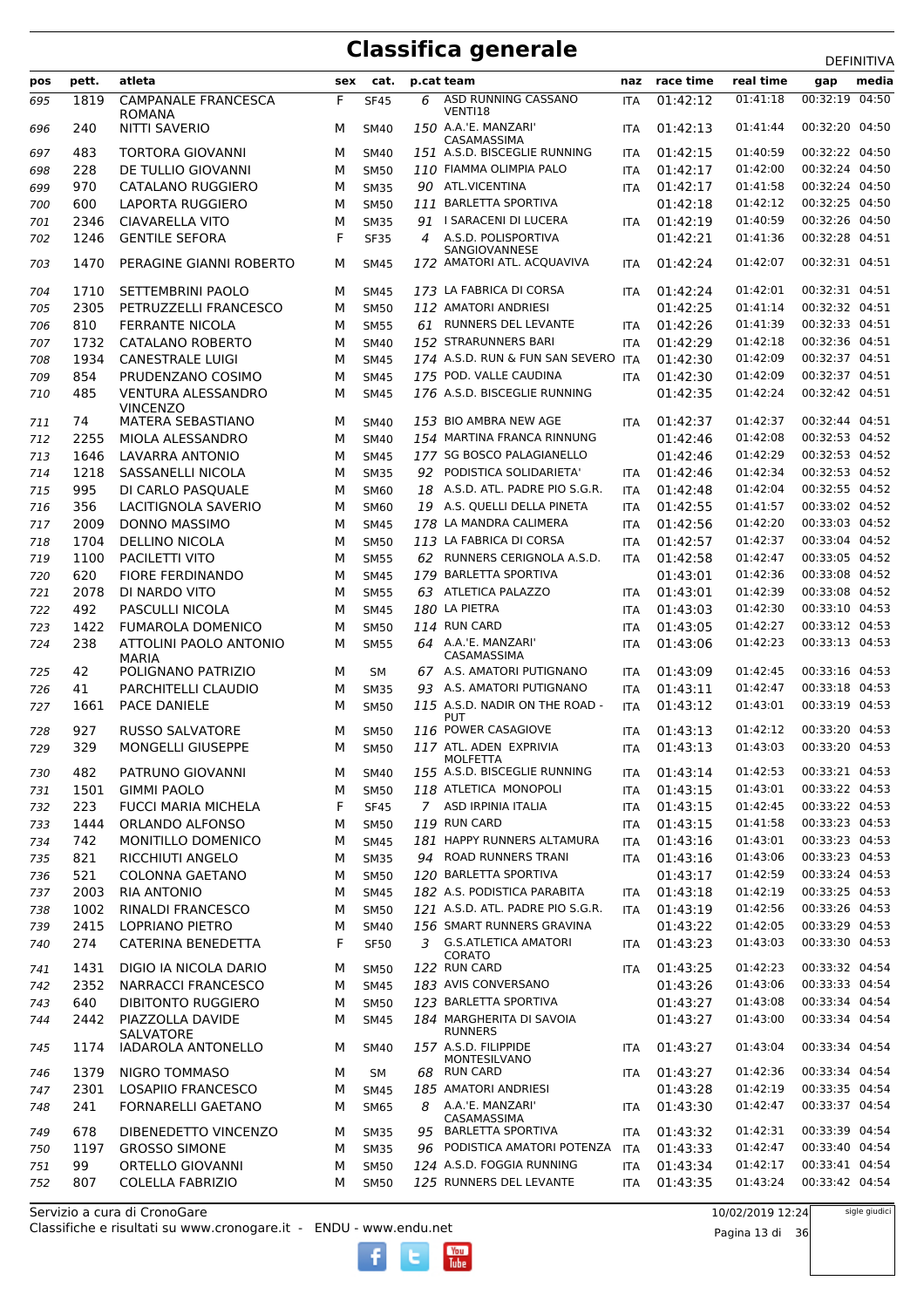|     |       |                            |     |             |    |                                                |            |           |           | DEFINITIVA     |
|-----|-------|----------------------------|-----|-------------|----|------------------------------------------------|------------|-----------|-----------|----------------|
| pos | pett. | atleta                     | sex | cat.        |    | p.cat team                                     | naz        | race time | real time | media<br>gap   |
| 753 | 1270  | DE CRISTOFARO DAVIDE       | М   | <b>SM45</b> |    | 186 A.S PODISTICA TARAS                        | <b>ITA</b> | 01:43:36  | 01:43:13  | 00:33:43 04:54 |
| 754 | 180   | <b>VALLETTA FRANCESCO</b>  | м   | <b>SM50</b> |    | 126 G.S.ATLETICA AMATORI                       | <b>ITA</b> | 01:43:37  | 01:43:17  | 00:33:44 04:54 |
|     |       |                            |     |             |    | CORATO                                         |            |           |           |                |
| 755 | 2157  | <b>VOLPE GIANFRANCO</b>    | м   | <b>SM45</b> |    | 187 RUN CARD                                   | <b>ITA</b> | 01:43:39  | 01:43:30  | 00:33:46 04:54 |
| 756 | 456   | <b>TRITTO VINCENZO</b>     | M   | <b>SM40</b> |    | 158 A.S.D. BISCEGLIE RUNNING                   | <b>ITA</b> | 01:43:39  | 01:42:53  | 00:33:46 04:54 |
| 757 | 2080  | LABELLA LEONARDO           | м   | <b>SM40</b> |    | 159 ATLETICA CORREREPOLLINO                    |            | 01:43:39  | 01:42:40  | 00:33:46 04:54 |
| 758 | 1137  | SPEZIALE MASSIMO           | M   | <b>SM55</b> |    | 65 CORRERE OLTRE ASD                           | <b>ITA</b> | 01:43:39  | 01:43:09  | 00:33:46 04:54 |
| 759 | 251   | <b>FRADDOSIO NICOLA</b>    | м   | <b>SM40</b> |    | 160 A.S.D. AMICI STRADA DEL                    | <b>ITA</b> | 01:43:40  | 01:42:58  | 00:33:47 04:54 |
|     |       |                            |     |             |    | <b>TESORO</b>                                  |            |           |           |                |
| 760 | 1717  | <b>PESOLE TRIFONE</b>      | м   | <b>SM50</b> |    | 127 A.S.D. ATLETICA AZZURRA                    | <b>ITA</b> | 01:43:40  | 01:43:24  | 00:33:47 04:54 |
| 761 | 668   | LEOPARDI BARRA ANTONIO     | м   | <b>SM50</b> |    | 128 BARLETTA SPORTIVA                          | <b>ITA</b> | 01:43:41  | 01:42:58  | 00:33:48 04:54 |
| 762 | 382   | <b>GENCO GIAMBATTISTA</b>  | м   | <b>SM60</b> |    | 20 PODISTICA ALBEROBELLO                       | <b>ITA</b> | 01:43:41  | 01:42:58  | 00:33:48 04:54 |
| 763 | 2370  | STELLACCI VINCENZO         | М   | <b>SM45</b> |    | A.S.D.<br>188 FREE RUNNERS MOLFETTA            |            | 01:43:43  | 01:42:56  | 00:33:50 04:54 |
|     |       |                            |     |             |    | 97 ASD LA FENICE CASAMASSIMA                   |            |           | 01:42:34  | 00:33:51 04:55 |
| 764 | 2410  | <b>VISAGGIO RICCARDO</b>   | м   | <b>SM35</b> |    |                                                |            | 01:43:44  |           |                |
| 765 | 1882  | DI MATTEO GIUSEPPE         | М   | <b>SM45</b> |    | 189 ASD I LUPI D'ABRUZZO                       | ITA        | 01:43:45  | 01:43:15  | 00:33:52 04:55 |
| 766 | 1886  | <b>TROTTA FRANCESCO</b>    | м   | <b>SM45</b> |    | 190 ASS.GARGANO 2000 ONLUS                     | <b>ITA</b> | 01:43:47  | 01:42:41  | 00:33:54 04:55 |
| 767 | 128   | PETRUZZELLIS LEONARDO      | м   | <b>SM55</b> |    | MANFRE<br>66 AMATORI ATL. ACQUAVIVA            | ITA        | 01:43:47  | 01:43:37  | 00:33:54 04:55 |
|     | 1058  | PARADISO GIUSEPPE          | м   | <b>SM40</b> |    | 161 RUNNING CLUB                               |            | 01:43:49  | 01:43:39  | 00:33:56 04:55 |
| 768 |       |                            |     |             |    | <b>TORREMAGGIORE</b>                           | <b>ITA</b> |           |           |                |
| 769 | 1090  | <b>GALA GIANLUCA</b>       | м   | <b>SM40</b> |    | 162 A.S.D. DAUNIA RUNNING                      |            | 01:43:49  | 01:43:08  | 00:33:56 04:55 |
| 770 | 1065  | <b>NOTARANGELO</b>         | м   | <b>SM45</b> |    | 191 ASD MANFREDONIA CORRE                      | <b>ITA</b> | 01:43:49  | 01:42:48  | 00:33:56 04:55 |
|     |       | MASSIMILIANO               |     |             |    |                                                |            |           |           |                |
| 771 | 875   | <b>BOCCIA GERARDO</b>      | М   | <b>SM45</b> |    | 192 ASD TEAM GRANAROLO                         | <b>ITA</b> | 01:43:50  | 01:43:21  | 00:33:57 04:55 |
| 772 | 460   | SASSO MAURO                | м   | <b>SM55</b> |    | 67 A.S.D. BISCEGLIE RUNNING                    | <b>ITA</b> | 01:43:50  | 01:42:35  | 00:33:57 04:55 |
| 773 | 1161  | CASTANO GIAMBATTISTA       | M   | <b>SM55</b> |    | 68 BERNALDA RUNNER'S                           | <b>ITA</b> | 01:43:51  | 01:43:27  | 00:33:58 04:55 |
| 774 | 1008  | URBANO PIETRO              | М   | <b>SM55</b> |    | 69 A.S.D. ATL. PADRE PIO S.G.R.                | <b>ITA</b> | 01:43:51  | 01:43:09  | 00:33:58 04:55 |
| 775 | 447   | D'AVANZO NICOLANGELO       | м   | <b>SM45</b> |    | 193 A.S.D. BISCEGLIE RUNNING                   | <b>ITA</b> | 01:43:51  | 01:42:35  | 00:33:58 04:55 |
|     |       |                            |     |             |    |                                                |            |           | 01:43:12  | 00:33:59 04:55 |
| 776 | 2137  | <b>INTINI DANIELE</b>      | м   | <b>SM40</b> |    | 163 RUN CARD                                   | ITA        | 01:43:52  |           |                |
| 777 | 2001  | <b>MARRELLA MAURIZIO</b>   | м   | <b>SM40</b> |    | 164 A.S. PODISTICA PARABITA                    | <b>ITA</b> | 01:43:52  | 01:42:54  | 00:34:00 04:55 |
| 778 | 984   | DI BIASE RUGGIERO          | м   | <b>SM40</b> |    | 165 G.S. ATL. SAN FERDINANDO                   | <b>ITA</b> | 01:43:56  | 01:43:15  | 00:34:03 04:55 |
| 779 | 1061  | DICEMBRINO MATTEO          | M   | <b>SM50</b> |    | 129 ASD MANFREDONIA CORRE                      | <b>ITA</b> | 01:43:57  | 01:43:43  | 00:34:04 04:55 |
| 780 | 1686  | <b>GUAGNANO MARIO</b>      | М   | <b>SM55</b> |    | 70 GIOIA RUNNING A.S.D.                        | <b>ITA</b> | 01:43:57  | 01:43:13  | 00:34:04 04:55 |
| 781 | 1941  | <b>IAFFALDANO MICHELE</b>  | м   | <b>SM55</b> |    | 71 A.S.D. RUN & FUN SAN SEVERO ITA             |            | 01:43:57  | 01:42:38  | 00:34:04 04:55 |
| 782 | 2401  | <b>ANCONA VITO</b>         | м   | <b>SM55</b> |    | 72 ASD LA FENICE CASAMASSIMA                   |            | 01:43:57  | 01:43:50  | 00:34:04 04:55 |
| 783 | 92    | <b>APRILE ANTONIO</b>      | м   | <b>SM45</b> |    | 194 A.S.D. FOGGIA RUNNING                      | <b>ITA</b> | 01:43:58  | 01:42:42  | 00:34:05 04:55 |
| 784 | 355   | <b>BUCCI GIOVANNI</b>      | м   | <b>SM40</b> |    | 166 A.S. QUELLI DELLA PINETA                   | <b>ITA</b> | 01:44:00  | 01:43:34  | 00:34:07 04:55 |
| 785 | 1911  | <b>FRANZA GIUSEPPE</b>     | M   | <b>SM45</b> |    | 195   PODISTI DI CAPITANATA                    |            | 01:44:01  | 01:43:24  | 00:34:08 04:55 |
|     |       |                            |     |             |    | 73 A.S. AMATORI PUTIGNANO                      | ITA        |           |           | 00:34:08 04:55 |
| 786 | 58    | <b>CASSONE STEFANO</b>     | М   | <b>SM55</b> |    |                                                | <b>ITA</b> | 01:44:01  | 01:43:23  |                |
| 787 | 1939  | <b>FACCIOLLA ENNIO</b>     | м   | <b>SM</b>   |    | 69 A.S.D. RUN & FUN SAN SEVERO ITA             |            | 01:44:02  | 01:43:40  | 00:34:09 04:55 |
| 788 | 2254  | LIUZZI FRANCESCO           | м   | <b>SM35</b> | 98 | <b>MARTINA FRANCA RINNUNG</b>                  |            | 01:44:03  | 01:43:08  | 00:34:10 04:55 |
| 789 | 2101  | <b>GUIDA RUGGIERO</b>      | м   | <b>SM45</b> |    | 196 S.ATL. S.G.BOSCO                           |            | 01:44:03  | 01:43:01  | 00:34:10 04:55 |
| 790 | 888   | SANSO' MARIA PAOLA         | F   | <b>SF50</b> | 4  | PALAGIANELLO<br>9,92 RUNNING ASD               |            | 01:44:04  | 01:43:54  | 00:34:11 04:55 |
|     |       |                            |     |             |    |                                                | <b>ITA</b> |           |           | 00:34:12 04:55 |
| 791 | 1530  | <b>GURI MONDI</b>          | М   | SM40        |    | 167 A.S. QUELLI DELLA PINETA                   | <b>ITA</b> | 01:44:05  | 01:43:57  |                |
| 792 | 89    | <b>TOSCANELLI VALERIO</b>  | м   | <b>SM45</b> |    | 197 A.S. CULTURALE POD. S.<br>STEFANO          | <b>ITA</b> | 01:44:06  | 01:43:12  | 00:34:13 04:56 |
| 793 | 1658  | <b>CARAMIA MICHELE</b>     | м   | <b>SM45</b> |    | 198 A.S.D. NADIR ON THE ROAD -                 |            | 01:44:06  | 01:43:58  | 00:34:13 04:56 |
|     |       |                            |     |             |    | PUT                                            |            |           |           |                |
| 794 | 1118  | <b>GRECO GIOVANNI</b>      | м   | <b>SM55</b> |    | 74 A.S. ACTION RUNNING                         | <b>ITA</b> | 01:44:07  | 01:43:07  | 00:34:14 04:56 |
| 795 | 86    | PERROTTA LUIGI             | м   | <b>SM50</b> |    | <b>MONTERONI</b><br>130 A.S. CULTURALE POD. S. | <b>ITA</b> | 01:44:07  | 01:43:35  | 00:34:14 04:56 |
|     |       |                            |     |             |    | <b>STEFANO</b>                                 |            |           |           |                |
| 796 | 300   | DAMMICCO NICOLA            | м   | <b>SM50</b> |    | 131 BARI ROAD RUNNERS CLUB                     | <b>ITA</b> | 01:44:07  | 01:43:31  | 00:34:14 04:56 |
| 797 | 851   | <b>RUSSO MICHELE</b>       | м   | <b>SM45</b> |    | 199 POD. VALLE CAUDINA                         | <b>ITA</b> | 01:44:08  | 01:43:45  | 00:34:15 04:56 |
| 798 | 2006  | <b>CANDIDO ANTONIO</b>     | М   | <b>SM45</b> |    | 200 LA MANDRA CALIMERA                         | ITA        | 01:44:08  | 01:43:30  | 00:34:15 04:56 |
| 799 | 1690  | <b>MACCURO MASSIMO</b>     | М   | <b>SM50</b> |    | 132 GIOIA RUNNING A.S.D.                       | <b>ITA</b> | 01:44:08  | 01:42:49  | 00:34:15 04:56 |
| 800 | 2077  | DE FELICE LUCIANO          | М   | <b>SM45</b> |    | 201 ATLETICA PALAZZO                           | <b>ITA</b> | 01:44:08  | 01:43:31  | 00:34:15 04:56 |
|     |       |                            |     |             |    |                                                |            |           |           | 00:34:16 04:56 |
| 801 | 2044  | <b>BOVINO MARINA</b>       | F   | SF          | 2  | LA MANDRA CALIMERA                             |            | 01:44:09  | 01:43:31  |                |
| 802 | 2189  | <b>D'AMORE MICHELE</b>     | М   | SM40        |    | 168 AMATORI ANDRIESI                           |            | 01:44:11  | 01:43:46  | 00:34:18 04:56 |
| 803 | 2215  | <b>SCAGLIOSO CARLO</b>     | м   | <b>SM45</b> |    | 202 A.S.D. AMICI STRADA DEL                    |            | 01:44:11  | 01:43:30  | 00:34:18 04:56 |
| 804 | 428   | <b>CAMPOREALE GIUSEPPE</b> | м   | <b>SM55</b> |    | <b>TESORO</b><br>75 FREE RUNNERS MOLFETTA      | <b>ITA</b> | 01:44:12  | 01:43:25  | 00:34:19 04:56 |
|     |       |                            |     |             |    |                                                |            |           |           |                |
| 805 | 1897  | <b>VOLPE ANTONIO</b>       | М   | <b>SM55</b> |    | 76 A.S. PEGASO                                 | ITA        | 01:44:15  | 01:44:08  | 00:34:22 04:56 |
| 806 | 1060  | <b>GIORDANO MICHELE</b>    | м   | <b>SM45</b> |    | 203 ASD MANFREDONIA CORRE                      | ITA        | 01:44:16  | 01:43:48  | 00:34:23 04:56 |
| 807 | 2071  | <b>AMICUCCI DARIO</b>      | М   | <b>SM50</b> |    | 133 A.S.D. TOCCO RUNNER                        | <b>ITA</b> | 01:44:16  | 01:43:44  | 00:34:23 04:56 |
| 808 | 2492  | MIGLIETTA MARCELLO         | м   | SM45        |    | 204 GPDM LECCE                                 |            | 01:44:17  | 01:44:01  | 00:34:24 04:56 |
| 809 | 2106  | DE FILIPPIS GIUSEPPE       | М   | SM40        |    | 169 TEAM PIANETA SPORT                         | <b>ITA</b> | 01:44:17  | 01:43:43  | 00:34:24 04:56 |
|     |       | MARIA                      |     |             |    | MASSAFRA                                       |            |           |           |                |
| 810 | 1082  | PIZZICOLI GIUSEPPE         | м   | <b>SM50</b> |    | 134 APRICENA IN CORSA                          |            | 01:44:17  | 01:43:55  | 00:34:24 04:56 |
|     |       |                            |     |             |    |                                                |            |           |           |                |

Classifiche e risultati su www.cronogare.it - ENDU - www.endu.net Servizio a cura di CronoGare

10/02/2019 12:24 Pagina 14 di 36 sigle giudici

 $\begin{bmatrix}\n\frac{\text{Vou}}{\text{Iube}}\n\end{bmatrix}$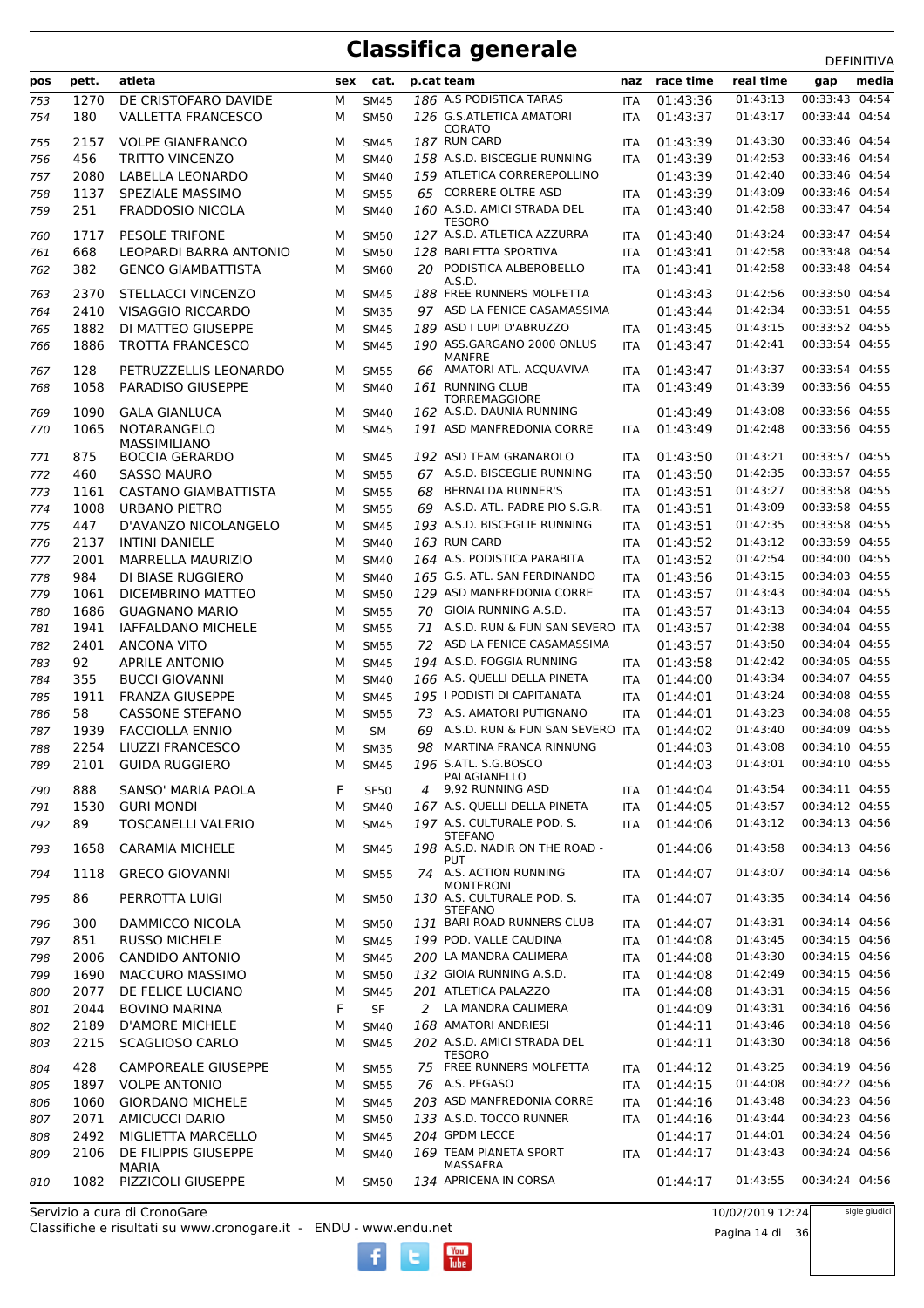#### **Classifica generale**

|     |       |                                          |     |             |    |                                              |            |           |           | DEFINITIVA     |
|-----|-------|------------------------------------------|-----|-------------|----|----------------------------------------------|------------|-----------|-----------|----------------|
| pos | pett. | atleta                                   | sex | cat.        |    | p.cat team                                   | naz        | race time | real time | media<br>gap   |
| 811 | 2099  | <b>CORTEZ VILLAREAL</b><br>HOLDAN RENE'  | М   | <b>SM45</b> |    | 205 A.S PODISTICA TARAS                      | <b>ITA</b> | 01:44:19  | 01:43:53  | 00:34:26 04:56 |
| 812 | 2223  | <b>D'AMICO GIUSEPPE</b>                  | М   | <b>SM35</b> |    | 99 ATLETICA PRO CANOSA                       |            | 01:44:20  | 01:44:07  | 00:34:27 04:56 |
| 813 | 805   | <b>CHIMENTI PASOUA</b>                   | F   | <b>SF40</b> |    | 11 RUNNERS DEL LEVANTE                       | <b>ITA</b> | 01:44:20  | 01:44:03  | 00:34:27 04:56 |
| 814 | 874   | PORTO PIETRO                             | м   | <b>SM50</b> |    | 135 S.S.D. TELESIA RUNNING TEAM              | <b>ITA</b> | 01:44:20  | 01:43:54  | 00:34:27 04:56 |
| 815 | 873   | <b>IANNIELLO CARMINE</b>                 | М   | <b>SM55</b> |    | 77 S.S.D. TELESIA RUNNING TEAM               | ITA        | 01:44:20  | 01:43:53  | 00:34:27 04:56 |
| 816 | 801   | <b>VALERIO LEONARDO</b>                  | М   | <b>SM60</b> |    | 21 RUNNERS DEL LEVANTE                       | <b>ITA</b> | 01:44:21  | 01:44:05  | 00:34:28 04:56 |
| 817 | 1586  | <b>GRAVINA MICHELE</b>                   | м   | <b>SM35</b> |    | 100 ASS. NAZIONALE BERSAGLIERI<br><b>BAR</b> | <b>ITA</b> | 01:44:22  | 01:43:50  | 00:34:29 04:56 |
| 818 | 1476  | <b>METTA ALBERTO</b>                     | М   | <b>SM45</b> |    | 206 ATLETICA PRO CANOSA                      | <b>ITA</b> | 01:44:22  | 01:44:06  | 00:34:29 04:56 |
| 819 | 1168  | <b>VALLONE GIUSEPPE</b>                  | м   | <b>SM45</b> |    | 207 A.S.D. PODISTICA VESUVIANA               | <b>ITA</b> | 01:44:24  | 01:43:53  | 00:34:31 04:56 |
| 820 | 260   | PAPAGNA FILIPPO                          | М   | <b>SM45</b> |    | 208 A.S.D. AMICI STRADA DEL<br>TESORO        | <b>ITA</b> | 01:44:27  | 01:43:43  | 00:34:34 04:57 |
| 821 | 1933  | BOCCAMAZZO CARLO<br><b>MARIO</b>         | м   | <b>SM65</b> | 9  | A.S.D. RUN & FUN SAN SEVERO ITA              |            | 01:44:29  | 01:44:20  | 00:34:36 04:57 |
| 822 | 1612  | LAGONA VITO                              | м   | <b>SM50</b> |    | 136 ATLETICA ADELFIA                         | <b>ITA</b> | 01:44:34  | 01:44:05  | 00:34:41 04:57 |
| 823 | 934   | DE FLORIO BRUNO                          | М   | <b>SM45</b> |    | 209 ASD REGGIA RUNNING                       | <b>ITA</b> | 01:44:34  | 01:44:00  | 00:34:41 04:57 |
| 824 | 1238  | PETRUCCELLI PAULO                        | М   | <b>SM45</b> |    | 210 UISP COMITATO TERR.LE<br>MANFREDONIA     |            | 01:44:35  | 01:43:54  | 00:34:42 04:57 |
| 825 | 123   | <b>GALASSI GIOVANNI</b>                  | м   | <b>SM55</b> |    | 78 A.P.D. ECOLOGICA 'G'                      | ITA        | 01:44:36  | 01:44:17  | 00:34:43 04:57 |
| 826 | 2021  | <b>MANNO FEDERICO</b>                    | М   | <b>SM40</b> |    | 170 A.S.D. TRE CASALI                        | <b>ITA</b> | 01:44:38  | 01:44:30  | 00:34:45 04:57 |
| 827 | 2308  | PIETRANGELO GIUSEPPE                     | м   | <b>SM50</b> |    | 137 AMATORI ANDRIESI                         |            | 01:44:40  | 01:43:58  | 00:34:47 04:57 |
| 828 | 408   | LATTANZIO ANNA SERAFINA                  | F   | <b>SF55</b> | 1  | ATLETICA DISFIDA DI BARLETTA ITA             |            | 01:44:40  | 01:44:05  | 00:34:47 04:57 |
| 829 | 955   | <b>VALLES CRISTIAN</b>                   | м   | <b>SM40</b> |    | 171 ATLETICA SOLIDALE                        | <b>ITA</b> | 01:44:40  | 01:44:13  | 00:34:47 04:57 |
| 830 | 561   | RICCO DOMENICO                           | м   | <b>SM35</b> |    | 101 BARLETTA SPORTIVA                        |            | 01:44:42  | 01:44:40  | 00:34:50 04:57 |
| 831 | 1509  | PIRRELLI ANTONIO                         | м   | <b>SM55</b> |    | 79 ATLETICA MONOPOLI                         | <b>ITA</b> | 01:44:44  | 01:44:21  | 00:34:51 04:57 |
| 832 | 1427  | CICCOLELLA DONATO                        | М   | <b>SM40</b> |    | 172 RUN CARD                                 | <b>ITA</b> | 01:44:45  | 01:43:37  | 00:34:52 04:57 |
| 833 | 2247  | <b>MARRONE VINCENZO</b>                  | М   | <b>SM45</b> |    | 211 TOMMASO ASSI TRANI                       |            | 01:44:46  | 01:43:39  | 00:34:53 04:57 |
| 834 | 2240  | <b>FIORE TOMMASO</b>                     | М   | <b>SM40</b> |    | 173 TOMMASO ASSI TRANI                       |            | 01:44:47  | 01:43:39  | 00:34:54 04:57 |
| 835 | 1200  | <b>VITACCA MICHELE</b>                   | М   | <b>SM65</b> |    | 10 PODISTICA AMATORI POTENZA                 | ITA        | 01:44:47  | 01:44:05  | 00:34:54 04:57 |
| 836 | 1164  | PISACANE TOMMASO                         | м   | <b>SM45</b> |    | 212 A.S.D. ' LA CORSA'                       |            | 01:44:48  | 01:44:02  | 00:34:55 04:58 |
| 837 | 204   | <b>QUATTRINI ELENA</b>                   | F   | <b>SF35</b> |    | 5 ATL.AMAT.OSIMO                             | <b>ITA</b> | 01:44:49  | 01:44:15  | 00:34:56 04:58 |
| 838 | 2186  | <b>CALVI EMANUELE</b>                    | М   | <b>SM50</b> |    | 138 AMATORI ANDRIESI                         |            | 01:44:50  | 01:44:44  | 00:34:57 04:58 |
| 839 | 60    | LUPPINO ANTONINO                         | М   | <b>SM45</b> |    | 213 A.S. AMATORI PUTIGNANO                   | <b>ITA</b> | 01:44:51  | 01:43:57  | 00:34:58 04:58 |
| 840 | 748   | <b>DIGESU LUCA</b>                       | М   | <b>SM45</b> |    | 214 HAPPY RUNNERS ALTAMURA                   | <b>ITA</b> | 01:44:51  | 01:43:33  | 00:34:58 04:58 |
| 841 | 553   | SAVELLA ANDREA                           | М   | <b>SM45</b> |    | 215 BARLETTA SPORTIVA                        |            | 01:44:54  | 01:44:15  | 00:35:01 04:58 |
| 842 | 709   | SILLETTI ANGELO                          | М   | <b>SM50</b> |    | 139 MURGIA MARATHON<br>SANTERAMO             | <b>ITA</b> | 01:44:55  | 01:43:40  | 00:35:02 04:58 |
| 843 | 392   | <b>BASILE GIUSEPPE</b>                   | М   | <b>SM50</b> |    | 140 ATLETICA DISFIDA DI BARLETTA ITA         |            | 01:44:56  | 01:44:36  | 00:35:03 04:58 |
| 844 | 572   | PENZA MICHELE                            | м   | <b>SM45</b> |    | 216 BARLETTA SPORTIVA                        |            | 01:44:56  | 01:44:31  | 00:35:03 04:58 |
| 845 | 2090  | PACE LUCIA                               | F   | <b>SF35</b> | 6  | BRAMEA VULTUR RUNNERS                        | ITA        | 01:44:56  | 01:44:39  | 00:35:03 04:58 |
| 846 | 1860  | DE PERTO SAI VATORE                      | М   | SM50        |    | 141 PODISMO SPV MY DOMO                      | <b>ITA</b> | 01:44:57  | 01:43:40  | 00:35:04 04:58 |
| 847 | 261   | PASCAZIO GIUSEPPE                        | м   | <b>SM50</b> |    | 142 A.S.D. AMICI STRADA DEL<br><b>TESORO</b> | ITA        | 01:44:57  | 01:44:45  | 00:35:04 04:58 |
| 848 | 252   | <b>GELAO ANTONIO</b>                     | м   | <b>SM40</b> |    | 174 A.S.D. AMICI STRADA DEL<br><b>TESORO</b> | <b>ITA</b> | 01:44:58  | 01:44:25  | 00:35:05 04:58 |
| 849 | 633   | DIMICCOLI GIUSEPPE                       | м   | SM45        |    | 217 BARLETTA SPORTIVA                        |            | 01:45:00  | 01:43:59  | 00:35:07 04:58 |
| 850 | 478   | <b>CAMERO MARIO</b>                      | М   | <b>SM60</b> |    | 22 A.S.D. BISCEGLIE RUNNING                  | ITA        | 01:45:00  | 01:43:45  | 00:35:07 04:58 |
| 851 | 905   | PIGNATELLI DANIELA                       | F   | SF          | 3  | <b>OSTUNI RUNNER'S</b>                       | <b>ITA</b> | 01:45:01  | 01:44:53  | 00:35:08 04:58 |
| 852 | 527   | <b>CATALETA COSIMO</b><br><b>DAMIANO</b> | М   | <b>SM50</b> |    | 143 BARLETTA SPORTIVA                        |            | 01:45:01  | 01:44:01  | 00:35:08 04:58 |
| 853 | 660   | <b>DALBA ROBERTA</b>                     | F   | <b>SF35</b> |    | 7 BARLETTA SPORTIVA                          | ITA        | 01:45:02  | 01:44:57  | 00:35:09 04:58 |
| 854 | 239   | <b>GAZZILLI ANGELO</b>                   | м   | <b>SM50</b> |    | 144 A.A.'E. MANZARI'<br>CASAMASSIMA          | <b>ITA</b> | 01:45:02  | 01:44:21  | 00:35:09 04:58 |
| 855 | 230   | <b>DENTICO EMANUELE</b>                  | М   | SM40        |    | 175 FIAMMA OLIMPIA PALO                      | ITA        | 01:45:03  | 01:44:32  | 00:35:10 04:58 |
| 856 | 445   | <b>QUARTA MASSIMO</b>                    | М   | <b>SM45</b> |    | 218 S.S. A.V.I.S. SPORT NOVOLI               | <b>ITA</b> | 01:45:04  | 01:44:46  | 00:35:11 04:58 |
| 857 | 1155  | <b>MALVINNI ANTONELLO</b>                | М   | <b>SM55</b> |    | 80 ATLETICA GRASSANO                         | <b>ITA</b> | 01:45:04  | 01:45:04  | 00:35:11 04:58 |
| 858 | 1302  | <b>AMATO COSIMO</b>                      | М   | <b>SM40</b> |    | 176 A.S.D.FITNESS PODISTICA S.G.J. ITA       |            | 01:45:04  | 01:43:47  | 00:35:11 04:58 |
| 859 | 2483  | <b>DURANTE GIORGIO</b>                   | М   | <b>SM45</b> |    | 219 A.S.D. TRE CASALI                        |            | 01:45:04  | 01:44:57  | 00:35:11 04:58 |
| 860 | 938   | POCIECHA EWA                             | F   | <b>SF35</b> |    | 8 ASD REGGIA RUNNING                         |            | 01:45:04  | 01:44:31  | 00:35:11 04:58 |
| 861 | 2212  | DE ROBERTIS GIOVANNI                     | М   | <b>SM50</b> |    | 145 AMATORI PUTIGNANO                        |            | 01:45:05  | 01:44:34  | 00:35:12 04:58 |
| 862 | 1493  | <b>BACCARO VITO</b>                      | М   | SM40        |    | 177 ATLETICA MONOPOLI                        | <b>ITA</b> | 01:45:05  | 01:44:27  | 00:35:12 04:58 |
| 863 | 625   | DORONZO FILOMENO                         | М   | <b>SM45</b> |    | 220 BARLETTA SPORTIVA                        |            | 01:45:05  | 01:44:33  | 00:35:12 04:58 |
| 864 | 438   | <b>GERMINARIO NICOLA</b>                 | М   | <b>SM40</b> |    | 178 FREE RUNNERS MOLFETTA                    | ITA        | 01:45:05  | 01:44:11  | 00:35:12 04:58 |
| 865 | 2194  | DI TACCHIO ROSA                          | F   | <b>SF40</b> |    | 12 AMATORI ANDRIESI                          |            | 01:45:05  | 01:44:33  | 00:35:12 04:58 |
| 866 | 642   | DIBENEDETTO MARIA                        | F   | <b>SF45</b> | 8  | <b>BARLETTA SPORTIVA</b>                     | ITA        | 01:45:07  | 01:44:36  | 00:35:14 04:58 |
| 867 | 1291  | <b>GIANFRATE GIUSEPPE</b>                | М   | <b>SM55</b> | 81 | G.S. PAOLOTTI - ATL MARTINA                  | ITA        | 01:45:07  | 01:44:36  | 00:35:14 04:58 |
| 868 | 892   | SEMERARO ALESSANDRO                      | М   | SM40        |    | 179 OSTUNI RUNNER'S                          | <b>ITA</b> | 01:45:08  | 01:44:53  | 00:35:15 04:58 |
| 869 | 302   | <b>SCOLLATO STEFANO</b>                  | М   | <b>SM45</b> |    | 221 BARI ROAD RUNNERS CLUB                   | ITA        | 01:45:08  | 01:44:32  | 00:35:15 04:59 |

 $\begin{bmatrix} x_{01} \\ 1_{01} \end{bmatrix}$ 

Pagina 15 di 36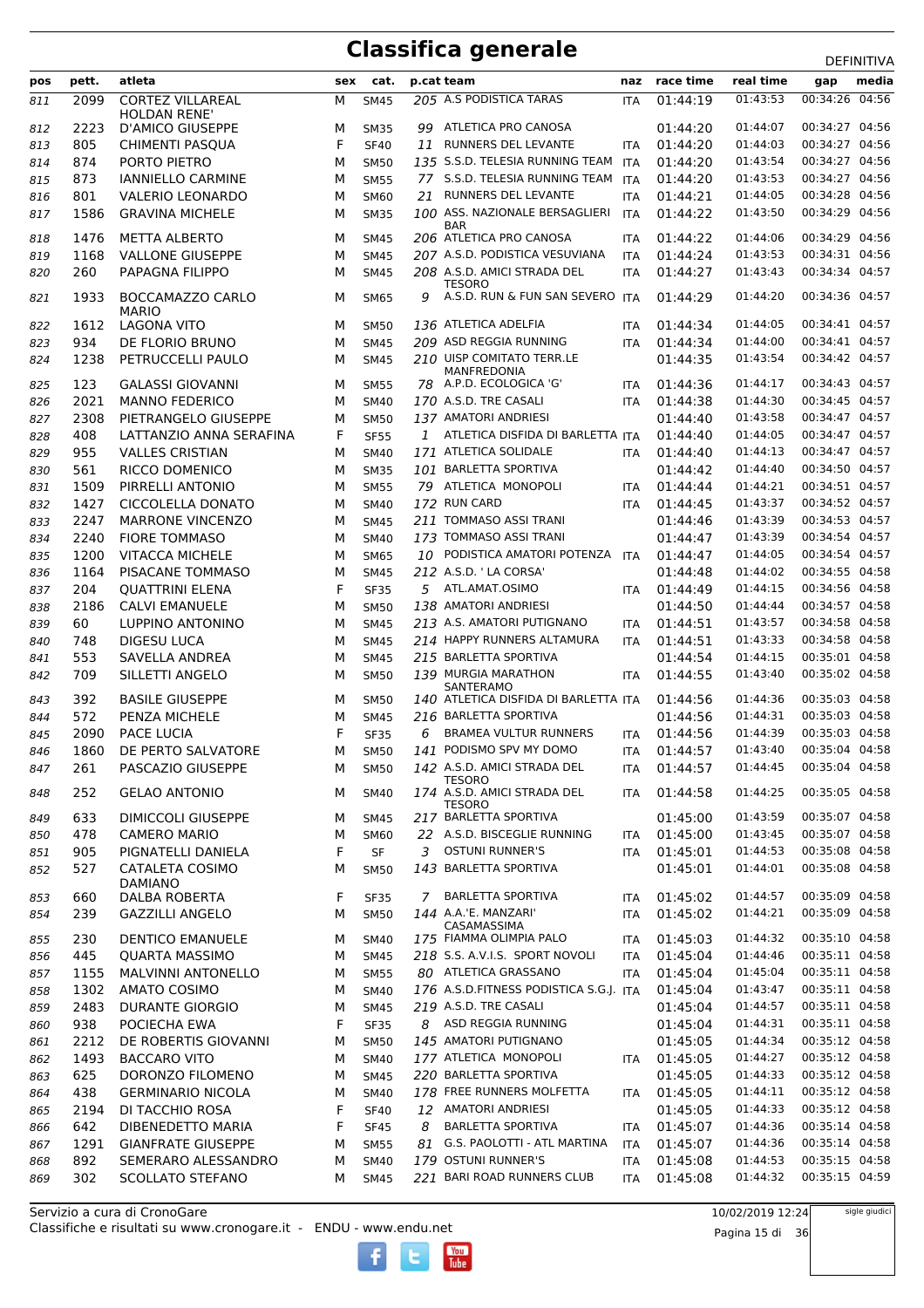|            |       |                                            |     |                            |    |                                                     |                   |           |           | DEFINITIVA     |       |
|------------|-------|--------------------------------------------|-----|----------------------------|----|-----------------------------------------------------|-------------------|-----------|-----------|----------------|-------|
| pos        | pett. | atleta                                     | sex | cat.                       |    | p.cat team                                          | naz               | race time | real time | gap            | media |
| 870        | 943   | PETACCIA FLORINDO                          | м   | <b>SM60</b>                |    | 23 ASD 'LIBERI PODISTI<br>ABRUZZESI'                | <b>ITA</b>        | 01:45:08  | 01:44:57  | 00:35:16 04:59 |       |
| 871        | 136   | DI TONNO MICHELE                           | м   | <b>SM50</b>                |    | 146 MARATHON CLUB MINERVINO                         | ITA               | 01:45:09  | 01:44:44  | 00:35:16 04:59 |       |
| 872        | 1824  | LIONETTI COSIMO                            | М   | <b>SM45</b>                |    | 222 ASD RUNNING CASSANO<br>VENTI18                  | ITA               | 01:45:09  | 01:44:49  | 00:35:16 04:59 |       |
| 873        | 930   | POCIECHA WIESLAWA                          | F   | <b>SF35</b>                | 9  | ASD PODISTICA CASERTA                               | EXT               | 01:45:10  | 01:44:37  | 00:35:17 04:59 |       |
| 874        | 1447  | <b>CARDONE GENNARO</b>                     | М   | <b>SM55</b>                | 82 | <b>RUN CARD</b>                                     | ITA               | 01:45:10  | 01:44:14  | 00:35:17 04:59 |       |
| 875        | 2224  | DEL VENTO ANTONIO MOSE                     | М   | <b>SM35</b>                |    | 102 ATLETICA PRO CANOSA                             |                   | 01:45:11  | 01:44:58  | 00:35:18 04:59 |       |
| 876        | 1499  | <b>D'ELIA GIOVANNI</b>                     | м   | <b>SM40</b>                |    | 180 ATLETICA MONOPOLI                               | ITA               | 01:45:11  | 01:44:32  | 00:35:18 04:59 |       |
| 877        | 1520  | PANEBIANCO ADRIANO                         | М   | <b>SM50</b>                |    | 147 SPORT CENTER A.S.D.                             | ITA               | 01:45:13  | 01:44:58  | 00:35:20 04:59 |       |
| 878        | 961   | MAGNACCA ANTONIO                           | М   | <b>SM70</b>                | 1  | ASD I LUPI D'ABRUZZO                                | <b>ITA</b>        | 01:45:13  | 01:44:56  | 00:35:20 04:59 |       |
| 879        | 380   | <b>SCAVO GIUSEPPE</b>                      | М   | <b>SM55</b>                |    | 83 A.S.D. AMICI STRADA DEL                          | <b>ITA</b>        | 01:45:18  | 01:45:05  | 00:35:25 04:59 |       |
| 880        | 1937  | D'AMATO MAURIZIO                           | М   | <b>SM55</b>                |    | <b>TESORO</b><br>84 A.S.D. RUN & FUN SAN SEVERO ITA |                   | 01:45:18  | 01:44:53  | 00:35:25 04:59 |       |
| 881        | 432   | SPEDICATO VINCENZO                         | М   | <b>SM35</b>                |    | 103 S.S. A.V.I.S. SPORT NOVOLI                      | ITA               | 01:45:19  | 01:45:01  | 00:35:26 04:59 |       |
| 882        | 293   | <b>TARALLO ANTONIO</b>                     | М   | <b>SM65</b>                | 11 | <b>BARI ROAD RUNNERS CLUB</b>                       | <b>ITA</b>        | 01:45:21  | 01:45:07  | 00:35:28 04:59 |       |
| 883        | 1999  | <b>VITALE SALVATORE</b>                    | М   | <b>SM45</b>                |    | 223 CIRO' MARINA CHE CORRE                          | <b>ITA</b>        | 01:45:21  | 01:44:49  | 00:35:28 04:59 |       |
|            | 1813  | ARBOREA MARTINO                            | М   |                            |    | 148 ASD RUNNING CASSANO                             |                   | 01:45:25  | 01:44:30  | 00:35:32 04:59 |       |
| 884<br>885 | 177   | SALERNO SALVATORE                          | М   | <b>SM50</b><br><b>SM45</b> |    | VENTI18<br>224 G.S.ATLETICA AMATORI                 | ITA<br><b>ITA</b> | 01:45:26  | 01:45:19  | 00:35:33 04:59 |       |
|            | 866   | <b>GIORGIONE GERARDO</b>                   | М   | <b>SM50</b>                |    | <b>CORATO</b><br>149 S.S.D. TELESIA RUNNING TEAM    | ITA               | 01:45:26  | 01:44:49  | 00:35:33 04:59 |       |
| 886        | 2128  |                                            |     |                            |    | 181 RUN CARD                                        |                   | 01:45:27  | 01:45:17  | 00:35:34 04:59 |       |
| 887        |       | DE MANNO ROBERTO                           | М   | <b>SM40</b>                |    |                                                     | <b>ITA</b>        |           |           |                |       |
| 888        | 1078  | <b>VIGGIANI ALFONSO</b>                    | М   | <b>SM50</b>                |    | 150 APRICENA IN CORSA                               |                   | 01:45:28  | 01:45:07  | 00:35:35 04:59 |       |
| 889        | 273   | <b>SCARCELLI VITO</b>                      | М   | <b>SM45</b>                |    | 225 G.S.ATLETICA AMATORI<br><b>CORATO</b>           | <b>ITA</b>        | 01:45:32  | 01:45:14  | 00:35:39 05:00 |       |
| 890        | 1676  | <b>AMATULLI VITO</b>                       | м   | <b>SM45</b>                |    | 226 GIOIA RUNNING A.S.D.                            | ITA               | 01:45:33  | 01:44:19  | 00:35:41 05:00 |       |
| 891        | 1208  | LAGANARO DONATO                            | М   | <b>SM45</b>                |    | 227 BRAMEA VULTUR RUNNERS                           | <b>ITA</b>        | 01:45:34  | 01:44:50  | 00:35:41 05:00 |       |
| 892        | 2432  | COSTANTINO NICOLA                          | М   | SM60                       |    | 24 MARGHERITA DI SAVOIA<br><b>RUNNERS</b>           |                   | 01:45:36  | 01:45:22  | 00:35:43 05:00 |       |
| 893        | 2362  | DE LUCA MAURIZIO                           | М   | <b>SM50</b>                |    | 151 S.S. A.V.I.S. SPORT NOVOLI                      | <b>ITA</b>        | 01:45:38  | 01:45:20  | 00:35:45 05:00 |       |
| 894        | 2155  | <b>VITALE GIOVANNI</b>                     | М   | <b>SM40</b>                |    | <b>182 RUN CARD</b>                                 | <b>ITA</b>        | 01:45:41  | 01:45:30  | 00:35:48 05:00 |       |
| 895        | 394   | DEL GROSSO MATTEO                          | М   | <b>SM40</b>                |    | 183 ATLETICA DISFIDA DI BARLETTA ITA                |                   | 01:45:42  | 01:45:30  | 00:35:49 05:00 |       |
| 896        | 333   | <b>LOGLISCI PIETRO</b>                     | М   | <b>SM40</b>                |    | 184 POL. 'D. PIETRI' GRAVINA                        | <b>ITA</b>        | 01:45:44  | 01:44:26  | 00:35:51 05:00 |       |
| 897        | 2179  | <b>MARINELLO ALBERTO</b>                   | М   | <b>SM35</b>                |    | 104 ATLETIC CLUB ALTAMURA                           |                   | 01:45:44  | 01:45:29  | 00:35:51 05:00 |       |
| 898        | 1131  | <b>MARINO VERONICA</b>                     | F   | <b>SF</b>                  |    | 4 A.S. DIL. TORREBIANCA                             | <b>ITA</b>        | 01:45:44  | 01:45:23  | 00:35:51 05:00 |       |
| 899        | 2367  | <b>SCARDIGNO SERGIO</b>                    | М   | <b>SM55</b>                |    | 85 FREE RUNNERS MOLFETTA                            |                   | 01:45:51  | 01:45:03  | 00:35:58 05:01 |       |
| 900        | 1830  | ZEVERINO GIACOMO                           | М   | <b>SM35</b>                |    | 105 ASD RUNNING CASSANO                             | <b>ITA</b>        | 01:45:53  | 01:45:33  | 00:36:00 05:01 |       |
| 901        | 2100  | <b>GRANILE VITTORIO</b>                    | м   | <b>SM55</b>                | 86 | VENTI18<br><b>CLUB RUNNER 87</b><br>CASTELLANETA    | ITA               | 01:45:54  | 01:45:27  | 00:36:01 05:01 |       |
| 902        | 1000  | PAZIENZA LUIGI                             | м   | SM65                       |    | 12 A.S.D. ATL. PADRE PIO S.G.R.                     | <b>ITA</b>        | 01:45:57  | 01:44:27  | 00:36:04 05:01 |       |
| 903        | 1370  | <b>QUARANTA CARLO</b>                      | М   | <b>SM45</b>                |    | 228 RUN CARD                                        | ITA               | 01:45:57  | 01:44:34  | 00:36:04 05:01 |       |
| 904        | 94    | <b>CARBONE GAETANO</b>                     | М   | <b>SM45</b>                |    | 229 A.S.D. FOGGIA RUNNING                           | <b>ITA</b>        | 01:45:57  | 01:44:41  | 00:36:05 05:01 |       |
| 905        | 129   | <b>VENTURA DOMENICO</b>                    | М   | <b>SM45</b>                |    | 230 AMATORI ATL. ACQUAVIVA                          | <b>ITA</b>        | 01:45:59  | 01:45:31  | 00:36:06 05:01 |       |
| 906        | 44    | DARESTA EMILIANO                           | М   | <b>SM45</b>                |    | 231 A.S. AMATORI PUTIGNANO                          | <b>ITA</b>        | 01:46:00  | 01:45:06  | 00:36:07 05:01 |       |
| 907        | 1596  | <b>BITETTO LORENZO</b>                     | М   | <b>SM45</b>                |    | 232 ATLETICA ADELFIA                                | ITA               | 01:46:00  | 01:45:28  | 00:36:07 05:01 |       |
| 908        | 1594  | ANNESE MIGUEL                              | М   | <b>SM45</b>                |    | 233 ATLETICA ADELFIA                                | ITA               | 01:46:01  | 01:45:29  | 00:36:08 05:01 |       |
| 909        | 311   | ZINGARELLI FRANCESCO                       | М   | <b>SM45</b>                |    | 234 ATLETICA TOMMASO ASSI                           | ITA               | 01:46:03  | 01:45:31  | 00:36:10 05:01 |       |
| 910        | 1986  | FREZZA ANNA                                | F   | <b>SF35</b>                |    | TRANI<br>10 A.S.D. RUNNING ACADEMY                  | <b>ITA</b>        | 01:46:05  | 01:45:23  | 00:36:12 05:01 |       |
|            | 857   | MECCARIELLO PAOLO                          |     |                            |    | <b>LUCERA</b><br>185 POD. VALLE CAUDINA             |                   | 01:46:10  | 01:45:50  | 00:36:17 05:01 |       |
| 911        |       |                                            | М   | <b>SM40</b>                |    |                                                     | ITA               |           |           |                |       |
| 912        | 969   | LUCADAMO ANTONIO                           | М   | <b>SM40</b>                |    | 186 CALITRI                                         |                   | 01:46:15  | 01:45:37  | 00:36:23 05:02 |       |
| 913        | 770   | <b>LUPOLI VINCENZO</b>                     | М   | <b>SM50</b>                |    | 152 HAPPY RUNNERS ALTAMURA                          | ITA               | 01:46:16  | 01:46:02  | 00:36:23 05:02 |       |
| 914        | 2041  | <b>VERDESCA TONIO</b>                      | М   | <b>SM40</b>                |    | 187 NUOVA ATLETICA COPERTINO                        | <b>ITA</b>        | 01:46:17  | 01:45:44  | 00:36:24 05:02 |       |
| 915        | 2207  | <b>DETOMASO ALESSIO</b><br><b>GIUSEPPE</b> | М   | <b>SM</b>                  |    | 70 ATLETICA CASTELLANA                              |                   | 01:46:17  | 01:45:22  | 00:36:24 05:02 |       |
| 916        | 1384  | LORUSSO FRANCESCO                          | М   | <b>SM40</b>                |    | 188 RUN CARD                                        | <b>ITA</b>        | 01:46:19  | 01:46:07  | 00:36:26 05:02 |       |
| 917        | 743   | FILOMENO GIROLAMO                          | М   | <b>SM50</b>                |    | 153 HAPPY RUNNERS ALTAMURA                          | <b>ITA</b>        | 01:46:21  | 01:46:07  | 00:36:28 05:02 |       |
| 918        | 753   | ZERMO COSIMO DAMIANO                       | М   | <b>SM50</b>                |    | 154 HAPPY RUNNERS ALTAMURA                          | <b>ITA</b>        | 01:46:23  | 01:45:05  | 00:36:30 05:02 |       |
| 919        | 741   | LOSURDO DOMENICO                           | М   | <b>SM45</b>                |    | 235 HAPPY RUNNERS ALTAMURA                          | <b>ITA</b>        | 01:46:24  | 01:46:09  | 00:36:31 05:02 |       |
| 920        | 791   | <b>GELAO NICOLA</b>                        | М   | SM60                       |    | 25 RUNNERS DEL LEVANTE                              | <b>ITA</b>        | 01:46:29  | 01:46:12  | 00:36:36 05:02 |       |
| 921        | 344   | CARIELLO FRANCESCO                         | М   | <b>SM40</b>                |    | 189 A.S.D. MONTEDORO NOCI                           | <b>ITA</b>        | 01:46:29  | 01:45:39  | 00:36:36 05:02 |       |
| 922        | 2323  | <b>CARONE NICOLA</b>                       | М   | <b>SM40</b>                |    | 190 A.S. ATLETICA POLIGNANO                         |                   | 01:46:31  | 01:46:00  | 00:36:38 05:02 |       |
| 923        | 2074  | PRODIGO ELIO                               | М   | <b>SM50</b>                |    | 155 A.S.D. TOCCO RUNNER                             | ITA               | 01:46:32  | 01:46:02  | 00:36:39 05:02 |       |
| 924        | 265   | ROSSINI ROBERTO                            | М   | <b>SM50</b>                |    | 156 A.S.D. AMICI STRADA DEL                         | <b>ITA</b>        | 01:46:33  | 01:45:53  | 00:36:40 05:03 |       |
| 925        | 1414  | <b>CELINI PIERSIMONE</b>                   | М   | SM                         |    | <b>TESORO</b><br>71 NO TEAM                         |                   | 01:46:33  | 01:46:10  | 00:36:40 05:03 |       |
| 926        | 514   | <b>MATERA FRANCESCO</b>                    | М   | SM60                       |    | 26 ASD NUOVA ATLETICA LATREZA                       |                   | 01:46:37  | 01:46:08  | 00:36:44 05:03 |       |
| 927        | 1659  | LATERZA GIANCARLO                          | М   | <b>SM35</b>                |    | 106 A.S.D. NADIR ON THE ROAD -<br><b>PUT</b>        |                   | 01:46:43  | 01:45:48  | 00:36:50 05:03 |       |

 $\begin{bmatrix}\n\frac{\text{Vou}}{\text{Iube}}\n\end{bmatrix}$ 

Classifiche e risultati su www.cronogare.it - ENDU - www.endu.net Servizio a cura di CronoGare

10/02/2019 12:24

Pagina 16 di 36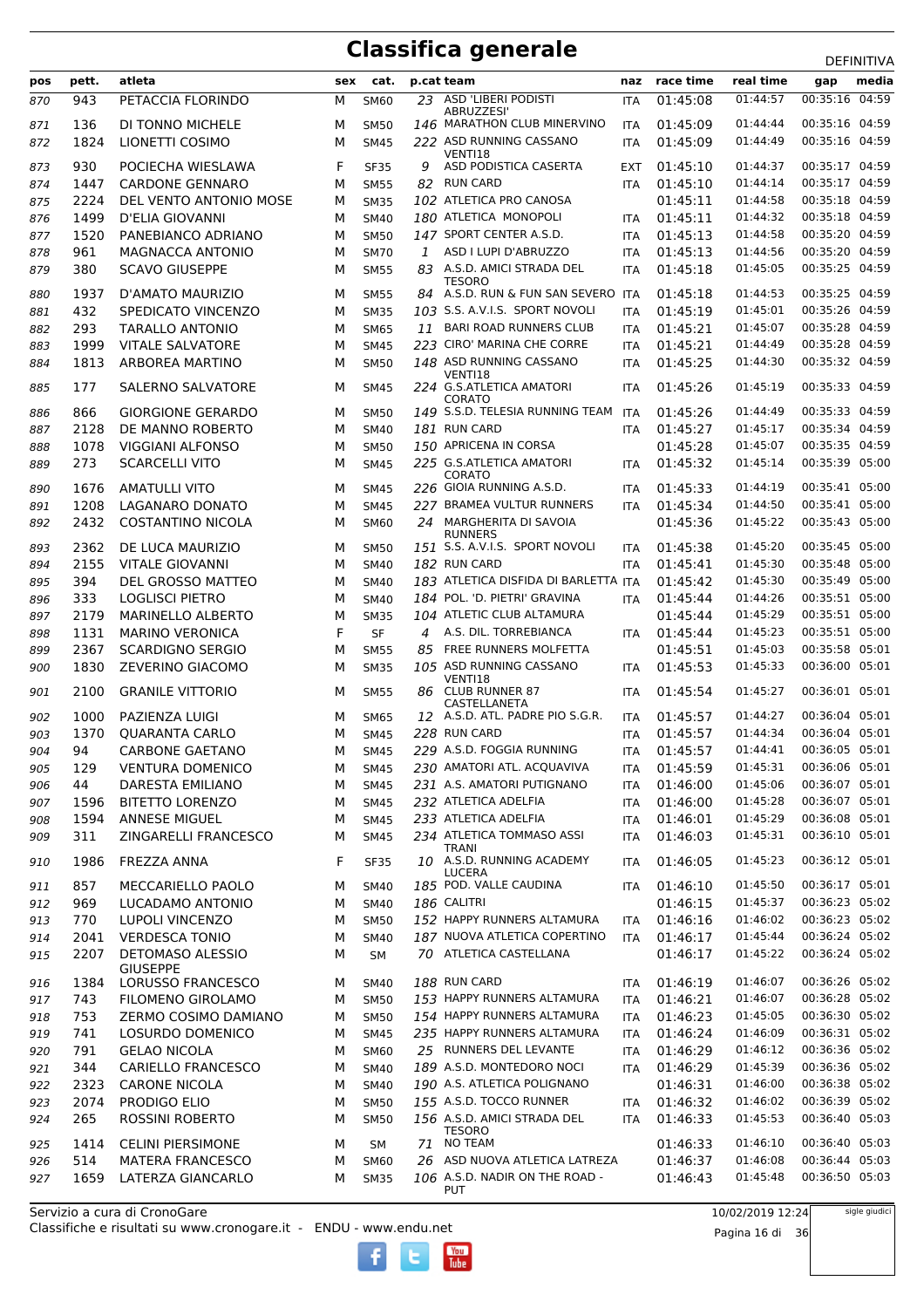|     | pett.        | atleta                                             | sex    | cat.                       |    | p.cat team                                             | naz                      | race time            | real time            | ᅛᄂᆝᄞᅁᄓᅜ<br>media                 |
|-----|--------------|----------------------------------------------------|--------|----------------------------|----|--------------------------------------------------------|--------------------------|----------------------|----------------------|----------------------------------|
| pos |              |                                                    |        |                            |    | 157 RUNNERS DEL LEVANTE                                |                          |                      | 01:45:40             | gap<br>00:36:51 05:03            |
| 928 | 811          | <b>FIORE ANTONIO</b><br><b>LONGO VINCENZO</b>      | м      | <b>SM50</b>                |    | 158 GIOIA RUNNING A.S.D.                               | <b>ITA</b>               | 01:46:44<br>01:46:46 | 01:45:32             | 00:36:53 05:03                   |
| 929 | 1689         |                                                    | М      | <b>SM50</b>                |    | 107 A.S.D. ATL. PADRE PIO S.G.R.                       | <b>ITA</b>               |                      | 01:45:17             | 00:36:54 05:03                   |
| 930 | 988          | <b>TENACE GIORGIO</b>                              | M      | <b>SM35</b>                |    | 236 AVIS CONVERSANO                                    | <b>ITA</b>               | 01:46:47             | 01:46:24             | 00:36:56 05:03                   |
| 931 | 2354         | <b>RENNA MARIO</b><br>DE MARCO DONATO              | M      | <b>SM45</b>                |    | 159 A.S.D. DAUNIA RUNNING                              |                          | 01:46:49<br>01:46:49 | 01:45:50             | 00:36:56 05:03                   |
| 932 | 1981         |                                                    | M      | <b>SM50</b>                |    | 191 A.S.D. MONTEDORO NOCI                              | <b>ITA</b>               |                      | 01:46:04             | 00:36:59 05:03                   |
| 933 | 341<br>878   | NOTARNICOLA GIUSEPPE                               | M      | <b>SM40</b>                |    | 192 PASSO CAPPONI ASD                                  | <b>ITA</b>               | 01:46:52             | 01:46:10             | 00:37:00 05:03                   |
| 934 | 1919         | <b>ACCIARRI FEDRICO</b><br>PALUMBO MICHELE         | M<br>M | <b>SM40</b><br><b>SM40</b> |    | 193   PODISTI DI CAPITANATA                            | <b>ITA</b><br><b>ITA</b> | 01:46:53<br>01:46:53 | 01:46:37             | 00:37:00 05:03                   |
| 935 | 880          |                                                    |        |                            |    | 87 PASSO CAPPONI ASD                                   |                          | 01:46:54             | 01:46:13             | 00:37:01 05:03                   |
| 936 |              | BAGALINI LUIGI                                     | M<br>M | <b>SM55</b><br><b>SM45</b> |    | 237 G.S. AVIS BARLETTA A.S.D.                          | <b>ITA</b>               | 01:46:54             | 01:46:32             | 00:37:01 05:03                   |
| 937 | 1805<br>2171 | <b>GRIMALDI MICHELE</b><br><b>CASTORO GIOVANNI</b> | M      | <b>SM35</b>                |    | 108 ATLETIC CLUB ALTAMURA                              | <b>ITA</b>               | 01:46:55             | 01:46:11             | 00:37:02 05:04                   |
| 938 |              | SEMERARO FRANCESCO                                 |        |                            |    | 27 CLUB RUNNER 87                                      |                          | 01:46:57             | 01:45:56             | 00:37:04 05:04                   |
| 939 | 1271         |                                                    | M      | <b>SM60</b>                |    | CASTELLANETA                                           |                          |                      |                      |                                  |
| 940 | 745          | <b>BRUNO GIACOMO</b>                               | M      | <b>SM50</b>                |    | 160 HAPPY RUNNERS ALTAMURA                             | ITA                      | 01:46:59             | 01:46:45             | 00:37:06 05:04                   |
| 941 | 759          | <b>CORNACCHIA</b>                                  | M      | <b>SM45</b>                |    | 238 HAPPY RUNNERS ALTAMURA                             | <b>ITA</b>               | 01:46:59             | 01:46:46             | 00:37:06 05:04                   |
|     |              | <b>MARCANTONIO</b>                                 |        |                            |    | <b>BARLETTA SPORTIVA</b>                               |                          |                      | 01:46:48             | 00:37:11 05:04                   |
| 942 | 518          | <b>CORVASCE PASQUALE</b>                           | М      | <b>SM55</b>                | 88 | 239 BARLETTA SPORTIVA                                  |                          | 01:47:04             | 01:45:46             | 00:37:11 05:04                   |
| 943 | 610          | <b>INCHINGOLO GIACINTO</b>                         | M      | <b>SM45</b>                |    | FIAMMA OLIMPIA PALO                                    |                          | 01:47:04             | 01:46:49             |                                  |
| 944 | 232          | PACE GIANFRANCO                                    | M      | <b>SM55</b>                | 89 | 194 POL. 'D. PIETRI' GRAVINA                           | <b>ITA</b>               | 01:47:05             | 01:45:49             | 00:37:12 05:04<br>00:37:14 05:04 |
| 945 | 1526         | <b>FORZATI VINCENZO</b><br>DIMASTROMATTEO CARLO    | M      | <b>SM40</b>                |    | 240 BARLETTA SPORTIVA                                  | <b>ITA</b>               | 01:47:07             |                      | 00:37:16 05:04                   |
| 946 | 498          |                                                    | м      | <b>SM45</b>                |    | 241 AMATORI ANDRIESI                                   |                          | 01:47:09             | 01:47:03<br>01:47:03 | 00:37:18 05:04                   |
| 947 | 2315         | <b>SCARCELLI ARCANGELO</b>                         | M      | <b>SM45</b>                |    | 90 ASD LA PRIETRA                                      |                          | 01:47:11             | 01:46:39             |                                  |
| 948 | 2378         | <b>MARIANI MARIO</b>                               | M      | <b>SM55</b>                |    | 195 A.S.D. ATL. PADRE PIO S.G.R.                       |                          | 01:47:12             |                      | 00:37:19 05:04                   |
| 949 | 1006         | <b>SABATELLI MICHELE</b>                           | M      | <b>SM40</b>                |    | <b>OSTUNI RUNNER'S</b>                                 | <b>ITA</b>               | 01:47:12             | 01:46:19<br>01:47:05 | 00:37:19 05:04                   |
| 950 | 899          | CAVALLO ARMANDO                                    | M      | <b>SM55</b>                | 91 | FUTURATHLETIC TEAM APULIA                              | <b>ITA</b>               | 01:47:12             |                      | 00:37:19 05:04<br>00:37:21 05:04 |
| 951 | 842          | MASTROPASQUA ANGELA                                | F      | <b>SF45</b>                | 9  |                                                        |                          | 01:47:14             | 01:46:38             | 00:37:22 05:04                   |
| 952 | 484          | ZAGARIA SAVINO                                     | M      | <b>SM65</b>                |    | 13 A.S.D. BISCEGLIE RUNNING                            | <b>ITA</b>               | 01:47:15             | 01:46:33             |                                  |
| 953 | 1022         | <b>TARTAGLIONE SALVATORE</b>                       | M      | <b>SM50</b>                |    | 161 ATL. SAN NICANDRO<br><b>GARGANICO</b>              | <b>ITA</b>               | 01:47:15             | 01:47:02             | 00:37:22 05:05                   |
| 954 | 1997         | MESSINA SEBASTIANO                                 | м      | <b>SM60</b>                | 28 | CIRO' MARINA CHE CORRE                                 | <b>ITA</b>               | 01:47:16             | 01:46:44             | 00:37:23 05:05                   |
| 955 | 1333         | <b>STROCCHIA FELICE</b>                            | M      | <b>SM55</b>                | 92 | <b>RUN CARD</b>                                        | <b>ITA</b>               | 01:47:17             | 01:46:30             | 00:37:24 05:05                   |
| 956 | 164          | RINALDI CARLO                                      | M      | <b>SM45</b>                |    | 242 LA PIETRA                                          | <b>ITA</b>               | 01:47:21             | 01:46:55             | 00:37:28 05:05                   |
| 957 | 629          | <b>DIPAOLA GIUSEPPE</b>                            | M      | <b>SM35</b>                |    | 109 BARLETTA SPORTIVA                                  |                          | 01:47:21             | 01:47:16             | 00:37:28 05:05                   |
| 958 | 1464         | PELLEGRINO DANIELE                                 | M      | <b>SM</b>                  | 72 | ALL TRI SPORTS A.S.D.                                  |                          | 01:47:23             | 01:45:53             | 00:37:30 05:05                   |
| 959 | 1706         | <b>LORUSSO VENTURO</b>                             | M      | <b>SM55</b>                | 93 | LA FABRICA DI CORSA                                    | <b>ITA</b>               | 01:47:23             | 01:47:02             | 00:37:30 05:05                   |
|     |              | GERARDO                                            |        |                            |    |                                                        |                          |                      | 01:46:26             |                                  |
| 960 | 1410         | <b>RULLO ANTONIO</b>                               | м      | <b>SM40</b>                |    | 196 ATLETICA MARTINA                                   |                          | 01:47:24             |                      | 00:37:31 05:05<br>00:37:32 05:05 |
| 961 | 1042         | RINALDI NICOLA                                     | M      | <b>SM45</b>                |    | 243 VIESTE RUNNERS                                     | <b>ITA</b>               | 01:47:25             | 01:46:48<br>01:47:05 | 00:37:32 05:05                   |
| 962 | 480          | <b>BONASIA GAETANO LUCA</b>                        | M      | <b>SM40</b>                |    | 197 A.S.D. BISCEGLIE RUNNING<br>198 POD. VALLE CAUDINA | <b>ITA</b>               | 01:47:25<br>01:47:26 | 01:46:58             | 00:37:33 05:05                   |
| 963 | 855<br>1800  | SIGNORE VALENTINO<br>RUTIGLIANO RUGGIERO           | M<br>м | <b>SM40</b><br><b>SM50</b> |    | $162\,$ ALL TRI SPORTS A.S.D.                          | <b>ITA</b>               | 01:47:26             | 01:46:44             | 00:37:34 05:05                   |
| 964 | 951          |                                                    |        |                            |    | 244 ASD GRUPPO PODISTICO IL                            | <b>ITA</b>               |                      | 01:46:48             | 00:37:34 05:05                   |
| 965 |              | <b>GIANGIOBBE MAURIZIO</b>                         | м      | <b>SM45</b>                |    | <b>CRAMPO</b>                                          | ITA                      | 01:47:27             |                      |                                  |
| 966 | 1707         | LOSAVIO PIERDAVIDE                                 | м      | <b>SM50</b>                |    | 163 LA FABRICA DI CORSA                                | ITA                      | 01:47:28             | 01:46:01             | 00:37:35 05:05                   |
| 967 | 410          | SPERA PASQUALE                                     | M      | <b>SM45</b>                |    | 245 ATLETICA DISFIDA DI BARLETTA ITA                   |                          | 01:47:28             | 01:46:57             | 00:37:35 05:05                   |
| 968 | 2000         | <b>LEOPIZZI ANTONIO</b>                            | М      | <b>SM45</b>                |    | 246 A.S. PODISTICA PARABITA                            |                          | 01:47:29             | 01:46:29             | 00:37:36 05:05                   |
| 969 | 2310         | QUACQUARELLI RICCARDO                              | М      | <b>SM40</b>                |    | 199 AMATORI ANDRIESI                                   |                          | 01:47:29             | 01:46:04             | 00:37:36 05:05                   |
| 970 | 675          | PETRELLA SALVATORE                                 | М      | <b>SM40</b>                |    | 200 BARLETTA SPORTIVA                                  |                          | 01:47:30             | 01:46:57             | 00:37:37 05:05                   |
| 971 | 1664         | <b>CONTI ETTORE</b>                                | м      | <b>SM55</b>                |    | 94 ASD PER ASPERA AD ASTRA                             | <b>ITA</b>               | 01:47:30             | 01:46:44             | 00:37:37 05:05                   |
| 972 | 87           | SELVAGGI DOMENICO                                  | м      | <b>SM45</b>                |    | BARI<br>247 A.S. CULTURALE POD. S.                     | ITA                      | 01:47:30             | 01:46:32             | 00:37:37 05:05                   |
|     |              |                                                    |        |                            |    | <b>STEFANO</b>                                         |                          |                      |                      |                                  |
| 973 | 197          | D'AMATO TOMMASO                                    | м      | <b>SM65</b>                |    | 14 A.MARATONETI ANDRIESI                               | ITA                      | 01:47:30             | 01:46:06             | 00:37:37 05:05                   |
| 974 | 91           | ZAGARIA ANGELO ANTONIO                             | м      | <b>SM55</b>                |    | 95 A.S. CULTURALE POD. S.<br><b>STEFANO</b>            | <b>ITA</b>               | 01:47:31             | 01:46:33             | 00:37:38 05:05                   |
| 975 | 1960         | ARTUSO PASQUALE                                    | м      | <b>SM45</b>                |    | 248 ASD MANFREDONIA CORRE                              | ITA                      | 01:47:31             | 01:47:16             | 00:37:38 05:05                   |
| 976 | 1059         | <b>CAMPANILE GIUSEPPE</b>                          | М      | <b>SM45</b>                |    | 249 ASD MANFREDONIA CORRE                              | ITA                      | 01:47:32             | 01:46:36             | 00:37:39 05:05                   |
| 977 | 1469         | MIRAGLINO FRANCESCO                                | М      | <b>SM45</b>                |    | 250 AMATORI ATL. ACQUAVIVA                             | ITA                      | 01:47:36             | 01:47:07             | 00:37:43 05:05                   |
| 978 | 433          | ALTAMURA GIUSEPPE                                  | М      | <b>SM45</b>                |    | 251 FREE RUNNERS MOLFETTA                              | <b>ITA</b>               | 01:47:37             | 01:47:30             | 00:37:44 05:06                   |
| 979 | 832          | MATARRESE ANTONIO                                  | М      | <b>SM45</b>                |    | 252 ACQUAMARINA PALESE                                 | <b>ITA</b>               | 01:47:37             | 01:47:37             | 00:37:44 05:06                   |
| 980 | 1287         | PAGLIARI ANTONIO                                   | M      | <b>SM55</b>                |    | 96 ATHLETIC TEAM PALAGIANO                             | <b>ITA</b>               | 01:47:37             | 01:46:12             | 00:37:44 05:06                   |
| 981 | 1623         | COLASANTO ANTONELLA                                | F      | SF                         | 5  | FREE RUNNERS MOLFETTA                                  | <b>ITA</b>               | 01:47:37             | 01:47:33             | 00:37:44 05:06                   |
| 982 | 1433         | LIBERATORE ANTONIO                                 | M      | <b>SM60</b>                | 29 | <b>RUN CARD</b>                                        | ITA                      | 01:47:38             | 01:47:28             | 00:37:45 05:06                   |
| 983 | 1076         | PASSALACQUA NAZARIO                                | м      | <b>SM40</b>                |    | 201 APRICENA IN CORSA                                  |                          | 01:47:38             | 01:47:18             | 00:37:45 05:06                   |
|     |              | <b>GIULIO</b>                                      |        |                            |    |                                                        |                          |                      |                      |                                  |
| 984 | 2336         | <b>OLIVIERI MICHELE</b>                            | м      | <b>SM55</b>                |    | 97 A.S.D. MANFREDONIA RUNNING ITA<br>& F               |                          | 01:47:39             | 01:46:40             | 00:37:46 05:06                   |
| 985 | 1443         | MEZZELA FRANCO                                     | М      | <b>SM45</b>                |    | 253 RUN CARD                                           | ITA                      | 01:47:40             | 01:46:28             | 00:37:47 05:06                   |
| 986 | 133          | MONTENEGRO<br>ALESSANDRA                           | F      | SF                         |    | 6 AMATORI ATL. ACQUAVIVA                               | ITA                      | 01:47:40             | 01:47:21             | 00:37:47 05:06                   |

 $\begin{bmatrix}\n\frac{\text{Vou}}{\text{Iube}}\n\end{bmatrix}$ 

Classifiche e risultati su www.cronogare.it - ENDU - www.endu.net Servizio a cura di CronoGare

10/02/2019 12:24

Pagina 17 di 36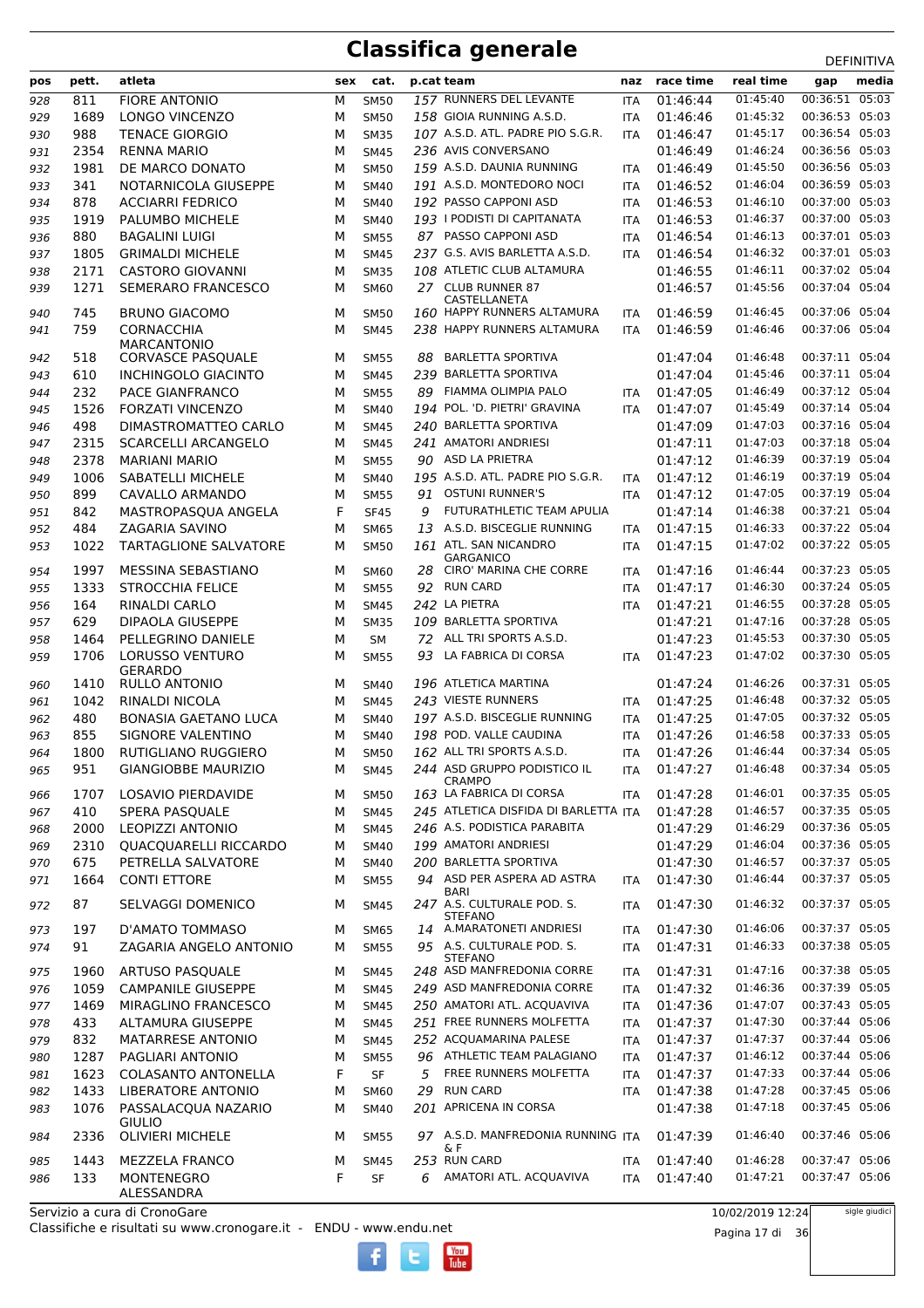| pos          | pett.        | atleta                                             | sex    | cat.                       |    | p.cat team                                                      | naz               | race time            | real time            | media<br>gap                     |
|--------------|--------------|----------------------------------------------------|--------|----------------------------|----|-----------------------------------------------------------------|-------------------|----------------------|----------------------|----------------------------------|
| 987          | 1445         | <b>TEORA ANTONIO</b>                               | м      | <b>SM55</b>                |    | 98 RUN CARD                                                     | <b>ITA</b>        | 01:47:40             | 01:46:28             | 00:37:47 05:06                   |
| 988          | 757          | <b>NUZZI DOMENICO</b>                              | М      | <b>SM45</b>                |    | 254 HAPPY RUNNERS ALTAMURA                                      | <b>ITA</b>        | 01:47:40             | 01:47:24             | 00:37:47 05:06                   |
| 989          | 132          | MARCHESANO FRANCESCA                               | F      | <b>SF40</b>                |    | 13 AMATORI ATL. ACQUAVIVA                                       | ITA               | 01:47:40             | 01:47:22             | 00:37:48 05:06                   |
| 990          | 135          | <b>TURCO DONATO</b>                                | M      | <b>SM40</b>                |    | 202 AMATORI ATL. ACQUAVIVA                                      | <b>ITA</b>        | 01:47:41             | 01:47:11             | 00:37:48 05:06                   |
| 991          | 2145         | MASTROPASQUA ANTONIO                               | М      | <b>SM50</b>                |    | 164 RUN CARD                                                    | ITA               | 01:47:41             | 01:47:34             | 00:37:48 05:06                   |
| 992          | 1779         | <b>GATTI FRANCESCO</b>                             | м      | <b>SM40</b>                |    | 203 A.S.D. WELLRUNNERS BITETTO<br>204 ASD RUNNERS PETACCIATO    | ITA               | 01:47:42             | 01:47:04             | 00:37:49 05:06<br>00:37:50 05:06 |
| 993<br>994   | 1140<br>1780 | <b>BERCHICCI GABRIELE</b><br><b>MARTALO' MARIO</b> | M<br>М | <b>SM40</b><br><b>SM</b>   |    | 73 A.S.D. WELLRUNNERS BITETTO                                   | <b>ITA</b>        | 01:47:43<br>01:47:43 | 01:47:15<br>01:47:10 | 00:37:50 05:06                   |
| 995          | 137          | <b>MUCELLI ANDREA</b>                              | М      | <b>SM35</b>                |    | 110 G.S.P. III REGIONE AEREA BARI                               | <b>ITA</b>        | 01:47:44             | 01:46:59             | 00:37:51 05:06                   |
| 996          | 1887         | <b>TOZZI ANTONIO</b>                               | M      | <b>SM40</b>                |    | 205 POD. LUCERA                                                 | <b>ITA</b>        | 01:47:45             | 01:47:29             | 00:37:52 05:06                   |
| 997          | 57           | <b>TOTARO DONATO</b>                               | M      | <b>SM55</b>                |    | 99 A.S. AMATORI PUTIGNANO                                       | ITA               | 01:47:51             | 01:46:27             | 00:37:58 05:06                   |
| 998          | 212          | <b>CERRONE PAOLO</b>                               | м      | <b>SM50</b>                |    | 165 ASD MONTEMILETTO TEAM                                       | ITA               | 01:47:55             | 01:47:25             | 00:38:02 05:06                   |
|              |              |                                                    |        |                            |    | <b>RUNNERS</b>                                                  |                   |                      |                      |                                  |
| 999          | 946          | BEVILACQUA VALERIO                                 | м      | <b>SM40</b>                |    | 206 ASD PODISTICA SAN SALVO<br>166 MURGIA MARATHON              | <b>ITA</b>        | 01:47:58             | 01:47:48<br>01:46:48 | 00:38:05 05:07<br>00:38:05 05:07 |
| 1000         | 718          | RICCIARDI GAETANO VITO                             | м      | <b>SM50</b>                |    | SANTERAMO                                                       | <b>ITA</b>        | 01:47:58             |                      |                                  |
| 1001         | 1438         | <b>MENNA ARCANGELO</b>                             | м      | <b>SM50</b>                |    | 167 RUN CARD                                                    | ITA               | 01:48:01             | 01:47:14             | 00:38:08 05:07                   |
| 1002         | 1740         | LEPORE VITO GINO                                   | м      | <b>SM55</b>                |    | 100 STRARUNNERS BARI                                            | <b>ITA</b>        | 01:48:03             | 01:47:49             | 00:38:10 05:07                   |
| 1003         | 856          | <b>COLARUSSO MARIO</b>                             | M      | <b>SM40</b>                |    | 207 POD. VALLE CAUDINA                                          | <b>ITA</b>        | 01:48:04             | 01:47:42             | 00:38:11 05:07                   |
| 1004         | 852          | MIELE VINCENZO                                     | М      | <b>SM40</b>                |    | 208 POD. VALLE CAUDINA                                          | <b>ITA</b>        | 01:48:04             | 01:47:43             | 00:38:11 05:07                   |
| 1005         | 1450         | LONGINI COSIMO                                     | М      | <b>SM40</b>                |    | 209 RUN CARD                                                    | ITA               | 01:48:05             | 01:47:45             | 00:38:12 05:07                   |
| 1006         | 853          | D'AMBROSIO ANTONIO                                 | M      | <b>SM50</b>                |    | 168 POD. VALLE CAUDINA                                          | <b>ITA</b>        | 01:48:05             | 01:47:37             | 00:38:12 05:07                   |
| 1007         | 2149         | PISTILLO LUIGI                                     | М      | <b>SM55</b>                |    | 101 RUN CARD<br>102 A.S. ATLET. TAVIANO 97 ONLUS                | <b>ITA</b>        | 01:48:05             | 01:47:08<br>01:47:06 | 00:38:12 05:07<br>00:38:14 05:07 |
| 1008<br>1009 | 2478<br>386  | <b>MARGARITO FRANCO</b><br>TUPPUTI SALVATORE       | м<br>M | <b>SM55</b><br><b>SM70</b> | 2  | ATLETICA DISFIDA DI BARLETTA ITA                                |                   | 01:48:07<br>01:48:08 | 01:47:41             | 00:38:15 05:07                   |
| 1010         | 1056         | LECCISOTTI MATTEO PIO                              | м      | <b>SM40</b>                |    | 210 RUNNING CLUB                                                | <b>ITA</b>        | 01:48:09             | 01:47:01             | 00:38:16 05:07                   |
|              |              |                                                    |        |                            |    | <b>TORREMAGGIORE</b>                                            |                   |                      |                      |                                  |
| 1011         | 918          | ABRUZZESE DOMENICO                                 | м      | <b>SM40</b>                |    | 211 ASD XMANIA MTB                                              |                   | 01:48:11             | 01:47:01             | 00:38:18 05:07                   |
| 1012         | 131          | <b>IACOVELLI CARLO</b>                             | М      | <b>SM45</b>                |    | 255 AMATORI ATL. ACQUAVIVA                                      | <b>ITA</b>        | 01:48:12             | 01:47:43             | 00:38:19 05:07                   |
| 1013         | 1581         | PALUMBO MICHELE                                    | м      | <b>SM45</b>                |    | 256 AVIS IN CORSA CONVERSANO                                    | <b>ITA</b>        | 01:48:12             | 01:48:00             | 00:38:19 05:07                   |
| 1014         | 838<br>1389  | CAVALERA YLENIA<br><b>BOCCUZZI TERESA</b>          | F<br>F | <b>SF35</b>                |    | 11 A.S.D. WELLRUNNERS BITETTO<br><b>RUN CARD</b>                | <b>ITA</b>        | 01:48:18             | 01:48:18<br>01:47:42 | 00:38:25 05:08<br>00:38:26 05:08 |
| 1015<br>1016 | 723          | <b>MOLINARI MICHELE</b>                            | м      | <b>SF40</b><br><b>SM45</b> | 14 | 257 MURGIA MARATHON                                             | ITA<br><b>ITA</b> | 01:48:19<br>01:48:19 | 01:47:32             | 00:38:26 05:08                   |
|              |              |                                                    |        |                            |    | SANTERAMO                                                       |                   |                      |                      |                                  |
| 1017         | 2489         | <b>BERNARDO ANTONIO</b>                            | м      | SM50                       |    | 169 SALENTO IS RUNNING                                          |                   | 01:48:19             | 01:47:51             | 00:38:26 05:08                   |
| 1018         | 67           | <b>CEGLIE DOMENICA</b>                             | F      | <b>SF55</b>                | 2  | <b>BIO AMBRA NEW AGE</b>                                        | <b>ITA</b>        | 01:48:22             | 01:47:36             | 00:38:29 05:08                   |
| 1019         | 71           | ARGENTIERO MARINA                                  | F      | <b>SF45</b>                | 10 | <b>BIO AMBRA NEW AGE</b>                                        | <b>ITA</b>        | 01:48:22             | 01:47:37             | 00:38:29 05:08                   |
| 1020         | 68           | RICCI VITO ANTONELLO                               | М      | <b>SM45</b>                |    | 258 BIO AMBRA NEW AGE<br>111 ACQUAMARINA PALESE                 | ITA               | 01:48:23             | 01:47:36<br>01:47:09 | 00:38:30 05:08<br>00:38:30 05:08 |
| 1021<br>1022 | 835<br>142   | <b>INTINI GIOVANNI</b><br><b>NITTI VITO</b>        | М<br>м | <b>SM35</b><br><b>SM50</b> |    | 170 TARANTO SPORTIVA                                            | ITA<br><b>ITA</b> | 01:48:23<br>01:48:23 | 01:47:59             | 00:38:30 05:08                   |
| 1023         | 517          | <b>CRISTALLO GIUSEPPE</b>                          | м      | <b>SM45</b>                |    | 259 BARLETTA SPORTIVA                                           |                   | 01:48:24             | 01:46:58             | 00:38:31 05:08                   |
| 1024         | 507          | LOMAGISTRO DOMENICO                                | м      | <b>SM</b>                  |    | 74 ASD NUOVA ATLETICA LATREZA                                   |                   | 01:48:25             | 01:47:16             | 00:38:32 05:08                   |
| 1025         | 1834         | <b>FEDELE PIETRO</b>                               | м      | <b>SM50</b>                |    | 171 ATLETICA CITTA' BIANCA                                      | <b>ITA</b>        | 01:48:25             | 01:47:49             | 00:38:32 05:08                   |
| 1026         | 2319         | <b>TOTA GIUSEPPE</b>                               | М      | <b>SM45</b>                |    | 260 AMATORI ANDRIESI                                            |                   | 01:48:30             | 01:47:21             | 00:38:37 05:08                   |
| 1027         | 837          | <b>VIOLANTE GIACOMO</b>                            | М      | <b>SM40</b>                |    | 212 A.S.D. WELLRUNNERS BITETTO                                  | <b>ITA</b>        | 01:48:34             | 01:47:55             | 00:38:41 05:08                   |
| 1028         | 1498         | D'ARIENZO ARMANDO                                  | М      | <b>SM65</b>                |    | 15 ATLETICA MONOPOLI                                            | <b>ITA</b>        | 01:48:35             | 01:48:30             | 00:38:42 05:08                   |
| 1029         | 545          | TRIA VINCENZO                                      | М      | <b>SM55</b>                |    | 103 ASD NUOVA ATLETICA LATREZA                                  |                   | 01:48:37             | 01:47:29             | 00:38:44 05:08                   |
| 1030         | 1913         | <b>GIOIA GERARDO</b>                               | М      | <b>SM40</b>                |    | 213   PODISTI DI CAPITANATA                                     | <b>ITA</b>        | 01:48:38             | 01:48:09             | 00:38:45 05:08                   |
| 1031         | 1879         | SARACENI LEOPOLDO                                  | М      | <b>SM55</b>                |    | 104 ASD PODISTICA SAN SALVO                                     | ITA               | 01:48:39             | 01:48:16             | 00:38:46 05:08                   |
| 1032         | 1064         | DI BARI LEONARDO                                   | М      | <b>SM50</b>                |    | 172 ASD MANFREDONIA CORRE                                       | ITA               | 01:48:40             | 01:48:26             | 00:38:47 05:09                   |
| 1033         | 1966         | <b>FUSCO SERGIO</b>                                | М      | <b>SM45</b>                |    | 261 ASD MANFREDONIA CORRE                                       | ITA               | 01:48:40             | 01:47:31             | 00:38:47 05:09                   |
| 1034         | 789          | DE MARIO PIETRO                                    | М      | <b>SM55</b>                |    | 105 RUNNERS DEL LEVANTE                                         | ITA               | 01:48:41             | 01:48:28             | 00:38:48 05:09                   |
| 1035         | 181          | <b>DIONISIO MAURIZIO</b>                           | М      | <b>SM55</b>                |    | 106 ASD ATLETICA ABRUZZO<br>L'AQUILA                            | ITA               | 01:48:41             | 01:47:37             | 00:38:48 05:09                   |
| 1036         | 1621         | CAMPOREALE IGNAZIO                                 | м      | <b>SM50</b>                |    | 173 FREE RUNNERS MOLFETTA                                       | ITA               | 01:48:43             | 01:47:55             | 00:38:50 05:09                   |
| 1037         | 1441         | SPINAZZOLA MARIO                                   | М      | <b>SM55</b>                |    | 107 RUN CARD                                                    | ITA               | 01:48:43             | 01:47:26             | 00:38:50 05:09                   |
|              | 217          | EVANGELISTA                                        |        | <b>SM45</b>                |    | 262 AVELLINO RUNNER                                             |                   | 01:48:44             | 01:48:10             | 00:38:51 05:09                   |
| 1038<br>1039 | 427          | PELLECCHIA CIRO<br>PUCINISCHI JONATHAN             | M<br>М | SM40                       |    | 214 FREE RUNNERS MOLFETTA                                       | ITA<br>ITA        | 01:48:44             | 01:47:56             | 00:38:51 05:09                   |
| 1040         | 257          | <b>MONNO GIUSEPPE</b>                              | М      | <b>SM50</b>                |    | 174 A.S.D. AMICI STRADA DEL                                     | ITA               | 01:48:45             | 01:48:03             | 00:38:52 05:09                   |
|              |              |                                                    |        |                            |    | TESORO                                                          |                   |                      |                      |                                  |
| 1041         | 628          | DIPIETRO ANTONIO                                   | М      | <b>SM45</b>                |    | 263 BARLETTA SPORTIVA                                           | ITA               | 01:48:45             | 01:48:42             | 00:38:52 05:09                   |
| 1042         | 830          | MORGESE PAOLO                                      | М      | SM40                       |    | 215 ACQUAMARINA PALESE                                          | <b>ITA</b>        | 01:48:45             | 01:47:48             | 00:38:53 05:09                   |
| 1043         | 2165         | SALVATORE FEDERICO                                 | М      | SM                         |    | 75 TOMMASO ASSI TRANI                                           |                   | 01:48:46             | 01:48:25             | 00:38:53 05:09<br>00:38:58 05:09 |
| 1044<br>1045 | 950<br>998   | ROSSANO ANTONIO<br><b>MARESCA DONATO</b>           | М<br>М | <b>SM50</b><br><b>SM50</b> |    | 175 ASD PODISTICA SAN SALVO<br>176 A.S.D. ATL. PADRE PIO S.G.R. | <b>ITA</b>        | 01:48:51<br>01:48:51 | 01:48:28<br>01:47:59 | 00:38:58 05:09                   |
| 1046         | 999          | PAZIENZA GIOVANNI                                  | М      | <b>SM65</b>                |    | 16 A.S.D. ATL. PADRE PIO S.G.R.                                 | <b>ITA</b><br>ITA | 01:48:51             | 01:47:22             | 00:38:58 05:09                   |
| 1047         | 162          | DE CESARE FELICE                                   | м      | SM55                       |    | 108 RUN CARD                                                    | ITA               | 01:48:52             | 01:47:39             | 00:38:59 05:09                   |
|              |              |                                                    |        |                            |    |                                                                 |                   |                      |                      |                                  |

Classifiche e risultati su www.cronogare.it - ENDU - www.endu.net Servizio a cura di CronoGare

10/02/2019 12:24

sigle giudici

 $\begin{bmatrix}\n\frac{\text{Vou}}{\text{Iube}}\n\end{bmatrix}$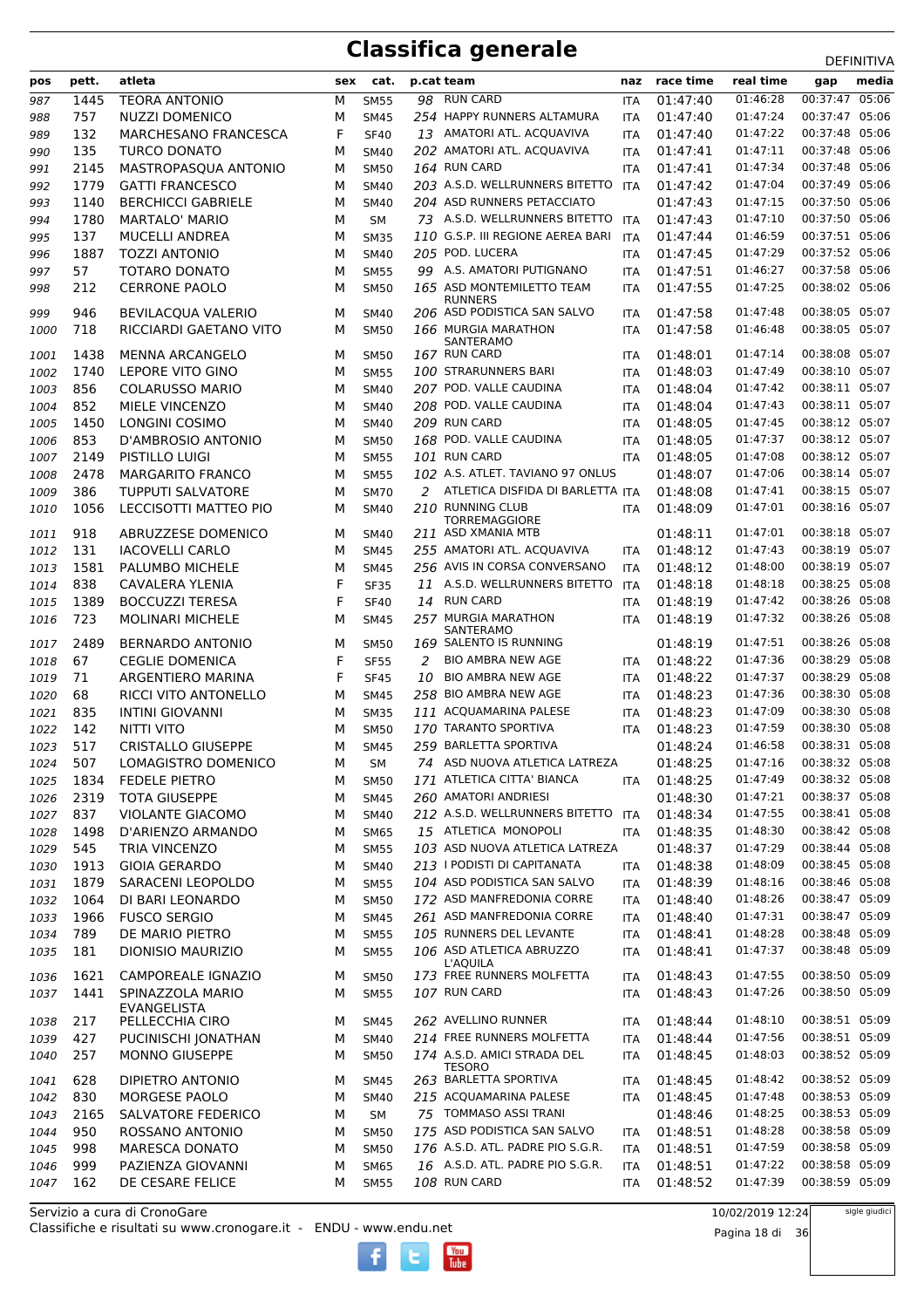| 01:48:21<br>00:39:00 05:09<br>F<br>15 ATLETICA ADELFIA<br>01:48:53<br>1608<br><b>GIGANTE LUIGIA ANNA</b><br><b>SF40</b><br>1048<br><b>ITA</b><br>2388<br>DE GREGORIO EMILIO<br>112 BITONTO SPORTIVA<br>01:48:54<br>01:48:26<br>00:39:01 05:09<br>1049<br>М<br><b>SM35</b><br>109 G.S. AVIS BARLETTA A.S.D.<br>01:48:46<br>00:39:03 05:09<br>1810<br>01:48:56<br><b>TEDESCHI MICHELE</b><br>1050<br>М<br><b>SM55</b><br><b>ITA</b><br>216 BARLETTA SPORTIVA<br>01:48:38<br>00:39:04 05:09<br>570<br>PIAZZOLLA VITO<br>01:48:57<br>1051<br>М<br><b>SM40</b><br>00:39:05 05:09<br>157<br>F<br>01:48:58<br>1052<br>TATO' MARIA ADDOLORATA<br><b>SF60</b><br>1<br><b>BARLETTA SPORTIVA</b><br>01:48:50<br><b>ITA</b><br>177 BARLETTA SPORTIVA<br>00:39:07 05:09<br>651<br>01:49:00<br>01:48:58<br>1053<br>DELCARMINE FRANCESCO<br>М<br><b>SM50</b><br>ITA<br>178 ASD RUNNING CASSANO<br>00:39:08 05:10<br>1818<br>01:48:34<br>CAMPANALE LEONARDO<br>01:49:01<br>1054<br>М<br><b>SM50</b><br>ITA<br>VENTI18<br>00:39:10 05:10<br>711<br><b>VENTURA VINCENZO</b><br>264 MURGIA MARATHON<br>01:48:39<br>01:49:03<br>1055<br>м<br><b>SM45</b><br><b>ITA</b><br>SANTERAMO<br>700<br>DE NICOLO' ANTONIO<br>110 RUNNING PEOPLE NOICATTARO ITA<br>01:49:04<br>01:48:32<br>00:39:11 05:10<br>1056<br>М<br><b>SM55</b><br>00:39:12 05:10<br>66<br>F<br><b>BIO AMBRA NEW AGE</b><br>01:49:05<br>01:48:20<br>OLIVA LUCIA<br>1057<br><b>SF45</b><br>11<br><b>ITA</b><br>00:39:15 05:10<br>179 RUN CARD<br>01:49:08<br>01:47:56<br>1442<br><b>MASULLI AGOSTINO</b><br>1058<br>М<br><b>SM50</b><br><b>ITA</b><br>F<br>01:49:09<br>00:39:16 05:10<br>1059<br>1943<br>RIZZI ELENA<br>12 A.S.D. RUN & FUN SAN SEVERO ITA<br>01:48:26<br><b>SF45</b><br>00:39:18 05:10<br>1693<br><b>MASTROVITO MAURO</b><br>111 GIOIA RUNNING A.S.D.<br>01:49:11<br>01:47:56<br>1060<br>М<br><b>SM55</b><br><b>ITA</b><br>00:39:19 05:10<br>2220<br>112 ATLETICA PRO CANOSA<br>01:49:12<br>01:48:57<br><b>D'AGNELLI MICHELE</b><br>1061<br>М<br><b>SM55</b><br>1572<br>30 AVIS IN CORSA CONVERSANO<br>01:49:13<br>00:39:20 05:10<br><b>GIGANTE RAFFAELE</b><br>01:48:54<br>1062<br>М<br>SM60<br><b>ITA</b><br>217 CIRO' MARINA CHE CORRE<br>00:39:21 05:10<br>1992<br><b>BOSSIO SALVATORE</b><br>01:49:14<br>01:48:40<br><b>SM40</b><br>1063<br>М<br><b>ITA</b><br>00:39:22 05:10<br>508<br>218 BARLETTA SPORTIVA<br><b>CAPUTO FRANCESCO</b><br>01:49:15<br>01:48:59<br>1064<br>М<br><b>SM40</b><br>ITA<br><b>PAOLO</b><br>F<br>16 SPORT CENTER A.S.D.<br>00:39:23 05:10<br>1523<br><b>TARALLO DANIELA</b><br>01:49:16<br>01:49:09<br>1065<br><b>SF40</b><br><b>ITA</b><br>00:39:24 05:10<br>1687<br>LABARBERA MICHELE<br>180 GIOIA RUNNING A.S.D.<br>01:49:17<br>01:48:34<br>М<br>1066<br><b>SM50</b><br><b>ITA</b><br>00:39:28 05:10<br>182<br>RUTIGLIANO NICOLA<br>265 A.MARATONETI ANDRIESI<br>01:49:21<br>01:48:57<br>1067<br>М<br><b>SM45</b><br><b>ITA</b><br>00:39:30 05:11<br>699<br><b>BELLINO DOMENICO</b><br>266 RUNNING PEOPLE NOICATTARO ITA<br>01:49:22<br>01:49:09<br>1068<br>М<br><b>SM45</b><br><b>GIULIANI STEFANO</b><br>219 POD. MORETTI CORVA<br>00:39:30 05:11<br>1109<br>01:49:23<br>01:48:02<br>1069<br>М<br><b>SM40</b><br><b>ITA</b><br>00:39:31 05:11<br>476<br><b>CASCAVILLA FABIO</b><br>220 A.S.D. BISCEGLIE RUNNING<br>01:49:24<br>01:48:40<br>1070<br>М<br><b>SM40</b><br><b>ITA</b><br>00:39:32 05:11<br>758<br>267 HAPPY RUNNERS ALTAMURA<br>01:49:25<br>01:49:10<br>RAFFAELE NICOLA<br>1071<br>М<br><b>SM45</b><br><b>ITA</b><br>786<br>F<br>00:39:33 05:11<br><b>CHIRICO AGATA</b><br>12 A.S.D. MARATHON MASSAFRA<br>01:49:26<br>01:49:26<br>1072<br><b>SF35</b><br><b>ITA</b><br>268 MARATHON CLUB GRASSANO<br>00:39:33 05:11<br>POTENZA PIETRO<br>01:49:26<br>01:48:50<br>1073<br>1142<br>М<br><b>SM45</b><br><b>ITA</b><br>00:39:33 05:11<br>102<br><b>TARTAGLIA NICOLA</b><br>269 A.S.D. FOGGIA RUNNING<br>01:49:26<br>1074<br>01:48:09<br>М<br><b>SM45</b><br>ITA<br>00:39:35 05:11<br>617<br>181 SG BOSCO PALAGIANELLO<br>01:49:27<br><b>BALESTRA AUGUSTO</b><br>01:49:27<br>1075<br>М<br><b>SM50</b><br>00:39:35 05:11<br>113 ATLETICA SOLIDALE<br>957<br>CASASANTA MARCELLO<br>01:49:28<br>01:49:01<br>1076<br>М<br><b>SM55</b><br><b>ITA</b><br>652<br>00:39:37 05:11<br>221 BARLETTA SPORTIVA<br>01:49:30<br>DEL NEGRO RUGGERO<br>01:48:56<br>1077<br>М<br><b>SM40</b><br>170<br>222 G.S.ATLETICA AMATORI<br>00:39:39 05:11<br><b>FERRUCCI DOMENICO</b><br>01:49:32<br>01:48:04<br>1078<br>М<br><b>SM40</b><br><b>ITA</b><br><b>CORATO</b><br>00:39:40 05:11<br>1563<br><b>SOFO ADRIANO</b><br>270 A.S.D. TRANI MARATHON<br>01:49:33<br>01:48:48<br>1079<br>М<br>SM45<br><b>ITA</b><br><b>NUZZACI PAOLO</b><br>00:39:40 05:11<br>2040<br>114 NUOVA ATLETICA COPERTINO<br>01:49:33<br>01:48:58<br>1080<br>М<br><b>SM55</b><br><b>ITA</b><br>00:39:41 05:11<br>2373<br><b>VISAGGI NICOLO</b><br>182 FREE RUNNERS MOLFETTA<br>01:49:34<br>01:49:01<br>1081<br>М<br><b>SM50</b><br>00:39:43 05:11<br>1522<br>F<br>SPORT CENTER A.S.D.<br><b>TARALLO ALESSIA</b><br><b>SF35</b><br>01:49:36<br>01:49:30<br>1082<br>13<br><b>ITA</b><br>00:39:43 05:11<br>1077<br><b>TOTTA LUIGI</b><br>271 APRICENA IN CORSA<br>01:49:36<br>01:49:18<br>1083<br>М<br><b>SM45</b><br>00:39:43 05:11<br>783<br>CACCIAPAGLIA PAOLO<br>272 DREAM TEAM BARI<br>01:49:36<br>01:48:51<br>1084<br><b>SM45</b><br>м<br><b>ITA</b><br><b>ANTONIO</b><br>00:39:44 05:11<br>115 DREAM TEAM BARI<br>01:48:53<br>351<br>D'ABBICCO DONATO<br>01:49:36<br>М<br><b>SM55</b><br>1085<br><b>ITA</b><br>00:39:45 05:11<br>1079<br><b>IANNONE ALBERTO</b><br><b>SM50</b><br>183 APRICENA IN CORSA<br>01:49:38<br>01:49:20<br>1086<br>М<br>00:39:46 05:11<br>273 LA PALESTRA ASD-MARTINA<br>01:49:39<br>01:49:20<br>2464<br><b>FUMAROLA CARMELO</b><br><b>SM45</b><br>1087<br>М<br><b>ITA</b><br><b>FRANCA</b><br>31 ATLETICA CASTELLANA<br>00:39:46 05:11<br>PRIMAVERA VITO<br>01:49:39<br>01:48:46<br>2211<br><b>SM60</b><br>1088<br>М<br>00:39:47 05:11<br>17 RUNNERS CERIGNOLA A.S.D.<br>01:49:40<br>01:49:28<br>1098<br><b>CONTE ANTONIO</b><br>1089<br>М<br><b>SM65</b><br>ITA<br>00:39:47 05:11<br>52<br>116 A.S. AMATORI PUTIGNANO<br>01:49:40<br>01:48:15<br><b>NUDO GIUSEPPE</b><br><b>SM55</b><br>1090<br>М<br><b>ITA</b><br>00:39:48 05:11<br>117 G.S. AVIS BARLETTA A.S.D.<br>1802<br>DALOISO VITO<br>01:49:41<br>01:49:21<br>1091<br>М<br><b>SM55</b><br>ITA<br>00:39:50 05:12<br>184 RUN CARD<br>01:49:43<br>01:49:01<br>1092<br>1421<br><b>BRUNO LEONARDO</b><br><b>SM50</b><br>М<br><b>ITA</b><br>00:39:51 05:12<br>32 RUNNING PEOPLE NOICATTARO ITA<br>704<br>01:49:44<br>01:49:13<br>SANTAMARIA VITO<br>SM60<br>1093<br>м<br>LEONARDO<br>00:39:51 05:12<br>33 I PODISTI DI CAPITANATA<br>01:48:54<br>01:49:44<br>1929<br><b>TARQUINIO MICHELE</b><br><b>SM60</b><br>1094<br>М<br><b>ITA</b><br>00:39:53 05:12<br>274 VIESTE RUNNERS<br>01:49:46<br>01:49:46<br>1095<br>1044<br>PUPILLO MATTEO<br>М<br><b>SM45</b><br>ITA<br>223 A.S.D. AMICI STRADA DEL<br>00:39:55 05:12<br>01:49:02<br>244<br><b>AMATO MICHELE</b><br>01:49:48<br>1096<br>М<br><b>SM40</b><br>ITA<br><b>TESORO</b><br>00:39:57 05:12<br>602<br>LANOTTE ANTONIO<br>275 BARLETTA SPORTIVA<br>01:49:49<br>01:48:43<br>М<br>1097<br><b>SM45</b><br>00:40:00 05:12<br>936<br>DI CARLUCCIO ANGELO<br>34 ASD REGGIA RUNNING<br>01:49:53<br>01:49:17<br>1098<br>М<br><b>SM60</b><br><b>ITA</b><br>00:40:00 05:12<br>118 NRDC-ITA RUNNING CLUB<br>01:49:53<br>1327<br><b>VITULANO MATTEO</b><br><b>SM55</b><br>01:49:34<br>1099<br>М<br>ITA<br>00:40:01 05:12<br>F<br>14 RUN CARD<br>01:49:18<br>1419<br>D'ORIA EMANUELA<br>01:49:54<br><b>SF35</b><br>1100<br><b>ITA</b><br>00:40:02 05:12<br><b>CAPONE ANTONIO</b><br>119 A.S.D. RUN & FUN SAN SEVERO<br>01:49:55<br>01:49:46<br>2428<br>1101<br>М<br><b>SM55</b><br>5 A.S. QUELLI DELLA PINETA<br>01:49:58<br>01:49:52<br>00:40:05 05:12<br>364<br>PETRUZZELLI VINCENZA<br>F<br><b>SF50</b><br>1102<br>ITA<br>00:40:05 05:12<br>276 RUN CARD<br>01:49:25<br>1373<br>PESCHECHERA VINCENZO<br>01:49:58<br>М<br><b>SM45</b><br>1103<br><b>ITA</b><br>00:40:06 05:12<br>120 A.S.D. BISCEGLIE RUNNING<br>471<br>DE FEUDIS SERGIO<br>01:49:59<br>01:49:18<br>1104<br><b>SM55</b><br>М<br>ITA<br>00:40:07 05:12<br>277 RUN CARD<br>01:50:00<br>01:49:23<br>1390<br><b>MAGALETTI ANTONIO</b><br><b>SM45</b><br>1105<br><b>ITA</b><br>М<br>278   SARACENI DI LUCERA<br>00:40:09 05:12<br>2343<br><b>MASTROLUCA LUIGI</b><br>01:50:02<br>01:48:43<br><b>SM45</b><br>1106<br>м<br><b>ITA</b><br><b>ANTONIO</b><br>121 ASD MANFREDONIA CORRE<br>01:50:02<br>01:49:04<br>00:40:09 05:12<br>1977<br>SELLAN FRANCO<br>1107<br>м<br><b>SM55</b><br><b>ITA</b><br>Servizio a cura di CronoGare<br>sigle giudici<br>10/02/2019 12:24 | pos | pett. | atleta | sex | cat. | p.cat team | naz | race time | real time | gap | media |
|----------------------------------------------------------------------------------------------------------------------------------------------------------------------------------------------------------------------------------------------------------------------------------------------------------------------------------------------------------------------------------------------------------------------------------------------------------------------------------------------------------------------------------------------------------------------------------------------------------------------------------------------------------------------------------------------------------------------------------------------------------------------------------------------------------------------------------------------------------------------------------------------------------------------------------------------------------------------------------------------------------------------------------------------------------------------------------------------------------------------------------------------------------------------------------------------------------------------------------------------------------------------------------------------------------------------------------------------------------------------------------------------------------------------------------------------------------------------------------------------------------------------------------------------------------------------------------------------------------------------------------------------------------------------------------------------------------------------------------------------------------------------------------------------------------------------------------------------------------------------------------------------------------------------------------------------------------------------------------------------------------------------------------------------------------------------------------------------------------------------------------------------------------------------------------------------------------------------------------------------------------------------------------------------------------------------------------------------------------------------------------------------------------------------------------------------------------------------------------------------------------------------------------------------------------------------------------------------------------------------------------------------------------------------------------------------------------------------------------------------------------------------------------------------------------------------------------------------------------------------------------------------------------------------------------------------------------------------------------------------------------------------------------------------------------------------------------------------------------------------------------------------------------------------------------------------------------------------------------------------------------------------------------------------------------------------------------------------------------------------------------------------------------------------------------------------------------------------------------------------------------------------------------------------------------------------------------------------------------------------------------------------------------------------------------------------------------------------------------------------------------------------------------------------------------------------------------------------------------------------------------------------------------------------------------------------------------------------------------------------------------------------------------------------------------------------------------------------------------------------------------------------------------------------------------------------------------------------------------------------------------------------------------------------------------------------------------------------------------------------------------------------------------------------------------------------------------------------------------------------------------------------------------------------------------------------------------------------------------------------------------------------------------------------------------------------------------------------------------------------------------------------------------------------------------------------------------------------------------------------------------------------------------------------------------------------------------------------------------------------------------------------------------------------------------------------------------------------------------------------------------------------------------------------------------------------------------------------------------------------------------------------------------------------------------------------------------------------------------------------------------------------------------------------------------------------------------------------------------------------------------------------------------------------------------------------------------------------------------------------------------------------------------------------------------------------------------------------------------------------------------------------------------------------------------------------------------------------------------------------------------------------------------------------------------------------------------------------------------------------------------------------------------------------------------------------------------------------------------------------------------------------------------------------------------------------------------------------------------------------------------------------------------------------------------------------------------------------------------------------------------------------------------------------------------------------------------------------------------------------------------------------------------------------------------------------------------------------------------------------------------------------------------------------------------------------------------------------------------------------------------------------------------------------------------------------------------------------------------------------------------------------------------------------------------------------------------------------------------------------------------------------------------------------------------------------------------------------------------------------------------------------------------------------------------------------------------------------------------------------------------------------------------------------------------------------------------------------------------------------------------------------------------------------------------------------------------------------------------------------------------------------------------------------------------------------------------------------------------------------------------------------------------------------------------------------------------------------------------------------------------------------------------------------------------------------------------------------------------------------------------------------------------------------------------------------------------------------------------------------------------------------------------------------------------------------------------------------------------------------------------------------------------------------------------------------------------------------------------------------------------------------------------------------------------------------------------------------------------------------------------------------------------------------------------------------------------------------------------------------------------------------------------------------------------------------------------------------------------------------------------------------------------------------------------------------------------------------------------------------------------------------------------------------------------------|-----|-------|--------|-----|------|------------|-----|-----------|-----------|-----|-------|
|                                                                                                                                                                                                                                                                                                                                                                                                                                                                                                                                                                                                                                                                                                                                                                                                                                                                                                                                                                                                                                                                                                                                                                                                                                                                                                                                                                                                                                                                                                                                                                                                                                                                                                                                                                                                                                                                                                                                                                                                                                                                                                                                                                                                                                                                                                                                                                                                                                                                                                                                                                                                                                                                                                                                                                                                                                                                                                                                                                                                                                                                                                                                                                                                                                                                                                                                                                                                                                                                                                                                                                                                                                                                                                                                                                                                                                                                                                                                                                                                                                                                                                                                                                                                                                                                                                                                                                                                                                                                                                                                                                                                                                                                                                                                                                                                                                                                                                                                                                                                                                                                                                                                                                                                                                                                                                                                                                                                                                                                                                                                                                                                                                                                                                                                                                                                                                                                                                                                                                                                                                                                                                                                                                                                                                                                                                                                                                                                                                                                                                                                                                                                                                                                                                                                                                                                                                                                                                                                                                                                                                                                                                                                                                                                                                                                                                                                                                                                                                                                                                                                                                                                                                                                                                                                                                                                                                                                                                                                                                                                                                                                                                                                                                                                                                                                                                                                                                                                                                                                                                                                                                                                                                                                                                                                                                                                                |     |       |        |     |      |            |     |           |           |     |       |
|                                                                                                                                                                                                                                                                                                                                                                                                                                                                                                                                                                                                                                                                                                                                                                                                                                                                                                                                                                                                                                                                                                                                                                                                                                                                                                                                                                                                                                                                                                                                                                                                                                                                                                                                                                                                                                                                                                                                                                                                                                                                                                                                                                                                                                                                                                                                                                                                                                                                                                                                                                                                                                                                                                                                                                                                                                                                                                                                                                                                                                                                                                                                                                                                                                                                                                                                                                                                                                                                                                                                                                                                                                                                                                                                                                                                                                                                                                                                                                                                                                                                                                                                                                                                                                                                                                                                                                                                                                                                                                                                                                                                                                                                                                                                                                                                                                                                                                                                                                                                                                                                                                                                                                                                                                                                                                                                                                                                                                                                                                                                                                                                                                                                                                                                                                                                                                                                                                                                                                                                                                                                                                                                                                                                                                                                                                                                                                                                                                                                                                                                                                                                                                                                                                                                                                                                                                                                                                                                                                                                                                                                                                                                                                                                                                                                                                                                                                                                                                                                                                                                                                                                                                                                                                                                                                                                                                                                                                                                                                                                                                                                                                                                                                                                                                                                                                                                                                                                                                                                                                                                                                                                                                                                                                                                                                                                                |     |       |        |     |      |            |     |           |           |     |       |
|                                                                                                                                                                                                                                                                                                                                                                                                                                                                                                                                                                                                                                                                                                                                                                                                                                                                                                                                                                                                                                                                                                                                                                                                                                                                                                                                                                                                                                                                                                                                                                                                                                                                                                                                                                                                                                                                                                                                                                                                                                                                                                                                                                                                                                                                                                                                                                                                                                                                                                                                                                                                                                                                                                                                                                                                                                                                                                                                                                                                                                                                                                                                                                                                                                                                                                                                                                                                                                                                                                                                                                                                                                                                                                                                                                                                                                                                                                                                                                                                                                                                                                                                                                                                                                                                                                                                                                                                                                                                                                                                                                                                                                                                                                                                                                                                                                                                                                                                                                                                                                                                                                                                                                                                                                                                                                                                                                                                                                                                                                                                                                                                                                                                                                                                                                                                                                                                                                                                                                                                                                                                                                                                                                                                                                                                                                                                                                                                                                                                                                                                                                                                                                                                                                                                                                                                                                                                                                                                                                                                                                                                                                                                                                                                                                                                                                                                                                                                                                                                                                                                                                                                                                                                                                                                                                                                                                                                                                                                                                                                                                                                                                                                                                                                                                                                                                                                                                                                                                                                                                                                                                                                                                                                                                                                                                                                                |     |       |        |     |      |            |     |           |           |     |       |
|                                                                                                                                                                                                                                                                                                                                                                                                                                                                                                                                                                                                                                                                                                                                                                                                                                                                                                                                                                                                                                                                                                                                                                                                                                                                                                                                                                                                                                                                                                                                                                                                                                                                                                                                                                                                                                                                                                                                                                                                                                                                                                                                                                                                                                                                                                                                                                                                                                                                                                                                                                                                                                                                                                                                                                                                                                                                                                                                                                                                                                                                                                                                                                                                                                                                                                                                                                                                                                                                                                                                                                                                                                                                                                                                                                                                                                                                                                                                                                                                                                                                                                                                                                                                                                                                                                                                                                                                                                                                                                                                                                                                                                                                                                                                                                                                                                                                                                                                                                                                                                                                                                                                                                                                                                                                                                                                                                                                                                                                                                                                                                                                                                                                                                                                                                                                                                                                                                                                                                                                                                                                                                                                                                                                                                                                                                                                                                                                                                                                                                                                                                                                                                                                                                                                                                                                                                                                                                                                                                                                                                                                                                                                                                                                                                                                                                                                                                                                                                                                                                                                                                                                                                                                                                                                                                                                                                                                                                                                                                                                                                                                                                                                                                                                                                                                                                                                                                                                                                                                                                                                                                                                                                                                                                                                                                                                                |     |       |        |     |      |            |     |           |           |     |       |
|                                                                                                                                                                                                                                                                                                                                                                                                                                                                                                                                                                                                                                                                                                                                                                                                                                                                                                                                                                                                                                                                                                                                                                                                                                                                                                                                                                                                                                                                                                                                                                                                                                                                                                                                                                                                                                                                                                                                                                                                                                                                                                                                                                                                                                                                                                                                                                                                                                                                                                                                                                                                                                                                                                                                                                                                                                                                                                                                                                                                                                                                                                                                                                                                                                                                                                                                                                                                                                                                                                                                                                                                                                                                                                                                                                                                                                                                                                                                                                                                                                                                                                                                                                                                                                                                                                                                                                                                                                                                                                                                                                                                                                                                                                                                                                                                                                                                                                                                                                                                                                                                                                                                                                                                                                                                                                                                                                                                                                                                                                                                                                                                                                                                                                                                                                                                                                                                                                                                                                                                                                                                                                                                                                                                                                                                                                                                                                                                                                                                                                                                                                                                                                                                                                                                                                                                                                                                                                                                                                                                                                                                                                                                                                                                                                                                                                                                                                                                                                                                                                                                                                                                                                                                                                                                                                                                                                                                                                                                                                                                                                                                                                                                                                                                                                                                                                                                                                                                                                                                                                                                                                                                                                                                                                                                                                                                                |     |       |        |     |      |            |     |           |           |     |       |
|                                                                                                                                                                                                                                                                                                                                                                                                                                                                                                                                                                                                                                                                                                                                                                                                                                                                                                                                                                                                                                                                                                                                                                                                                                                                                                                                                                                                                                                                                                                                                                                                                                                                                                                                                                                                                                                                                                                                                                                                                                                                                                                                                                                                                                                                                                                                                                                                                                                                                                                                                                                                                                                                                                                                                                                                                                                                                                                                                                                                                                                                                                                                                                                                                                                                                                                                                                                                                                                                                                                                                                                                                                                                                                                                                                                                                                                                                                                                                                                                                                                                                                                                                                                                                                                                                                                                                                                                                                                                                                                                                                                                                                                                                                                                                                                                                                                                                                                                                                                                                                                                                                                                                                                                                                                                                                                                                                                                                                                                                                                                                                                                                                                                                                                                                                                                                                                                                                                                                                                                                                                                                                                                                                                                                                                                                                                                                                                                                                                                                                                                                                                                                                                                                                                                                                                                                                                                                                                                                                                                                                                                                                                                                                                                                                                                                                                                                                                                                                                                                                                                                                                                                                                                                                                                                                                                                                                                                                                                                                                                                                                                                                                                                                                                                                                                                                                                                                                                                                                                                                                                                                                                                                                                                                                                                                                                                |     |       |        |     |      |            |     |           |           |     |       |
|                                                                                                                                                                                                                                                                                                                                                                                                                                                                                                                                                                                                                                                                                                                                                                                                                                                                                                                                                                                                                                                                                                                                                                                                                                                                                                                                                                                                                                                                                                                                                                                                                                                                                                                                                                                                                                                                                                                                                                                                                                                                                                                                                                                                                                                                                                                                                                                                                                                                                                                                                                                                                                                                                                                                                                                                                                                                                                                                                                                                                                                                                                                                                                                                                                                                                                                                                                                                                                                                                                                                                                                                                                                                                                                                                                                                                                                                                                                                                                                                                                                                                                                                                                                                                                                                                                                                                                                                                                                                                                                                                                                                                                                                                                                                                                                                                                                                                                                                                                                                                                                                                                                                                                                                                                                                                                                                                                                                                                                                                                                                                                                                                                                                                                                                                                                                                                                                                                                                                                                                                                                                                                                                                                                                                                                                                                                                                                                                                                                                                                                                                                                                                                                                                                                                                                                                                                                                                                                                                                                                                                                                                                                                                                                                                                                                                                                                                                                                                                                                                                                                                                                                                                                                                                                                                                                                                                                                                                                                                                                                                                                                                                                                                                                                                                                                                                                                                                                                                                                                                                                                                                                                                                                                                                                                                                                                                |     |       |        |     |      |            |     |           |           |     |       |
|                                                                                                                                                                                                                                                                                                                                                                                                                                                                                                                                                                                                                                                                                                                                                                                                                                                                                                                                                                                                                                                                                                                                                                                                                                                                                                                                                                                                                                                                                                                                                                                                                                                                                                                                                                                                                                                                                                                                                                                                                                                                                                                                                                                                                                                                                                                                                                                                                                                                                                                                                                                                                                                                                                                                                                                                                                                                                                                                                                                                                                                                                                                                                                                                                                                                                                                                                                                                                                                                                                                                                                                                                                                                                                                                                                                                                                                                                                                                                                                                                                                                                                                                                                                                                                                                                                                                                                                                                                                                                                                                                                                                                                                                                                                                                                                                                                                                                                                                                                                                                                                                                                                                                                                                                                                                                                                                                                                                                                                                                                                                                                                                                                                                                                                                                                                                                                                                                                                                                                                                                                                                                                                                                                                                                                                                                                                                                                                                                                                                                                                                                                                                                                                                                                                                                                                                                                                                                                                                                                                                                                                                                                                                                                                                                                                                                                                                                                                                                                                                                                                                                                                                                                                                                                                                                                                                                                                                                                                                                                                                                                                                                                                                                                                                                                                                                                                                                                                                                                                                                                                                                                                                                                                                                                                                                                                                                |     |       |        |     |      |            |     |           |           |     |       |
|                                                                                                                                                                                                                                                                                                                                                                                                                                                                                                                                                                                                                                                                                                                                                                                                                                                                                                                                                                                                                                                                                                                                                                                                                                                                                                                                                                                                                                                                                                                                                                                                                                                                                                                                                                                                                                                                                                                                                                                                                                                                                                                                                                                                                                                                                                                                                                                                                                                                                                                                                                                                                                                                                                                                                                                                                                                                                                                                                                                                                                                                                                                                                                                                                                                                                                                                                                                                                                                                                                                                                                                                                                                                                                                                                                                                                                                                                                                                                                                                                                                                                                                                                                                                                                                                                                                                                                                                                                                                                                                                                                                                                                                                                                                                                                                                                                                                                                                                                                                                                                                                                                                                                                                                                                                                                                                                                                                                                                                                                                                                                                                                                                                                                                                                                                                                                                                                                                                                                                                                                                                                                                                                                                                                                                                                                                                                                                                                                                                                                                                                                                                                                                                                                                                                                                                                                                                                                                                                                                                                                                                                                                                                                                                                                                                                                                                                                                                                                                                                                                                                                                                                                                                                                                                                                                                                                                                                                                                                                                                                                                                                                                                                                                                                                                                                                                                                                                                                                                                                                                                                                                                                                                                                                                                                                                                                                |     |       |        |     |      |            |     |           |           |     |       |
|                                                                                                                                                                                                                                                                                                                                                                                                                                                                                                                                                                                                                                                                                                                                                                                                                                                                                                                                                                                                                                                                                                                                                                                                                                                                                                                                                                                                                                                                                                                                                                                                                                                                                                                                                                                                                                                                                                                                                                                                                                                                                                                                                                                                                                                                                                                                                                                                                                                                                                                                                                                                                                                                                                                                                                                                                                                                                                                                                                                                                                                                                                                                                                                                                                                                                                                                                                                                                                                                                                                                                                                                                                                                                                                                                                                                                                                                                                                                                                                                                                                                                                                                                                                                                                                                                                                                                                                                                                                                                                                                                                                                                                                                                                                                                                                                                                                                                                                                                                                                                                                                                                                                                                                                                                                                                                                                                                                                                                                                                                                                                                                                                                                                                                                                                                                                                                                                                                                                                                                                                                                                                                                                                                                                                                                                                                                                                                                                                                                                                                                                                                                                                                                                                                                                                                                                                                                                                                                                                                                                                                                                                                                                                                                                                                                                                                                                                                                                                                                                                                                                                                                                                                                                                                                                                                                                                                                                                                                                                                                                                                                                                                                                                                                                                                                                                                                                                                                                                                                                                                                                                                                                                                                                                                                                                                                                                |     |       |        |     |      |            |     |           |           |     |       |
|                                                                                                                                                                                                                                                                                                                                                                                                                                                                                                                                                                                                                                                                                                                                                                                                                                                                                                                                                                                                                                                                                                                                                                                                                                                                                                                                                                                                                                                                                                                                                                                                                                                                                                                                                                                                                                                                                                                                                                                                                                                                                                                                                                                                                                                                                                                                                                                                                                                                                                                                                                                                                                                                                                                                                                                                                                                                                                                                                                                                                                                                                                                                                                                                                                                                                                                                                                                                                                                                                                                                                                                                                                                                                                                                                                                                                                                                                                                                                                                                                                                                                                                                                                                                                                                                                                                                                                                                                                                                                                                                                                                                                                                                                                                                                                                                                                                                                                                                                                                                                                                                                                                                                                                                                                                                                                                                                                                                                                                                                                                                                                                                                                                                                                                                                                                                                                                                                                                                                                                                                                                                                                                                                                                                                                                                                                                                                                                                                                                                                                                                                                                                                                                                                                                                                                                                                                                                                                                                                                                                                                                                                                                                                                                                                                                                                                                                                                                                                                                                                                                                                                                                                                                                                                                                                                                                                                                                                                                                                                                                                                                                                                                                                                                                                                                                                                                                                                                                                                                                                                                                                                                                                                                                                                                                                                                                                |     |       |        |     |      |            |     |           |           |     |       |
|                                                                                                                                                                                                                                                                                                                                                                                                                                                                                                                                                                                                                                                                                                                                                                                                                                                                                                                                                                                                                                                                                                                                                                                                                                                                                                                                                                                                                                                                                                                                                                                                                                                                                                                                                                                                                                                                                                                                                                                                                                                                                                                                                                                                                                                                                                                                                                                                                                                                                                                                                                                                                                                                                                                                                                                                                                                                                                                                                                                                                                                                                                                                                                                                                                                                                                                                                                                                                                                                                                                                                                                                                                                                                                                                                                                                                                                                                                                                                                                                                                                                                                                                                                                                                                                                                                                                                                                                                                                                                                                                                                                                                                                                                                                                                                                                                                                                                                                                                                                                                                                                                                                                                                                                                                                                                                                                                                                                                                                                                                                                                                                                                                                                                                                                                                                                                                                                                                                                                                                                                                                                                                                                                                                                                                                                                                                                                                                                                                                                                                                                                                                                                                                                                                                                                                                                                                                                                                                                                                                                                                                                                                                                                                                                                                                                                                                                                                                                                                                                                                                                                                                                                                                                                                                                                                                                                                                                                                                                                                                                                                                                                                                                                                                                                                                                                                                                                                                                                                                                                                                                                                                                                                                                                                                                                                                                                |     |       |        |     |      |            |     |           |           |     |       |
|                                                                                                                                                                                                                                                                                                                                                                                                                                                                                                                                                                                                                                                                                                                                                                                                                                                                                                                                                                                                                                                                                                                                                                                                                                                                                                                                                                                                                                                                                                                                                                                                                                                                                                                                                                                                                                                                                                                                                                                                                                                                                                                                                                                                                                                                                                                                                                                                                                                                                                                                                                                                                                                                                                                                                                                                                                                                                                                                                                                                                                                                                                                                                                                                                                                                                                                                                                                                                                                                                                                                                                                                                                                                                                                                                                                                                                                                                                                                                                                                                                                                                                                                                                                                                                                                                                                                                                                                                                                                                                                                                                                                                                                                                                                                                                                                                                                                                                                                                                                                                                                                                                                                                                                                                                                                                                                                                                                                                                                                                                                                                                                                                                                                                                                                                                                                                                                                                                                                                                                                                                                                                                                                                                                                                                                                                                                                                                                                                                                                                                                                                                                                                                                                                                                                                                                                                                                                                                                                                                                                                                                                                                                                                                                                                                                                                                                                                                                                                                                                                                                                                                                                                                                                                                                                                                                                                                                                                                                                                                                                                                                                                                                                                                                                                                                                                                                                                                                                                                                                                                                                                                                                                                                                                                                                                                                                                |     |       |        |     |      |            |     |           |           |     |       |
|                                                                                                                                                                                                                                                                                                                                                                                                                                                                                                                                                                                                                                                                                                                                                                                                                                                                                                                                                                                                                                                                                                                                                                                                                                                                                                                                                                                                                                                                                                                                                                                                                                                                                                                                                                                                                                                                                                                                                                                                                                                                                                                                                                                                                                                                                                                                                                                                                                                                                                                                                                                                                                                                                                                                                                                                                                                                                                                                                                                                                                                                                                                                                                                                                                                                                                                                                                                                                                                                                                                                                                                                                                                                                                                                                                                                                                                                                                                                                                                                                                                                                                                                                                                                                                                                                                                                                                                                                                                                                                                                                                                                                                                                                                                                                                                                                                                                                                                                                                                                                                                                                                                                                                                                                                                                                                                                                                                                                                                                                                                                                                                                                                                                                                                                                                                                                                                                                                                                                                                                                                                                                                                                                                                                                                                                                                                                                                                                                                                                                                                                                                                                                                                                                                                                                                                                                                                                                                                                                                                                                                                                                                                                                                                                                                                                                                                                                                                                                                                                                                                                                                                                                                                                                                                                                                                                                                                                                                                                                                                                                                                                                                                                                                                                                                                                                                                                                                                                                                                                                                                                                                                                                                                                                                                                                                                                                |     |       |        |     |      |            |     |           |           |     |       |
|                                                                                                                                                                                                                                                                                                                                                                                                                                                                                                                                                                                                                                                                                                                                                                                                                                                                                                                                                                                                                                                                                                                                                                                                                                                                                                                                                                                                                                                                                                                                                                                                                                                                                                                                                                                                                                                                                                                                                                                                                                                                                                                                                                                                                                                                                                                                                                                                                                                                                                                                                                                                                                                                                                                                                                                                                                                                                                                                                                                                                                                                                                                                                                                                                                                                                                                                                                                                                                                                                                                                                                                                                                                                                                                                                                                                                                                                                                                                                                                                                                                                                                                                                                                                                                                                                                                                                                                                                                                                                                                                                                                                                                                                                                                                                                                                                                                                                                                                                                                                                                                                                                                                                                                                                                                                                                                                                                                                                                                                                                                                                                                                                                                                                                                                                                                                                                                                                                                                                                                                                                                                                                                                                                                                                                                                                                                                                                                                                                                                                                                                                                                                                                                                                                                                                                                                                                                                                                                                                                                                                                                                                                                                                                                                                                                                                                                                                                                                                                                                                                                                                                                                                                                                                                                                                                                                                                                                                                                                                                                                                                                                                                                                                                                                                                                                                                                                                                                                                                                                                                                                                                                                                                                                                                                                                                                                                |     |       |        |     |      |            |     |           |           |     |       |
|                                                                                                                                                                                                                                                                                                                                                                                                                                                                                                                                                                                                                                                                                                                                                                                                                                                                                                                                                                                                                                                                                                                                                                                                                                                                                                                                                                                                                                                                                                                                                                                                                                                                                                                                                                                                                                                                                                                                                                                                                                                                                                                                                                                                                                                                                                                                                                                                                                                                                                                                                                                                                                                                                                                                                                                                                                                                                                                                                                                                                                                                                                                                                                                                                                                                                                                                                                                                                                                                                                                                                                                                                                                                                                                                                                                                                                                                                                                                                                                                                                                                                                                                                                                                                                                                                                                                                                                                                                                                                                                                                                                                                                                                                                                                                                                                                                                                                                                                                                                                                                                                                                                                                                                                                                                                                                                                                                                                                                                                                                                                                                                                                                                                                                                                                                                                                                                                                                                                                                                                                                                                                                                                                                                                                                                                                                                                                                                                                                                                                                                                                                                                                                                                                                                                                                                                                                                                                                                                                                                                                                                                                                                                                                                                                                                                                                                                                                                                                                                                                                                                                                                                                                                                                                                                                                                                                                                                                                                                                                                                                                                                                                                                                                                                                                                                                                                                                                                                                                                                                                                                                                                                                                                                                                                                                                                                                |     |       |        |     |      |            |     |           |           |     |       |
|                                                                                                                                                                                                                                                                                                                                                                                                                                                                                                                                                                                                                                                                                                                                                                                                                                                                                                                                                                                                                                                                                                                                                                                                                                                                                                                                                                                                                                                                                                                                                                                                                                                                                                                                                                                                                                                                                                                                                                                                                                                                                                                                                                                                                                                                                                                                                                                                                                                                                                                                                                                                                                                                                                                                                                                                                                                                                                                                                                                                                                                                                                                                                                                                                                                                                                                                                                                                                                                                                                                                                                                                                                                                                                                                                                                                                                                                                                                                                                                                                                                                                                                                                                                                                                                                                                                                                                                                                                                                                                                                                                                                                                                                                                                                                                                                                                                                                                                                                                                                                                                                                                                                                                                                                                                                                                                                                                                                                                                                                                                                                                                                                                                                                                                                                                                                                                                                                                                                                                                                                                                                                                                                                                                                                                                                                                                                                                                                                                                                                                                                                                                                                                                                                                                                                                                                                                                                                                                                                                                                                                                                                                                                                                                                                                                                                                                                                                                                                                                                                                                                                                                                                                                                                                                                                                                                                                                                                                                                                                                                                                                                                                                                                                                                                                                                                                                                                                                                                                                                                                                                                                                                                                                                                                                                                                                                                |     |       |        |     |      |            |     |           |           |     |       |
|                                                                                                                                                                                                                                                                                                                                                                                                                                                                                                                                                                                                                                                                                                                                                                                                                                                                                                                                                                                                                                                                                                                                                                                                                                                                                                                                                                                                                                                                                                                                                                                                                                                                                                                                                                                                                                                                                                                                                                                                                                                                                                                                                                                                                                                                                                                                                                                                                                                                                                                                                                                                                                                                                                                                                                                                                                                                                                                                                                                                                                                                                                                                                                                                                                                                                                                                                                                                                                                                                                                                                                                                                                                                                                                                                                                                                                                                                                                                                                                                                                                                                                                                                                                                                                                                                                                                                                                                                                                                                                                                                                                                                                                                                                                                                                                                                                                                                                                                                                                                                                                                                                                                                                                                                                                                                                                                                                                                                                                                                                                                                                                                                                                                                                                                                                                                                                                                                                                                                                                                                                                                                                                                                                                                                                                                                                                                                                                                                                                                                                                                                                                                                                                                                                                                                                                                                                                                                                                                                                                                                                                                                                                                                                                                                                                                                                                                                                                                                                                                                                                                                                                                                                                                                                                                                                                                                                                                                                                                                                                                                                                                                                                                                                                                                                                                                                                                                                                                                                                                                                                                                                                                                                                                                                                                                                                                                |     |       |        |     |      |            |     |           |           |     |       |
|                                                                                                                                                                                                                                                                                                                                                                                                                                                                                                                                                                                                                                                                                                                                                                                                                                                                                                                                                                                                                                                                                                                                                                                                                                                                                                                                                                                                                                                                                                                                                                                                                                                                                                                                                                                                                                                                                                                                                                                                                                                                                                                                                                                                                                                                                                                                                                                                                                                                                                                                                                                                                                                                                                                                                                                                                                                                                                                                                                                                                                                                                                                                                                                                                                                                                                                                                                                                                                                                                                                                                                                                                                                                                                                                                                                                                                                                                                                                                                                                                                                                                                                                                                                                                                                                                                                                                                                                                                                                                                                                                                                                                                                                                                                                                                                                                                                                                                                                                                                                                                                                                                                                                                                                                                                                                                                                                                                                                                                                                                                                                                                                                                                                                                                                                                                                                                                                                                                                                                                                                                                                                                                                                                                                                                                                                                                                                                                                                                                                                                                                                                                                                                                                                                                                                                                                                                                                                                                                                                                                                                                                                                                                                                                                                                                                                                                                                                                                                                                                                                                                                                                                                                                                                                                                                                                                                                                                                                                                                                                                                                                                                                                                                                                                                                                                                                                                                                                                                                                                                                                                                                                                                                                                                                                                                                                                                |     |       |        |     |      |            |     |           |           |     |       |
|                                                                                                                                                                                                                                                                                                                                                                                                                                                                                                                                                                                                                                                                                                                                                                                                                                                                                                                                                                                                                                                                                                                                                                                                                                                                                                                                                                                                                                                                                                                                                                                                                                                                                                                                                                                                                                                                                                                                                                                                                                                                                                                                                                                                                                                                                                                                                                                                                                                                                                                                                                                                                                                                                                                                                                                                                                                                                                                                                                                                                                                                                                                                                                                                                                                                                                                                                                                                                                                                                                                                                                                                                                                                                                                                                                                                                                                                                                                                                                                                                                                                                                                                                                                                                                                                                                                                                                                                                                                                                                                                                                                                                                                                                                                                                                                                                                                                                                                                                                                                                                                                                                                                                                                                                                                                                                                                                                                                                                                                                                                                                                                                                                                                                                                                                                                                                                                                                                                                                                                                                                                                                                                                                                                                                                                                                                                                                                                                                                                                                                                                                                                                                                                                                                                                                                                                                                                                                                                                                                                                                                                                                                                                                                                                                                                                                                                                                                                                                                                                                                                                                                                                                                                                                                                                                                                                                                                                                                                                                                                                                                                                                                                                                                                                                                                                                                                                                                                                                                                                                                                                                                                                                                                                                                                                                                                                                |     |       |        |     |      |            |     |           |           |     |       |
|                                                                                                                                                                                                                                                                                                                                                                                                                                                                                                                                                                                                                                                                                                                                                                                                                                                                                                                                                                                                                                                                                                                                                                                                                                                                                                                                                                                                                                                                                                                                                                                                                                                                                                                                                                                                                                                                                                                                                                                                                                                                                                                                                                                                                                                                                                                                                                                                                                                                                                                                                                                                                                                                                                                                                                                                                                                                                                                                                                                                                                                                                                                                                                                                                                                                                                                                                                                                                                                                                                                                                                                                                                                                                                                                                                                                                                                                                                                                                                                                                                                                                                                                                                                                                                                                                                                                                                                                                                                                                                                                                                                                                                                                                                                                                                                                                                                                                                                                                                                                                                                                                                                                                                                                                                                                                                                                                                                                                                                                                                                                                                                                                                                                                                                                                                                                                                                                                                                                                                                                                                                                                                                                                                                                                                                                                                                                                                                                                                                                                                                                                                                                                                                                                                                                                                                                                                                                                                                                                                                                                                                                                                                                                                                                                                                                                                                                                                                                                                                                                                                                                                                                                                                                                                                                                                                                                                                                                                                                                                                                                                                                                                                                                                                                                                                                                                                                                                                                                                                                                                                                                                                                                                                                                                                                                                                                                |     |       |        |     |      |            |     |           |           |     |       |
|                                                                                                                                                                                                                                                                                                                                                                                                                                                                                                                                                                                                                                                                                                                                                                                                                                                                                                                                                                                                                                                                                                                                                                                                                                                                                                                                                                                                                                                                                                                                                                                                                                                                                                                                                                                                                                                                                                                                                                                                                                                                                                                                                                                                                                                                                                                                                                                                                                                                                                                                                                                                                                                                                                                                                                                                                                                                                                                                                                                                                                                                                                                                                                                                                                                                                                                                                                                                                                                                                                                                                                                                                                                                                                                                                                                                                                                                                                                                                                                                                                                                                                                                                                                                                                                                                                                                                                                                                                                                                                                                                                                                                                                                                                                                                                                                                                                                                                                                                                                                                                                                                                                                                                                                                                                                                                                                                                                                                                                                                                                                                                                                                                                                                                                                                                                                                                                                                                                                                                                                                                                                                                                                                                                                                                                                                                                                                                                                                                                                                                                                                                                                                                                                                                                                                                                                                                                                                                                                                                                                                                                                                                                                                                                                                                                                                                                                                                                                                                                                                                                                                                                                                                                                                                                                                                                                                                                                                                                                                                                                                                                                                                                                                                                                                                                                                                                                                                                                                                                                                                                                                                                                                                                                                                                                                                                                                |     |       |        |     |      |            |     |           |           |     |       |
|                                                                                                                                                                                                                                                                                                                                                                                                                                                                                                                                                                                                                                                                                                                                                                                                                                                                                                                                                                                                                                                                                                                                                                                                                                                                                                                                                                                                                                                                                                                                                                                                                                                                                                                                                                                                                                                                                                                                                                                                                                                                                                                                                                                                                                                                                                                                                                                                                                                                                                                                                                                                                                                                                                                                                                                                                                                                                                                                                                                                                                                                                                                                                                                                                                                                                                                                                                                                                                                                                                                                                                                                                                                                                                                                                                                                                                                                                                                                                                                                                                                                                                                                                                                                                                                                                                                                                                                                                                                                                                                                                                                                                                                                                                                                                                                                                                                                                                                                                                                                                                                                                                                                                                                                                                                                                                                                                                                                                                                                                                                                                                                                                                                                                                                                                                                                                                                                                                                                                                                                                                                                                                                                                                                                                                                                                                                                                                                                                                                                                                                                                                                                                                                                                                                                                                                                                                                                                                                                                                                                                                                                                                                                                                                                                                                                                                                                                                                                                                                                                                                                                                                                                                                                                                                                                                                                                                                                                                                                                                                                                                                                                                                                                                                                                                                                                                                                                                                                                                                                                                                                                                                                                                                                                                                                                                                                                |     |       |        |     |      |            |     |           |           |     |       |
|                                                                                                                                                                                                                                                                                                                                                                                                                                                                                                                                                                                                                                                                                                                                                                                                                                                                                                                                                                                                                                                                                                                                                                                                                                                                                                                                                                                                                                                                                                                                                                                                                                                                                                                                                                                                                                                                                                                                                                                                                                                                                                                                                                                                                                                                                                                                                                                                                                                                                                                                                                                                                                                                                                                                                                                                                                                                                                                                                                                                                                                                                                                                                                                                                                                                                                                                                                                                                                                                                                                                                                                                                                                                                                                                                                                                                                                                                                                                                                                                                                                                                                                                                                                                                                                                                                                                                                                                                                                                                                                                                                                                                                                                                                                                                                                                                                                                                                                                                                                                                                                                                                                                                                                                                                                                                                                                                                                                                                                                                                                                                                                                                                                                                                                                                                                                                                                                                                                                                                                                                                                                                                                                                                                                                                                                                                                                                                                                                                                                                                                                                                                                                                                                                                                                                                                                                                                                                                                                                                                                                                                                                                                                                                                                                                                                                                                                                                                                                                                                                                                                                                                                                                                                                                                                                                                                                                                                                                                                                                                                                                                                                                                                                                                                                                                                                                                                                                                                                                                                                                                                                                                                                                                                                                                                                                                                                |     |       |        |     |      |            |     |           |           |     |       |
|                                                                                                                                                                                                                                                                                                                                                                                                                                                                                                                                                                                                                                                                                                                                                                                                                                                                                                                                                                                                                                                                                                                                                                                                                                                                                                                                                                                                                                                                                                                                                                                                                                                                                                                                                                                                                                                                                                                                                                                                                                                                                                                                                                                                                                                                                                                                                                                                                                                                                                                                                                                                                                                                                                                                                                                                                                                                                                                                                                                                                                                                                                                                                                                                                                                                                                                                                                                                                                                                                                                                                                                                                                                                                                                                                                                                                                                                                                                                                                                                                                                                                                                                                                                                                                                                                                                                                                                                                                                                                                                                                                                                                                                                                                                                                                                                                                                                                                                                                                                                                                                                                                                                                                                                                                                                                                                                                                                                                                                                                                                                                                                                                                                                                                                                                                                                                                                                                                                                                                                                                                                                                                                                                                                                                                                                                                                                                                                                                                                                                                                                                                                                                                                                                                                                                                                                                                                                                                                                                                                                                                                                                                                                                                                                                                                                                                                                                                                                                                                                                                                                                                                                                                                                                                                                                                                                                                                                                                                                                                                                                                                                                                                                                                                                                                                                                                                                                                                                                                                                                                                                                                                                                                                                                                                                                                                                                |     |       |        |     |      |            |     |           |           |     |       |
|                                                                                                                                                                                                                                                                                                                                                                                                                                                                                                                                                                                                                                                                                                                                                                                                                                                                                                                                                                                                                                                                                                                                                                                                                                                                                                                                                                                                                                                                                                                                                                                                                                                                                                                                                                                                                                                                                                                                                                                                                                                                                                                                                                                                                                                                                                                                                                                                                                                                                                                                                                                                                                                                                                                                                                                                                                                                                                                                                                                                                                                                                                                                                                                                                                                                                                                                                                                                                                                                                                                                                                                                                                                                                                                                                                                                                                                                                                                                                                                                                                                                                                                                                                                                                                                                                                                                                                                                                                                                                                                                                                                                                                                                                                                                                                                                                                                                                                                                                                                                                                                                                                                                                                                                                                                                                                                                                                                                                                                                                                                                                                                                                                                                                                                                                                                                                                                                                                                                                                                                                                                                                                                                                                                                                                                                                                                                                                                                                                                                                                                                                                                                                                                                                                                                                                                                                                                                                                                                                                                                                                                                                                                                                                                                                                                                                                                                                                                                                                                                                                                                                                                                                                                                                                                                                                                                                                                                                                                                                                                                                                                                                                                                                                                                                                                                                                                                                                                                                                                                                                                                                                                                                                                                                                                                                                                                                |     |       |        |     |      |            |     |           |           |     |       |
|                                                                                                                                                                                                                                                                                                                                                                                                                                                                                                                                                                                                                                                                                                                                                                                                                                                                                                                                                                                                                                                                                                                                                                                                                                                                                                                                                                                                                                                                                                                                                                                                                                                                                                                                                                                                                                                                                                                                                                                                                                                                                                                                                                                                                                                                                                                                                                                                                                                                                                                                                                                                                                                                                                                                                                                                                                                                                                                                                                                                                                                                                                                                                                                                                                                                                                                                                                                                                                                                                                                                                                                                                                                                                                                                                                                                                                                                                                                                                                                                                                                                                                                                                                                                                                                                                                                                                                                                                                                                                                                                                                                                                                                                                                                                                                                                                                                                                                                                                                                                                                                                                                                                                                                                                                                                                                                                                                                                                                                                                                                                                                                                                                                                                                                                                                                                                                                                                                                                                                                                                                                                                                                                                                                                                                                                                                                                                                                                                                                                                                                                                                                                                                                                                                                                                                                                                                                                                                                                                                                                                                                                                                                                                                                                                                                                                                                                                                                                                                                                                                                                                                                                                                                                                                                                                                                                                                                                                                                                                                                                                                                                                                                                                                                                                                                                                                                                                                                                                                                                                                                                                                                                                                                                                                                                                                                                                |     |       |        |     |      |            |     |           |           |     |       |
|                                                                                                                                                                                                                                                                                                                                                                                                                                                                                                                                                                                                                                                                                                                                                                                                                                                                                                                                                                                                                                                                                                                                                                                                                                                                                                                                                                                                                                                                                                                                                                                                                                                                                                                                                                                                                                                                                                                                                                                                                                                                                                                                                                                                                                                                                                                                                                                                                                                                                                                                                                                                                                                                                                                                                                                                                                                                                                                                                                                                                                                                                                                                                                                                                                                                                                                                                                                                                                                                                                                                                                                                                                                                                                                                                                                                                                                                                                                                                                                                                                                                                                                                                                                                                                                                                                                                                                                                                                                                                                                                                                                                                                                                                                                                                                                                                                                                                                                                                                                                                                                                                                                                                                                                                                                                                                                                                                                                                                                                                                                                                                                                                                                                                                                                                                                                                                                                                                                                                                                                                                                                                                                                                                                                                                                                                                                                                                                                                                                                                                                                                                                                                                                                                                                                                                                                                                                                                                                                                                                                                                                                                                                                                                                                                                                                                                                                                                                                                                                                                                                                                                                                                                                                                                                                                                                                                                                                                                                                                                                                                                                                                                                                                                                                                                                                                                                                                                                                                                                                                                                                                                                                                                                                                                                                                                                                                |     |       |        |     |      |            |     |           |           |     |       |
|                                                                                                                                                                                                                                                                                                                                                                                                                                                                                                                                                                                                                                                                                                                                                                                                                                                                                                                                                                                                                                                                                                                                                                                                                                                                                                                                                                                                                                                                                                                                                                                                                                                                                                                                                                                                                                                                                                                                                                                                                                                                                                                                                                                                                                                                                                                                                                                                                                                                                                                                                                                                                                                                                                                                                                                                                                                                                                                                                                                                                                                                                                                                                                                                                                                                                                                                                                                                                                                                                                                                                                                                                                                                                                                                                                                                                                                                                                                                                                                                                                                                                                                                                                                                                                                                                                                                                                                                                                                                                                                                                                                                                                                                                                                                                                                                                                                                                                                                                                                                                                                                                                                                                                                                                                                                                                                                                                                                                                                                                                                                                                                                                                                                                                                                                                                                                                                                                                                                                                                                                                                                                                                                                                                                                                                                                                                                                                                                                                                                                                                                                                                                                                                                                                                                                                                                                                                                                                                                                                                                                                                                                                                                                                                                                                                                                                                                                                                                                                                                                                                                                                                                                                                                                                                                                                                                                                                                                                                                                                                                                                                                                                                                                                                                                                                                                                                                                                                                                                                                                                                                                                                                                                                                                                                                                                                                                |     |       |        |     |      |            |     |           |           |     |       |
|                                                                                                                                                                                                                                                                                                                                                                                                                                                                                                                                                                                                                                                                                                                                                                                                                                                                                                                                                                                                                                                                                                                                                                                                                                                                                                                                                                                                                                                                                                                                                                                                                                                                                                                                                                                                                                                                                                                                                                                                                                                                                                                                                                                                                                                                                                                                                                                                                                                                                                                                                                                                                                                                                                                                                                                                                                                                                                                                                                                                                                                                                                                                                                                                                                                                                                                                                                                                                                                                                                                                                                                                                                                                                                                                                                                                                                                                                                                                                                                                                                                                                                                                                                                                                                                                                                                                                                                                                                                                                                                                                                                                                                                                                                                                                                                                                                                                                                                                                                                                                                                                                                                                                                                                                                                                                                                                                                                                                                                                                                                                                                                                                                                                                                                                                                                                                                                                                                                                                                                                                                                                                                                                                                                                                                                                                                                                                                                                                                                                                                                                                                                                                                                                                                                                                                                                                                                                                                                                                                                                                                                                                                                                                                                                                                                                                                                                                                                                                                                                                                                                                                                                                                                                                                                                                                                                                                                                                                                                                                                                                                                                                                                                                                                                                                                                                                                                                                                                                                                                                                                                                                                                                                                                                                                                                                                                                |     |       |        |     |      |            |     |           |           |     |       |
|                                                                                                                                                                                                                                                                                                                                                                                                                                                                                                                                                                                                                                                                                                                                                                                                                                                                                                                                                                                                                                                                                                                                                                                                                                                                                                                                                                                                                                                                                                                                                                                                                                                                                                                                                                                                                                                                                                                                                                                                                                                                                                                                                                                                                                                                                                                                                                                                                                                                                                                                                                                                                                                                                                                                                                                                                                                                                                                                                                                                                                                                                                                                                                                                                                                                                                                                                                                                                                                                                                                                                                                                                                                                                                                                                                                                                                                                                                                                                                                                                                                                                                                                                                                                                                                                                                                                                                                                                                                                                                                                                                                                                                                                                                                                                                                                                                                                                                                                                                                                                                                                                                                                                                                                                                                                                                                                                                                                                                                                                                                                                                                                                                                                                                                                                                                                                                                                                                                                                                                                                                                                                                                                                                                                                                                                                                                                                                                                                                                                                                                                                                                                                                                                                                                                                                                                                                                                                                                                                                                                                                                                                                                                                                                                                                                                                                                                                                                                                                                                                                                                                                                                                                                                                                                                                                                                                                                                                                                                                                                                                                                                                                                                                                                                                                                                                                                                                                                                                                                                                                                                                                                                                                                                                                                                                                                                                |     |       |        |     |      |            |     |           |           |     |       |
|                                                                                                                                                                                                                                                                                                                                                                                                                                                                                                                                                                                                                                                                                                                                                                                                                                                                                                                                                                                                                                                                                                                                                                                                                                                                                                                                                                                                                                                                                                                                                                                                                                                                                                                                                                                                                                                                                                                                                                                                                                                                                                                                                                                                                                                                                                                                                                                                                                                                                                                                                                                                                                                                                                                                                                                                                                                                                                                                                                                                                                                                                                                                                                                                                                                                                                                                                                                                                                                                                                                                                                                                                                                                                                                                                                                                                                                                                                                                                                                                                                                                                                                                                                                                                                                                                                                                                                                                                                                                                                                                                                                                                                                                                                                                                                                                                                                                                                                                                                                                                                                                                                                                                                                                                                                                                                                                                                                                                                                                                                                                                                                                                                                                                                                                                                                                                                                                                                                                                                                                                                                                                                                                                                                                                                                                                                                                                                                                                                                                                                                                                                                                                                                                                                                                                                                                                                                                                                                                                                                                                                                                                                                                                                                                                                                                                                                                                                                                                                                                                                                                                                                                                                                                                                                                                                                                                                                                                                                                                                                                                                                                                                                                                                                                                                                                                                                                                                                                                                                                                                                                                                                                                                                                                                                                                                                                                |     |       |        |     |      |            |     |           |           |     |       |
|                                                                                                                                                                                                                                                                                                                                                                                                                                                                                                                                                                                                                                                                                                                                                                                                                                                                                                                                                                                                                                                                                                                                                                                                                                                                                                                                                                                                                                                                                                                                                                                                                                                                                                                                                                                                                                                                                                                                                                                                                                                                                                                                                                                                                                                                                                                                                                                                                                                                                                                                                                                                                                                                                                                                                                                                                                                                                                                                                                                                                                                                                                                                                                                                                                                                                                                                                                                                                                                                                                                                                                                                                                                                                                                                                                                                                                                                                                                                                                                                                                                                                                                                                                                                                                                                                                                                                                                                                                                                                                                                                                                                                                                                                                                                                                                                                                                                                                                                                                                                                                                                                                                                                                                                                                                                                                                                                                                                                                                                                                                                                                                                                                                                                                                                                                                                                                                                                                                                                                                                                                                                                                                                                                                                                                                                                                                                                                                                                                                                                                                                                                                                                                                                                                                                                                                                                                                                                                                                                                                                                                                                                                                                                                                                                                                                                                                                                                                                                                                                                                                                                                                                                                                                                                                                                                                                                                                                                                                                                                                                                                                                                                                                                                                                                                                                                                                                                                                                                                                                                                                                                                                                                                                                                                                                                                                                                |     |       |        |     |      |            |     |           |           |     |       |
|                                                                                                                                                                                                                                                                                                                                                                                                                                                                                                                                                                                                                                                                                                                                                                                                                                                                                                                                                                                                                                                                                                                                                                                                                                                                                                                                                                                                                                                                                                                                                                                                                                                                                                                                                                                                                                                                                                                                                                                                                                                                                                                                                                                                                                                                                                                                                                                                                                                                                                                                                                                                                                                                                                                                                                                                                                                                                                                                                                                                                                                                                                                                                                                                                                                                                                                                                                                                                                                                                                                                                                                                                                                                                                                                                                                                                                                                                                                                                                                                                                                                                                                                                                                                                                                                                                                                                                                                                                                                                                                                                                                                                                                                                                                                                                                                                                                                                                                                                                                                                                                                                                                                                                                                                                                                                                                                                                                                                                                                                                                                                                                                                                                                                                                                                                                                                                                                                                                                                                                                                                                                                                                                                                                                                                                                                                                                                                                                                                                                                                                                                                                                                                                                                                                                                                                                                                                                                                                                                                                                                                                                                                                                                                                                                                                                                                                                                                                                                                                                                                                                                                                                                                                                                                                                                                                                                                                                                                                                                                                                                                                                                                                                                                                                                                                                                                                                                                                                                                                                                                                                                                                                                                                                                                                                                                                                                |     |       |        |     |      |            |     |           |           |     |       |
|                                                                                                                                                                                                                                                                                                                                                                                                                                                                                                                                                                                                                                                                                                                                                                                                                                                                                                                                                                                                                                                                                                                                                                                                                                                                                                                                                                                                                                                                                                                                                                                                                                                                                                                                                                                                                                                                                                                                                                                                                                                                                                                                                                                                                                                                                                                                                                                                                                                                                                                                                                                                                                                                                                                                                                                                                                                                                                                                                                                                                                                                                                                                                                                                                                                                                                                                                                                                                                                                                                                                                                                                                                                                                                                                                                                                                                                                                                                                                                                                                                                                                                                                                                                                                                                                                                                                                                                                                                                                                                                                                                                                                                                                                                                                                                                                                                                                                                                                                                                                                                                                                                                                                                                                                                                                                                                                                                                                                                                                                                                                                                                                                                                                                                                                                                                                                                                                                                                                                                                                                                                                                                                                                                                                                                                                                                                                                                                                                                                                                                                                                                                                                                                                                                                                                                                                                                                                                                                                                                                                                                                                                                                                                                                                                                                                                                                                                                                                                                                                                                                                                                                                                                                                                                                                                                                                                                                                                                                                                                                                                                                                                                                                                                                                                                                                                                                                                                                                                                                                                                                                                                                                                                                                                                                                                                                                                |     |       |        |     |      |            |     |           |           |     |       |
|                                                                                                                                                                                                                                                                                                                                                                                                                                                                                                                                                                                                                                                                                                                                                                                                                                                                                                                                                                                                                                                                                                                                                                                                                                                                                                                                                                                                                                                                                                                                                                                                                                                                                                                                                                                                                                                                                                                                                                                                                                                                                                                                                                                                                                                                                                                                                                                                                                                                                                                                                                                                                                                                                                                                                                                                                                                                                                                                                                                                                                                                                                                                                                                                                                                                                                                                                                                                                                                                                                                                                                                                                                                                                                                                                                                                                                                                                                                                                                                                                                                                                                                                                                                                                                                                                                                                                                                                                                                                                                                                                                                                                                                                                                                                                                                                                                                                                                                                                                                                                                                                                                                                                                                                                                                                                                                                                                                                                                                                                                                                                                                                                                                                                                                                                                                                                                                                                                                                                                                                                                                                                                                                                                                                                                                                                                                                                                                                                                                                                                                                                                                                                                                                                                                                                                                                                                                                                                                                                                                                                                                                                                                                                                                                                                                                                                                                                                                                                                                                                                                                                                                                                                                                                                                                                                                                                                                                                                                                                                                                                                                                                                                                                                                                                                                                                                                                                                                                                                                                                                                                                                                                                                                                                                                                                                                                                |     |       |        |     |      |            |     |           |           |     |       |
|                                                                                                                                                                                                                                                                                                                                                                                                                                                                                                                                                                                                                                                                                                                                                                                                                                                                                                                                                                                                                                                                                                                                                                                                                                                                                                                                                                                                                                                                                                                                                                                                                                                                                                                                                                                                                                                                                                                                                                                                                                                                                                                                                                                                                                                                                                                                                                                                                                                                                                                                                                                                                                                                                                                                                                                                                                                                                                                                                                                                                                                                                                                                                                                                                                                                                                                                                                                                                                                                                                                                                                                                                                                                                                                                                                                                                                                                                                                                                                                                                                                                                                                                                                                                                                                                                                                                                                                                                                                                                                                                                                                                                                                                                                                                                                                                                                                                                                                                                                                                                                                                                                                                                                                                                                                                                                                                                                                                                                                                                                                                                                                                                                                                                                                                                                                                                                                                                                                                                                                                                                                                                                                                                                                                                                                                                                                                                                                                                                                                                                                                                                                                                                                                                                                                                                                                                                                                                                                                                                                                                                                                                                                                                                                                                                                                                                                                                                                                                                                                                                                                                                                                                                                                                                                                                                                                                                                                                                                                                                                                                                                                                                                                                                                                                                                                                                                                                                                                                                                                                                                                                                                                                                                                                                                                                                                                                |     |       |        |     |      |            |     |           |           |     |       |
|                                                                                                                                                                                                                                                                                                                                                                                                                                                                                                                                                                                                                                                                                                                                                                                                                                                                                                                                                                                                                                                                                                                                                                                                                                                                                                                                                                                                                                                                                                                                                                                                                                                                                                                                                                                                                                                                                                                                                                                                                                                                                                                                                                                                                                                                                                                                                                                                                                                                                                                                                                                                                                                                                                                                                                                                                                                                                                                                                                                                                                                                                                                                                                                                                                                                                                                                                                                                                                                                                                                                                                                                                                                                                                                                                                                                                                                                                                                                                                                                                                                                                                                                                                                                                                                                                                                                                                                                                                                                                                                                                                                                                                                                                                                                                                                                                                                                                                                                                                                                                                                                                                                                                                                                                                                                                                                                                                                                                                                                                                                                                                                                                                                                                                                                                                                                                                                                                                                                                                                                                                                                                                                                                                                                                                                                                                                                                                                                                                                                                                                                                                                                                                                                                                                                                                                                                                                                                                                                                                                                                                                                                                                                                                                                                                                                                                                                                                                                                                                                                                                                                                                                                                                                                                                                                                                                                                                                                                                                                                                                                                                                                                                                                                                                                                                                                                                                                                                                                                                                                                                                                                                                                                                                                                                                                                                                                |     |       |        |     |      |            |     |           |           |     |       |
|                                                                                                                                                                                                                                                                                                                                                                                                                                                                                                                                                                                                                                                                                                                                                                                                                                                                                                                                                                                                                                                                                                                                                                                                                                                                                                                                                                                                                                                                                                                                                                                                                                                                                                                                                                                                                                                                                                                                                                                                                                                                                                                                                                                                                                                                                                                                                                                                                                                                                                                                                                                                                                                                                                                                                                                                                                                                                                                                                                                                                                                                                                                                                                                                                                                                                                                                                                                                                                                                                                                                                                                                                                                                                                                                                                                                                                                                                                                                                                                                                                                                                                                                                                                                                                                                                                                                                                                                                                                                                                                                                                                                                                                                                                                                                                                                                                                                                                                                                                                                                                                                                                                                                                                                                                                                                                                                                                                                                                                                                                                                                                                                                                                                                                                                                                                                                                                                                                                                                                                                                                                                                                                                                                                                                                                                                                                                                                                                                                                                                                                                                                                                                                                                                                                                                                                                                                                                                                                                                                                                                                                                                                                                                                                                                                                                                                                                                                                                                                                                                                                                                                                                                                                                                                                                                                                                                                                                                                                                                                                                                                                                                                                                                                                                                                                                                                                                                                                                                                                                                                                                                                                                                                                                                                                                                                                                                |     |       |        |     |      |            |     |           |           |     |       |
|                                                                                                                                                                                                                                                                                                                                                                                                                                                                                                                                                                                                                                                                                                                                                                                                                                                                                                                                                                                                                                                                                                                                                                                                                                                                                                                                                                                                                                                                                                                                                                                                                                                                                                                                                                                                                                                                                                                                                                                                                                                                                                                                                                                                                                                                                                                                                                                                                                                                                                                                                                                                                                                                                                                                                                                                                                                                                                                                                                                                                                                                                                                                                                                                                                                                                                                                                                                                                                                                                                                                                                                                                                                                                                                                                                                                                                                                                                                                                                                                                                                                                                                                                                                                                                                                                                                                                                                                                                                                                                                                                                                                                                                                                                                                                                                                                                                                                                                                                                                                                                                                                                                                                                                                                                                                                                                                                                                                                                                                                                                                                                                                                                                                                                                                                                                                                                                                                                                                                                                                                                                                                                                                                                                                                                                                                                                                                                                                                                                                                                                                                                                                                                                                                                                                                                                                                                                                                                                                                                                                                                                                                                                                                                                                                                                                                                                                                                                                                                                                                                                                                                                                                                                                                                                                                                                                                                                                                                                                                                                                                                                                                                                                                                                                                                                                                                                                                                                                                                                                                                                                                                                                                                                                                                                                                                                                                |     |       |        |     |      |            |     |           |           |     |       |
|                                                                                                                                                                                                                                                                                                                                                                                                                                                                                                                                                                                                                                                                                                                                                                                                                                                                                                                                                                                                                                                                                                                                                                                                                                                                                                                                                                                                                                                                                                                                                                                                                                                                                                                                                                                                                                                                                                                                                                                                                                                                                                                                                                                                                                                                                                                                                                                                                                                                                                                                                                                                                                                                                                                                                                                                                                                                                                                                                                                                                                                                                                                                                                                                                                                                                                                                                                                                                                                                                                                                                                                                                                                                                                                                                                                                                                                                                                                                                                                                                                                                                                                                                                                                                                                                                                                                                                                                                                                                                                                                                                                                                                                                                                                                                                                                                                                                                                                                                                                                                                                                                                                                                                                                                                                                                                                                                                                                                                                                                                                                                                                                                                                                                                                                                                                                                                                                                                                                                                                                                                                                                                                                                                                                                                                                                                                                                                                                                                                                                                                                                                                                                                                                                                                                                                                                                                                                                                                                                                                                                                                                                                                                                                                                                                                                                                                                                                                                                                                                                                                                                                                                                                                                                                                                                                                                                                                                                                                                                                                                                                                                                                                                                                                                                                                                                                                                                                                                                                                                                                                                                                                                                                                                                                                                                                                                                |     |       |        |     |      |            |     |           |           |     |       |
|                                                                                                                                                                                                                                                                                                                                                                                                                                                                                                                                                                                                                                                                                                                                                                                                                                                                                                                                                                                                                                                                                                                                                                                                                                                                                                                                                                                                                                                                                                                                                                                                                                                                                                                                                                                                                                                                                                                                                                                                                                                                                                                                                                                                                                                                                                                                                                                                                                                                                                                                                                                                                                                                                                                                                                                                                                                                                                                                                                                                                                                                                                                                                                                                                                                                                                                                                                                                                                                                                                                                                                                                                                                                                                                                                                                                                                                                                                                                                                                                                                                                                                                                                                                                                                                                                                                                                                                                                                                                                                                                                                                                                                                                                                                                                                                                                                                                                                                                                                                                                                                                                                                                                                                                                                                                                                                                                                                                                                                                                                                                                                                                                                                                                                                                                                                                                                                                                                                                                                                                                                                                                                                                                                                                                                                                                                                                                                                                                                                                                                                                                                                                                                                                                                                                                                                                                                                                                                                                                                                                                                                                                                                                                                                                                                                                                                                                                                                                                                                                                                                                                                                                                                                                                                                                                                                                                                                                                                                                                                                                                                                                                                                                                                                                                                                                                                                                                                                                                                                                                                                                                                                                                                                                                                                                                                                                                |     |       |        |     |      |            |     |           |           |     |       |
|                                                                                                                                                                                                                                                                                                                                                                                                                                                                                                                                                                                                                                                                                                                                                                                                                                                                                                                                                                                                                                                                                                                                                                                                                                                                                                                                                                                                                                                                                                                                                                                                                                                                                                                                                                                                                                                                                                                                                                                                                                                                                                                                                                                                                                                                                                                                                                                                                                                                                                                                                                                                                                                                                                                                                                                                                                                                                                                                                                                                                                                                                                                                                                                                                                                                                                                                                                                                                                                                                                                                                                                                                                                                                                                                                                                                                                                                                                                                                                                                                                                                                                                                                                                                                                                                                                                                                                                                                                                                                                                                                                                                                                                                                                                                                                                                                                                                                                                                                                                                                                                                                                                                                                                                                                                                                                                                                                                                                                                                                                                                                                                                                                                                                                                                                                                                                                                                                                                                                                                                                                                                                                                                                                                                                                                                                                                                                                                                                                                                                                                                                                                                                                                                                                                                                                                                                                                                                                                                                                                                                                                                                                                                                                                                                                                                                                                                                                                                                                                                                                                                                                                                                                                                                                                                                                                                                                                                                                                                                                                                                                                                                                                                                                                                                                                                                                                                                                                                                                                                                                                                                                                                                                                                                                                                                                                                                |     |       |        |     |      |            |     |           |           |     |       |
|                                                                                                                                                                                                                                                                                                                                                                                                                                                                                                                                                                                                                                                                                                                                                                                                                                                                                                                                                                                                                                                                                                                                                                                                                                                                                                                                                                                                                                                                                                                                                                                                                                                                                                                                                                                                                                                                                                                                                                                                                                                                                                                                                                                                                                                                                                                                                                                                                                                                                                                                                                                                                                                                                                                                                                                                                                                                                                                                                                                                                                                                                                                                                                                                                                                                                                                                                                                                                                                                                                                                                                                                                                                                                                                                                                                                                                                                                                                                                                                                                                                                                                                                                                                                                                                                                                                                                                                                                                                                                                                                                                                                                                                                                                                                                                                                                                                                                                                                                                                                                                                                                                                                                                                                                                                                                                                                                                                                                                                                                                                                                                                                                                                                                                                                                                                                                                                                                                                                                                                                                                                                                                                                                                                                                                                                                                                                                                                                                                                                                                                                                                                                                                                                                                                                                                                                                                                                                                                                                                                                                                                                                                                                                                                                                                                                                                                                                                                                                                                                                                                                                                                                                                                                                                                                                                                                                                                                                                                                                                                                                                                                                                                                                                                                                                                                                                                                                                                                                                                                                                                                                                                                                                                                                                                                                                                                                |     |       |        |     |      |            |     |           |           |     |       |
|                                                                                                                                                                                                                                                                                                                                                                                                                                                                                                                                                                                                                                                                                                                                                                                                                                                                                                                                                                                                                                                                                                                                                                                                                                                                                                                                                                                                                                                                                                                                                                                                                                                                                                                                                                                                                                                                                                                                                                                                                                                                                                                                                                                                                                                                                                                                                                                                                                                                                                                                                                                                                                                                                                                                                                                                                                                                                                                                                                                                                                                                                                                                                                                                                                                                                                                                                                                                                                                                                                                                                                                                                                                                                                                                                                                                                                                                                                                                                                                                                                                                                                                                                                                                                                                                                                                                                                                                                                                                                                                                                                                                                                                                                                                                                                                                                                                                                                                                                                                                                                                                                                                                                                                                                                                                                                                                                                                                                                                                                                                                                                                                                                                                                                                                                                                                                                                                                                                                                                                                                                                                                                                                                                                                                                                                                                                                                                                                                                                                                                                                                                                                                                                                                                                                                                                                                                                                                                                                                                                                                                                                                                                                                                                                                                                                                                                                                                                                                                                                                                                                                                                                                                                                                                                                                                                                                                                                                                                                                                                                                                                                                                                                                                                                                                                                                                                                                                                                                                                                                                                                                                                                                                                                                                                                                                                                                |     |       |        |     |      |            |     |           |           |     |       |
|                                                                                                                                                                                                                                                                                                                                                                                                                                                                                                                                                                                                                                                                                                                                                                                                                                                                                                                                                                                                                                                                                                                                                                                                                                                                                                                                                                                                                                                                                                                                                                                                                                                                                                                                                                                                                                                                                                                                                                                                                                                                                                                                                                                                                                                                                                                                                                                                                                                                                                                                                                                                                                                                                                                                                                                                                                                                                                                                                                                                                                                                                                                                                                                                                                                                                                                                                                                                                                                                                                                                                                                                                                                                                                                                                                                                                                                                                                                                                                                                                                                                                                                                                                                                                                                                                                                                                                                                                                                                                                                                                                                                                                                                                                                                                                                                                                                                                                                                                                                                                                                                                                                                                                                                                                                                                                                                                                                                                                                                                                                                                                                                                                                                                                                                                                                                                                                                                                                                                                                                                                                                                                                                                                                                                                                                                                                                                                                                                                                                                                                                                                                                                                                                                                                                                                                                                                                                                                                                                                                                                                                                                                                                                                                                                                                                                                                                                                                                                                                                                                                                                                                                                                                                                                                                                                                                                                                                                                                                                                                                                                                                                                                                                                                                                                                                                                                                                                                                                                                                                                                                                                                                                                                                                                                                                                                                                |     |       |        |     |      |            |     |           |           |     |       |
|                                                                                                                                                                                                                                                                                                                                                                                                                                                                                                                                                                                                                                                                                                                                                                                                                                                                                                                                                                                                                                                                                                                                                                                                                                                                                                                                                                                                                                                                                                                                                                                                                                                                                                                                                                                                                                                                                                                                                                                                                                                                                                                                                                                                                                                                                                                                                                                                                                                                                                                                                                                                                                                                                                                                                                                                                                                                                                                                                                                                                                                                                                                                                                                                                                                                                                                                                                                                                                                                                                                                                                                                                                                                                                                                                                                                                                                                                                                                                                                                                                                                                                                                                                                                                                                                                                                                                                                                                                                                                                                                                                                                                                                                                                                                                                                                                                                                                                                                                                                                                                                                                                                                                                                                                                                                                                                                                                                                                                                                                                                                                                                                                                                                                                                                                                                                                                                                                                                                                                                                                                                                                                                                                                                                                                                                                                                                                                                                                                                                                                                                                                                                                                                                                                                                                                                                                                                                                                                                                                                                                                                                                                                                                                                                                                                                                                                                                                                                                                                                                                                                                                                                                                                                                                                                                                                                                                                                                                                                                                                                                                                                                                                                                                                                                                                                                                                                                                                                                                                                                                                                                                                                                                                                                                                                                                                                                |     |       |        |     |      |            |     |           |           |     |       |
|                                                                                                                                                                                                                                                                                                                                                                                                                                                                                                                                                                                                                                                                                                                                                                                                                                                                                                                                                                                                                                                                                                                                                                                                                                                                                                                                                                                                                                                                                                                                                                                                                                                                                                                                                                                                                                                                                                                                                                                                                                                                                                                                                                                                                                                                                                                                                                                                                                                                                                                                                                                                                                                                                                                                                                                                                                                                                                                                                                                                                                                                                                                                                                                                                                                                                                                                                                                                                                                                                                                                                                                                                                                                                                                                                                                                                                                                                                                                                                                                                                                                                                                                                                                                                                                                                                                                                                                                                                                                                                                                                                                                                                                                                                                                                                                                                                                                                                                                                                                                                                                                                                                                                                                                                                                                                                                                                                                                                                                                                                                                                                                                                                                                                                                                                                                                                                                                                                                                                                                                                                                                                                                                                                                                                                                                                                                                                                                                                                                                                                                                                                                                                                                                                                                                                                                                                                                                                                                                                                                                                                                                                                                                                                                                                                                                                                                                                                                                                                                                                                                                                                                                                                                                                                                                                                                                                                                                                                                                                                                                                                                                                                                                                                                                                                                                                                                                                                                                                                                                                                                                                                                                                                                                                                                                                                                                                |     |       |        |     |      |            |     |           |           |     |       |
|                                                                                                                                                                                                                                                                                                                                                                                                                                                                                                                                                                                                                                                                                                                                                                                                                                                                                                                                                                                                                                                                                                                                                                                                                                                                                                                                                                                                                                                                                                                                                                                                                                                                                                                                                                                                                                                                                                                                                                                                                                                                                                                                                                                                                                                                                                                                                                                                                                                                                                                                                                                                                                                                                                                                                                                                                                                                                                                                                                                                                                                                                                                                                                                                                                                                                                                                                                                                                                                                                                                                                                                                                                                                                                                                                                                                                                                                                                                                                                                                                                                                                                                                                                                                                                                                                                                                                                                                                                                                                                                                                                                                                                                                                                                                                                                                                                                                                                                                                                                                                                                                                                                                                                                                                                                                                                                                                                                                                                                                                                                                                                                                                                                                                                                                                                                                                                                                                                                                                                                                                                                                                                                                                                                                                                                                                                                                                                                                                                                                                                                                                                                                                                                                                                                                                                                                                                                                                                                                                                                                                                                                                                                                                                                                                                                                                                                                                                                                                                                                                                                                                                                                                                                                                                                                                                                                                                                                                                                                                                                                                                                                                                                                                                                                                                                                                                                                                                                                                                                                                                                                                                                                                                                                                                                                                                                                                |     |       |        |     |      |            |     |           |           |     |       |
|                                                                                                                                                                                                                                                                                                                                                                                                                                                                                                                                                                                                                                                                                                                                                                                                                                                                                                                                                                                                                                                                                                                                                                                                                                                                                                                                                                                                                                                                                                                                                                                                                                                                                                                                                                                                                                                                                                                                                                                                                                                                                                                                                                                                                                                                                                                                                                                                                                                                                                                                                                                                                                                                                                                                                                                                                                                                                                                                                                                                                                                                                                                                                                                                                                                                                                                                                                                                                                                                                                                                                                                                                                                                                                                                                                                                                                                                                                                                                                                                                                                                                                                                                                                                                                                                                                                                                                                                                                                                                                                                                                                                                                                                                                                                                                                                                                                                                                                                                                                                                                                                                                                                                                                                                                                                                                                                                                                                                                                                                                                                                                                                                                                                                                                                                                                                                                                                                                                                                                                                                                                                                                                                                                                                                                                                                                                                                                                                                                                                                                                                                                                                                                                                                                                                                                                                                                                                                                                                                                                                                                                                                                                                                                                                                                                                                                                                                                                                                                                                                                                                                                                                                                                                                                                                                                                                                                                                                                                                                                                                                                                                                                                                                                                                                                                                                                                                                                                                                                                                                                                                                                                                                                                                                                                                                                                                                |     |       |        |     |      |            |     |           |           |     |       |
|                                                                                                                                                                                                                                                                                                                                                                                                                                                                                                                                                                                                                                                                                                                                                                                                                                                                                                                                                                                                                                                                                                                                                                                                                                                                                                                                                                                                                                                                                                                                                                                                                                                                                                                                                                                                                                                                                                                                                                                                                                                                                                                                                                                                                                                                                                                                                                                                                                                                                                                                                                                                                                                                                                                                                                                                                                                                                                                                                                                                                                                                                                                                                                                                                                                                                                                                                                                                                                                                                                                                                                                                                                                                                                                                                                                                                                                                                                                                                                                                                                                                                                                                                                                                                                                                                                                                                                                                                                                                                                                                                                                                                                                                                                                                                                                                                                                                                                                                                                                                                                                                                                                                                                                                                                                                                                                                                                                                                                                                                                                                                                                                                                                                                                                                                                                                                                                                                                                                                                                                                                                                                                                                                                                                                                                                                                                                                                                                                                                                                                                                                                                                                                                                                                                                                                                                                                                                                                                                                                                                                                                                                                                                                                                                                                                                                                                                                                                                                                                                                                                                                                                                                                                                                                                                                                                                                                                                                                                                                                                                                                                                                                                                                                                                                                                                                                                                                                                                                                                                                                                                                                                                                                                                                                                                                                                                                |     |       |        |     |      |            |     |           |           |     |       |
|                                                                                                                                                                                                                                                                                                                                                                                                                                                                                                                                                                                                                                                                                                                                                                                                                                                                                                                                                                                                                                                                                                                                                                                                                                                                                                                                                                                                                                                                                                                                                                                                                                                                                                                                                                                                                                                                                                                                                                                                                                                                                                                                                                                                                                                                                                                                                                                                                                                                                                                                                                                                                                                                                                                                                                                                                                                                                                                                                                                                                                                                                                                                                                                                                                                                                                                                                                                                                                                                                                                                                                                                                                                                                                                                                                                                                                                                                                                                                                                                                                                                                                                                                                                                                                                                                                                                                                                                                                                                                                                                                                                                                                                                                                                                                                                                                                                                                                                                                                                                                                                                                                                                                                                                                                                                                                                                                                                                                                                                                                                                                                                                                                                                                                                                                                                                                                                                                                                                                                                                                                                                                                                                                                                                                                                                                                                                                                                                                                                                                                                                                                                                                                                                                                                                                                                                                                                                                                                                                                                                                                                                                                                                                                                                                                                                                                                                                                                                                                                                                                                                                                                                                                                                                                                                                                                                                                                                                                                                                                                                                                                                                                                                                                                                                                                                                                                                                                                                                                                                                                                                                                                                                                                                                                                                                                                                                |     |       |        |     |      |            |     |           |           |     |       |
|                                                                                                                                                                                                                                                                                                                                                                                                                                                                                                                                                                                                                                                                                                                                                                                                                                                                                                                                                                                                                                                                                                                                                                                                                                                                                                                                                                                                                                                                                                                                                                                                                                                                                                                                                                                                                                                                                                                                                                                                                                                                                                                                                                                                                                                                                                                                                                                                                                                                                                                                                                                                                                                                                                                                                                                                                                                                                                                                                                                                                                                                                                                                                                                                                                                                                                                                                                                                                                                                                                                                                                                                                                                                                                                                                                                                                                                                                                                                                                                                                                                                                                                                                                                                                                                                                                                                                                                                                                                                                                                                                                                                                                                                                                                                                                                                                                                                                                                                                                                                                                                                                                                                                                                                                                                                                                                                                                                                                                                                                                                                                                                                                                                                                                                                                                                                                                                                                                                                                                                                                                                                                                                                                                                                                                                                                                                                                                                                                                                                                                                                                                                                                                                                                                                                                                                                                                                                                                                                                                                                                                                                                                                                                                                                                                                                                                                                                                                                                                                                                                                                                                                                                                                                                                                                                                                                                                                                                                                                                                                                                                                                                                                                                                                                                                                                                                                                                                                                                                                                                                                                                                                                                                                                                                                                                                                                                |     |       |        |     |      |            |     |           |           |     |       |
|                                                                                                                                                                                                                                                                                                                                                                                                                                                                                                                                                                                                                                                                                                                                                                                                                                                                                                                                                                                                                                                                                                                                                                                                                                                                                                                                                                                                                                                                                                                                                                                                                                                                                                                                                                                                                                                                                                                                                                                                                                                                                                                                                                                                                                                                                                                                                                                                                                                                                                                                                                                                                                                                                                                                                                                                                                                                                                                                                                                                                                                                                                                                                                                                                                                                                                                                                                                                                                                                                                                                                                                                                                                                                                                                                                                                                                                                                                                                                                                                                                                                                                                                                                                                                                                                                                                                                                                                                                                                                                                                                                                                                                                                                                                                                                                                                                                                                                                                                                                                                                                                                                                                                                                                                                                                                                                                                                                                                                                                                                                                                                                                                                                                                                                                                                                                                                                                                                                                                                                                                                                                                                                                                                                                                                                                                                                                                                                                                                                                                                                                                                                                                                                                                                                                                                                                                                                                                                                                                                                                                                                                                                                                                                                                                                                                                                                                                                                                                                                                                                                                                                                                                                                                                                                                                                                                                                                                                                                                                                                                                                                                                                                                                                                                                                                                                                                                                                                                                                                                                                                                                                                                                                                                                                                                                                                                                |     |       |        |     |      |            |     |           |           |     |       |
|                                                                                                                                                                                                                                                                                                                                                                                                                                                                                                                                                                                                                                                                                                                                                                                                                                                                                                                                                                                                                                                                                                                                                                                                                                                                                                                                                                                                                                                                                                                                                                                                                                                                                                                                                                                                                                                                                                                                                                                                                                                                                                                                                                                                                                                                                                                                                                                                                                                                                                                                                                                                                                                                                                                                                                                                                                                                                                                                                                                                                                                                                                                                                                                                                                                                                                                                                                                                                                                                                                                                                                                                                                                                                                                                                                                                                                                                                                                                                                                                                                                                                                                                                                                                                                                                                                                                                                                                                                                                                                                                                                                                                                                                                                                                                                                                                                                                                                                                                                                                                                                                                                                                                                                                                                                                                                                                                                                                                                                                                                                                                                                                                                                                                                                                                                                                                                                                                                                                                                                                                                                                                                                                                                                                                                                                                                                                                                                                                                                                                                                                                                                                                                                                                                                                                                                                                                                                                                                                                                                                                                                                                                                                                                                                                                                                                                                                                                                                                                                                                                                                                                                                                                                                                                                                                                                                                                                                                                                                                                                                                                                                                                                                                                                                                                                                                                                                                                                                                                                                                                                                                                                                                                                                                                                                                                                                                |     |       |        |     |      |            |     |           |           |     |       |
|                                                                                                                                                                                                                                                                                                                                                                                                                                                                                                                                                                                                                                                                                                                                                                                                                                                                                                                                                                                                                                                                                                                                                                                                                                                                                                                                                                                                                                                                                                                                                                                                                                                                                                                                                                                                                                                                                                                                                                                                                                                                                                                                                                                                                                                                                                                                                                                                                                                                                                                                                                                                                                                                                                                                                                                                                                                                                                                                                                                                                                                                                                                                                                                                                                                                                                                                                                                                                                                                                                                                                                                                                                                                                                                                                                                                                                                                                                                                                                                                                                                                                                                                                                                                                                                                                                                                                                                                                                                                                                                                                                                                                                                                                                                                                                                                                                                                                                                                                                                                                                                                                                                                                                                                                                                                                                                                                                                                                                                                                                                                                                                                                                                                                                                                                                                                                                                                                                                                                                                                                                                                                                                                                                                                                                                                                                                                                                                                                                                                                                                                                                                                                                                                                                                                                                                                                                                                                                                                                                                                                                                                                                                                                                                                                                                                                                                                                                                                                                                                                                                                                                                                                                                                                                                                                                                                                                                                                                                                                                                                                                                                                                                                                                                                                                                                                                                                                                                                                                                                                                                                                                                                                                                                                                                                                                                                                |     |       |        |     |      |            |     |           |           |     |       |
|                                                                                                                                                                                                                                                                                                                                                                                                                                                                                                                                                                                                                                                                                                                                                                                                                                                                                                                                                                                                                                                                                                                                                                                                                                                                                                                                                                                                                                                                                                                                                                                                                                                                                                                                                                                                                                                                                                                                                                                                                                                                                                                                                                                                                                                                                                                                                                                                                                                                                                                                                                                                                                                                                                                                                                                                                                                                                                                                                                                                                                                                                                                                                                                                                                                                                                                                                                                                                                                                                                                                                                                                                                                                                                                                                                                                                                                                                                                                                                                                                                                                                                                                                                                                                                                                                                                                                                                                                                                                                                                                                                                                                                                                                                                                                                                                                                                                                                                                                                                                                                                                                                                                                                                                                                                                                                                                                                                                                                                                                                                                                                                                                                                                                                                                                                                                                                                                                                                                                                                                                                                                                                                                                                                                                                                                                                                                                                                                                                                                                                                                                                                                                                                                                                                                                                                                                                                                                                                                                                                                                                                                                                                                                                                                                                                                                                                                                                                                                                                                                                                                                                                                                                                                                                                                                                                                                                                                                                                                                                                                                                                                                                                                                                                                                                                                                                                                                                                                                                                                                                                                                                                                                                                                                                                                                                                                                |     |       |        |     |      |            |     |           |           |     |       |
|                                                                                                                                                                                                                                                                                                                                                                                                                                                                                                                                                                                                                                                                                                                                                                                                                                                                                                                                                                                                                                                                                                                                                                                                                                                                                                                                                                                                                                                                                                                                                                                                                                                                                                                                                                                                                                                                                                                                                                                                                                                                                                                                                                                                                                                                                                                                                                                                                                                                                                                                                                                                                                                                                                                                                                                                                                                                                                                                                                                                                                                                                                                                                                                                                                                                                                                                                                                                                                                                                                                                                                                                                                                                                                                                                                                                                                                                                                                                                                                                                                                                                                                                                                                                                                                                                                                                                                                                                                                                                                                                                                                                                                                                                                                                                                                                                                                                                                                                                                                                                                                                                                                                                                                                                                                                                                                                                                                                                                                                                                                                                                                                                                                                                                                                                                                                                                                                                                                                                                                                                                                                                                                                                                                                                                                                                                                                                                                                                                                                                                                                                                                                                                                                                                                                                                                                                                                                                                                                                                                                                                                                                                                                                                                                                                                                                                                                                                                                                                                                                                                                                                                                                                                                                                                                                                                                                                                                                                                                                                                                                                                                                                                                                                                                                                                                                                                                                                                                                                                                                                                                                                                                                                                                                                                                                                                                                |     |       |        |     |      |            |     |           |           |     |       |
|                                                                                                                                                                                                                                                                                                                                                                                                                                                                                                                                                                                                                                                                                                                                                                                                                                                                                                                                                                                                                                                                                                                                                                                                                                                                                                                                                                                                                                                                                                                                                                                                                                                                                                                                                                                                                                                                                                                                                                                                                                                                                                                                                                                                                                                                                                                                                                                                                                                                                                                                                                                                                                                                                                                                                                                                                                                                                                                                                                                                                                                                                                                                                                                                                                                                                                                                                                                                                                                                                                                                                                                                                                                                                                                                                                                                                                                                                                                                                                                                                                                                                                                                                                                                                                                                                                                                                                                                                                                                                                                                                                                                                                                                                                                                                                                                                                                                                                                                                                                                                                                                                                                                                                                                                                                                                                                                                                                                                                                                                                                                                                                                                                                                                                                                                                                                                                                                                                                                                                                                                                                                                                                                                                                                                                                                                                                                                                                                                                                                                                                                                                                                                                                                                                                                                                                                                                                                                                                                                                                                                                                                                                                                                                                                                                                                                                                                                                                                                                                                                                                                                                                                                                                                                                                                                                                                                                                                                                                                                                                                                                                                                                                                                                                                                                                                                                                                                                                                                                                                                                                                                                                                                                                                                                                                                                                                                |     |       |        |     |      |            |     |           |           |     |       |

Classifiche e risultati su www.cronogare.it - ENDU - www.endu.net

Pagina 19 di 36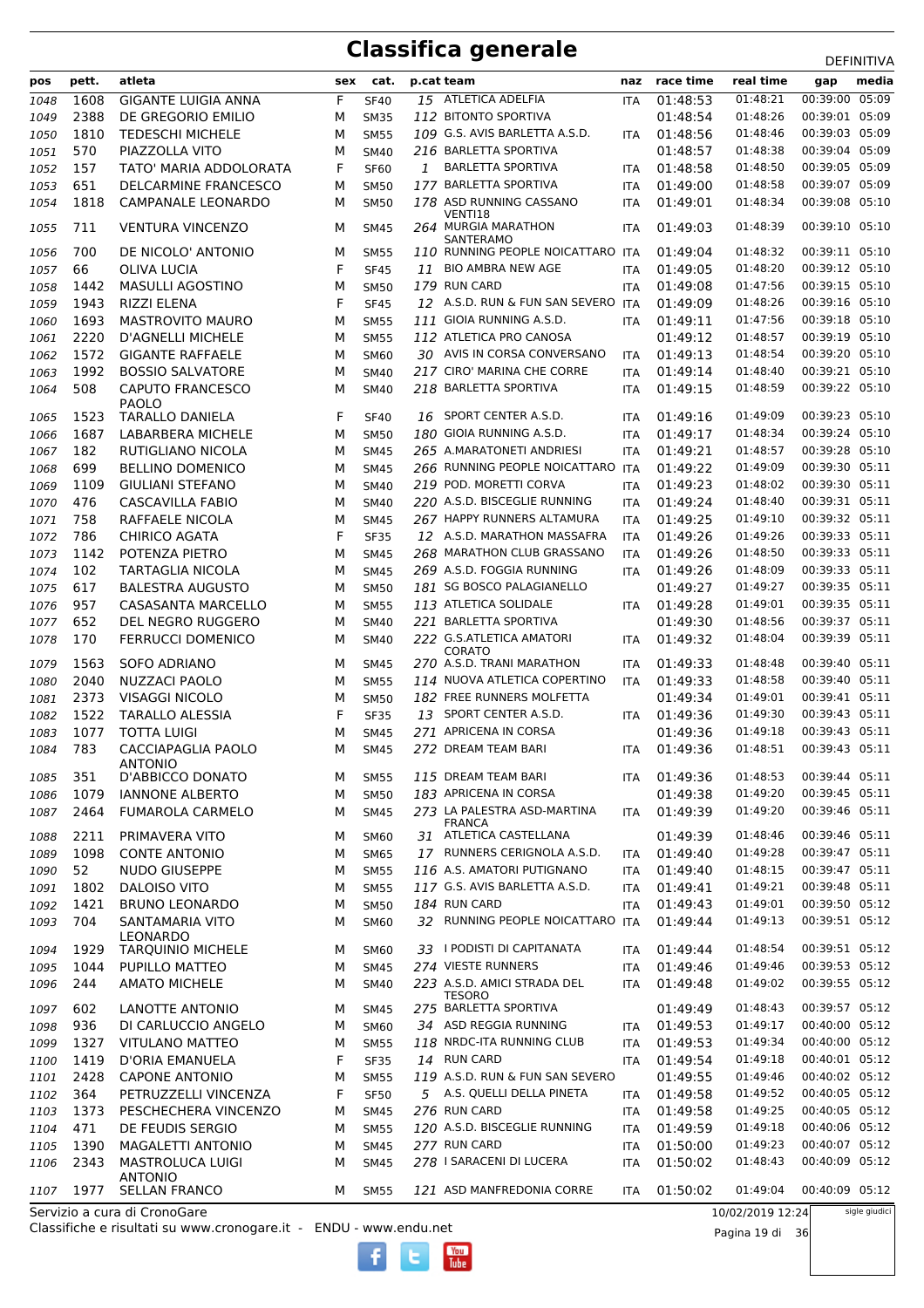|      |       |                             |     |             |    |                                             |            |           |           |                | <b>DEFINITIVA</b> |
|------|-------|-----------------------------|-----|-------------|----|---------------------------------------------|------------|-----------|-----------|----------------|-------------------|
| pos  | pett. | atleta                      | sex | cat.        |    | p.cat team                                  | naz        | race time | real time | gap            | media             |
| 1108 | 2029  | CHIRIATTI MASSIMILIANO      | М   | <b>SM55</b> |    | 122 NUOVA ATLETICA COPERTINO                | ITA        | 01:50:04  | 01:49:28  | 00:40:11 05:13 |                   |
| 1109 | 914   | <b>SEMERARO LUCIA</b>       | F   | <b>SF</b>   |    | 7 OSTUNI RUNNER'S                           | <b>ITA</b> | 01:50:05  | 01:49:24  | 00:40:12 05:13 |                   |
| 1110 | 636   | <b>DIELLA ANTONIO</b>       | М   | <b>SM50</b> |    | 185 BARLETTA SPORTIVA                       |            | 01:50:06  | 01:50:02  | 00:40:13 05:13 |                   |
| 1111 | 543   | SPINAZZOLA ANTONIO          | М   | <b>SM65</b> | 18 | <b>BARLETTA SPORTIVA</b>                    |            | 01:50:06  | 01:50:03  | 00:40:13 05:13 |                   |
| 1112 | 1638  | MASCOLO SALVATORE           | М   | <b>SM45</b> |    | 279 BARLETTA SPORTIVA                       |            | 01:50:07  | 01:49:06  | 00:40:14 05:13 |                   |
| 1113 | 2383  | <b>ALIBERTI CARLO</b>       | м   | <b>SM40</b> |    | 224 BITONTO SPORTIVA                        |            | 01:50:07  | 01:49:39  | 00:40:14 05:13 |                   |
| 1114 | 1356  | <b>CIGNARELLI ANGELO</b>    | м   | <b>SM40</b> |    | 225 RUN CARD                                | <b>ITA</b> | 01:50:07  | 01:49:20  | 00:40:15 05:13 |                   |
| 1115 | 1597  | <b>BRUNO VITTORIANO</b>     | М   | <b>SM45</b> |    | 280 ATLETICA ADELFIA                        | <b>ITA</b> | 01:50:08  | 01:49:34  | 00:40:15 05:13 |                   |
| 1116 | 1239  | <b>SALCUNI NICOLA</b>       | м   | <b>SM40</b> |    | 226 A.S.D. "CORRERE IN PUGLIA"              |            | 01:50:09  | 01:49:32  | 00:40:16 05:13 |                   |
| 1117 | 2408  | PERAGINE ROSA               | F   | <b>SF50</b> | 6  | ASD LA FENICE CASAMASSIMA                   |            | 01:50:10  | 01:50:03  | 00:40:17 05:13 |                   |
| 1118 | 2031  | DE FRANCO ROBERTO           | М   | <b>SM45</b> |    | 281 NUOVA ATLETICA COPERTINO                | <b>ITA</b> | 01:50:10  | 01:49:34  | 00:40:17 05:13 |                   |
| 1119 | 1278  | DE BENEDETTO VINCENZO       | м   | <b>SM45</b> |    | 282 ATHLETIC TEAM PALAGIANO                 | <b>ITA</b> | 01:50:10  | 01:49:22  | 00:40:17 05:13 |                   |
| 1120 | 1628  | <b>ARDITO FILIPPO</b>       | м   | <b>SM40</b> |    | 227 BARLETTA SPORTIVA                       | ITA        | 01:50:12  | 01:49:59  | 00:40:19 05:13 |                   |
| 1121 | 322   | <b>MAGRONE LUIGI</b>        | М   | <b>SM55</b> |    | 123 ATLETICA TOMMASO ASSI                   | <b>ITA</b> | 01:50:12  | 01:49:53  | 00:40:19 05:13 |                   |
|      |       |                             |     |             |    | <b>TRANI</b>                                |            |           |           |                |                   |
| 1122 | 1697  | ROBERTO ANGELO              | М   | <b>SM50</b> |    | 186 GIOIA RUNNING A.S.D.                    | ITA        | 01:50:14  | 01:49:01  | 00:40:21 05:13 |                   |
| 1123 | 308   | PONTRANDOLFO ANGELO         | М   | <b>SM55</b> |    | 124 MURGIA MARATHON<br>SANTERAMO            | <b>ITA</b> | 01:50:15  | 01:49:05  | 00:40:22 05:13 |                   |
| 1124 | 1284  | NATILLA ROSA                | F   | SF          | 8  | ATHLETIC TEAM PALAGIANO                     | ITA        | 01:50:15  | 01:49:52  | 00:40:22 05:13 |                   |
| 1125 | 1741  | LORUSSO ANGELA              | F   | <b>SF35</b> | 15 | <b>STRARUNNERS BARI</b>                     | <b>ITA</b> | 01:50:15  | 01:50:04  | 00:40:22 05:13 |                   |
| 1126 | 2340  | <b>DANIELE MARINO</b>       | М   | <b>SM70</b> | 3  | AVIS IN CORSA CONVERSANO                    |            | 01:50:15  | 01:49:56  | 00:40:22 05:13 |                   |
| 1127 | 1796  | <b>TUPPUTI NATALE</b>       | м   | <b>SM55</b> |    | 125 AMICI DEL CAMMINO BARLETTA ITA          |            | 01:50:16  | 01:49:06  | 00:40:23 05:13 |                   |
| 1128 | 1711  | DI CAGNO ABBRESCIA          | М   | <b>SM45</b> |    | 283 CIRCOLO AZIENDALE                       | <b>ITA</b> | 01:50:16  | 01:49:42  | 00:40:23 05:13 |                   |
|      |       | <b>GIOVANNI</b>             |     |             |    | <b>ACQUEDOTTO P</b>                         |            |           |           |                |                   |
| 1129 | 1070  | DANIELE GIUSEPPE LUIGI      | М   | <b>SM65</b> |    | 19 APRICENA IN CORSA                        |            | 01:50:16  | 01:49:54  | 00:40:23 05:13 |                   |
| 1130 | 101   | MASTRANGELO LUIGI           | М   | <b>SM45</b> |    | 284 A.S.D. ATLETICA DON MILANI              | <b>ITA</b> | 01:50:16  | 01:49:53  | 00:40:23 05:13 |                   |
| 1131 | 1328  | <b>ESPOSITO FRANCESCO</b>   | М   | <b>SM60</b> |    | 35 ASD OVERRUNNING                          |            | 01:50:17  | 01:49:32  | 00:40:24 05:13 |                   |
| 1132 | 750   | PALASCIANO FELICE           | М   | <b>SM55</b> |    | 126 HAPPY RUNNERS ALTAMURA                  | <b>ITA</b> | 01:50:18  | 01:48:59  | 00:40:25 05:13 |                   |
| 1133 | 1416  | <b>GENTILE GIUSEPPE</b>     | м   | <b>SM50</b> |    | 187 RUN CARD                                | ITA        | 01:50:19  | 01:49:24  | 00:40:26 05:13 |                   |
| 1134 | 1967  | <b>GAMBUTO MARIA</b>        | F   | <b>SF45</b> | 13 | ASD MANFREDONIA CORRE                       | ITA        | 01:50:21  | 01:49:12  | 00:40:28 05:13 |                   |
| 1135 | 2141  | <b>LORUSSO ROSA</b>         | F   | <b>SF45</b> |    | 14 RUN CARD                                 | <b>ITA</b> | 01:50:22  | 01:50:14  | 00:40:29 05:13 |                   |
| 1136 | 2307  | PICCOLO RICCARDO            | м   | <b>SM55</b> |    | 127 AMATORI ANDRIESI                        |            | 01:50:22  | 01:49:50  | 00:40:29 05:13 |                   |
| 1137 | 320   | SCOMMEGNA SALVATORE         | М   | <b>SM40</b> |    | 228 ATLETICA TOMMASO ASSI                   | <b>ITA</b> | 01:50:22  | 01:50:06  | 00:40:29 05:13 |                   |
|      | 1798  | DORONZO SAVINO              | М   |             |    | <b>TRANI</b><br>229 ALL TRI SPORTS A.S.D.   |            | 01:50:22  | 01:49:41  | 00:40:29 05:13 |                   |
| 1138 |       | ALESSANDRO                  |     | <b>SM40</b> |    |                                             |            |           |           |                |                   |
| 1139 | 1     | <b>GIROLAMO COSIMO</b>      | м   | HB          | 1  | HANDBIKE                                    | <b>ITA</b> | 01:50:23  | 01:50:23  | 00:40:30 05:13 |                   |
| 1140 | 1863  | <b>GIANGRANDE PIERPAOLO</b> | М   | <b>SM45</b> |    | 285 PODISMO SPV MY DOMO                     | <b>ITA</b> | 01:50:26  | 01:49:08  | 00:40:33 05:14 |                   |
| 1141 | 577   | PAPARELLA GIOVANNI          | М   | <b>SM65</b> | 20 | <b>BARLETTA SPORTIVA</b>                    |            | 01:50:26  | 01:49:50  | 00:40:33 05:14 |                   |
|      |       | <b>BATTISTA</b>             |     |             |    |                                             |            |           |           |                |                   |
| 1142 | 1993  | <b>CAPITO' LUIGI</b>        | М   | <b>SM45</b> |    | 286 CIRO' MARINA CHE CORRE                  | <b>ITA</b> | 01:50:27  | 01:49:54  | 00:40:34 05:14 |                   |
| 1143 | 1743  | <b>MANCO STEFANIA</b>       | F   | <b>SF45</b> |    | 15 STRARUNNERS BARI                         | ITA        | 01:50:28  | 01:50:16  | 00:40:35 05:14 |                   |
| 1144 | 2085  | <b>FRASCELLA DONATO</b>     | М   | <b>SM50</b> |    | 188 BRAMEA VULTUR RUNNERS                   | ITA        | 01:50:30  | 01:50:00  | 00:40:37 05:14 |                   |
| 1145 | 567   | PIERNO SAVERIO              | М   | <b>SM50</b> |    | 189 BARLETTA SPORTIVA                       | ITA        | 01:50:31  | 01:49:52  | 00:40:38 05:14 |                   |
| 1146 | 1211  | <b>CHINNI LUCIA</b>         | F   | <b>SF60</b> |    | 2 G.S. BANCARI ROMANI                       | <b>ITA</b> | 01:50:33  | 01:49:31  | 00:40:40 05:14 |                   |
| 1147 | 890   | DE LUCA ALESSANDRA          | F   | <b>SF40</b> |    | 17 OSTUNI RUNNER'S                          | ITA        | 01:50:34  | 01:49:59  | 00:40:41 05:14 |                   |
| 1148 | 772   | <b>COSTANTINO GIUSEPPE</b>  | М   | <b>SM40</b> |    | 230 ASD PER ASPERA AD ASTRA                 | ITA        | 01:50:34  | 01:49:59  | 00:40:41 05:14 |                   |
| 1149 | 237   | <b>CARDONE COSIMO</b>       | М   | SM40        |    | <b>BARI</b><br>231 A.S. AMATORI PUTIGNANO   | ITA        | 01:50:35  | 01:50:00  | 00:40:42 05:14 |                   |
| 1150 | 2466  | NICOLAMARINO TOMMASO        | М   | <b>SM</b>   |    | 76 BARLETTA SPORTIVA                        | ITA        | 01:50:35  | 01:50:11  | 00:40:42 05:14 |                   |
|      | 2056  | <b>MAGISTRO MICHELE</b>     |     | <b>SM40</b> |    | 232 G.S. ATHLOS MATERA                      |            | 01:50:37  | 01:50:01  | 00:40:44 05:14 |                   |
| 1151 | 1249  |                             | М   |             |    | 113 A.S.D. POLISPORTIVA                     | <b>ITA</b> |           | 01:49:53  | 00:40:45 05:14 |                   |
| 1152 |       | DEL SORDO MAURIZIO          | М   | <b>SM35</b> |    | SANGIOVANNESE                               |            | 01:50:38  |           |                |                   |
| 1153 | 2008  | DE VITIS CRISTIANO          | М   | SM          |    | 77 A.S. ACTION RUNNING                      | ITA        | 01:50:40  | 01:49:40  | 00:40:47 05:14 |                   |
| 1154 | 1766  | <b>GRECO GIANFRANCO</b>     | м   | <b>SM50</b> |    | <b>MONTERONI</b><br>190 A.S.D. ROAD RUNNING | <b>ITA</b> | 01:50:41  | 01:49:50  | 00:40:48 05:14 |                   |
|      |       |                             |     |             |    | <b>MOLFETTA</b>                             |            |           |           |                |                   |
| 1155 | 731   | GIAMPETRUZZI CLAUDIO        | М   | <b>SM45</b> |    | 287 MURGIA MARATHON<br>SANTERAMO            | ITA        | 01:50:43  | 01:50:06  | 00:40:50 05:14 |                   |
| 1156 | 744   | DIRIENZO VITO               | м   | <b>SM40</b> |    | 233 HAPPY RUNNERS ALTAMURA                  | ITA        | 01:50:45  | 01:50:31  | 00:40:52 05:14 |                   |
| 1157 | 1293  | <b>FERRARA GIUSEPPE</b>     | М   | SM60        |    | 36 RUNNERS GINOSA                           | ITA        | 01:50:48  | 01:50:37  | 00:40:55 05:15 |                   |
| 1158 | 2152  | SANCILIO DARIO              | М   | SM40        |    | 234 RUN CARD                                |            | 01:50:51  | 01:49:51  | 00:40:58 05:15 |                   |
| 1159 | 2117  | CALO' NICOLO'               | М   | <b>SM40</b> |    | 235 RUN CARD                                | ITA        | 01:50:51  | 01:50:51  | 00:40:58 05:15 |                   |
| 1160 | 479   | <b>BRESCIA DOMENICO</b>     | М   | <b>SM35</b> |    | 114 A.S.D. BISCEGLIE RUNNING                | <b>ITA</b> | 01:50:51  | 01:49:03  | 00:40:58 05:15 |                   |
| 1161 | 949   | DI GIACOMO FRANCESCO        | М   | <b>SM45</b> |    | 288 ASD PODISTICA SAN SALVO                 | ITA        | 01:50:52  | 01:50:28  | 00:40:59 05:15 |                   |
| 1162 | 1778  | DE SIMONE GIAMPIETRO        | М   | <b>SM40</b> |    | 236 A.S.D. WELLRUNNERS BITETTO              | <b>ITA</b> | 01:50:56  | 01:50:19  | 00:41:03 05:15 |                   |
| 1163 | 1688  | LAMANNA ROCCO ANTONIO       | М   | <b>SM50</b> |    | 191 GIOIA RUNNING A.S.D.                    | <b>ITA</b> | 01:50:58  | 01:50:15  | 00:41:05 05:15 |                   |
| 1164 | 1440  | <b>GAMMONE EMANUELE</b>     | М   | <b>SM40</b> |    | 237 RUN CARD                                | <b>ITA</b> | 01:51:02  | 01:49:44  | 00:41:09 05:15 |                   |
| 1165 | 2159  | PAPPALETTERA SANTA          | F   | <b>SF35</b> |    | 16 TOMMASO ASSI TRANI                       |            | 01:51:03  | 01:50:47  | 00:41:10 05:15 |                   |
| 1166 | 398   | RUTIGLIANO LUIGI            | М   | <b>SM50</b> |    | 192 ATLETICA DISFIDA DI BARLETTA ITA        |            | 01:51:08  | 01:50:56  | 00:41:15 05:16 |                   |

 $\begin{bmatrix}\n\frac{\text{Vou}}{\text{Iube}}\n\end{bmatrix}$ 

Classifiche e risultati su www.cronogare.it - ENDU - www.endu.net Servizio a cura di CronoGare

10/02/2019 12:24

Pagina 20 di 36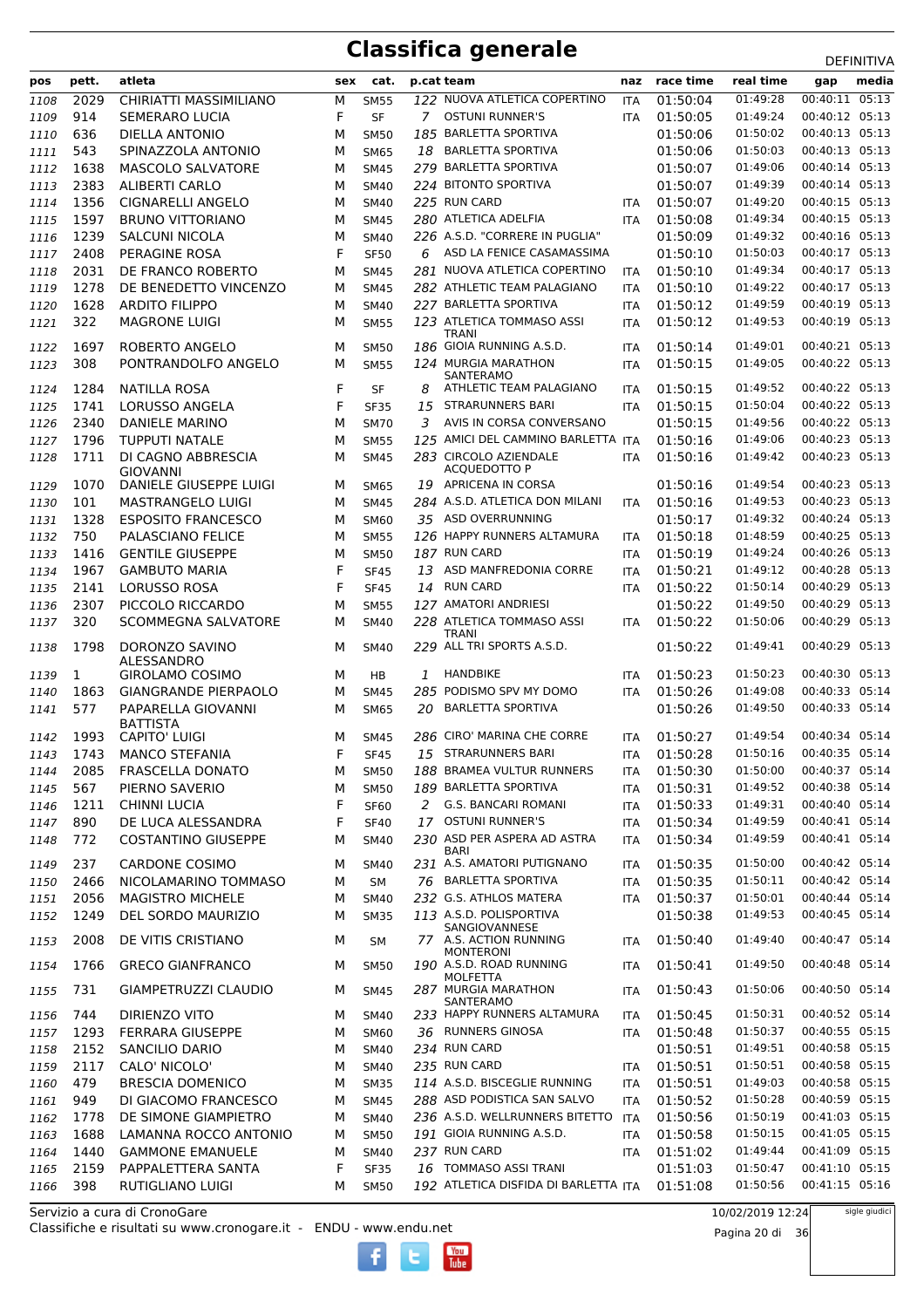### **Classifica generale** Department of the DEFINITIVA

|      |             |                              |     |             |    |                                                 |            |                      | real time        | <b>DEFINITIVA</b><br>media       |
|------|-------------|------------------------------|-----|-------------|----|-------------------------------------------------|------------|----------------------|------------------|----------------------------------|
| pos  | pett.       | atleta                       | sex | cat.        |    | p.cat team                                      | naz        | race time            |                  | gap                              |
| 1167 | 411         | VALERIO LUIGI                | М   | <b>SM60</b> |    | 37 ATLETICA DISFIDA DI BARLETTA ITA             |            | 01:51:15             | 01:50:23         | 00:41:22 05:16                   |
| 1168 | 985         | ABBATTISTA MICHELE           | м   | <b>SM40</b> |    | 238 G.S. ATL. SAN FERDINANDO                    | <b>ITA</b> | 01:51:15             | 01:50:35         | 00:41:22 05:16                   |
| 1169 | 2067        | SOLLAZZO DONATELLO           | M   | <b>SM45</b> |    | 289 LUCANI FREE RUNNERS<br>193 MURGIA MARATHON  | ITA        | 01:51:17             | 01:50:27         | 00:41:24 05:16<br>00:41:24 05:16 |
| 1170 | 726         | PERNIOLA MICHELE<br>ALBERTO  | м   | <b>SM50</b> |    | SANTERAMO                                       | ITA        | 01:51:17             | 01:50:02         |                                  |
| 1171 | 1149        | DE LUCA DONATO DONATO        | м   | <b>SM45</b> |    | 290 LUCANI FREE RUNNERS                         | ITA        | 01:51:17             | 01:50:27         | 00:41:24 05:16                   |
| 1172 | 2061        | <b>CRISTALDI ROCCO</b>       | м   | <b>SM45</b> |    | 291 LUCANI FREE RUNNERS                         | <b>ITA</b> | 01:51:18             | 01:50:28         | 00:41:25 05:16                   |
| 1173 | 1626        | <b>AVOLIO ALBERTO</b>        | м   | <b>SM50</b> |    | 194 A.S.D. ATLETICA BITRITTO                    | <b>ITA</b> | 01:51:18             | 01:51:07         | 00:41:25 05:16                   |
| 1174 | 911         | SACCHI PASQUALE              | м   | <b>SM</b>   | 78 | <b>OSTUNI RUNNER'S</b>                          | ITA        | 01:51:19             | 01:50:44         | 00:41:26 05:16                   |
| 1175 | 375         | SIBILANO FABIO               | м   | <b>SM</b>   |    | 79 A.S. QUELLI DELLA PINETA                     | <b>ITA</b> | 01:51:20             | 01:50:55         | 00:41:27 05:16                   |
| 1176 | 1624        | <b>CROCETTA LUIGI</b>        | М   | <b>SM45</b> |    | 292 FREE RUNNERS MOLFETTA                       | ITA        | 01:51:22             | 01:50:13         | 00:41:29 05:16                   |
| 1177 | 166         | <b>CORDINI ROSA</b>          | F   | <b>SF40</b> | 18 | <b>G.S.ATLETICA AMATORI</b>                     | ITA        | 01:51:22             | 01:50:50         | 00:41:29 05:16                   |
|      |             |                              |     |             |    | CORATO<br>195 AMATORI ANDRIESI                  |            |                      | 01:50:11         | 00:41:31 05:16                   |
| 1178 | 2318<br>127 | <b>TESSE GIUSEPPE</b>        | M   | <b>SM50</b> |    | 128 TARANTO SPORTIVA                            |            | 01:51:24<br>01:51:24 | 01:51:01         | 00:41:31 05:16                   |
| 1179 |             | BOZZARDI SALVINO             | м   | <b>SM55</b> |    | 293 A.S.D. AMICI STRADA DEL                     | ITA        | 01:51:27             | 01:51:13         | 00:41:34 05:16                   |
| 1180 | 246         | <b>CAPUTO PIETRO</b>         | м   | <b>SM45</b> |    | TESORO                                          | <b>ITA</b> |                      |                  |                                  |
| 1181 | 429         | <b>TASCA ANTONIO</b>         | м   | <b>SM50</b> |    | 196 FREE RUNNERS MOLFETTA                       | ITA        | 01:51:28             | 01:50:41         | 00:41:35 05:16                   |
| 1182 | 1047        | <b>GLEESON NICOLA</b>        | М   | JPM         | 6  | <b>VIESTE RUNNERS</b>                           | <b>ITA</b> | 01:51:32             | 01:51:12         | 00:41:39 05:17                   |
| 1183 | 1845        | <b>CARDONE LEONARDO</b>      | м   | <b>SM</b>   | 80 | POLISPORT CICLO CLUB                            | <b>ITA</b> | 01:51:34             | 01:50:40         | 00:41:41 05:17                   |
| 1184 | 1304        | <b>CASSANO ANTONIO</b>       | м   | <b>SM</b>   | 81 | <b>FASANO</b><br>POD. CAROSINO JONICA&HIRIA     | ITA        | 01:51:37             | 01:51:29         | 00:41:44 05:17                   |
|      |             |                              |     |             |    | <b>MES</b>                                      |            |                      |                  |                                  |
| 1185 | 1388        | <b>GENZANO DONATO</b>        | м   | <b>SM50</b> |    | 197 RUN CARD                                    | <b>ITA</b> | 01:51:39             | 01:51:12         | 00:41:46 05:17                   |
| 1186 | 2411        | <b>COLELLA VINCENZO</b>      | м   | <b>SM50</b> |    | 198 ACQUAMARINA PALESE                          |            | 01:51:40             | 01:50:31         | 00:41:47 05:17                   |
| 1187 | 1517        | CANDONI PAOLA                | F   | <b>SF45</b> |    | 16 SPORT CENTER A.S.D.                          |            | 01:51:42             | 01:51:30         | 00:41:49 05:17                   |
| 1188 | 1744        | <b>MARINELLI VITO</b>        | м   | <b>SM50</b> |    | 199 STRARUNNERS BARI                            | <b>ITA</b> | 01:51:43             | 01:51:04         | 00:41:50 05:17                   |
| 1189 | 2011        | PETRACHI VINCENZO            | м   | <b>SM50</b> |    | 200 A.S. ACTION RUNNING<br><b>MONTERONI</b>     | <b>ITA</b> | 01:51:44             | 01:51:01         | 00:41:51 05:17                   |
| 1190 | 140         | PIZZOLEO FRANCESCO           | м   | <b>SM45</b> |    | 294 TARANTO SPORTIVA                            | <b>ITA</b> | 01:51:44             | 01:50:51         | 00:41:51 05:17                   |
| 1191 | 1251        | <b>CARATI ANTONIO</b>        | м   | <b>SM50</b> |    | 201 A.S.D. POLISPORTIVA                         |            | 01:51:47             | 01:50:29         | 00:41:54 05:17                   |
|      |             |                              |     |             |    | SANGIOVANNESE                                   |            |                      |                  |                                  |
| 1192 | 334         | VISCI NICOLA                 | м   | <b>SM35</b> |    | 115 POL. 'D. PIETRI' GRAVINA                    | <b>ITA</b> | 01:51:49             | 01:50:30         | 00:41:56 05:17                   |
| 1193 | 1156        | <b>BATTAFARANO GIUSEPPE</b>  | М   | <b>SM50</b> |    | 202 NOVA SIRI MARATHON                          | <b>ITA</b> | 01:51:55             | 01:51:17         | 00:42:02 05:18                   |
| 1194 | 1683        | DRAGONETTI PAOLO             | м   | <b>SM55</b> |    | 129 GIOIA RUNNING A.S.D.                        | ITA        | 01:51:55             | 01:51:43         | 00:42:02 05:18                   |
| 1195 | 1540        | <b>FIORE LUCA</b>            | м   | <b>SM</b>   | 82 | POD. CANUSIUM 2004                              | <b>ITA</b> | 01:51:58             | 01:51:38         | 00:42:05 05:18                   |
| 1196 | 974         | RICCIARDI MARIO MATTEO       | м   | <b>SM50</b> |    | 203 ASD I SENZA TEMPO                           |            | 01:52:02             | 01:50:39         | 00:42:09 05:18                   |
| 1197 | 1904        | CASAMASSIMA GIUSEPPE         | м   | <b>SM55</b> |    | 130 I PODISTI DI CAPITANATA                     | <b>ITA</b> | 01:52:03             | 01:50:40         | 00:42:10 05:18                   |
| 1198 | 146         | <b>INDELICATI GIUSEPPE</b>   | м   | <b>SM60</b> | 38 | TARANTO SPORTIVA                                | <b>ITA</b> | 01:52:04             | 01:51:11         | 00:42:11 05:18                   |
| 1199 | 1381        | MARRA FRANCESCA              | F   | <b>SF35</b> | 17 | <b>RUN CARD</b>                                 |            | 01:52:05             | 01:51:20         | 00:42:12 05:18                   |
| 1200 | 174         | <b>MUSTO ANTONIO</b>         | м   | <b>SM70</b> | 4  | <b>G.S.ATLETICA AMATORI</b><br>CORATO           | <b>ITA</b> | 01:52:05             | 01:51:32         | 00:42:12 05:18                   |
| 1201 | 1229        | <b>VALENTINI FABRIZIO</b>    | м   | <b>SM45</b> |    | 295 ASD RUNNERS FOR                             | <b>ITA</b> | 01:52:06             | 01:51:16         | 00:42:13 05:18                   |
| 1202 | 1282        | <b>ROPPO NICOLA</b>          | М   | <b>SM50</b> |    | <b>EMERGENCY</b><br>204 ATHLETIC TEAM PALAGIANO | ITA        | 01:52:07             | 01:51:35         | 00:42:14 05:18                   |
| 1203 | 1954        | LA TORRE PASQUALE            | М   | SM60        |    | 39 GR. POD. MONTE SANT'ANGELO ITA               |            | 01:52:08             | 01:51:04         | 00:42:15 05:18                   |
| 1204 | 225         | <b>TOTA FRANCESCO</b>        | м   | <b>SM50</b> |    | 205 CUS BARI                                    | ITA        | 01:52:08             | 01:51:53         | 00:42:15 05:18                   |
| 1205 | 82          | CINQUEPALMI PASQUALE         | М   | <b>SM45</b> |    | 296 A.S. CULTURALE POD. S.                      | ITA        | 01:52:09             | 01:51:09         | 00:42:16 05:18                   |
|      |             |                              |     |             |    | <b>STEFANO</b>                                  |            |                      |                  |                                  |
| 1206 | 1346        | CRAMAROSSA FARA              | F   | <b>SF40</b> |    | 19 RUN CARD                                     | ITA        | 01:52:11             | 01:52:05         | 00:42:18 05:19                   |
| 1207 | 1550        | <b>CANTACESSI NICOLA</b>     | м   | <b>SM55</b> |    | 131 A.S. DOF AMATORI TURI                       | ITA        | 01:52:11             | 01:51:14         | 00:42:19 05:19                   |
| 1208 | 2060        | <b>COSENTINO ROCCO</b>       | М   | <b>SM50</b> |    | 206 LUCANI FREE RUNNERS                         | <b>ITA</b> | 01:52:12             | 01:51:50         | 00:42:19 05:19                   |
| 1209 | 396         | <b>LIBDERATO RUGGIERO</b>    | м   | <b>SM55</b> |    | 132 ATLETICA DISFIDA DI BARLETTA ITA            |            | 01:52:14             | 01:51:14         | 00:42:21 05:19                   |
| 1210 | 2341        | <b>VETERE NICOLA</b>         | М   | <b>SM60</b> |    | 40 I SARACENI DI LUCERA                         | ITA        | 01:52:15             | 01:51:18         | 00:42:22 05:19                   |
| 1211 | 599         | LATTANZIO CINZIA             | F   | <b>SF45</b> |    | 17 BARLETTA SPORTIVA                            |            | 01:52:15             | 01:52:10         | 00:42:22 05:19                   |
| 1212 | 1844        | FILANNINO VINCENZO           | м   | <b>SM40</b> |    | 239 RUN CARD                                    | ITA        | 01:52:16             | 01:51:36         | 00:42:23 05:19                   |
| 1213 | 55          | ROMANAZZI ANGELO             | М   | <b>SM50</b> |    | 207 A.S. AMATORI PUTIGNANO                      | ITA        | 01:52:16             | 01:51:02         | 00:42:23 05:19                   |
| 1214 | 113         | PAREO DANIELE                | М   | <b>SM40</b> |    | 240 ATLETICA SURBO                              | ITA        | 01:52:17             | 01:51:22         | 00:42:24 05:19                   |
| 1215 | 2015        | <b>QUARTA GIANLUCA</b>       | М   | <b>SM45</b> |    | 297 ATLETICA SURBO                              | ITA        | 01:52:20             | 01:51:25         | 00:42:27 05:19                   |
| 1216 | 1067        | <b>VIGONE MICHELE</b>        | М   | <b>SM45</b> |    | 298 ASD MANFREDONIA CORRE                       | <b>ITA</b> | 01:52:21             | 01:52:01         | 00:42:28 05:19                   |
| 1217 | 2184        | <b>BRUNO LUIGI</b>           | М   | <b>SM45</b> |    | 299 AMATORI ANDRIESI                            |            | 01:52:24             | 01:51:13         | 00:42:31 05:19                   |
| 1218 | 1925        | SANTORO CARMELA              | F   | <b>SF50</b> |    | 7 I PODISTI DI CAPITANATA                       | ITA        | 01:52:28             | 01:52:22         | 00:42:35 05:19                   |
| 1219 | 585         | MASTROPASQUA MARCO           | м   | <b>SM35</b> |    | $116\,$ BARLETTA SPORTIVA                       |            | 01:52:28             | 01:51:21         | 00:42:35 05:19                   |
| 1220 | 1973        | PRENCIPE MICHELE             | М   | SM60        |    | 41 ASD MANFREDONIA CORRE                        | ITA        | 01:52:30             | 01:51:20         | 00:42:37 05:19                   |
| 1221 | 1129        | ADDONISIO MANUEL             | м   | <b>SM45</b> |    | 300 A.S.D. CENTRO FITNESS<br>MONTELLO           | ITA        | 01:52:30             | 01:51:52         | 00:42:37 05:19                   |
| 1222 | 1969        | <b>GUERRA MATTEO PIO</b>     | м   | <b>SM60</b> |    | 42 ASD MANFREDONIA CORRE                        | ITA        | 01:52:30             | 01:51:21         | 00:42:37 05:19                   |
| 1223 | 1978        | SPAGNUOLO PIO GAETANO        | м   | <b>SM45</b> |    | 301 ASD MANFREDONIA CORRE                       | ITA        | 01:52:30             | 01:51:20         | 00:42:37 05:19                   |
| 1224 | 1774        | PROFETA PIERINO              | M   | <b>SM40</b> |    | 241 A.S.D. ROAD RUNNING                         | ITA        | 01:52:31             | 01:51:40         | 00:42:38 05:19                   |
|      |             | 2091 PIANTA MICHELE          | м   |             |    | <b>MOLFETTA</b><br>242 BRAMEA VULTUR RUNNERS    |            | 01:52:33             | 01:51:18         | 00:42:40 05:20                   |
| 1225 |             |                              |     | <b>SM40</b> |    |                                                 | ITA        |                      |                  |                                  |
|      |             | Servizio a cura di CronoGare |     |             |    |                                                 |            |                      | 10/02/2019 12:24 | sigle giudici                    |

 $\frac{\text{Vou}}{\text{Iube}}$ 

Classifiche e risultati su www.cronogare.it - ENDU - www.endu.net Servizio a cura di CronoGare

10/02/2019 12:24

Pagina 21 di 36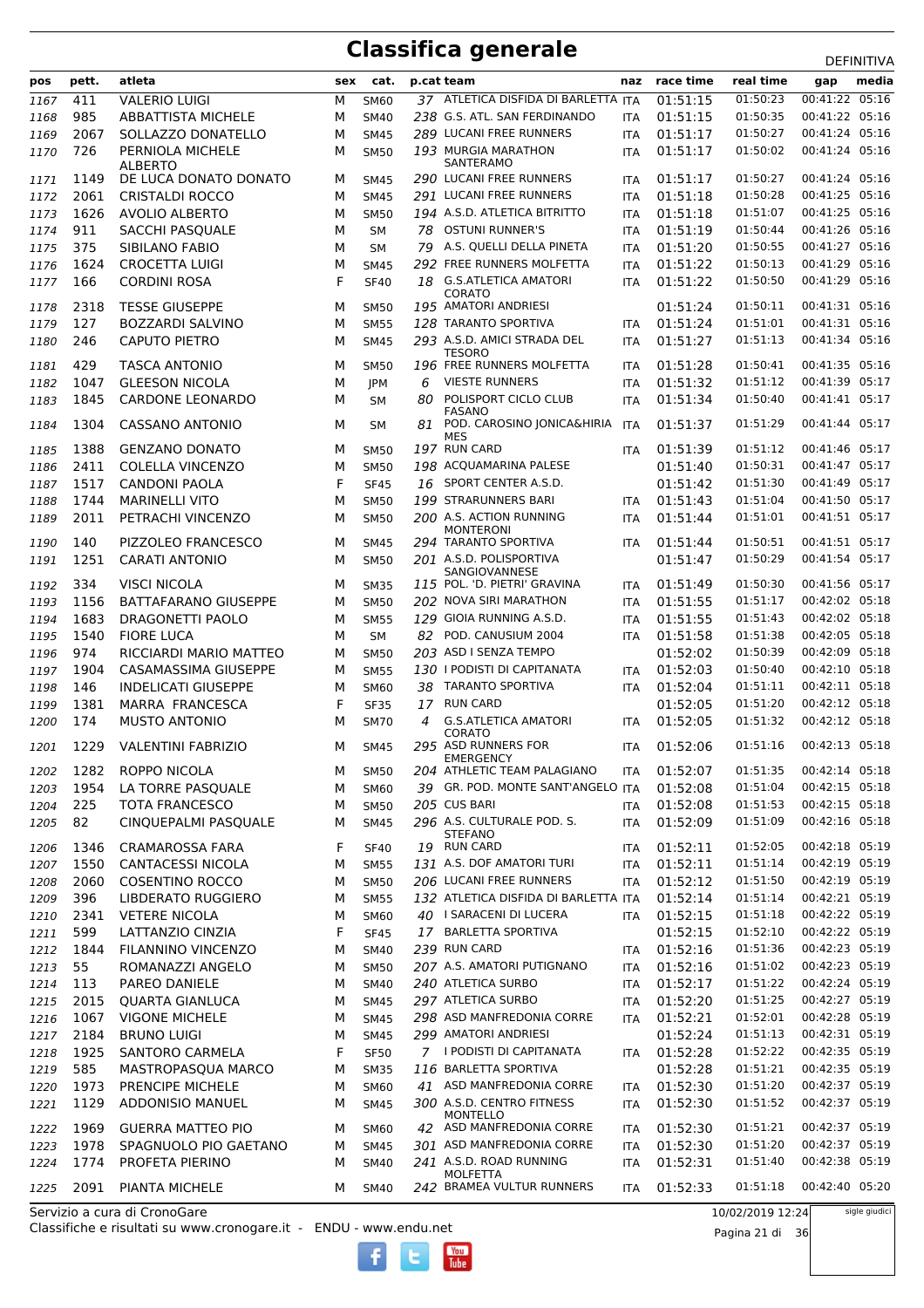| pos          | pett.        | atleta                                            | sex    | cat.                       |    | p.cat team                                                 | naz                      | race time            | real time            | <b>レ니 !!!!!!!</b><br>media<br>gap |
|--------------|--------------|---------------------------------------------------|--------|----------------------------|----|------------------------------------------------------------|--------------------------|----------------------|----------------------|-----------------------------------|
|              | 2390         |                                                   |        |                            |    | 117 BITONTO SPORTIVA                                       |                          | 01:52:34             | 01:52:11             | 00:42:41 05:20                    |
| 1226         |              | DI TERLIZZI FILIPPO<br>RICCI ANGELO MICHELE       | М      | <b>SM35</b>                |    |                                                            |                          | 01:52:35             |                      | 00:42:42 05:20                    |
| 1227         | 1361         |                                                   | м      | <b>SM45</b>                |    | 302 RUN CARD<br>133 BARLETTA SPORTIVA                      | <b>ITA</b>               |                      | 01:51:37<br>01:52:08 | 00:42:42 05:20                    |
| 1228         | 1633<br>2084 | <b>COLELLA MICHELE</b><br><b>FORTE NICOLA</b>     | M      | <b>SM55</b>                |    | 243 BRAMEA VULTUR RUNNERS                                  |                          | 01:52:35<br>01:52:37 | 01:51:23             | 00:42:44 05:20                    |
| 1229<br>1230 | 425          | AMATO NICOLA DAVIDE                               | M<br>M | <b>SM40</b><br><b>SM45</b> |    | 303 FREE RUNNERS MOLFETTA                                  | <b>ITA</b><br><b>ITA</b> | 01:52:38             | 01:51:50             | 00:42:45 05:20                    |
|              | 2063         | <b>FAVALE GIUSEPPE</b>                            | M      |                            |    | 244 LUCANI FREE RUNNERS                                    |                          | 01:52:38             | 01:52:16             | 00:42:45 05:20                    |
| 1231         | 1949         | <b>TAFANELLI RAFFAELE</b>                         | M      | <b>SM40</b><br><b>SM</b>   |    | 83 A.S.D. RUN & FUN SAN SEVERO ITA                         | ITA                      | 01:52:39             | 01:51:40             | 00:42:46 05:20                    |
| 1232         |              | <b>ORESTE</b>                                     |        |                            |    |                                                            |                          |                      |                      |                                   |
| 1233         | 1932         | ARDISIA FRANCESCO                                 | M      | <b>SM50</b>                |    | 208 A.S.D. RUN & FUN SAN SEVERO ITA                        |                          | 01:52:40             | 01:51:41             | 00:42:47 05:20                    |
| 1234         | 51           | POLIGNANO MARIANA                                 | F      | <b>SF45</b>                | 18 | A.S. AMATORI PUTIGNANO                                     | <b>ITA</b>               | 01:52:46             | 01:52:00             | 00:42:53 05:20                    |
| 1235         | 323          | <b>GUSMAI ANNAMARIA</b>                           | F      | <b>SF50</b>                | 8  | <b>ATLETICA TOMMASO ASSI</b>                               | <b>ITA</b>               | 01:52:46             | 01:52:29             | 00:42:53 05:20                    |
|              |              |                                                   |        |                            |    | TRANI                                                      |                          |                      |                      |                                   |
| 1236         | 900          | CAVALLO FRANCESCO                                 | м      | <b>SM</b>                  | 84 | <b>OSTUNI RUNNER'S</b>                                     | <b>ITA</b>               | 01:52:47             | 01:52:06             | 00:42:54 05:20                    |
| 1237         | 2143         | MANGIACOTTI FRANCESCA                             | F      | <b>SF45</b>                | 19 | <b>RUN CARD</b>                                            | <b>ITA</b>               | 01:52:48             | 01:51:31             | 00:42:55 05:20                    |
| 1238         | 401          | FRIGIOLA ALESSANDRO                               | М      | <b>SM55</b>                |    | 134 ASD NUOVA ATLETICA LATREZA                             |                          | 01:52:50             | 01:51:42             | 00:42:57 05:20                    |
| 1239         | 954          | <b>D'UGO LUIGI</b>                                | M      | <b>SM</b>                  |    | 85 ATLETICA SOLIDALE<br><b>RUN CARD</b>                    | <b>ITA</b>               | 01:52:51             | 01:52:24             | 00:42:58 05:20<br>00:42:59 05:20  |
| 1240         | 1353         | <b>SURICO ROSSELLA</b>                            | F      | <b>SF45</b>                | 20 |                                                            | <b>ITA</b>               | 01:52:52             | 01:52:11             | 00:43:00 05:21                    |
| 1241         | 1567         | <b>GISSI GIUSEPPE</b>                             | M      | <b>SM55</b>                |    | 135 ATLETICA DISFIDA DI BARLETTA ITA                       |                          | 01:52:53             | 01:52:31             |                                   |
| 1242         | 779          | SPADAVECCHIA MICHELE                              | M      | SM60                       | 43 | DREAM TEAM BARI<br>245 FRONTRUNNERS                        | <b>ITA</b>               | 01:52:55             | 01:52:49<br>01:52:46 | 00:43:03 05:21<br>00:43:03 05:21  |
| 1243         | 840          | NITTI DOMENICO                                    | M      | <b>SM40</b>                |    | 44 PODISTICA SOLIDARIETA'                                  | ITA                      | 01:52:56             |                      | 00:43:04 05:21                    |
| 1244         | 1217         | <b>MACRI' GIUSEPPE</b><br><b>MASCOLO GIOVANNI</b> | M      | <b>SM60</b>                |    |                                                            | <b>ITA</b>               | 01:52:57             | 01:52:21             |                                   |
| 1245         | 1028         |                                                   | M      | <b>SM50</b>                |    | 209 ATL. SAN NICANDRO<br><b>GARGANICO</b>                  | <b>ITA</b>               | 01:52:59             | 01:51:39             | 00:43:06 05:21                    |
| 1246         | 122          | <b>BOLLINI MARIO</b>                              | M      | <b>SM65</b>                |    | 21 A.P.D. ECOLOGICA 'G'                                    | <b>ITA</b>               | 01:53:02             | 01:52:44             | 00:43:09 05:21                    |
| 1247         | 1366         | <b>ADDONISIO MAURIZIO</b>                         | M      | <b>SM50</b>                |    | 210 RUN CARD                                               | <b>ITA</b>               | 01:53:05             | 01:52:27             | 00:43:12 05:21                    |
| 1248         | 2387         | <b>COLANGELO ANTONIO</b>                          | М      | <b>SM55</b>                |    | 136 BITONTO SPORTIVA                                       |                          | 01:53:05             | 01:52:43             | 00:43:12 05:21                    |
| 1249         | 2047         | PASCALI GIANFRANCO                                | М      | <b>SM50</b>                |    | 211 LA MANDRA CALIMERA                                     | <b>ITA</b>               | 01:53:06             | 01:52:12             | 00:43:13 05:21                    |
| 1250         | 896          | PACIFICO FABIO                                    | M      | <b>SM35</b>                |    | 118 OSTUNI RUNNER'S                                        |                          | 01:53:07             | 01:52:27             | 00:43:14 05:21                    |
| 1251         | 666          | <b>LASALA DOMENICO</b>                            | M      | <b>SM45</b>                |    | 304 BARLETTA SPORTIVA                                      |                          | 01:53:09             | 01:52:35             | 00:43:16 05:21                    |
| 1252         | 605          | LAMACCHIA RUGGIERO                                | M      | <b>SM50</b>                |    | 212 BARLETTA SPORTIVA                                      |                          | 01:53:09             | 01:52:35             | 00:43:16 05:21                    |
| 1253         | 622          | FILANNINO NICOLA                                  | M      | <b>SM60</b>                | 45 | <b>BARLETTA SPORTIVA</b>                                   | <b>ITA</b>               | 01:53:09             | 01:52:36             | 00:43:17 05:21                    |
| 1254         | 85           | PEDICO FRANCESCO                                  | M      | JPM                        | 7  | A.S. CULTURALE POD. S.                                     | ITA                      | 01:53:13             | 01:52:14             | 00:43:20 05:21                    |
| 1255         | 269          | <b>TAMMA FRANCESCO</b>                            | м      | <b>SM70</b>                | 5  | <b>STEFANO</b><br>A.S.D. AMICI STRADA DEL<br><b>TESORO</b> | <b>ITA</b>               | 01:53:16             | 01:52:39             | 00:43:23 05:22                    |
| 1256         | 291          | CALORI ELVEZIO                                    | M      | <b>SM65</b>                | 22 | BARI ROAD RUNNERS CLUB                                     | <b>ITA</b>               | 01:53:19             | 01:52:44             | 00:43:26 05:22                    |
| 1257         | 1071         | <b>GUIDA ANNA MARIA</b>                           | F      | <b>SF55</b>                | 3  | <b>APRICENA IN CORSA</b>                                   |                          | 01:53:22             | 01:53:00             | 00:43:29 05:22                    |
| 1258         | 242          | PAVESI LORENZO                                    | М      | <b>SM55</b>                |    | 137 RUN CARD                                               |                          | 01:53:23             | 01:52:42             | 00:43:30 05:22                    |
| 1259         | 1151         | <b>CUNIGLIO ANGELO</b>                            | М      | <b>SM55</b>                |    | 138 ATLETICA GRASSANO                                      | ITA                      | 01:53:23             | 01:52:43             | 00:43:30 05:22                    |
| 1260         | 454          | AMORUSO MAURO LUCIANO                             | M      | SM60                       |    | 46 A.S.D. BISCEGLIE RUNNING                                | ITA                      | 01:53:25             | 01:52:45             | 00:43:32 05:22                    |
| 1261         | 2231         | PAPPOLLA MAURIZIO                                 | М      | <b>SM55</b>                |    | 139 IKKOS ATLETI TARANTO A.S.D.                            | <b>ITA</b>               | 01:53:26             | 01:52:02             | 00:43:33 05:22                    |
| 1262         | 1562         | <b>SCARPA DOMENICO</b>                            | М      | <b>SM35</b>                |    | 119 A.S.D. TRANI MARATHON                                  | <b>ITA</b>               | 01:53:26             | 01:52:24             | 00:43:33 05:22                    |
| 1263         | 1459         | SPORTELLI MASSIMLIANO                             | м      | <b>SM40</b>                |    | 246 SG BOSCO PALAGIANELLO                                  |                          | 01:53:26             | 01:52:24             | 00:43:33 05:22                    |
| 1264         | 547          | SFREGOLA PIETRO                                   | М      | <b>SM50</b>                |    | 213 BARLETTA SPORTIVA                                      |                          | 01:53:26             | 01:53:13             | 00:43:33 05:22                    |
| 1265         | 1878         | <b>LEONZIO GENEROSO</b>                           | М      | <b>SM70</b>                |    | 6 ASD PODISTICA SAN SALVO                                  | <b>ITA</b>               | 01:53:28             | 01:53:05             | 00:43:35 05:22                    |
| 1266         | 332          | <b>BUONAMASSA</b>                                 | м      | <b>SM50</b>                |    | 214 POL. 'D. PIETRI' GRAVINA                               | <b>ITA</b>               | 01:53:29             | 01:52:09             | 00:43:36 05:22                    |
|              |              | <b>FERDINANDO</b>                                 |        |                            |    |                                                            |                          |                      |                      |                                   |
| 1267         | 1398         | <b>LEONETTI VINCENZO</b>                          | м      | <b>SM50</b>                |    | 215 RUN CARD                                               | <b>ITA</b>               | 01:53:30             | 01:52:38             | 00:43:37 05:22                    |
| 1268         | 267          | <b>SCAVO EMANUELE</b>                             | м      | <b>SM45</b>                |    | 305 A.S.D. AMICI STRADA DEL<br><b>TESORO</b>               | ITA                      | 01:53:31             | 01:53:31             | 00:43:38 05:22                    |
| 1269         | 1657         | LATROFA ANDREA                                    | M      | <b>SM70</b>                | 7  | RUNNING PEOPLE NOICATTARO ITA                              |                          | 01:53:31             | 01:53:04             | 00:43:38 05:22                    |
| 1270         | 1876         | <b>BOLOGNESE GIULIANO</b>                         | М      | <b>SM65</b>                |    | 23 ASD PODISTICA SAN SALVO                                 | <b>ITA</b>               | 01:53:31             | 01:52:19             | 00:43:38 05:22                    |
| 1271         | 1765         | <b>GADALETA SEBASTIANO</b>                        | М      | <b>SM35</b>                |    | 120 A.S.D. ROAD RUNNING                                    | <b>ITA</b>               | 01:53:32             | 01:52:41             | 00:43:39 05:22                    |
|              |              |                                                   |        |                            |    | <b>MOLFETTA</b>                                            |                          |                      |                      |                                   |
| 1272         | 1668         | DE NICOLO'<br>PIERFRANCESCO                       | м      | SM40                       |    | 247 ASD PER ASPERA AD ASTRA<br>BARI                        | ITA                      | 01:53:32             | 01:52:37             | 00:43:39 05:22                    |
| 1273         | 1415         | COLADONATO FRANCESCO                              | М      | <b>SM55</b>                |    | 140 RUN CARD                                               | ITA                      | 01:53:32             | 01:52:35             | 00:43:39 05:22                    |
| 1274         | 360          | SCRIMIERI ANTONIO                                 | М      | <b>SM35</b>                |    | 121 A.S. QUELLI DELLA PINETA                               | <b>ITA</b>               | 01:53:33             | 01:52:35             | 00:43:40 05:22                    |
| 1275         | 363          | LOMBARDI BIAGIO                                   | м      | <b>SM40</b>                |    | 248 A.S. QUELLI DELLA PINETA                               | <b>ITA</b>               | 01:53:33             | 01:52:36             | 00:43:40 05:22                    |
| 1276         | 2385         | <b>CHRISTIAN</b><br>CACCIAPUOTI DANTE             | M      | <b>SM50</b>                |    | 216 BITONTO SPORTIVA                                       |                          | 01:53:34             | 01:53:03             | 00:43:41 05:22                    |
| 1277         | 2130         | <b>FANELLI ANTONIO</b>                            | M      | <b>SM50</b>                |    | 217 RUN CARD                                               | <b>ITA</b>               | 01:53:34             | 01:52:36             | 00:43:42 05:22                    |
| 1278         | 2126         | D'ETTOLE MATTEO                                   | М      | <b>SM35</b>                |    | 122 RUN CARD                                               | <b>ITA</b>               | 01:53:35             | 01:52:46             | 00:43:42 05:23                    |
| 1279         | 720          | <b>LAMONICA CINZIA</b>                            | F      | <b>SF45</b>                |    | 21 MURGIA MARATHON                                         | ITA                      | 01:53:39             | 01:52:48             | 00:43:46 05:23                    |
|              |              | CARMELA                                           |        |                            |    | SANTERAMO                                                  |                          |                      |                      |                                   |
| 1280         | 719          | SETTE CLAUDIO                                     | м      | <b>SM45</b>                |    | 306 MURGIA MARATHON<br>SANTERAMO                           | <b>ITA</b>               | 01:53:40             | 01:52:49             | 00:43:47 05:23                    |
| 1281         | 942          | PETRILLO ANDREA                                   | М      | <b>SM55</b>                |    | 141 ASD REGGIA RUNNING                                     | <b>ITA</b>               | 01:53:40             | 01:53:04             | 00:43:47 05:23                    |
| 1282         | 828          | PALASCIANO ELISA                                  | F      | <b>SF35</b>                |    | 18 ACQUAMARINA PALESE                                      | <b>ITA</b>               | 01:53:44             | 01:52:31             | 00:43:51 05:23                    |
| 1283         | 1375         | DE MASI ANNA PAOLA                                | F      | <b>SF55</b>                | 4  | <b>RUN CARD</b>                                            | ITA                      | 01:53:45             | 01:52:59             | 00:43:52 05:23                    |

 $\begin{bmatrix}\n\frac{\text{Vou}}{\text{Iube}}\n\end{bmatrix}$ 

Classifiche e risultati su www.cronogare.it - ENDU - www.endu.net Servizio a cura di CronoGare

10/02/2019 12:24

Pagina 22 di 36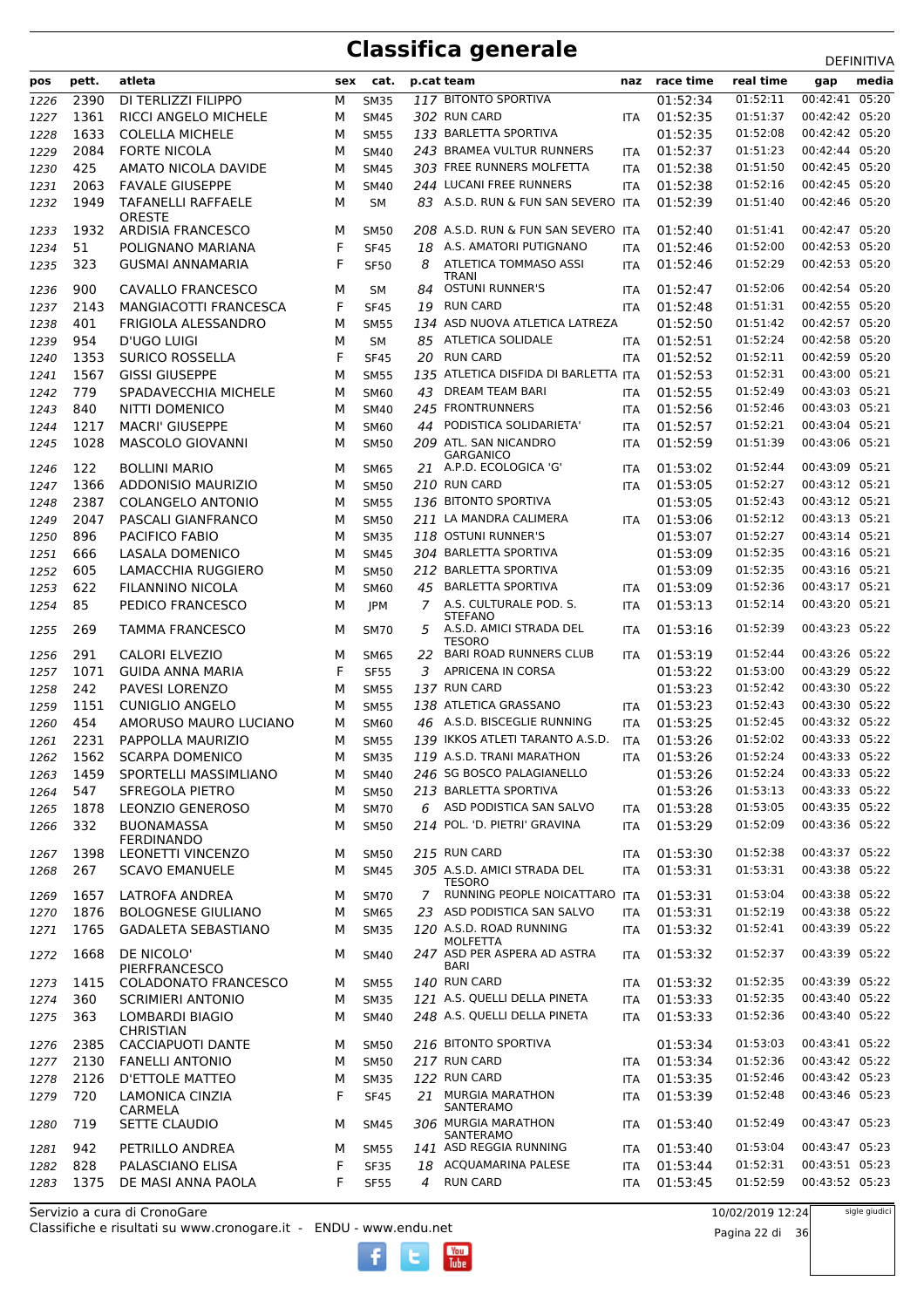|              |             | atleta                                             |        |                            |    |                                                                          |                          | race time            | real time            | <b>ת יוויווים</b>                |
|--------------|-------------|----------------------------------------------------|--------|----------------------------|----|--------------------------------------------------------------------------|--------------------------|----------------------|----------------------|----------------------------------|
| pos          | pett.       |                                                    | sex    | cat.                       |    | p.cat team                                                               | naz                      |                      |                      | media<br>gap                     |
| 1284         | 2306        | <b>PIARULLI ROSA</b>                               | F      | <b>SF40</b>                |    | 20 AMATORI ANDRIESI                                                      |                          | 01:53:45             | 01:52:32             | 00:43:52 05:23                   |
| 1285         | 993         | COCOMAZZI ROBERTO                                  | M      | <b>SM55</b>                |    | 142 A.S.D. ATL. PADRE PIO S.G.R.                                         | <b>ITA</b>               | 01:53:45             | 01:52:55             | 00:43:52 05:23                   |
| 1286         | 1158        | DI LEO MICHELE                                     | M      | <b>SM50</b>                |    | 218 BERNALDA RUNNER'S                                                    |                          | 01:53:45             | 01:52:49             | 00:43:53 05:23                   |
| 1287         | 1533        | <b>LISO FABRIZIO</b>                               | M      | <b>SM60</b>                |    | 47 A.MARATONETI ANDRIESI                                                 |                          | 01:53:46             | 01:52:31             | 00:43:53 05:23                   |
| 1288         | 824         | <b>SASSO MICHELE</b>                               | M      | <b>SM45</b>                |    | 307 ACQUAMARINA PALESE                                                   | <b>ITA</b>               | 01:53:46             | 01:52:31             | 00:43:53 05:23                   |
| 1289         | 825         | <b>FIORE DOMENICO</b>                              | M      | <b>SM50</b>                |    | 219 ACQUAMARINA PALESE                                                   | <b>ITA</b>               | 01:53:46             | 01:52:34             | 00:43:53 05:23                   |
| 1290         | 350         | MINERVA GENNARO                                    | М      | <b>SM65</b>                | 24 | DREAM TEAM BARI                                                          | <b>ITA</b>               | 01:53:48             | 01:53:07             | 00:43:55 05:23                   |
| 1291         | 2400        | <b>TORRES PASQUALE</b>                             | M      | <b>SM45</b>                |    | 308 BITONTO SPORTIVA                                                     |                          | 01:53:50             | 01:53:29             | 00:43:57 05:23<br>00:43:58 05:23 |
| 1292         | 1868        | <b>TAFURO COSIMO</b>                               | M      | <b>SM45</b>                |    | 309 PODISMO SPV MY DOMO<br>310 PODISMO SPV MY DOMO                       | ITA                      | 01:53:51             | 01:52:34             |                                  |
| 1293         | 1867        | <b>PRATO PASOUALE</b>                              | M      | <b>SM45</b>                |    |                                                                          | <b>ITA</b>               | 01:53:53             | 01:52:37             | 00:44:00 05:23                   |
| 1294<br>1295 | 1254<br>846 | REFOLO FRANCESCO<br>SUBASHI GENTIANA               | M<br>F | <b>SM45</b><br><b>SF35</b> | 19 | 311 A.S.D. POLISPORTIVA<br><b>SANGIOVANNESE</b><br>ASD AVIS MOLA RUNNING | EXT                      | 01:53:54<br>01:53:57 | 01:52:36<br>01:53:51 | 00:44:01 05:23<br>00:44:04 05:24 |
| 1296         | 1179        | DILECCE IGNAZIO ENRICO                             | м      | <b>SM55</b>                |    | 143 ASD RUNNERS PESCARA                                                  | <b>ITA</b>               | 01:53:57             | 01:52:54             | 00:44:04 05:24                   |
| 1297         | 1128        | <b>RE GABRIELE</b>                                 | M      | <b>SM35</b>                |    | 123 ASD ATLETICA LEVERANO                                                | ITA                      | 01:53:58             | 01:53:13             | 00:44:05 05:24                   |
| 1298         | 1126        | <b>TORNESE SIMONA</b>                              | F      | <b>SF</b>                  | 9  | ASD ATLETICA LEVERANO                                                    | <b>ITA</b>               | 01:53:59             | 01:53:12             | 00:44:06 05:24                   |
| 1299         | 1507        | <b>MACCURO ANTONIA</b>                             | F      | <b>SF45</b>                | 22 | ATLETICA MONOPOLI                                                        | <b>ITA</b>               | 01:54:03             | 01:52:37             | 00:44:10 05:24                   |
| 1300         | 904         | PIGNATELLI ANTONIO                                 | м      | <b>SM40</b>                |    | 249 OSTUNI RUNNER'S                                                      | <b>ITA</b>               | 01:54:03             | 01:53:22             | 00:44:10 05:24                   |
| 1301         | 1639        | <b>MAVELLI RUGGIERO</b>                            | M      | <b>SM45</b>                |    | 312 BARLETTA SPORTIVA                                                    |                          | 01:54:05             | 01:54:01             | 00:44:12 05:24                   |
| 1302         | 1909        | DI FLUMERI FRANCESCO                               | м      | <b>SM55</b>                |    | 144   PODISTI DI CAPITANATA                                              | <b>ITA</b>               | 01:54:08             | 01:53:34             | 00:44:15 05:24                   |
| 1303         | 1614        | PAGONE ANGELO                                      | M      | <b>SM50</b>                |    | 220 ATLETICA ADELFIA                                                     | <b>ITA</b>               | 01:54:09             | 01:53:34             | 00:44:16 05:24                   |
| 1304         | 674         | <b>MONTEMURRO STEFANO</b>                          | M      | <b>SM70</b>                | 8  | <b>BARLETTA SPORTIVA</b>                                                 |                          | 01:54:13             | 01:53:45             | 00:44:20 05:24                   |
| 1305         | 2144        | <b>COMETA DOMENICO</b>                             | M      | <b>SM40</b>                |    | 250 IKKOS ATLETI TARANTO A.S.D.                                          | <b>ITA</b>               | 01:54:14             | 01:53:19             | 00:44:21 05:24                   |
| 1306         | 388         | <b>MARTOCCIA ANGELA</b>                            | F      | <b>SF35</b>                | 20 | MARATHON CLUB MINERVINO                                                  | <b>ITA</b>               | 01:54:15             | 01:53:50             | 00:44:22 05:24                   |
| 1307         | 138         | SABETTA AMERIGO                                    | м      | <b>SM55</b>                |    | 145 G.S.P. III REGIONE AEREA BARI                                        | ITA                      | 01:54:16             | 01:53:40             | 00:44:23 05:24                   |
| 1308         | 2014        | TARANTINO ANTONIETTA                               | F      | <b>SF45</b>                |    | 23 A.S. ACTION RUNNING<br><b>MONTERONI</b>                               | <b>ITA</b>               | 01:54:16             | 01:53:33             | 00:44:23 05:24                   |
| 1309         | 734         | ZEVERINO ROSSANO                                   | м      | <b>SM35</b>                |    | 124 MURGIA MARATHON<br>SANTERAMO                                         | ITA                      | 01:54:19             | 01:53:08             | 00:44:26 05:25                   |
| 1310         | 1899        | <b>ANZALONE DOMENICO</b>                           | M      | SM60                       | 48 | I PODISTI DI CAPITANATA                                                  | <b>ITA</b>               | 01:54:20             | 01:53:28             | 00:44:27 05:25                   |
| 1311         | 654         | DE VINCENZO MARIA                                  | F      | <b>SF50</b>                | 9  | <b>BARLETTA SPORTIVA</b>                                                 |                          | 01:54:20             | 01:54:11             | 00:44:27 05:25                   |
|              |             | <b>STERPETA</b>                                    |        |                            |    | 313 RUN CARD                                                             |                          |                      | 01:53:38             | 00:44:29 05:25                   |
| 1312         | 2136<br>98  | INCALZA COSMA EMILIANO                             | м      | SM45                       |    | 251 A.S.D. FOGGIA RUNNING                                                | <b>ITA</b>               | 01:54:22<br>01:54:26 | 01:52:54             | 00:44:33 05:25                   |
| 1313         |             | NOTARANGELO LUCA                                   | M      | <b>SM40</b>                |    | ASD REGGIA RUNNING                                                       | <b>ITA</b>               |                      | 01:53:50             | 00:44:33 05:25                   |
| 1314         | 940         | SIVO GIACOMO                                       | M      | <b>SM60</b>                | 49 |                                                                          | <b>ITA</b>               | 01:54:26             |                      |                                  |
| 1315         | 1647        | RUTIGLIANO CONCETTA                                | F      | <b>SF35</b>                | 21 | <b>BARLETTA SPORTIVA</b>                                                 |                          | 01:54:29             | 01:54:03             | 00:44:36 05:25                   |
| 1316         | 215         | CASTALDO FLAVIO                                    | M      | <b>SM45</b>                |    | 314 A.S.D. 'LIONS CLUB'<br>GROTTAM.DA                                    | <b>ITA</b>               | 01:54:30             | 01:54:09             | 00:44:37 05:25                   |
| 1317         | 2069        | <b>PULSONI MARCELLO</b>                            | м      | SM65                       |    | 25 ASD 'VINI FANTINI'                                                    | <b>ITA</b>               | 01:54:32             | 01:54:25             | 00:44:39 05:25                   |
| 1318         | 2156        | <b>VITULLI CELESTE</b>                             | F      | <b>SF35</b>                | 22 | <b>RUNCARD</b>                                                           |                          | 01:54:32             | 01:53:11             | 00:44:39 05:25                   |
| 1319         | 1694        | NICASTRI FRANCESCO                                 | M      | <b>SM50</b>                |    | 221 GIOIA RUNNING A.S.D.                                                 | ITA                      | 01:54:33             | 01:54:11             | 00:44:40 05:25                   |
| 1320         | 1855        | ROSATO GIACOMO                                     | м      | <b>SM45</b>                |    | 315 POLISPORT CICLO CLUB<br><b>FASANO</b>                                | <b>ITA</b>               | 01:54:35             | 01:53:12             | 00:44:42 05:25                   |
| 1321         | 2350        | MARINGELLI MARIA                                   | F      | SF45                       |    | 24 AVIS IN CORSA CONVERSANO                                              |                          | 01:54:36             | 01:54:18             | 00:44:43 05:25                   |
| 1322         | 1931        | ALBANESE PASOUALE PIO                              | М      | <b>SM35</b>                |    | 125 A.S.D. RUN & FUN SAN SEVERO ITA                                      |                          | 01:54:38             | 01:54:15             | 00:44:45 05:26                   |
| 1323         | 1938        | <b>D'ERRICO MICHELE</b>                            | м      | <b>SM65</b>                |    | 26 A.S.D. RUN & FUN SAN SEVERO ITA                                       |                          | 01:54:38             | 01:53:40             | 00:44:45 05:26                   |
| 1324         | 1970        | <b>LOMBARDI NICOLA</b>                             | м      | <b>SM55</b>                |    | 146 ASD MANFREDONIA CORRE                                                | <b>ITA</b>               | 01:54:40             | 01:53:38             | 00:44:47 05:26                   |
| 1325         | 576         | PAPARELLA SALVATORE                                | м      | <b>SM60</b>                | 50 | <b>BARLETTA SPORTIVA</b>                                                 |                          | 01:54:41             | 01:54:23             | 00:44:48 05:26                   |
| 1326         | 717<br>2111 | DI SANTO VINCENZO<br><b>BELVISO FABIO</b>          | м<br>м | <b>SM60</b><br><b>SM45</b> |    | 51 MURGIA MARATHON<br>SANTERAMO<br>316 RUN CARD                          | <b>ITA</b><br>ITA        | 01:54:43<br>01:54:44 | 01:53:52<br>01:53:55 | 00:44:50 05:26<br>00:44:51 05:26 |
| 1327         | 2351        | DI GIOVINE MARCO                                   |        | <b>SM55</b>                |    | 147 I SARACENI DI LUCERA                                                 | <b>ITA</b>               | 01:54:45             | 01:53:23             | 00:44:52 05:26                   |
| 1328         | 1518        | <b>GIORGIO</b><br>MORELLI MARIA TERESA             | M<br>F |                            |    | 25 SPORT CENTER A.S.D.                                                   |                          | 01:54:47             | 01:54:34             | 00:44:54 05:26                   |
| 1329         |             |                                                    |        | <b>SF45</b>                |    | 26 LA PIETRA                                                             | <b>ITA</b>               | 01:54:47             | 01:54:07             | 00:44:54 05:26                   |
| 1330         | 496         | <b>VISCHI ROSA</b>                                 | F      | <b>SF45</b>                |    |                                                                          | ITA                      |                      |                      |                                  |
| 1331<br>1332 | 1884<br>125 | <b>TODISCO BRIGIDA</b><br><b>MASTROMAURO MARCO</b> | F<br>м | <b>SF55</b><br><b>SM55</b> |    | 5 A.DOPOLAVORO FERROVIARIO<br>FG<br>148 A.P.D. ECOLOGICA 'G'             | <b>ITA</b><br><b>ITA</b> | 01:54:48<br>01:54:49 | 01:54:42<br>01:53:50 | 00:44:55 05:26<br>00:44:56 05:26 |
| 1333         | 2075        | <b>RIENZI DOMENICO</b>                             | М      | <b>SM55</b>                |    | 149 PODISTICA AMATORI POTENZA                                            | ITA                      | 01:54:49             | 01:54:10             | 00:44:56 05:26                   |
| 1334         | 1083        | PERRONE ANTONIO                                    | м      | SM60                       |    | 52 APRICENA IN CORSA                                                     |                          | 01:54:49             | 01:53:35             | 00:44:56 05:26                   |
| 1335         | 1127        | <b>TONDO ANGELO</b>                                | м      | <b>SM50</b>                |    | 222 ASD ATLETICA LEVERANO                                                | <b>ITA</b>               | 01:54:50             | 01:54:03             | 00:44:57 05:26                   |
| 1336         | 1363        | <b>GIAMMARCHI GIULIANO</b>                         | М      | <b>SM35</b>                |    | 126 RUN CARD                                                             | <b>ITA</b>               | 01:54:50             | 01:54:06             | 00:44:57 05:26                   |
| 1337         | 201         | PACIOTTI GABRIELE                                  | M      | <b>SM40</b>                |    | 252 S.E.F. STAMURA ANCONA<br>A.S.D.                                      | <b>ITA</b>               | 01:54:51             | 01:54:06             | 00:44:58 05:26                   |
| 1338         | 975         | PENNACCHIO ANTONIO                                 | м      | <b>SM45</b>                |    | 317 ASD I SENZA TEMPO                                                    |                          | 01:54:53             | 01:53:29             | 00:45:00 05:26                   |
| 1339         | 1944        | ROMANO ROSSELLA ELISA                              | F      | <b>SF40</b>                |    | 21 A.S.D. RUN & FUN SAN SEVERO ITA                                       |                          | 01:54:53             | 01:53:55             | 00:45:00 05:26                   |
| 1340         | 167         | DE PALO MARIO                                      | м      | <b>SM40</b>                |    | 253 G.S.ATLETICA AMATORI                                                 | ITA                      | 01:54:55             | 01:53:25             | 00:45:02 05:26                   |
| 1341         | 902         | SANTORO PIERANGELO                                 | м      | <b>SM50</b>                |    | CORATO<br>223 OSTUNI RUNNER'S                                            | <b>ITA</b>               | 01:54:57             | 01:54:17             | 00:45:04 05:26                   |
| 1342         | 1671        | CARDUCCI GENEROSO                                  | М      | SΜ                         |    | 86 A.S.D. GRAVINA FESTINA<br>LENTE!                                      | ITA                      | 01:54:58             | 01:54:24             | 00:45:05 05:26                   |

 $\begin{bmatrix}\n\frac{\text{Vou}}{\text{Iube}}\n\end{bmatrix}$ 

Classifiche e risultati su www.cronogare.it - ENDU - www.endu.net Servizio a cura di CronoGare

10/02/2019 12:24

Pagina 23 di 36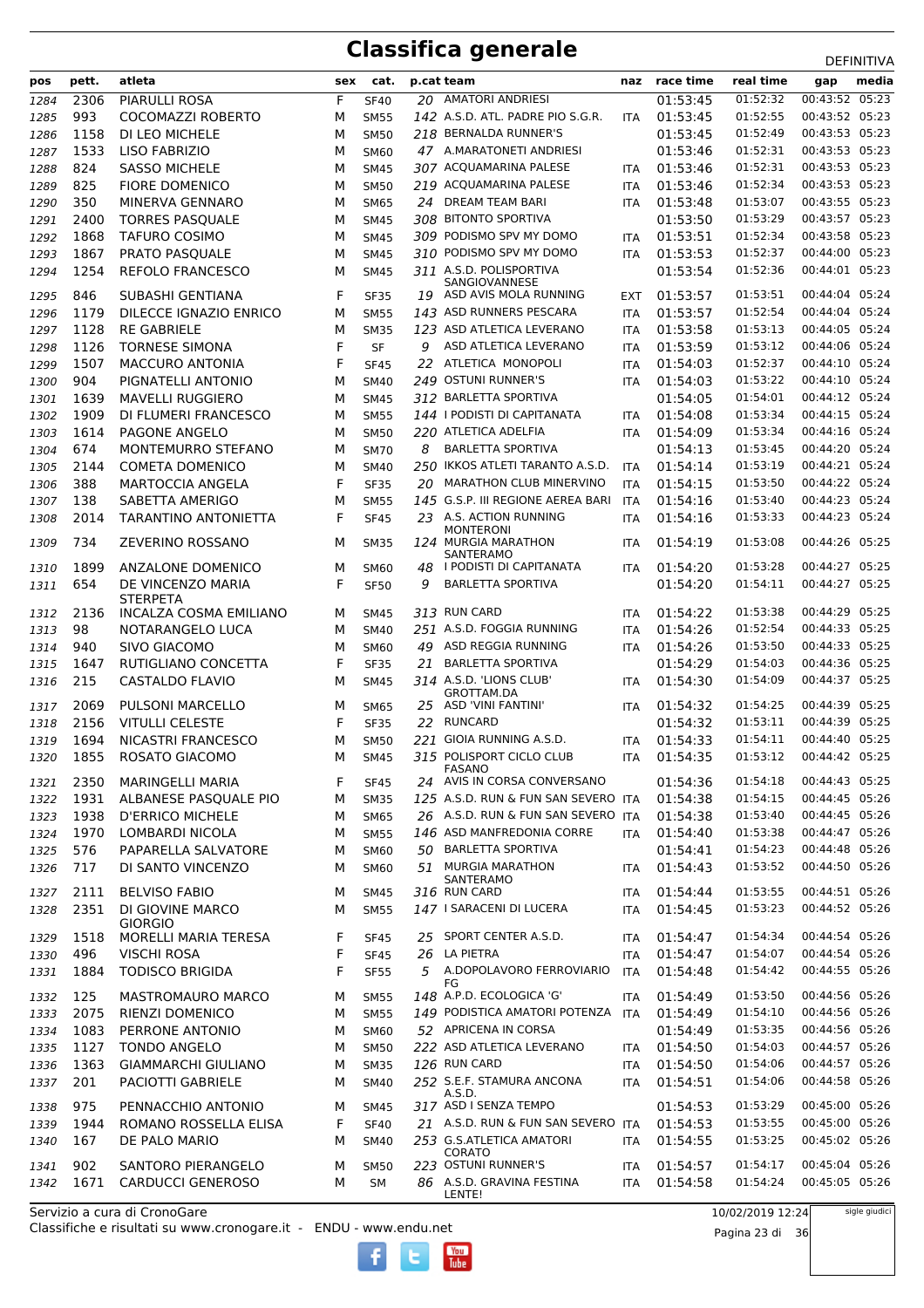|      | pett. | atleta                                    | sex    | cat.        |    | p.cat team                                          | naz        | race time            | real time            | ᅛᄂᆝᄞᅁᄓᅜ<br>media                 |
|------|-------|-------------------------------------------|--------|-------------|----|-----------------------------------------------------|------------|----------------------|----------------------|----------------------------------|
| pos  |       |                                           |        |             |    |                                                     |            |                      | 01:53:38             | gap<br>00:45:10 05:27            |
| 1343 | 126   | LUIGI DE ROBERTIS                         | м      | <b>SM55</b> |    | 150 RUN CARD                                        | <b>ITA</b> | 01:55:03             |                      |                                  |
| 1344 | 1439  | <b>COLELLA ALFONSO</b>                    | M      | <b>SM65</b> |    | 27 RUN CARD                                         | <b>ITA</b> | 01:55:03             | 01:53:44             | 00:45:10 05:27                   |
| 1345 | 1528  | <b>IGNAZZI GIANLUCA</b>                   | M<br>F | <b>SM35</b> |    | 127 A.S.D. MONTEDORO NOCI<br>22 A.S.D. ROAD RUNNING | ITA        | 01:55:03<br>01:55:03 | 01:53:38<br>01:54:17 | 00:45:10 05:27<br>00:45:10 05:27 |
| 1346 | 1767  | LA GHEZZA SERENA                          |        | <b>SF40</b> |    | <b>MOLFETTA</b>                                     | <b>ITA</b> |                      |                      |                                  |
| 1347 | 1817  | <b>BEATO NICOLA</b>                       | M      | SM45        |    | 318 ASD RUNNING CASSANO<br>VENTI18                  | <b>ITA</b> | 01:55:04             | 01:54:05             | 00:45:11 05:27                   |
| 1348 | 2448  | <b>SCIBILIA SERGIO</b>                    | M      | <b>SM45</b> |    | 319 MARGHERITA DI SAVOIA<br><b>RUNNERS</b>          |            | 01:55:05             | 01:53:58             | 00:45:12 05:27                   |
| 1349 | 1915  | <b>MARSEGLIA MICHELE</b>                  | M      | <b>SM50</b> |    | 224 I PODISTI DI CAPITANATA                         | <b>ITA</b> | 01:55:09             | 01:54:13             | 00:45:16 05:27                   |
| 1350 | 2392  | <b>LAROVERE DOMENICO</b>                  | M      | <b>SM65</b> | 28 | BITONTO SPORTIVA                                    |            | 01:55:10             | 01:54:41             | 00:45:17 05:27                   |
| 1351 | 1506  | <b>LEOCI PAOLO</b>                        | M      | <b>SM50</b> |    | 225 ATLETICA MONOPOLI                               | <b>ITA</b> | 01:55:12             | 01:54:27             | 00:45:19 05:27                   |
| 1352 | 1583  | <b>TRAVERSA PIERPAOLA</b>                 | F      | <b>SF50</b> |    | 10 AVIS IN CORSA CONVERSANO                         | <b>ITA</b> | 01:55:13             | 01:54:17             | 00:45:20 05:27                   |
| 1353 | 2423  | <b>SCHIAVONE ANTONIO</b>                  | м      | <b>SM50</b> |    | 226 A.S. CULTURALE POD. S.<br><b>STEFANO</b>        |            | 01:55:14             | 01:54:15             | 00:45:21 05:27                   |
| 1354 | 773   | <b>BUONO DOMENICO</b>                     | M      | <b>SM55</b> |    | 151 DREAM TEAM BARI                                 | <b>ITA</b> | 01:55:15             | 01:54:33             | 00:45:22 05:27                   |
| 1355 | 544   | SGHERZA TIZIANA<br><b>GIOVANNA</b>        | F      | <b>SF40</b> | 23 | <b>BARLETTA SPORTIVA</b>                            |            | 01:55:16             | 01:54:35             | 00:45:23 05:27                   |
| 1356 | 812   | <b>FAVALE ANTONELLA</b>                   | F      | <b>SF35</b> |    | 23 LA FABRICA DI CORSA                              | <b>ITA</b> | 01:55:16             | 01:54:36             | 00:45:23 05:27                   |
| 1357 | 106   | <b>GALATI SALVATORE</b>                   | M      | <b>SM60</b> | 53 | A.S.D. FOGGIA RUNNING                               | <b>ITA</b> | 01:55:18             | 01:54:00             | 00:45:25 05:27                   |
| 1358 | 43    | DE LUCA PASQUALE                          | M      | <b>SM60</b> |    | 54 A.S. AMATORI PUTIGNANO                           | <b>ITA</b> | 01:55:18             | 01:53:54             | 00:45:25 05:27                   |
| 1359 | 1951  | DEI NOBILI ANTONIO                        | M      | JPM         | 8  | GR. POD. MONTE SANT'ANGELO ITA                      |            | 01:55:18             | 01:54:16             | 00:45:25 05:27                   |
| 1360 | 1486  | <b>TERRONE ROSA</b>                       | F      | <b>SF40</b> | 24 | ATLETICA PRO CANOSA                                 |            | 01:55:19             | 01:55:03             | 00:45:26 05:27                   |
| 1361 | 2219  | <b>CARUCCI PIETRO</b>                     | M      | <b>SM55</b> |    | 152 ATLETICA PRO CANOSA                             |            | 01:55:19             | 01:55:04             | 00:45:26 05:27                   |
| 1362 | 1952  | <b>GIUFFREDA MATTEO</b>                   | M      | <b>SM40</b> |    | 254 GR. POD. MONTE SANT'ANGELO ITA                  |            | 01:55:20             | 01:54:17             | 00:45:27 05:27                   |
| 1363 | 2436  | DI PACE COSIMO FABIO                      | M      | <b>SM45</b> |    | 320 MARGHERITA DI SAVOIA<br><b>RUNNERS</b>          |            | 01:55:26             | 01:54:22             | 00:45:33 05:28                   |
| 1364 | 2148  | MISURIELLO PAOLO                          | M      | SM45        |    | 321 RUN CARD                                        | <b>ITA</b> | 01:55:26             | 01:53:51             | 00:45:33 05:28                   |
| 1365 | 529   | <b>CASARDI DOMENICO</b>                   | M      | <b>SM45</b> |    | 322 BARLETTA SPORTIVA                               |            | 01:55:27             | 01:53:52             | 00:45:34 05:28                   |
| 1366 | 2384  | <b>BAGLIVO DOMENICO</b>                   | M      | <b>SM45</b> |    | 323 BITONTO SPORTIVA                                |            | 01:55:27             | 01:53:52             | 00:45:34 05:28                   |
| 1367 | 618   | FONSMORTI GIUSEPPE                        | M      | <b>SM50</b> |    | 227 BARLETTA SPORTIVA                               |            | 01:55:28             | 01:53:52             | 00:45:35 05:28                   |
| 1368 | 2086  | <b>GRIMOLIZZI DONATO</b><br><b>FRANCO</b> | M      | <b>SM45</b> |    | 324 BRAMEA VULTUR RUNNERS                           | <b>ITA</b> | 01:55:31             | 01:54:17             | 00:45:38 05:28                   |
| 1369 | 549   | TANZI NICOLA                              | M      | <b>SM55</b> |    | 153 BARLETTA SPORTIVA                               | <b>ITA</b> | 01:55:31             | 01:53:56             | 00:45:38 05:28                   |
| 1370 | 378   | STRUMIELLO SANDRO                         | M      | <b>SM50</b> |    | 228 ATLETICA SURBO                                  | <b>ITA</b> | 01:55:31             | 01:54:38             | 00:45:38 05:28                   |
| 1371 | 453   | DELL'OLIO DOMENICO                        | М      | <b>SM50</b> |    | 229 A.S.D. BISCEGLIE RUNNING                        | <b>ITA</b> | 01:55:32             | 01:53:56             | 00:45:39 05:28                   |
| 1372 | 663   | DAGNELLO DOMENICO                         | M      | <b>SM50</b> |    | 230 BARLETTA SPORTIVA                               |            | 01:55:34             | 01:53:58             | 00:45:41 05:28                   |
| 1373 | 1340  | SILEO FRANCESCO                           | M      | <b>SM55</b> |    | 154 RUN CARD                                        |            | 01:55:36             | 01:54:55             | 00:45:43 05:28                   |
| 1374 | 90    | TRICARICO SAVINO                          | M      | <b>SM50</b> |    | 231 A.S. CULTURALE POD. S.<br><b>STEFANO</b>        | <b>ITA</b> | 01:55:36             | 01:54:35             | 00:45:43 05:28                   |
| 1375 | 1385  | <b>BISCOTTI GIUSEPPE</b>                  | M      | <b>SM45</b> |    | 325 RUN CARD                                        | <b>ITA</b> | 01:55:37             | 01:54:25             | 00:45:44 05:28                   |
| 1376 | 365   | CAZZORLA GIUSEPPE                         | M      | <b>SM50</b> |    | 232 A.S. QUELLI DELLA PINETA                        | <b>ITA</b> | 01:55:39             | 01:54:23             | 00:45:46 05:28                   |
| 1377 | 2264  | ZIGRINO DOMENICO                          | M      | <b>SM45</b> |    | 326 MARTINA FRANCA RINNUNG                          |            | 01:55:40             | 01:54:37             | 00:45:47 05:28                   |
| 1378 | 2402  | <b>CAPUANO MICHELE</b>                    | м      | <b>SM55</b> |    | 155 ASD LA FENICE CASAMASSIMA                       |            | 01:55:40             | 01:54:56             | 00:45:47 05:28                   |
| 1379 | 250   | <b>FILOGRANO DIEGO</b>                    | М      | <b>SM35</b> |    | 128 A.S.D. AMICI STRADA DEL<br>TESORO               | ITA        | 01:55:41             | 01:55:01             | 00:45:48 05:28                   |
| 1380 | 149   | <b>ARGESE PATRIZIA</b>                    | F      | <b>SF45</b> |    | 27 TARANTO SPORTIVA                                 | ITA        | 01:55:46             | 01:55:21             | 00:45:53 05:29                   |
| 1381 | 931   | ALBANESE GIOVANNI                         | М      | <b>SM60</b> |    | 55 ASD REGGIA RUNNING                               | <b>ITA</b> | 01:55:47             | 01:55:12             | 00:45:54 05:29                   |
| 1382 | 440   | <b>GESMUNDO GIUSEPPE</b>                  | М      | <b>SM45</b> |    | 327 FREE RUNNERS MOLFETTA                           | <b>ITA</b> | 01:55:50             | 01:54:41             | 00:45:57 05:29                   |
| 1383 | 1709  | <b>PASCALE PIETRO</b>                     | M      | <b>SM45</b> |    | 328 LA FABRICA DI CORSA                             | ITA        | 01:55:50             | 01:55:29             | 00:45:57 05:29                   |
| 1384 | 684   | CAPUANO LUCIANO                           | М      | <b>SM35</b> |    | 129 BARLETTA SPORTIVA                               |            | 01:55:55             | 01:55:07             | 00:46:02 05:29                   |
| 1385 | 1041  | CIUFFREDA CATERINA                        | F      | <b>SF45</b> |    | 28 VIESTE RUNNERS                                   | ITA        | 01:55:55             | 01:55:19             | 00:46:02 05:29                   |
| 1386 | 1545  | <b>PASTORE LUIGI</b>                      | М      | <b>SM40</b> |    | 255 POD. CANUSIUM 2004                              | <b>ITA</b> | 01:55:56             | 01:55:17             | 00:46:03 05:29                   |
| 1387 | 111   | <b>RIZZO GIUSEPPE</b>                     | М      | <b>SM50</b> |    | 233 ATLETICA SURBO                                  | <b>ITA</b> | 01:55:57             | 01:55:03             | 00:46:04 05:29                   |
| 1388 | 1295  | RIBECCO ROSARIO                           | М      | <b>SM50</b> |    | 234 RUNNERS GINOSA                                  | <b>ITA</b> | 01:55:59             | 01:55:43             | 00:46:06 05:29                   |
| 1389 | 705   | <b>GRATTON MASSIMO</b>                    | M      | <b>SM40</b> |    | 256 RUNNING PEOPLE NOICATTARO ITA                   |            | 01:55:59             | 01:55:27             | 00:46:06 05:29                   |
| 1390 | 2453  | <b>ANGELILLIS LUIGI</b>                   | M      | <b>SM55</b> |    | 156 ASD RUNNING CLUB TORRE<br>MAGGIORE              |            | 01:56:00             | 01:54:49             | 00:46:07 05:29                   |
| 1391 | 1133  | <b>GENIALE PIERGIORGIO</b>                | м      | <b>SM45</b> |    | 329 AZZURRA GARBAGNATE M.SE                         | <b>ITA</b> | 01:56:00             | 01:55:30             | 00:46:07 05:29                   |
| 1392 | 2127  | DE GIGLIO BENEDETTO                       | М      | <b>SM50</b> |    | 235 RUN CARD                                        | ITA        | 01:56:02             | 01:54:42             | 00:46:09 05:29                   |
| 1393 | 490   | PAOLILLO DANILO                           | М      | <b>SM50</b> |    | 236 LA PIETRA                                       | ITA        | 01:56:02             | 01:55:36             | 00:46:09 05:29                   |
| 1394 | 971   | <b>NAPPI DOMENICO</b>                     | М      | <b>SM40</b> |    | 257 S.P. SEVEN                                      | <b>ITA</b> | 01:56:04             | 01:55:35             | 00:46:11 05:30                   |
| 1395 | 2406  | LORUSSO SEBASTIANO                        | М      | <b>SM50</b> |    | 237 ASD LA FENICE CASAMASSIMA                       |            | 01:56:05             | 01:54:55             | 00:46:12 05:30                   |
| 1396 | 829   | FORMOSO ANDREA                            | М      | <b>SM60</b> |    | 56 ACQUAMARINA PALESE                               | ITA        | 01:56:05             | 01:54:51             | 00:46:12 05:30                   |
| 1397 | 319   | LISCO ANDREA                              | М      | <b>SM45</b> |    | 330 ATLETICA TOMMASO ASSI<br>TRANI                  | <b>ITA</b> | 01:56:06             | 01:55:45             | 00:46:13 05:30                   |
| 1398 | 2242  | <b>INTRONA VINCENZO</b>                   | м      | <b>SM55</b> |    | 157 TOMMASO ASSI TRANI                              |            | 01:56:08             | 01:55:45             | 00:46:15 05:30                   |
| 1399 | 2398  | <b>STELLACCI GIUSEPPE</b>                 | М      | <b>SM55</b> |    | 158 BITONTO SPORTIVA                                |            | 01:56:09             | 01:55:38             | 00:46:16 05:30                   |
| 1400 | 1755  | <b>CAMPOREALE NICOLO'</b>                 | M      | <b>SM40</b> |    | 258 A.S.D. ROAD RUNNING<br><b>MOLFETTA</b>          | ITA        | 01:56:11             | 01:55:22             | 00:46:18 05:30                   |
| 1401 | 1926  | <b>SCOTECE GERARDO</b>                    | м      | <b>SM45</b> |    | 331 I PODISTI DI CAPITANATA                         | <b>ITA</b> | 01:56:12             | 01:55:12             | 00:46:19 05:30                   |
|      |       | Servizio a cura di CronoGare              |        |             |    |                                                     |            |                      | 10/02/2019 12:24     | sigle giudici                    |

 $\frac{\text{Vou}}{\text{Iube}}$ 

Servizio a cura di CronoGare

Classifiche e risultati su www.cronogare.it - ENDU - www.endu.net

10/02/2019 12:24

Pagina 24 di 36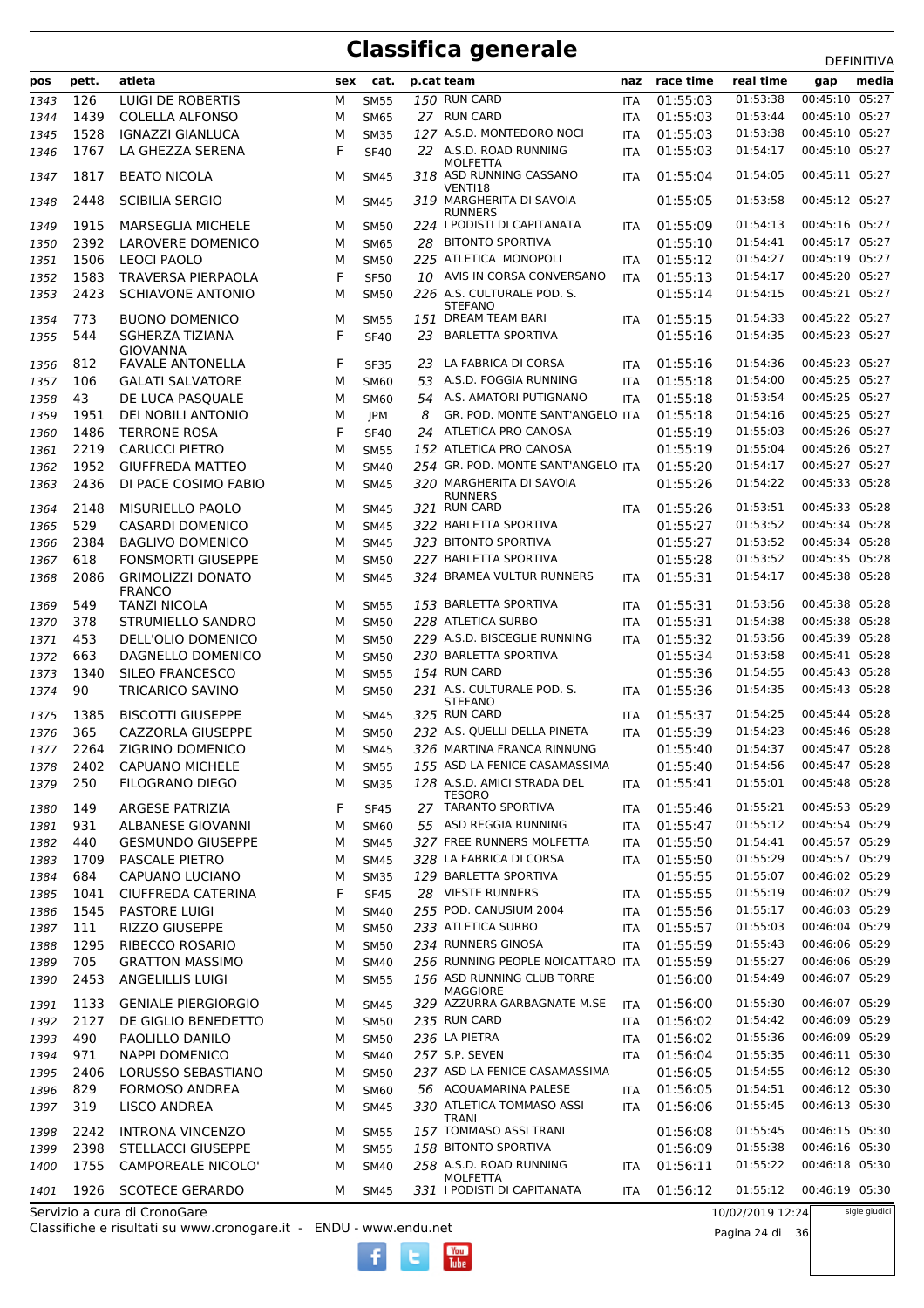| pos          | pett.        | atleta                                          | sex    | cat.                       |    | p.cat team                                                 | naz                      | race time            | real time            | -----------<br>media<br>gap      |
|--------------|--------------|-------------------------------------------------|--------|----------------------------|----|------------------------------------------------------------|--------------------------|----------------------|----------------------|----------------------------------|
| 1402         | 1355         | AMORUSO FRANCESCO                               | М      | <b>SM45</b>                |    | 332 RUN CARD                                               | <b>ITA</b>               | 01:56:13             | 01:55:30             | 00:46:20 05:30                   |
| 1403         | 1191         | <b>MODUGNO MONICA</b>                           | F      | <b>SF40</b>                |    | 25 ASD RUN LIFE                                            | <b>ITA</b>               | 01:56:15             | 01:55:58             | 00:46:22 05:30                   |
| 1404         | 2493         | <b>QUARTA ANTONIO</b>                           | М      | <b>SM40</b>                |    | 259 GPDM LECCE                                             |                          | 01:56:15             | 01:55:37             | 00:46:22 05:30                   |
| 1405         | 580          | PALMITESSA ANTONIO                              | М      | <b>SM55</b>                |    | 159 BARLETTA SPORTIVA                                      |                          | 01:56:17             | 01:55:57             | 00:46:24 05:30                   |
| 1406         | 2391         | <b>GRANIER MARIO ANGELO</b>                     | М      | <b>SM55</b>                |    | 160 BITONTO SPORTIVA                                       |                          | 01:56:18             | 01:56:18             | 00:46:25 05:30                   |
| 1407         | 1049         | MICALE SALVATORE                                | М      | <b>SM50</b>                |    | 238 VIESTE RUNNERS                                         | ITA                      | 01:56:20             | 01:54:49             | 00:46:27 05:30                   |
| 1408         | 799          | <b>RUBINO GIUSEPPE</b>                          | М      | <b>SM55</b>                |    | 161 RUNNERS DEL LEVANTE                                    | <b>ITA</b>               | 01:56:20             | 01:55:52             | 00:46:27 05:30                   |
| 1409         | 2210         | PRIMAVERA ANGELA                                | F      | <b>SF50</b>                |    | 11 ATLETICA CASTELLANA                                     |                          | 01:56:20             | 01:55:26             | 00:46:27 05:30                   |
| 1410         | 839          | SELVAGGI SAVERIO                                | М      | <b>SM50</b>                |    | 239 A.S.D. WELLRUNNERS BITETTO                             | <b>ITA</b>               | 01:56:22             | 01:55:45             | 00:46:29 05:30                   |
| 1411         | 656          | DANZA PAOLO                                     | М      | <b>SM50</b>                |    | 240 BARLETTA SPORTIVA                                      |                          | 01:56:23             | 01:55:08             | 00:46:30 05:30                   |
| 1412         | 75           | DE LUCA CATERINA                                | М      | <b>SM40</b>                |    | 260 BARLETTA SPORTIVA                                      | <b>ITA</b>               | 01:56:26             | 01:56:07             | 00:46:33 05:31                   |
| 1413         | 1331         | <b>TOLOMEO CARMINE</b>                          | M      | <b>SM45</b>                |    | 333 A.S.D. ATLETICA VENOSA                                 |                          | 01:56:28             | 01:55:11             | 00:46:35 05:31                   |
| 1414         | 611          | <b>GUERRA PASQUALE</b>                          | м      | <b>SM45</b>                |    | 334 BARLETTA SPORTIVA                                      |                          | 01:56:30             | 01:56:25             | 00:46:37 05:31                   |
| 1415         | 2196         | <b>FUSARO MARIA</b>                             | F      | <b>SF45</b>                |    | 29 AMATORI ANDRIESI                                        |                          | 01:56:30             | 01:55:21             | 00:46:37 05:31                   |
| 1416         | 986          | <b>ALICINO RAFFAELE</b>                         | М      | <b>SM55</b>                |    | 162 G.S. ATL. SAN FERDINANDO                               | <b>ITA</b>               | 01:56:33             | 01:55:17             | 00:46:40 05:31                   |
| 1417         | 1685         | <b>GEMMATI VITO GIOVANNI</b>                    | М      | <b>SM50</b>                |    | 241 GIOIA RUNNING A.S.D.                                   | <b>ITA</b>               | 01:56:33             | 01:55:20             | 00:46:40 05:31                   |
| 1418         | 928          | <b>FERRARO PLACIDO</b>                          | М      | <b>SM70</b>                | 9  | POWER CASAGIOVE                                            | <b>ITA</b>               | 01:56:38             | 01:55:37             | 00:46:45 05:31                   |
| 1419         | 1880         | TORRICELLA COSTANTINO                           | M      | <b>SM50</b>                |    | 242 ASD PODISTICA SAN SALVO                                | <b>ITA</b>               | 01:56:39             | 01:55:49             | 00:46:46 05:31                   |
| 1420         | 749          | <b>DIGESU BIAGIO</b>                            | М      | <b>SM55</b>                |    | 163 HAPPY RUNNERS ALTAMURA                                 | ITA                      | 01:56:40             | 01:55:22             | 00:46:47 05:31                   |
| 1421         | 1273         | LOTITO TOMMASO                                  | м      | <b>SM55</b>                |    | 164 CORRERE E' SALUTE MOTTOLA<br><b>TOMMASO ASSI TRANI</b> | <b>ITA</b>               | 01:56:40             | 01:56:10<br>01:56:29 | 00:46:47 05:31<br>00:46:50 05:31 |
| 1422<br>1423 | 2232<br>1219 | ANTONACCI ANNAMARIA<br><b>VECCHIONE GERARDO</b> | F<br>м | <b>SF55</b>                | 6  | 335 LAZIO RUNNERS TEAM A.S.D.                              |                          | 01:56:43<br>01:56:43 | 01:55:23             | 00:46:50 05:31                   |
| 1424         | 1982         | <b>GUIDA ANTONIO</b>                            | М      | <b>SM45</b><br><b>SM60</b> |    | 57 A.S.D. DAUNIA RUNNING                                   | <b>ITA</b><br><b>ITA</b> | 01:56:44             | 01:55:19             | 00:46:51 05:31                   |
| 1425         | 76           | <b>GERVASIO SERGIO</b>                          | M      | <b>SM60</b>                | 58 | FREE RUNNERS MOLFETTA                                      | ITA                      | 01:56:45             | 01:55:58             | 00:46:52 05:31                   |
|              |              | <b>EDMONDO</b>                                  |        |                            |    |                                                            |                          |                      |                      |                                  |
| 1426         | 1861         | ELIA CARLO                                      | M      | <b>SM50</b>                |    | 243 PODISMO SPV MY DOMO                                    | ITA                      | 01:56:46             | 01:55:28             | 00:46:53 05:32                   |
| 1427         | 2123         | CHIRICALLO ANGELA                               | F      | <b>SF35</b>                |    | 24 RUN CARD                                                | <b>ITA</b>               | 01:56:46             | 01:55:24             | 00:46:53 05:32                   |
| 1428         | 368          | <b>VALERIO MARIA ROSA</b>                       | F      | <b>SF40</b>                |    | 26 A.S. QUELLI DELLA PINETA                                | <b>ITA</b>               | 01:56:46             | 01:56:23             | 00:46:53 05:32                   |
| 1429         | 673          | <b>BASILIO MARIA CARMELA</b>                    | F      | <b>SF45</b>                | 30 | <b>BARLETTA SPORTIVA</b>                                   | <b>ITA</b>               | 01:56:48             | 01:56:01             | 00:46:55 05:32                   |
| 1430         | 2002         | PROVENZANO GIUSEPPE                             | м      | <b>SM55</b>                |    | 165 A.S. PODISTICA PARABITA                                | <b>ITA</b>               | 01:56:48             | 01:55:51             | 00:46:55 05:32                   |
| 1431         | 657          | DE NICOLO' NICOLA                               | М      | <b>SM45</b>                |    | 336 BARLETTA SPORTIVA                                      | <b>ITA</b>               | 01:56:49             | 01:56:01             | 00:46:56 05:32                   |
| 1432         | 520          | <b>CONCORDIA LUIGI</b>                          | м      | <b>SM50</b>                |    | 244 BARLETTA SPORTIVA                                      |                          | 01:56:49             | 01:55:19             | 00:46:56 05:32                   |
| 1433         | 2433         | DI BITONTO ANNA                                 | F      | <b>SF40</b>                |    | 27 MARGHERITA DI SAVOIA<br><b>RUNNERS</b>                  |                          | 01:56:49             | 01:55:43             | 00:46:56 05:32                   |
| 1434         | 2034         | LEVANTE DIEGO                                   | М      | SM45                       |    | 337 NUOVA ATLETICA COPERTINO                               | ITA                      | 01:56:51             | 01:56:19             | 00:46:58 05:32                   |
| 1435         | 144          | DE ROSA PATRIZIO                                | M      | <b>SM55</b>                |    | 166 TARANTO SPORTIVA                                       | <b>ITA</b>               | 01:56:52             | 01:55:59             | 00:46:59 05:32                   |
| 1436         | 533          | <b>MINEI PIETRO</b>                             | М      | <b>SM45</b>                |    | 338 ASD NUOVA ATLETICA LATREZA                             |                          | 01:56:56             | 01:55:44             | 00:47:03 05:32                   |
| 1437         | 558          | <b>RIZZI VINCENZO</b>                           | M      | SΜ                         |    | 87 BARLETTA SPORTIVA                                       |                          | 01:56:59             | 01:56:57             | 00:47:06 05:32                   |
| 1438         | 1573         | <b>IANNELLI PASQUALE</b>                        | м      | <b>SM55</b>                |    | 167 AVIS IN CORSA CONVERSANO                               | ITA                      | 01:57:03             | 01:56:16             | 00:47:10 05:32                   |
| 1439         | 1475         | <b>MERCO NICOLETTA</b>                          | F      | <b>SF60</b>                | 3  | ATLETICA PRO CANOSA                                        | <b>ITA</b>               | 01:57:03             | 01:56:58             | 00:47:10 05:32                   |
| 1440         | 1799         | ROTUNNO MARIANO                                 | М      | <b>SM40</b>                |    | 261 ALL TRI SPORTS A.S.D.                                  |                          | 01:57:05             | 01:55:23             | 00:47:12 05:32                   |
| 1441         | 2205         | <b>CLORI PIETRO</b>                             | M      | <b>SM60</b>                |    | 59 ATLETICA CASTELLANA                                     |                          | 01:57:07             | 01:56:15             | 00:47:14 05:33                   |
| 1442         | 1577         | LARICCHIUTA NICOLA                              | м      | <b>SM60</b>                | 60 | AVIS IN CORSA CONVERSANO                                   | <b>ITA</b>               | 01:57:07             | 01:56:17             | 00:47:14 05:33                   |
| 1443         | 575          | PASQUADIBISCEGLIE                               | F      | <b>SF45</b>                | 31 | <b>BARLETTA SPORTIVA</b>                                   |                          | 01:57:09             | 01:56:55             | 00:47:16 05:33                   |
| 1444         | 683          | ROSALBA<br><b>LISO MARIO</b>                    | М      | SM45                       |    | 339 BARLETTA SPORTIVA                                      |                          | 01:57:22             | 01:56:40             | 00:47:29 05:33                   |
| 1445         | 1144         | RUBINO INNOCENZO                                | М      | <b>SM50</b>                |    | 245 MARATHON CLUB GRASSANO                                 | ITA                      | 01:57:23             | 01:56:39             | 00:47:30 05:33                   |
| 1446         | 1212         | <b>BONASSISA ALFONSO</b>                        | М      | <b>SM65</b>                |    | 29 G.S. BANCARI ROMANI                                     | ITA                      | 01:57:28             | 01:56:26             | 00:47:35 05:34                   |
| 1447         | 299          | LOCONSOLE COSTANZO                              | М      | <b>SM60</b>                | 61 | <b>BARI ROAD RUNNERS CLUB</b>                              | <b>ITA</b>               | 01:57:29             | 01:56:29             | 00:47:36 05:34                   |
| 1448         | 2180         | PALASCIANO GIUSEPPE                             | м      | <b>SM65</b>                |    | 30 ATLETIC CLUB ALTAMURA                                   |                          | 01:57:31             | 01:56:58             | 00:47:38 05:34                   |
| 1449         | 596          | <b>LOMBARDI DOMENICO</b>                        | м      | <b>SM50</b>                |    | 246 BARLETTA SPORTIVA                                      |                          | 01:57:32             | 01:57:12             | 00:47:39 05:34                   |
| 1450         | 2121         | <b>CASSATELLA MARIA</b>                         | F      | <b>SF45</b>                |    | 32 RUN CARD                                                | ITA                      | 01:57:35             | 01:57:29             | 00:47:42 05:34                   |
|              |              | <b>CRISTINA</b>                                 |        |                            |    |                                                            |                          |                      |                      |                                  |
| 1451         | 2062         | DOSHCHECHKINA LUDMILA                           | F      | <b>SF40</b>                |    | 28 LUCANI FREE RUNNERS                                     | ITA                      | 01:57:36             | 01:56:46             | 00:47:43 05:34                   |
| 1452         | 552          | SAVELLA DECIO                                   | М      | <b>SM45</b>                |    | 340 BARLETTA SPORTIVA                                      |                          | 01:57:36             | 01:56:56             | 00:47:43 05:34                   |
| 1453         | 510          | <b>ACCONCIAIOCO LUISA</b>                       | F      | <b>SF50</b>                |    | 12 BARLETTA SPORTIVA                                       | <b>ITA</b>               | 01:57:36             | 01:57:29             | 00:47:43 05:34                   |
| 1454         | 1228         | CAPALDI GIOVANNI                                | М      | <b>SM55</b>                |    | 168 ASD RUNNERS FOR<br><b>EMERGENCY</b>                    | ITA                      | 01:57:36             | 01:56:49             | 00:47:43 05:34                   |
| 1455         | 139          | <b>TURE CARMELA</b>                             | F      | <b>SF50</b>                |    | 13 G.S.P. III REGIONE AEREA BARI                           | <b>ITA</b>               | 01:57:36             | 01:57:03             | 00:47:43 05:34                   |
| 1456         | 1848         | <b>GRECO DOMENICO</b>                           | М      | <b>SM45</b>                |    | 341 G.S.P. III REGIONE AEREA BARI                          | ITA                      | 01:57:38             | 01:57:04             | 00:47:45 05:34                   |
| 1457         | 1736         | DELVINO GRAZIA                                  | F      | <b>SF40</b>                |    | 29 STRARUNNERS BARI                                        | <b>ITA</b>               | 01:57:40             | 01:57:31             | 00:47:47 05:34                   |
| 1458         | 487          | LAMPUGNANI ISABELLA                             | F      | <b>SF50</b>                |    | 14 LA PIETRA                                               | <b>ITA</b>               | 01:57:44             | 01:57:04             | 00:47:51 05:34                   |
| 1459         | 1762         | DE GIOIA GIUSEPPE                               | М      | <b>SM65</b>                |    | 31 A.S.D. ROAD RUNNING<br><b>MOLFETTA</b>                  |                          | 01:57:53             | 01:57:01             | 00:48:00 05:35                   |
| 1460         | 301          | <b>ANTONIO</b><br>PALLARA MAURO                 | М      | <b>SM55</b>                |    | 169 BARI ROAD RUNNERS CLUB                                 | ITA                      | 01:58:01             | 01:58:01             | 00:48:08 05:35                   |
| 1461         | 586          | <b>TUCCI LORENZO</b>                            | М      | <b>SM60</b>                |    | 62 ASD NUOVA ATLETICA LATREZA                              |                          | 01:58:03             | 01:56:51             | 00:48:10 05:35                   |
| 1462         | 2048         | TOMMASI ADRIANA ANNA                            | F      | <b>SF45</b>                |    | 33 LA MANDRA CALIMERA                                      | ITA                      | 01:58:06             | 01:57:12             | 00:48:13 05:35                   |
|              |              |                                                 |        |                            |    |                                                            |                          |                      |                      |                                  |

 $\begin{bmatrix}\n\frac{\text{Vou}}{\text{Iube}}\n\end{bmatrix}$ 

Classifiche e risultati su www.cronogare.it - ENDU - www.endu.net Servizio a cura di CronoGare

10/02/2019 12:24

Pagina 25 di 36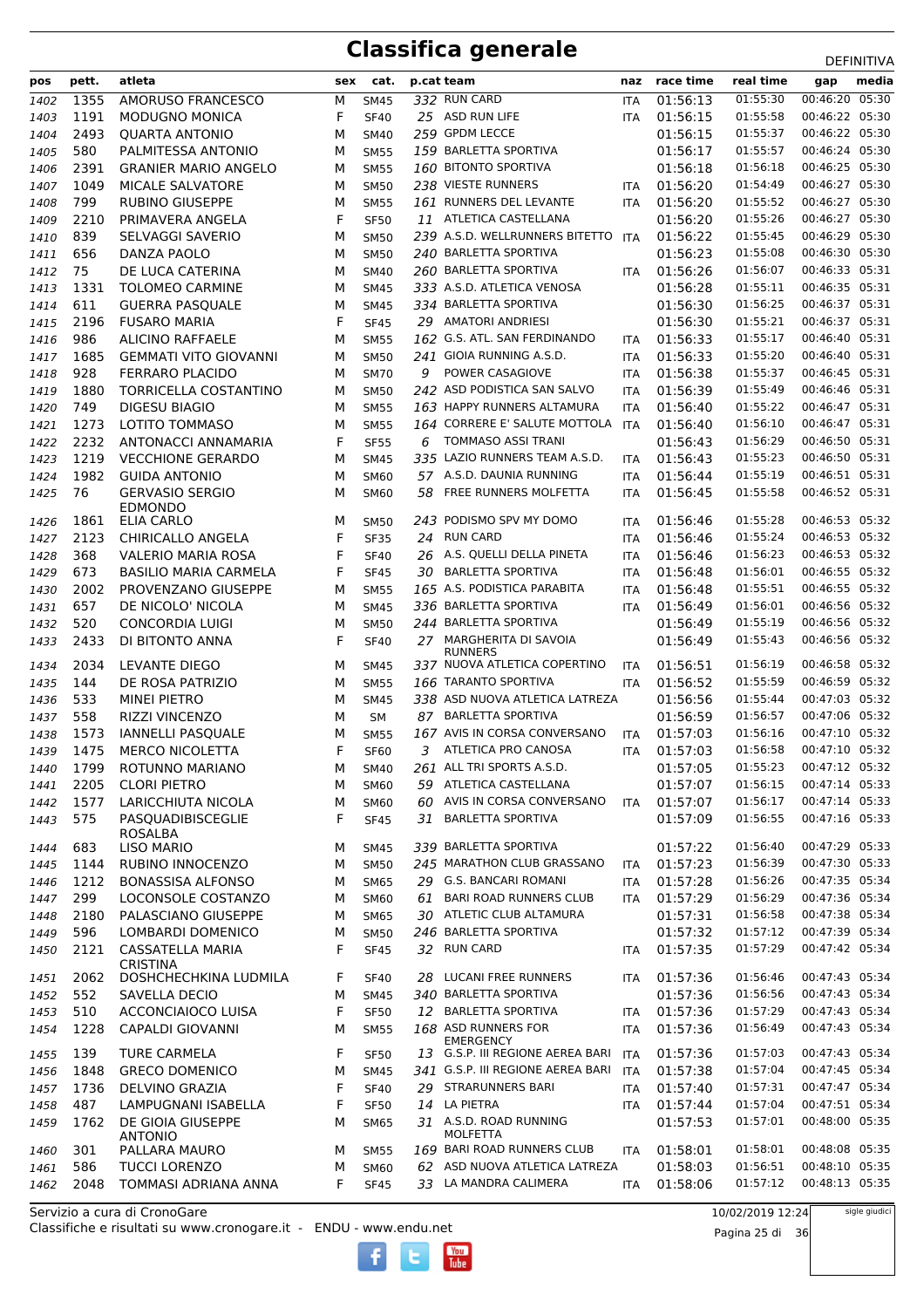| pos          | pett.        | atleta                                      | sex    | cat.                       |    | p.cat team                                  | naz                      | race time | real time | -----------<br>media             |
|--------------|--------------|---------------------------------------------|--------|----------------------------|----|---------------------------------------------|--------------------------|-----------|-----------|----------------------------------|
|              | 2458         |                                             |        |                            |    | 247 MARATHON CLUB MINERVINO                 |                          | 01:58:09  | 01:57:04  | gap<br>00:48:16 05:35            |
| 1463         | 390          | DI PALO MICHELE<br><b>OZIOSI SABATINA</b>   | М<br>F | <b>SM50</b><br><b>SF55</b> |    | 7 MARATHON CLUB MINERVINO                   | <b>ITA</b>               | 01:58:09  | 01:57:43  | 00:48:16 05:36                   |
| 1464         | 1600         | <b>CAPRISTO GIUSEPPE</b>                    |        |                            |    | 130 ATLETICA ADELFIA                        | <b>ITA</b>               | 01:58:10  | 01:57:15  | 00:48:17 05:36                   |
| 1465         |              |                                             | M      | <b>SM35</b>                |    | 170 G.S. ATHLOS MATERA                      | ITA                      | 01:58:11  | 01:57:44  | 00:48:18 05:36                   |
| 1466<br>1467 | 2058<br>2376 | <b>VITELLA FRANCESCO</b><br>URBANI MARCELLO | M<br>M | <b>SM55</b><br><b>SM50</b> |    | 248 IKKOS ATLETI TARANTO A.S.D.             | <b>ITA</b><br><b>ITA</b> | 01:58:13  | 01:56:48  | 00:48:20 05:36                   |
| 1468         | 1387         | <b>GALGANO GIUSEPPE</b>                     | M      | <b>SM50</b>                |    | 249 RUN CARD                                |                          | 01:58:14  | 01:57:46  | 00:48:21 05:36                   |
| 1469         | 1154         | <b>LORENZO FELICE</b>                       | M      | <b>SM45</b>                |    | 342 ATLETICA GRASSANO                       | ITA<br><b>ITA</b>        | 01:58:15  | 01:56:42  | 00:48:22 05:36                   |
| 1470         | 1923         | RABBAGLIETTI ALESSIO                        | M      | <b>SM40</b>                |    | 262 I PODISTI DI CAPITANATA                 | <b>ITA</b>               | 01:58:18  | 01:57:50  | 00:48:25 05:36                   |
| 1471         | 1568         | <b>SCATIGNA GIAMPIERO</b>                   | M      | <b>SM40</b>                |    | 263 POD. VALLE D'ITRIA                      | ITA                      | 01:58:21  | 01:57:42  | 00:48:28 05:36                   |
|              |              |                                             |        |                            |    | <b>LOCOROTONDO</b>                          |                          |           |           |                                  |
| 1472         | 1722         | <b>PAPARELLA MICHELE</b>                    | M      | <b>SM70</b>                | 10 | PUGLIA MARATHON                             | <b>ITA</b>               | 01:58:22  | 01:57:54  | 00:48:29 05:36                   |
| 1473         | 1391         | <b>CARUSO DAVIDE</b>                        | M      | <b>SM45</b>                |    | 343 RUN CARD                                | <b>ITA</b>               | 01:58:27  | 01:57:50  | 00:48:34 05:36                   |
| 1474         | 1015         | <b>MARTINO ALBERTO</b>                      | M      | <b>SM55</b>                |    | 171 A.S.D. ATL. PADRE PIO S.G.R.            |                          | 01:58:30  | 01:57:08  | 00:48:37 05:36                   |
| 1475         | 1681         | DIMARTINO GIANLUCA                          | M      | <b>SM45</b>                |    | 344 GIOIA RUNNING A.S.D.                    | <b>ITA</b>               | 01:58:31  | 01:58:17  | 00:48:39 05:37                   |
| 1476         | 1750         | <b>TRICASE DOMENICO</b>                     | M      | <b>SM50</b>                |    | 250 STRARUNNERS BARI                        | ITA                      | 01:58:32  | 01:58:19  | 00:48:39 05:37                   |
| 1477         | 1604         | DEFRANCESCO NICOLA                          | М      | <b>SM45</b>                |    | 345 ATLETICA ADELFIA                        | <b>ITA</b>               | 01:58:32  | 01:57:59  | 00:48:39 05:37                   |
| 1478         | 1738         | <b>FALCO DOMENICO</b>                       | М      | <b>SM55</b>                |    | 172 STRARUNNERS BARI                        | <b>ITA</b>               | 01:58:33  | 01:58:21  | 00:48:40 05:37                   |
| 1479         | 1734         | D'ARENZO LOREDANA                           | F      | <b>SF50</b>                | 15 | STRARUNNERS BARI                            | <b>ITA</b>               | 01:58:33  | 01:58:21  | 00:48:40 05:37                   |
| 1480         | 844          | CASSANO MARIA                               | F      | <b>SF50</b>                |    | 16 ASD AVIS MOLA RUNNING                    | <b>ITA</b>               | 01:58:35  | 01:58:28  | 00:48:42 05:37                   |
| 1481         | 1865         | <b>LOCOROTONDO</b>                          | M      | <b>SM50</b>                |    | 251 PODISMO SPV MY DOMO                     | <b>ITA</b>               | 01:58:36  | 01:57:21  | 00:48:43 05:37                   |
| 1482         | 2066         | <b>GIAMPAOLO</b><br>PETROCELLI VINCENZO     | M      | <b>SM45</b>                |    | 346 LUCANI FREE RUNNERS                     | <b>ITA</b>               | 01:58:36  | 01:57:47  | 00:48:43 05:37                   |
| 1483         | 2329         | <b>MARTELLOTTA VITO</b>                     | M      | <b>SM50</b>                |    | 252 A.S. ATLETICA POLIGNANO                 |                          | 01:58:37  | 01:58:11  | 00:48:44 05:37                   |
| 1484         | 2326         | <b>GIULIANI VINCENZO</b>                    | M      | <b>SM60</b>                |    | 63 A.S. ATLETICA POLIGNANO                  |                          | 01:58:38  | 01:58:13  | 00:48:46 05:37                   |
| 1485         | 2093         | <b>TIRICO PASQUALE</b>                      | М      | <b>SM55</b>                |    | 173 BRAMEA VULTUR RUNNERS                   | <b>ITA</b>               | 01:58:47  | 01:58:02  | 00:48:54 05:37                   |
| 1486         | 1074         | <b>LOMBARDI VINCENZO</b>                    | М      | <b>SM45</b>                |    | 347 APRICENA IN CORSA                       |                          | 01:58:48  | 01:58:30  | 00:48:55 05:37                   |
| 1487         | 347          | <b>RIGLIETTI MICHELE</b>                    | м      | <b>SM45</b>                |    | 348 A.S.D. MONTEDORO NOCI                   | <b>ITA</b>               | 01:58:50  | 01:57:51  | 00:48:57 05:37                   |
| 1488         | 2114         | <b>BOSCO ANGELA MARIA</b>                   | F      | <b>SF40</b>                |    | 30 RUN CARD                                 | <b>ITA</b>               | 01:58:51  | 01:58:08  | 00:48:58 05:37                   |
| 1489         | 1413         | <b>CUTOLO CARLO</b>                         | М      | <b>SM45</b>                |    | 349 RUN CARD                                | <b>ITA</b>               | 01:58:51  | 01:57:22  | 00:48:58 05:38                   |
| 1490         | 2366         | RAPANARO VALERIO                            | М      | <b>SM45</b>                |    | 350 FREE RUNNERS MOLFETTA                   |                          | 01:58:52  | 01:57:38  | 00:48:59 05:38                   |
| 1491         | 1622         | CARNICELLA DARIA                            | F      | <b>SF40</b>                |    | 31 FREE RUNNERS MOLFETTA                    | <b>ITA</b>               | 01:58:52  | 01:57:39  | 00:48:59 05:38                   |
| 1492         | 863          | RAPUANO GIUSEPPE                            | М      | <b>SM60</b>                |    | 64 S.S.D. TELESIA RUNNING TEAM              | ITA                      | 01:58:53  | 01:57:41  | 00:49:00 05:38                   |
| 1493         | 976          | NAPOLETANO GIACOMO                          | M      | <b>SM35</b>                |    | 131 G.S. ATL. SAN FERDINANDO                | <b>ITA</b>               | 01:58:57  | 01:57:41  | 00:49:04 05:38                   |
| 1494         | 1372         | POSITANO ROBERTO                            | м      | <b>SM40</b>                |    | 264 RUN CARD                                | <b>ITA</b>               | 01:58:59  | 01:57:33  | 00:49:06 05:38                   |
| 1495         | 1670         | <b>INCALZA CLAUDIA</b>                      | F      | <b>SF50</b>                | 17 | ASD PER ASPERA AD ASTRA                     | ITA                      | 01:58:59  | 01:58:13  | 00:49:06 05:38                   |
|              |              |                                             |        |                            |    | <b>BARI</b>                                 |                          |           |           |                                  |
| 1496         | 1096         | <b>AUGELLI FILIPPO</b>                      | M      | <b>SM40</b>                |    | 265 A.S.D. RUNNING ACADEMY<br><b>LUCERA</b> | <b>ITA</b>               | 01:59:00  | 01:57:37  | 00:49:07 05:38                   |
| 1497         | 1571         | DI LORENZO ENZO                             | M      | <b>SM40</b>                |    | 266 AVIS IN CORSA CONVERSANO                | <b>ITA</b>               | 01:59:01  | 01:58:42  | 00:49:08 05:38                   |
| 1498         | 701          | LACARBONARA NICOLA                          | м      | <b>SM45</b>                |    | 351 RUNNING PEOPLE NOICATTARO ITA           |                          | 01:59:01  | 01:58:45  | 00:49:08 05:38                   |
| 1499         | 672          | <b>GIANNINI SANDRO</b>                      | М      | <b>SM45</b>                |    | 352 BARLETTA SPORTIVA                       | <b>ITA</b>               | 01:59:02  | 01:58:17  | 00:49:09 05:38                   |
| 1500         | 1695         | PERSICO NICOLA                              | М      | <b>SM50</b>                |    | 253 GIOIA RUNNING A.S.D.                    | ITA                      | 01:59:02  | 01:58:25  | 00:49:09 05:38                   |
| 1501         | 406          | RINALDI GIUSEPPE                            | М      | <b>SM45</b>                |    | 353 ATLETICA DISFIDA DI BARLETTA ITA        |                          | 01:59:02  | 01:58:27  | 00:49:09 05:38<br>00:49:13 05:38 |
| 1502         | 450          | DI PIERRO VITO                              | М      | <b>SM45</b>                |    | 354 A.S.D. BISCEGLIE RUNNING                | ITA                      | 01:59:06  | 01:58:21  |                                  |
| 1503         | 1226         | <b>MESTO VITO</b>                           | М      | <b>SM65</b>                |    | 32 ASD RUNNERS FOR<br><b>EMERGENCY</b>      | ITA                      | 01:59:11  | 01:58:50  | 00:49:18 05:38                   |
| 1504         | 296          | CASALINI CLAUDIO                            | М      | <b>SM45</b>                |    | 355 BARI ROAD RUNNERS CLUB                  | ITA                      | 01:59:12  | 01:58:20  | 00:49:19 05:38                   |
| 1505         | 2050         | <b>GIUSTIZIERI DANIELE</b>                  | М      | <b>SM40</b>                |    | 267 ASD ATLETICA LEVERANO                   | ITA                      | 01:59:17  | 01:58:30  | 00:49:24 05:39                   |
| 1506         | 2052         | PECCARISI ANTONIO                           | М      | <b>SM45</b>                |    | 356 A.S.D. CAVALLI DI RAZZA                 | ITA                      | 01:59:18  | 01:58:23  | 00:49:25 05:39                   |
| 1507         | 1094         | DI GIOIA GIUSEPPE                           | М      | <b>SM</b>                  |    | 88 A.S.D. RUNNING ACADEMY<br><b>LUCERA</b>  | ITA                      | 01:59:18  | 01:58:39  | 00:49:25 05:39                   |
| 1508         | 436          | TOMASICCHIO GAETANO                         | М      | <b>SM50</b>                |    | 254 FREE RUNNERS MOLFETTA                   | ITA                      | 01:59:19  | 01:58:06  | 00:49:26 05:39                   |
| 1509         | 1406         | SGARAMELLA MASSIMO                          | М      | SM                         |    | 89 RUN CARD                                 | ITA                      | 01:59:21  | 01:58:44  | 00:49:29 05:39                   |
| 1510         | 73           | LARICCHIA MICHELE                           | м      | <b>SM45</b>                |    | 357 BIO AMBRA NEW AGE                       | ITA                      | 01:59:26  | 01:58:39  | 00:49:33 05:39                   |
| 1511         | 2357         | <b>MELLO PAOLO</b>                          | м      | <b>SM40</b>                |    | 268 S.S. A.V.I.S. SPORT NOVOLI              | ITA                      | 01:59:30  | 01:59:12  | 00:49:38 05:39                   |
| 1512         | 793          | GRADARA ANDREA                              | М      | <b>SM50</b>                |    | 255 RUNNERS DEL LEVANTE                     | ITA                      | 01:59:33  | 01:58:36  | 00:49:40 05:39                   |
| 1513         | 1121         | PALADINI ADRIANO                            | м      | <b>SM50</b>                |    | 256 SALENTO IS RUNNING                      | <b>ITA</b>               | 01:59:33  | 01:58:57  | 00:49:40 05:39                   |
| 1514         | 203          | SQUADRONI ROSA                              | F      | <b>SF55</b>                | 8  | ATL.AMAT.OSIMO                              | ITA                      | 01:59:34  | 01:58:58  | 00:49:41 05:40                   |
| 1515         | 1325         | <b>BRIDI ALESSANDRO</b>                     | М      | <b>SM45</b>                |    | 358 TRENTINO RUNNING TEAM                   | ITA                      | 01:59:36  | 01:59:13  | 00:49:43 05:40                   |
| 1516         | 1698         | RONCO GIOVANNI                              | М      | <b>SM75</b>                | 1  | GIOIA RUNNING A.S.D.                        | ITA                      | 01:59:38  | 01:59:31  | 00:49:45 05:40                   |
| 1517         | 2125         | <b>COSTANTINO MAURO</b>                     | М      | <b>SM60</b>                |    | 65 RUN CARD                                 | ITA                      | 01:59:38  | 01:59:13  | 00:49:45 05:40                   |
| 1518         | 747          | STORSILLO CATERINA                          | F      | <b>SF45</b>                |    | 34 HAPPY RUNNERS ALTAMURA                   | ITA                      | 01:59:46  | 01:58:55  | 00:49:53 05:40                   |
| 1519         | 1274         | MANDORINO ORAZIO                            | М      | <b>SM55</b>                |    | 174 CORRERE E' SALUTE MOTTOLA ITA           |                          | 01:59:48  | 01:59:17  | 00:49:55 05:40                   |
| 1520         | 489          | <b>LACRIOLA NATALE</b>                      | М      | <b>SM55</b>                |    | 175 LA PIETRA                               | ITA                      | 01:59:50  | 01:59:17  | 00:49:57 05:40                   |
| 1521         | 2132         | FRAZZANO ANTONIO                            | М      | <b>SM60</b>                |    | 66 RUN CARD                                 | ITA                      | 01:59:51  | 01:59:36  | 00:49:58 05:40                   |
| 1522         | 416          | <b>BARILE RUGGIERO</b>                      | М      | <b>SM50</b>                |    | 257 ATLETICA DISFIDA DI BARLETTA            |                          | 01:59:55  | 01:59:20  | 00:50:02 05:41                   |
| 1523         | 2037         | MUZZACI COSIMO                              | М      | <b>SM50</b>                |    | 258 NUOVA ATLETICA COPERTINO                |                          | 01:59:56  | 01:59:20  | 00:50:03 05:41                   |
| 1524         | 2030         | <b>CHIRVI MIRKO</b>                         | М      | JPM                        |    | 9 NUOVA ATLETICA COPERTINO                  | ITA                      | 01:59:56  | 01:59:52  | 00:50:03 05:41                   |

 $\begin{bmatrix}\n\frac{\text{Vou}}{\text{Iube}}\n\end{bmatrix}$ 

Servizio a cura di CronoGare

Classifiche e risultati su www.cronogare.it - ENDU - www.endu.net

10/02/2019 12:24

Pagina 26 di 36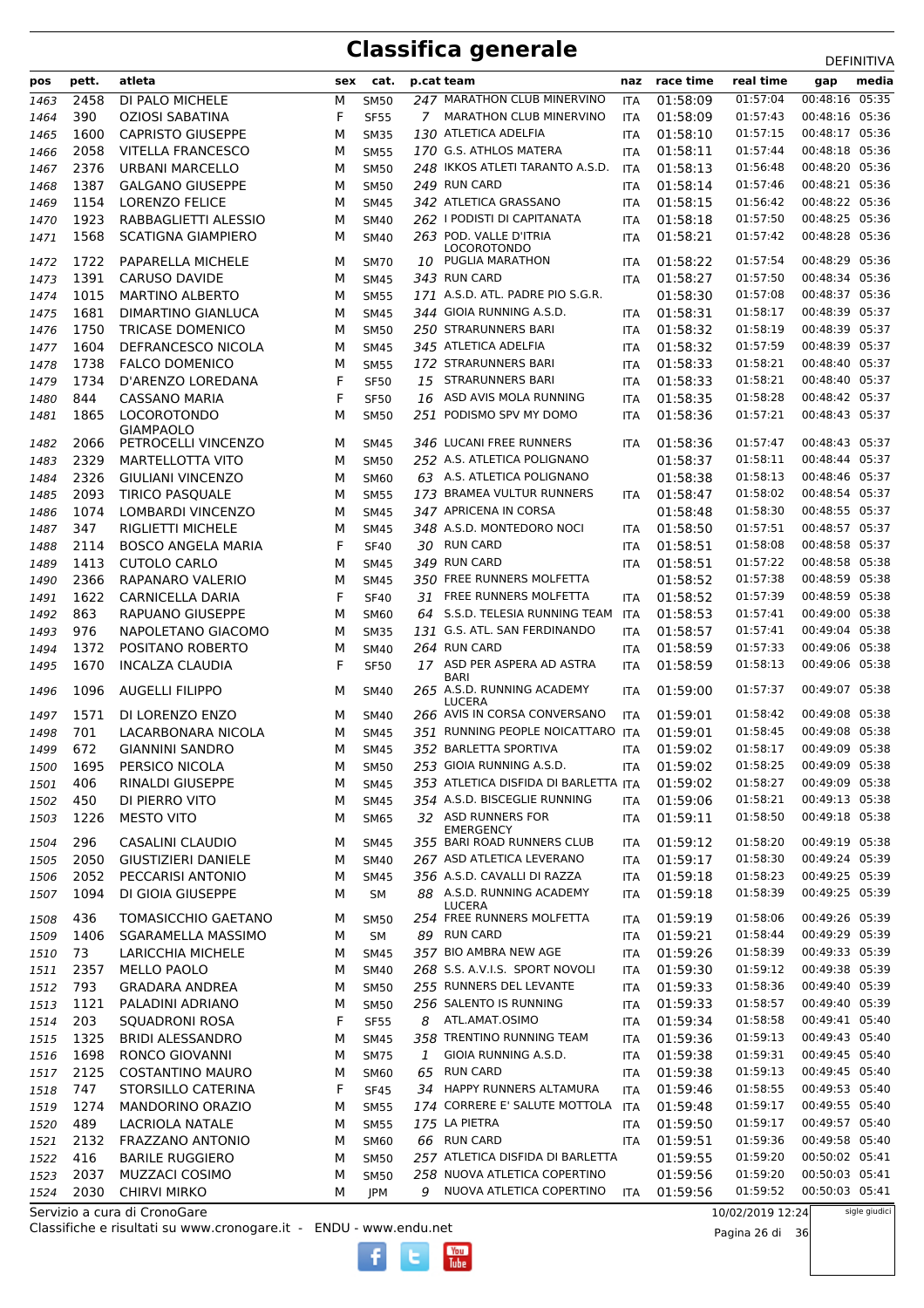|      |       |                           |        |             |    |                                            |            |           |                      | DEFINITIVA                       |
|------|-------|---------------------------|--------|-------------|----|--------------------------------------------|------------|-----------|----------------------|----------------------------------|
| pos  | pett. | atleta                    | sex    | cat.        |    | p.cat team                                 | naz        | race time | real time            | media<br>gap                     |
| 1525 | 2036  | <b>MARULLI FLAVIO</b>     | M      | <b>SM60</b> |    | 67 NUOVA ATLETICA COPERTINO                | <b>ITA</b> | 01:59:56  | 01:59:20             | 00:50:03 05:41                   |
| 1526 | 926   | DIRENZO IMMACOLATA        | F      | <b>SF55</b> | 9  | TIFATA RUNNERS CASERTA                     | <b>ITA</b> | 01:59:57  | 01:59:22             | 00:50:04 05:41                   |
| 1527 | 1430  | RAGUSO FRANCESCO          | М      | <b>SM50</b> |    | 259 ATLETICA MARTINA                       |            | 01:59:58  | 01:59:29             | 00:50:05 05:41                   |
|      |       | PAOLO                     |        |             |    |                                            |            |           |                      |                                  |
| 1528 | 1849  | <b>GALLO ANGELO</b>       | M      | <b>SM35</b> |    | 132 POLISPORT CICLO CLUB<br><b>FASANO</b>  | <b>ITA</b> | 01:59:59  | 01:59:00             | 00:50:06 05:41                   |
| 1529 | 820   | <b>SCANDONE MAURIZIO</b>  | M      | <b>SM50</b> |    | 260 ROAD RUNNERS TRANI                     | <b>ITA</b> | 01:59:59  | 01:59:07             | 00:50:06 05:41                   |
| 1530 | 1850  | LAPADULA PALMA            | F      | <b>SF35</b> |    | 25 POLISPORT CICLO CLUB                    | <b>ITA</b> | 02:00:00  | 01:59:02             | 00:50:07 05:41                   |
|      |       |                           |        |             |    | <b>FASANO</b>                              |            |           |                      |                                  |
| 1531 | 1362  | <b>SERGIO GIOVANNI</b>    | М      | <b>SM45</b> |    | 359 RUN CARD<br>35 A.S.D. TRE CASALI       | <b>ITA</b> | 02:00:05  | 01:59:10<br>01:59:14 | 00:50:12 05:41<br>00:50:13 05:41 |
| 1532 | 2488  | ZIZZA ANTONELLA           | F      | <b>SF45</b> |    | GIOIA RUNNING A.S.D.                       |            | 02:00:06  | 02:00:03             | 00:50:16 05:41                   |
| 1533 | 1700  | <b>VALENTE TOMMASO</b>    | М<br>F | <b>SM75</b> | 2  | POD. CANUSIUM 2004                         | <b>ITA</b> | 02:00:09  |                      | 00:50:18 05:41                   |
| 1534 | 1539  | D'ELIA BRIGIDA            |        | <b>SF50</b> | 18 |                                            | <b>ITA</b> | 02:00:11  | 01:59:36             |                                  |
| 1535 | 298   | FERRARA EMANUELE          | М      | <b>SM55</b> |    | 176 BARI ROAD RUNNERS CLUB                 | <b>ITA</b> | 02:00:13  | 01:59:21             | 00:50:20 05:41<br>00:50:21 05:41 |
| 1536 | 706   | PORCELLI VITO ROCCO       | М      | <b>SM55</b> |    | 177 RUNNING PEOPLE NOICATTARO ITA          |            | 02:00:14  | 01:59:42             |                                  |
| 1537 | 1038  | <b>RICCARDI MICHELE</b>   | М      | <b>SM60</b> | 68 | <b>ATLETICA TRINITAPOLI</b>                | <b>ITA</b> | 02:00:15  | 01:59:29             | 00:50:22 05:41<br>00:50:22 05:41 |
| 1538 | 1771  | NIRCHIO GIOVANNA          | F      | <b>SF</b>   |    | 10 A.S.D. ROAD RUNNING<br>MOLFETTA         | <b>ITA</b> | 02:00:15  | 01:59:25             |                                  |
| 1539 | 1758  | <b>CICCOLELLA MICHELE</b> | м      | <b>SM35</b> |    | 133 A.S.D. ROAD RUNNING                    |            | 02:00:16  | 01:59:26             | 00:50:23 05:42                   |
|      | 2452  | <b>ZUPA ANTONELLA</b>     |        |             |    | <b>MOLFETTA</b><br>32 MARGHERITA DI SAVOIA |            | 02:00:17  | 01:59:14             | 00:50:24 05:42                   |
| 1540 |       | VALENTINA                 | F      | <b>SF40</b> |    | <b>RUNNERS</b>                             |            |           |                      |                                  |
| 1541 | 2133  | <b>GABRIELE ANTONIO</b>   | м      | <b>SM40</b> |    | 269 RUN CARD                               | <b>ITA</b> | 02:00:17  | 01:58:51             | 00:50:24 05:42                   |
| 1542 | 503   | AZZOLLINI MICHELE         | M      | <b>SM40</b> |    | 270 BARLETTA SPORTIVA                      | <b>ITA</b> | 02:00:22  | 01:59:16             | 00:50:29 05:42                   |
| 1543 | 1125  | MINARDI LIDIA SARA        | F      | <b>SF45</b> |    | 36 ASD N.E.S.T.                            | <b>ITA</b> | 02:00:24  | 01:59:46             | 00:50:31 05:42                   |
| 1544 | 1538  | <b>CORMIO DOMENICO</b>    | M      | <b>SM50</b> |    | 261 POD. CANUSIUM 2004                     | <b>ITA</b> | 02:00:26  | 01:59:24             | 00:50:33 05:42                   |
| 1545 | 1347  | <b>GIANNUZZI ANTONIO</b>  | M      | <b>SM40</b> |    | 271 RUN CARD                               | <b>ITA</b> | 02:00:26  | 02:00:08             | 00:50:33 05:42                   |
| 1546 | 56    | ROMANAZZI DOMENICO        | М      | <b>SM55</b> |    | 178 A.S. AMATORI PUTIGNANO                 | <b>ITA</b> | 02:00:29  | 01:59:05             | 00:50:36 05:42                   |
| 1547 | 1382  | <b>RUSSO LUCIO</b>        | М      | <b>SM40</b> |    | 272 RUN CARD                               | <b>ITA</b> | 02:00:30  | 01:59:27             | 00:50:37 05:42                   |
| 1548 | 1730  | CARLOMAGNO GIOVANNA       | F      | <b>SF40</b> | 33 | STRARUNNERS BARI                           | <b>ITA</b> | 02:00:30  | 02:00:18             | 00:50:38 05:42                   |
| 1549 | 2183  | <b>ASSELITI DOMENICO</b>  | М      | <b>SM</b>   | 90 | <b>AMATORI ANDRIESI</b>                    |            | 02:00:31  | 02:00:14             | 00:50:38 05:42                   |
| 1550 | 2359  | DELE FOGLIE SERENA        | F      | <b>SF40</b> | 34 | FREE RUNNERS MOLFETTA                      |            | 02:00:33  | 01:59:41             | 00:50:40 05:42                   |
| 1551 | 2439  | MONTEVERDE MICHELE        | М      | <b>SM60</b> | 69 | MARGHERITA DI SAVOIA                       |            | 02:00:34  | 01:59:30             | 00:50:41 05:42                   |
|      |       |                           |        |             |    | <b>RUNNERS</b>                             |            |           |                      |                                  |
| 1552 | 2445  | RASTELLI VITO             | M      | <b>SM40</b> |    | 273 MARGHERITA DI SAVOIA<br><b>RUNNERS</b> |            | 02:00:34  | 01:59:29             | 00:50:41 05:42                   |
| 1553 | 703   | MELE DOMENICO             | М      | <b>SM70</b> | 11 | RUNNING PEOPLE NOICATTARO ITA              |            | 02:00:35  | 02:00:03             | 00:50:42 05:42                   |
| 1554 | 1542  | <b>MORRA MICHELE</b>      | M      | <b>SM60</b> | 70 | POD. CANUSIUM 2004                         | <b>ITA</b> | 02:00:37  | 02:00:20             | 00:50:44 05:43                   |
| 1555 | 1781  | PASCAZIO DANIELE          | M      | <b>SM40</b> |    | 274 A.S.D. WELLRUNNERS BITETTO             | ITA        | 02:00:37  | 02:00:04             | 00:50:44 05:43                   |
| 1556 | 1374  | <b>CASSA MATTEO</b>       | M      | <b>SM50</b> |    | 262 RUN CARD                               | <b>ITA</b> | 02:00:38  | 01:59:08             | 00:50:45 05:43                   |
| 1557 | 1839  | MINUNNI GRAZIANA          | М      | <b>SM45</b> |    | 360 A.S.D. MONTEDORO NOCI                  | <b>ITA</b> | 02:00:38  | 01:59:52             | 00:50:45 05:43                   |
| 1558 | 1426  | <b>FIORDALISI NICOLA</b>  | М      | <b>SM50</b> |    | 263 CLUB RUNNER 87                         | <b>ITA</b> | 02:00:39  | 01:59:50             | 00:50:46 05:43                   |
|      |       | CARMELO                   |        |             |    | CASTELLANETA                               |            |           |                      |                                  |
| 1559 | 981   | CASAMASSIMA FELICE        | М      | <b>SM50</b> |    | 264 G.S. ATL. SAN FERDINANDO               | <b>ITA</b> | 02:00:39  |                      | 01:59:25 00:50:46 05:43          |
| 1560 | 761   | NINIVAGGI GRAZIANTONIO    | М      | <b>SM70</b> |    | 12 HAPPY RUNNERS ALTAMURA                  | <b>ITA</b> | 02:00:40  | 02:00:17             | 00:50:47 05:43                   |
| 1561 | 692   | LOPS ROBERTA              | F      | <b>SF</b>   |    | 11 PEDONE-RICCARDI BISCEGLIE               | <b>ITA</b> | 02:00:41  | 01:59:46             | 00:50:48 05:43                   |
| 1562 | 2195  | <b>FARINA PAOLO</b>       | М      | <b>SM50</b> |    | 265 AMATORI ANDRIESI                       |            | 02:00:41  | 01:59:12             | 00:50:48 05:43                   |
| 1563 | 958   | PICCHIONE ANTONIO         | M      | <b>SM40</b> |    | 275 ATLETICA SOLIDALE                      | ITA        | 02:00:41  | 02:00:18             | 00:50:48 05:43                   |
| 1564 | 357   | PAPARELLA DOMENICO        | M      | <b>SM50</b> |    | 266 A.S. QUELLI DELLA PINETA               | <b>ITA</b> | 02:00:42  | 01:59:36             | 00:50:49 05:43                   |
| 1565 | 1524  | <b>DESARIO PIETRO</b>     | М      | <b>SM55</b> |    | 179 POL. 'D. PIETRI' GRAVINA               | ITA        | 02:00:42  | 01:59:25             | 00:50:49 05:43                   |
| 1566 | 1826  | MONACO VITO ROCCO         | М      | <b>SM35</b> |    | 134 ASD RUNNING CASSANO                    | <b>ITA</b> | 02:00:42  | 01:59:38             | 00:50:49 05:43                   |
|      | 1173  | DE SANCTIS MARIA          |        |             |    | VENTI18<br>19 A.S.D. FILIPPIDE             |            | 02:00:42  | 02:00:30             | 00:50:49 05:43                   |
| 1567 |       | CONCETTA                  | F      | <b>SF50</b> |    | MONTESILVANO                               | ITA        |           |                      |                                  |
| 1568 | 1172  | LORENZON MASSIMILIANO     | М      | <b>SM50</b> |    | 267 A.S.D. FILIPPIDE                       | ITA        | 02:00:42  | 02:00:30             | 00:50:49 05:43                   |
|      |       |                           |        |             |    | MONTESILVANO                               |            |           |                      |                                  |
| 1569 | 716   | DIGREGORIO GIULIO         | м      | <b>SM50</b> |    | 268 MURGIA MARATHON<br><b>SANTERAMO</b>    | <b>ITA</b> | 02:00:44  | 01:59:33             | 00:50:51 05:43                   |
| 1570 | 1178  | <b>CARUSO GIUSEPPE</b>    | М      | <b>SM55</b> |    | 180 ASD RUNNERS PESCARA                    | ITA        | 02:00:44  | 02:00:18             | 00:50:51 05:43                   |
| 1571 | 119   | AMBROSIO ANTONIO          | М      | <b>SM55</b> |    | 181 RUN CARD                               | <b>ITA</b> | 02:00:46  | 01:59:17             | 00:50:53 05:43                   |
| 1572 | 189   | <b>GALENTINO ANTONIO</b>  | М      | <b>SM65</b> |    | 33 A.MARATONETI ANDRIESI                   | ITA        | 02:00:49  | 01:59:38             | 00:50:56 05:43                   |
| 1573 | 1482  | RICCIARDELLI VINCENZO     | М      | <b>SM50</b> |    | 269 ATLETICA PRO CANOSA                    | ITA        | 02:00:50  | 02:00:36             | 00:50:57 05:43                   |
| 1574 | 1729  | <b>CAPUTO EMANUELLA</b>   | F      | <b>SF40</b> |    | 35 STRARUNNERS BARI                        | <b>ITA</b> | 02:00:51  | 01:59:59             | 00:50:58 05:43                   |
| 1575 | 774   | CAROFIGLIO GAETANO        | М      | <b>SM50</b> |    | 270 DREAM TEAM BARI                        | <b>ITA</b> | 02:00:51  | 02:00:00             | 00:50:58 05:43                   |
| 1576 | 1613  | NICASSIO SANTE            | М      | <b>SM45</b> |    | 361 ATLETICA ADELFIA                       | <b>ITA</b> | 02:00:51  | 02:00:19             | 00:50:58 05:43                   |
| 1577 | 1602  | <b>CURLO GIOVANNI</b>     | М      | <b>SM45</b> |    | 362 ATLETICA ADELFIA                       | <b>ITA</b> | 02:00:51  | 02:00:17             | 00:50:58 05:43                   |
| 1578 | 288   | <b>SCELTI VITO</b>        | М      | <b>SM50</b> |    | 271 BARI ROAD RUNNERS CLUB                 | ITA        | 02:00:53  | 02:00:02             | 00:51:00 05:43                   |
| 1579 | 1869  | <b>TARANTINI FABIO</b>    | М      | <b>SM50</b> |    | 272 PODISMO SPV MY DOMO                    | <b>ITA</b> | 02:00:54  | 01:59:37             | 00:51:01 05:43                   |
| 1580 | 1207  | <b>TRAMUTOLA ENRICO</b>   | М      | <b>SM45</b> |    | 363 BRAMEA VULTUR RUNNERS                  | <b>ITA</b> | 02:00:54  | 02:00:09             | 00:51:01 05:43                   |
| 1581 | 103   | PATARO SALVATORE          | М      | <b>SM50</b> |    | 273 A.S.D. FOGGIA RUNNING                  | <b>ITA</b> | 02:00:55  | 01:59:37             | 00:51:02 05:43                   |
| 1582 | 2185  | <b>CALDARONE ONOFRIO</b>  | М      | <b>SM50</b> |    | 274 AMATORI ANDRIESI                       |            | 02:00:56  | 01:59:41             | 00:51:03 05:43                   |

Classifiche e risultati su www.cronogare.it - ENDU - www.endu.net Servizio a cura di CronoGare

10/02/2019 12:24

Pagina 27 di 36

sigle giudici

 $\begin{bmatrix}\n\frac{\text{Vou}}{\text{Iube}}\n\end{bmatrix}$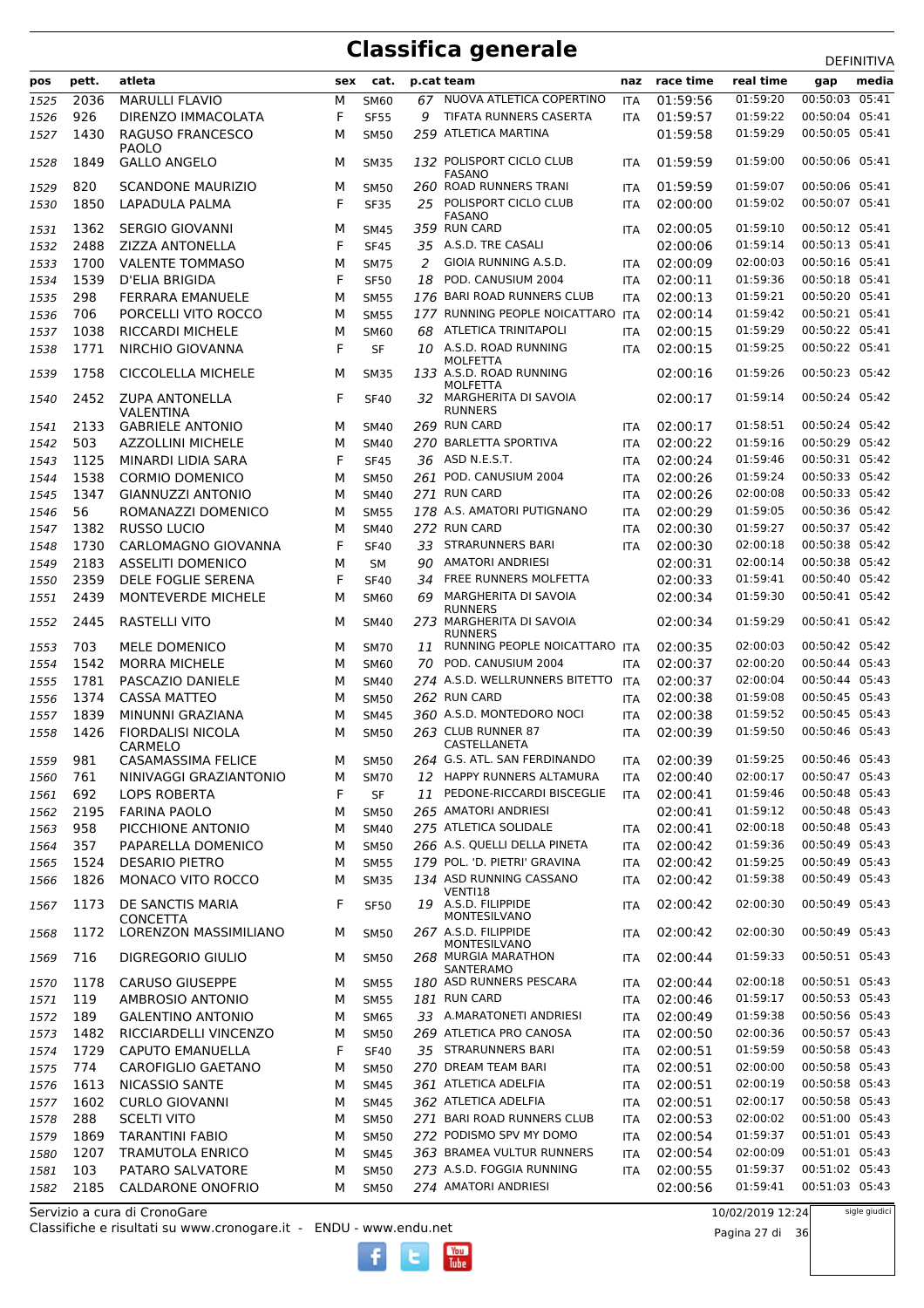|      |       |                                     |     |             |    |                                               |            |                      |           | <b>DLIIIVIIIVA</b> |
|------|-------|-------------------------------------|-----|-------------|----|-----------------------------------------------|------------|----------------------|-----------|--------------------|
| pos  | pett. | atleta                              | sex | cat.        |    | p.cat team                                    |            | naz race time        | real time | media<br>gap       |
| 1583 | 2190  | DI BARI LUCIA                       | F   | <b>SF45</b> |    | 37 AMATORI ANDRIESI                           |            | 02:00:57             | 01:59:53  | 00:51:04 05:43     |
| 1584 | 1735  | DE PASQUALE GRAZIA                  | F   | <b>SF40</b> |    | 36 STRARUNNERS BARI                           | <b>ITA</b> | 02:00:58             | 02:00:46  | 00:51:05 05:44     |
| 1585 | 335   | <b>MALCANGI FELICE</b>              | м   | <b>SM40</b> |    | 276 POL. 'D. PIETRI' GRAVINA                  | <b>ITA</b> | 02:00:58             | 01:59:40  | 00:51:05 05:44     |
| 1586 | 110   | <b>GUARASCIO SALVATORE</b>          | м   | <b>SM60</b> |    | 71 ATLETICA SURBO                             | <b>ITA</b> | 02:00:58             | 02:00:04  | 00:51:05 05:44     |
| 1587 | 1177  | <b>SARRA VENERE</b>                 | F   | <b>SF70</b> | 1  | ASD RUNNERS PESCARA                           | <b>ITA</b> | 02:01:04             | 02:00:57  | 00:51:11 05:44     |
| 1588 | 1354  | LOBOZZO GENUINO                     | м   | <b>SM50</b> |    | 275 A.S.DIL. UNIVERSITAS PA                   | <b>ITA</b> | 02:01:05             | 02:00:43  | 00:51:12 05:44     |
|      |       | <b>ANTONINO</b>                     |     |             |    |                                               |            |                      |           |                    |
| 1589 | 501   | <b>FARANO GIACINTO</b>              | м   | <b>SM50</b> |    | 276 BARLETTA SPORTIVA                         | <b>ITA</b> | 02:01:06             | 02:01:01  | 00:51:13 05:44     |
| 1590 | 1598  | CAMPAGNA GAETANO                    | М   | <b>SM65</b> |    | 34 ATLETICA ADELFIA                           | <b>ITA</b> | 02:01:07             | 02:01:00  | 00:51:14 05:44     |
| 1591 | 1377  | <b>CARMI MARCO</b>                  | м   | <b>SM40</b> |    | 277 RUN CARD                                  | <b>ITA</b> | 02:01:07             | 02:00:05  | 00:51:14 05:44     |
| 1592 | 2434  | DI LECCE FRANCESCO                  | м   | <b>SM45</b> |    | 364 MARGHERITA DI SAVOIA                      |            | 02:01:09             | 02:00:07  | 00:51:16 05:44     |
| 1593 | 1564  | <b>TOLOMEO ANNA</b>                 | F   | <b>SF35</b> |    | <b>RUNNERS</b><br>26 A.S.D. TRANI MARATHON    | <b>ITA</b> | 02:01:09             | 02:00:25  | 00:51:16 05:44     |
|      | 2122  |                                     |     |             |    | 277 RUN CARD                                  |            |                      | 01:59:48  | 00:51:17 05:44     |
| 1594 | 397   | <b>CERVELLINO MICHELE</b>           | м   | <b>SM50</b> |    | 365 ATLETICA DISFIDA DI BARLETTA ITA          | <b>ITA</b> | 02:01:10<br>02:01:14 | 02:00:16  | 00:51:21 05:44     |
| 1595 |       | PINTO NICOLA                        | м   | <b>SM45</b> |    | 38 BARLETTA SPORTIVA                          |            |                      |           | 00:51:23 05:44     |
| 1596 | 2380  | D'ERASMO SONJA                      | F   | <b>SF45</b> |    |                                               |            | 02:01:16             | 01:59:55  |                    |
| 1597 | 2347  | <b>LOZUPONE ROSA</b>                | F   | <b>SF40</b> |    | 37 AVIS IN CORSA CONVERSANO                   |            | 02:01:16             | 02:00:30  | 00:51:23 05:44     |
| 1598 | 1901  | <b>BOMBACIGNO MARIA</b>             | F   | <b>SF45</b> | 39 | I PODISTI DI CAPITANATA                       | <b>ITA</b> | 02:01:18             | 01:59:55  | 00:51:25 05:44     |
| 1599 | 2252  | PATRIZIA<br><b>FANELLI GIOVANNA</b> | F   | <b>SF50</b> | 20 | MARTINA FRANCA RINNUNG                        |            | 02:01:22             | 02:01:05  | 00:51:29 05:45     |
| 1600 | 312   | PARADISO NICOLA                     | м   | <b>SM60</b> |    | 72 ATLETICA TOMMASO ASSI                      | <b>ITA</b> | 02:01:22             | 02:01:05  | 00:51:29 05:45     |
|      |       |                                     |     |             |    | TRANI                                         |            |                      |           |                    |
| 1601 | 1040  | PADULA ANTONIO                      | м   | <b>SM55</b> |    | 182 G.S. ATHLOS MATERA                        |            | 02:01:29             | 02:00:09  | 00:51:36 05:45     |
| 1602 | 677   | DE LUCA FRANCESCA                   | F   | <b>SF50</b> | 21 | <b>BARLETTA SPORTIVA</b>                      |            | 02:01:29             | 02:01:24  | 00:51:36 05:45     |
| 1603 | 115   | <b>TESSA MARIA</b>                  | F   | <b>SF45</b> |    | 40 A.S. CULTURALE POD. S.                     | <b>ITA</b> | 02:01:30             | 02:01:01  | 00:51:37 05:45     |
|      | 1790  | PAOLILLO ROBERTO                    | м   |             |    | STEFANO<br>183 AMICI DEL CAMMINO BARLETTA ITA |            | 02:01:31             | 02:00:38  | 00:51:38 05:45     |
| 1604 |       |                                     |     | <b>SM55</b> |    | 278 A.S.D. AMICI STRADA DEL                   |            |                      | 02:00:26  | 00:51:38 05:45     |
| 1605 | 258   | <b>NOVIELLO MICHELE</b>             | м   | <b>SM40</b> |    | <b>TESORO</b>                                 | <b>ITA</b> | 02:01:31             |           |                    |
| 1606 | 1425  | <b>ANTONACCI MICHELEE</b>           | м   | <b>SM50</b> |    | 278 RUN CARD                                  | <b>ITA</b> | 02:01:34             | 02:00:49  | 00:51:41 05:45     |
| 1607 | 304   | <b>FALCO LUCA</b>                   | м   | <b>SM50</b> |    | 279 BARI ROAD RUNNERS CLUB                    | <b>ITA</b> | 02:01:34             | 02:00:44  | 00:51:41 05:45     |
| 1608 | 1255  | <b>ATTANASIO ANNA</b>               | F   | <b>SF50</b> | 22 | DREAM TEAM BARI                               | <b>ITA</b> | 02:01:36             | 02:00:45  | 00:51:44 05:45     |
| 1609 | 1099  | <b>BERARDI MARIO</b>                | м   | <b>SM50</b> |    | 280 RUNNERS CERIGNOLA A.S.D.                  | <b>ITA</b> | 02:01:38             | 02:01:21  | 00:51:45 05:45     |
| 1610 | 1003  | RITROVATO COSTANZO                  | M   | <b>SM50</b> |    | 281 A.S.D. ATL. PADRE PIO S.G.R.              | <b>ITA</b> | 02:01:40             | 02:00:06  | 00:51:47 05:46     |
| 1611 | 415   | CASTELLANO FILOMENA                 | F   | <b>SF50</b> |    | 23 ATLETICA DISFIDA DI BARLETTA               |            | 02:01:47             | 02:01:12  | 00:51:54 05:46     |
| 1612 | 2461  | <b>MASTROVITO FRANCESCO</b>         | м   | <b>SM40</b> |    | 279 LA PALESTRA ASD-MARTINA                   | <b>ITA</b> | 02:01:52             | 02:01:11  | 00:51:59 05:46     |
|      |       |                                     |     |             |    | <b>FRANCA</b>                                 |            |                      |           |                    |
| 1613 | 1508  | <b>MARTULLI SALVATORE</b>           | м   | <b>SM50</b> |    | 282 ATLETICA MONOPOLI                         |            | 02:01:53             | 02:00:53  | 00:52:00 05:46     |
| 1614 | 1808  | PICCOLO COSIMO DAMIANO              | м   | <b>SM50</b> |    | 283 G.S. AVIS BARLETTA A.S.D.                 | <b>ITA</b> | 02:01:55             | 02:00:49  | 00:52:02 05:46     |
| 1615 | 959   | <b>GONNELLA FRANCESCO</b>           | м   | <b>SM50</b> |    | 284 ASD I LUPI D'ABRUZZO                      | <b>ITA</b> | 02:01:56             | 02:01:41  | 00:52:03 05:46     |
| 1616 | 2459  | <b>VINCI CLAUDIO</b>                | м   | <b>SM35</b> |    | 135 LA PALESTRA ASD-MARTINA                   | <b>ITA</b> | 02:01:57             | 02:01:08  | 00:52:04 05:46     |
| 1617 | 505   | CAVALIERE GENNARO                   | м   | <b>SM50</b> |    | <b>FRANCA</b><br>285 BARLETTA SPORTIVA        |            | 02:01:58             | 02:01:11  | 00:52:05 05:46     |
| 1618 | 1465  | D'ALONZO CHIARINA                   | F   | <b>SF65</b> | 1  | ATL.AMAT.OSIMO                                | ITA        | 02:02:01             | 02:01:53  | 00:52:08 05:46     |
| 1619 | 1089  | <b>BUCCI SAVINO</b>                 | М   | <b>SM55</b> |    | 184 A.S.D. DAUNIA RUNNING                     | <b>ITA</b> | 02:02:04             | 02:01:05  | 00:52:11 05:47     |
| 1620 | 2222  | D'AMBRA ROSANNA                     | F   | <b>SF50</b> |    | 24 ATLETICA PRO CANOSA                        |            | 02:02:05             | 02:01:49  | 00:52:12 05:47     |
| 1621 | 2225  | FARFALLA MASSIMO                    | М   | <b>SM50</b> |    | 286 ATLETICA PRO CANOSA                       |            | 02:02:06             | 02:01:51  | 00:52:13 05:47     |
|      | 2139  | LENTI IOLANDA                       | F   |             |    | 38 RUN CARD                                   |            | 02:02:06             | 02:01:40  | 00:52:13 05:47     |
| 1622 | 1423  | <b>GATTA LUIGI FEDERICO</b>         |     | <b>SF40</b> |    | 73 RUN CARD                                   | <b>ITA</b> | 02:02:10             | 02:01:44  | 00:52:17 05:47     |
| 1623 | 762   |                                     | М   | <b>SM60</b> |    | 74 HAPPY RUNNERS ALTAMURA                     | ITA        |                      | 02:01:27  | 00:52:20 05:47     |
| 1624 |       | SIMONE ROCCO                        | м   | <b>SM60</b> |    |                                               | ITA        | 02:02:13             |           | 00:52:22 05:47     |
| 1625 | 1237  | PETILLO ROBERTO                     | М   | <b>SM40</b> |    | 280 XMANIA MTB A.S.D.                         |            | 02:02:15             | 02:01:03  |                    |
| 1626 | 1996  | LAMBERTO GIACINTO                   | М   | <b>SM45</b> |    | 366 CIRO' MARINA CHE CORRE                    | <b>ITA</b> | 02:02:18             | 02:01:29  | 00:52:25 05:47     |
| 1627 | 624   | DORONZO GRAZIA                      | F   | <b>SF50</b> |    | 25 BARLETTA SPORTIVA                          |            | 02:02:19             | 02:02:13  | 00:52:26 05:47     |
| 1628 | 2208  | <b>IMPEDOVO FRANCESCO</b>           | М   | <b>SM50</b> |    | 287 ATLETICA CASTELLANA                       |            | 02:02:23             | 02:01:29  | 00:52:30 05:48     |
| 1629 | 1326  | CORTELLETTI DANIELA                 | F   | <b>SF45</b> |    | 41 TRENTINO RUNNING TEAM                      | ITA        | 02:02:25             | 02:02:02  | 00:52:32 05:48     |
| 1630 | 1569  | D'ALESSANDRO VITO                   | М   | <b>SM35</b> |    | 136 AVIS IN CORSA CONVERSANO                  | ITA        | 02:02:27             | 02:01:41  | 00:52:34 05:48     |
| 1631 | 681   | <b>TUPPUTI ANNA</b>                 | F   | <b>SF35</b> |    | 27 BARLETTA SPORTIVA                          | <b>ITA</b> | 02:02:27             | 02:01:21  | 00:52:34 05:48     |
| 1632 | 161   | FILOMENO PASQUALE                   | М   | SM40        |    | 281 BARLETTA SPORTIVA                         | ITA        | 02:02:27             | 02:01:19  | 00:52:34 05:48     |
| 1633 | 1592  | <b>FABIIO</b><br>ALFARANO ALBERICO  | м   | <b>SM50</b> |    | 288 ATLETICA ADELFIA                          | ITA        | 02:02:29             | 02:01:59  | 00:52:36 05:48     |
| 1634 | 1005  | <b>RUSSO MATTEO</b>                 | М   | <b>SM60</b> |    | 75 A.S.D. ATL. PADRE PIO S.G.R.               | ITA        | 02:02:32             | 02:01:39  | 00:52:39 05:48     |
|      |       |                                     |     |             |    | 28 A.S.D. "CORRERE IN PUGLIA"                 |            | 02:02:33             | 02:01:15  | 00:52:40 05:48     |
| 1635 | 1241  | <b>FAGGIANELLI NUNZIA</b>           | F   | <b>SF35</b> |    | 289 A.S.D. ATL. PADRE PIO S.G.R.              |            |                      | 02:01:33  | 00:52:40 05:48     |
| 1636 | 1011  | <b>CICCONE DONATO</b>               | М   | <b>SM50</b> |    | 76 A.S.D. ATL. PADRE PIO S.G.R.               | ITA        | 02:02:33             | 02:01:39  | 00:52:40 05:48     |
| 1637 | 992   | COCOMAZZI GIOVANNI                  | М   | <b>SM60</b> |    |                                               | ITA        | 02:02:33             |           |                    |
| 1638 | 1012  | <b>LOPS GIOVANNI</b>                | М   | <b>SM45</b> |    | 367 A.S.D. ATL. PADRE PIO S.G.R.              | ITA        | 02:02:33             | 02:01:36  | 00:52:40 05:48     |
| 1639 | 1013  | <b>RICCIARDI ROSA</b>               | F   | <b>SF45</b> |    | 42 A.S.D. ATL. PADRE PIO S.G.R.               | ITA        | 02:02:34             | 02:01:37  | 00:52:41 05:48     |
| 1640 | 1010  | <b>CAPPUCCI GIUSEPPE</b>            | М   | <b>SM50</b> |    | 290 A.S.D. ATL. PADRE PIO S.G.R.              | ITA        | 02:02:34             | 02:01:37  | 00:52:41 05:48     |
| 1641 | 1001  | POMPILIO ANTONIO                    | М   | SM          |    | 91 A.S.D. ATL. PADRE PIO S.G.R.               | ITA        | 02:02:34             | 02:02:03  | 00:52:42 05:48     |
| 1642 | 1009  | VISCIO PIO PIETRO                   | м   | <b>SM70</b> |    | 13 A.S.D. ATL. PADRE PIO S.G.R.               | ITA        | 02:02:35             | 02:01:51  | 00:52:42 05:48     |

Classifiche e risultati su www.cronogare.it - ENDU - www.endu.net Servizio a cura di CronoGare

10/02/2019 12:24

Pagina 28 di 36

sigle giudici

 $\frac{\text{Vou}}{\text{Iube}}$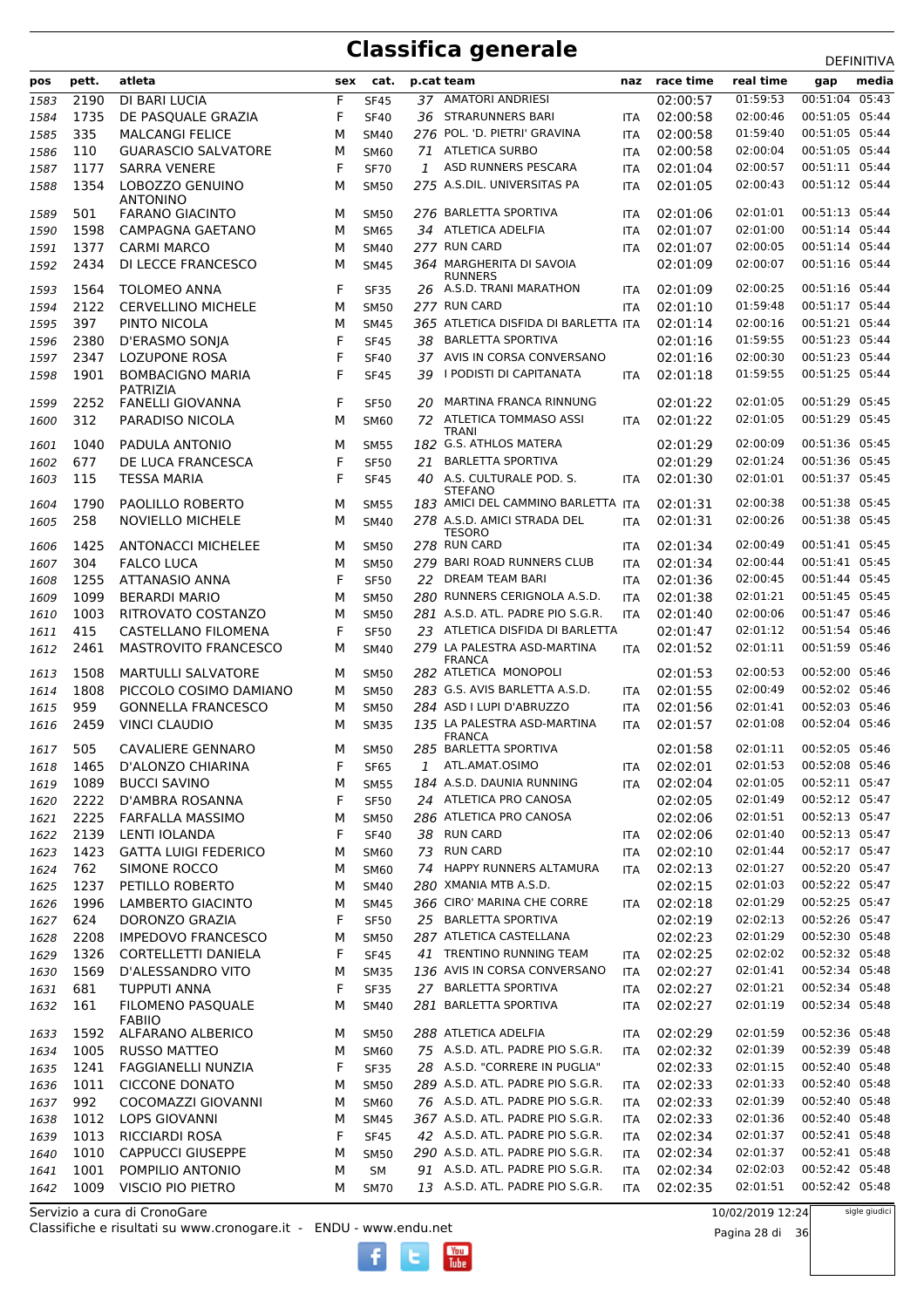|      | pett. | atleta                                          | sex | cat.        |     | p.cat team                                       |            | naz race time | real time            | <b>レㄴ!!!!!!!!</b>                | media |
|------|-------|-------------------------------------------------|-----|-------------|-----|--------------------------------------------------|------------|---------------|----------------------|----------------------------------|-------|
| pos  |       |                                                 |     |             |     |                                                  |            |               |                      | gap                              |       |
| 1643 | 568   | PICCOLO TERESA                                  | F   | <b>SF60</b> | 4   | <b>BARLETTA SPORTIVA</b>                         |            | 02:02:35      | 02:02:30             | 00:52:42 05:48                   |       |
| 1644 | 1504  | <b>IPPOLITO LUIGI</b>                           | М   | <b>SM65</b> | 35  | ATLETICA MONOPOLI                                | <b>ITA</b> | 02:02:36      | 02:01:10             | 00:52:43 05:48                   |       |
| 1645 | 2444  | PUGLIESE LUCIA ANNA                             | F   | JPF         | 1   | MARGHERITA DI SAVOIA<br><b>RUNNERS</b>           |            | 02:02:39      | 02:01:33             | 00:52:46 05:48                   |       |
| 1646 | 721   | <b>FIORENTINO GIOVANNI</b>                      | M   | <b>SM55</b> |     | 185 MURGIA MARATHON<br>SANTERAMO                 | <b>ITA</b> | 02:02:39      | 02:02:16             | 00:52:46 05:48                   |       |
| 1647 | 730   | <b>GIOVE DOMENICO</b>                           | м   | <b>SM70</b> | 14  | <b>MURGIA MARATHON</b><br>SANTERAMO              | <b>ITA</b> | 02:02:39      | 02:01:47             | 00:52:46 05:48                   |       |
| 1648 | 1632  | CIUFFREDA NICOLA                                | м   | <b>SM55</b> |     | 186 BARLETTA SPORTIVA                            |            | 02:02:40      | 02:01:11             | 00:52:47 05:48                   |       |
| 1649 | 358   | PIERNO RUGGIERO                                 | M   | <b>SM55</b> |     | 187 A.S. QUELLI DELLA PINETA                     | <b>ITA</b> | 02:02:43      | 02:01:37             | 00:52:50 05:48                   |       |
| 1650 | 729   | <b>GIOVE LUIGI</b>                              | M   | <b>SM60</b> |     | <b>77 MURGIA MARATHON</b>                        | <b>ITA</b> | 02:02:47      | 02:01:37             | 00:52:54 05:49                   |       |
| 1651 | 780   | DE CANDIA TERESA                                | F   | <b>SF50</b> | 26. | SANTERAMO<br>DREAM TEAM BARI                     | <b>ITA</b> | 02:02:48      | 02:01:55             | 00:52:55 05:49                   |       |
|      | 1548  | <b>RUSSO LUIGI</b>                              | M   |             |     | 282 POD. CANUSIUM 2004                           |            | 02:02:51      | 02:02:30             | 00:52:58 05:49                   |       |
| 1652 |       |                                                 |     | <b>SM40</b> |     |                                                  | <b>ITA</b> |               |                      |                                  |       |
| 1653 | 755   | <b>OSTUNI ANGELA</b>                            | F   | <b>SF55</b> | 10  | HAPPY RUNNERS ALTAMURA                           | <b>ITA</b> | 02:02:55      | 02:02:32             | 00:53:02 05:49                   |       |
| 1654 | 1312  | LOPERFIDO TIZIANA                               | F   | <b>SF</b>   |     | 12 A.S.D. RHBIKE TEAM                            | <b>ITA</b> | 02:02:55      | 02:02:02             | 00:53:02 05:49                   |       |
| 1655 | 696   | CAPURSO ILENIA                                  | F   | <b>SF35</b> |     | 29 A.S.D. ANDRIA RUNS                            |            | 02:02:55      | 02:01:51             | 00:53:02 05:49                   |       |
| 1656 | 1840  | <b>STEFANO ELISEO</b>                           | M   | <b>SM40</b> |     | 283 A.S. ATLET. TAVIANO 97 ONLUS                 |            | 02:02:58      | 02:01:58             | 00:53:05 05:49                   |       |
| 1657 | 1182  | <b>CATUCCI ALESSIO</b><br><b>GIUSEPPE</b>       | M   | <b>SM35</b> |     | 137 ASD NUOVA ATLETICA LATREZA                   |            | 02:03:03      | 02:01:53             | 00:53:10 05:49                   |       |
| 1658 | 1048  | PECORELLI SANTE                                 | M   | <b>SM35</b> |     | 138 VIESTE RUNNERS                               | <b>ITA</b> | 02:03:06      | 02:02:05             | 00:53:13 05:50                   |       |
| 1659 | 2076  | AVIGLIANO DONATO<br><b>ANTONIO</b>              | M   | <b>SM50</b> |     | 291 ATLETICA PALAZZO                             | <b>ITA</b> | 02:03:09      | 02:01:58             | 00:53:16 05:50                   |       |
| 1660 | 712   | LELLA RINO                                      | м   | <b>SM55</b> |     | 188 MURGIA MARATHON<br>SANTERAMO                 | <b>ITA</b> | 02:03:09      | 02:02:16             | 00:53:16 05:50                   |       |
| 1661 | 1025  | DI LEO MICHELE PIO                              | м   | <b>SM</b>   |     | 92 ATL. SAN NICANDRO<br><b>GARGANICO</b>         | <b>ITA</b> | 02:03:14      | 02:02:31             | 00:53:21 05:50                   |       |
| 1662 | 1857  | VINO PASQUALE                                   | M   | <b>SM60</b> | 78. | G.S.P. III REGIONE AEREA BARI                    | ITA        | 02:03:16      | 02:02:33             | 00:53:23 05:50                   |       |
| 1663 | 2396  | PARISI GAETANO                                  | M   | <b>SM50</b> |     | 292 BITONTO SPORTIVA                             |            | 02:03:22      | 02:02:10             | 00:53:29 05:50                   |       |
|      | 2191  | DI FRANCO LUIGI                                 | M   |             |     | 293 AMATORI ANDRIESI                             |            | 02:03:24      | 02:01:55             | 00:53:31 05:50                   |       |
| 1664 |       |                                                 |     | <b>SM50</b> |     |                                                  |            |               | 02:01:55             |                                  |       |
| 1665 | 2317  | <b>SGARRA SAVINO</b>                            | M   | <b>SM55</b> |     | 189 AMATORI ANDRIESI                             |            | 02:03:24      |                      | 00:53:31 05:50                   |       |
| 1666 | 486   | PASQUALE ISABELLA                               | F   | <b>SF35</b> |     | 30 A.S.D. BISCEGLIE RUNNING                      | <b>ITA</b> | 02:03:24      | 02:01:37             | 00:53:31 05:50                   |       |
| 1667 | 1480  | PELLEGRINO MICHELE                              | M   | <b>SM65</b> |     | 36 ATLETICA PRO CANOSA                           |            | 02:03:28      | 02:03:10             | 00:53:35 05:51                   |       |
| 1668 | 467   | <b>MASTRORILLI MARIO</b>                        | M   | <b>SM35</b> |     | 139 A.S.D. BISCEGLIE RUNNING                     | ITA        | 02:03:29      | 02:01:58             | 00:53:36 05:51                   |       |
| 1669 | 819   | <b>NUGNES GIUSEPPE</b>                          | M   | <b>SM55</b> |     | 190 ROAD RUNNERS TRANI                           | <b>ITA</b> | 02:03:31      | 02:02:57             | 00:53:38 05:51                   |       |
| 1670 | 2120  | <b>CASCHETTO GIORGIO</b>                        | M   | <b>SM</b>   | 93  | <b>RUN CARD</b>                                  |            | 02:03:45      | 02:03:01             | 00:53:52 05:51                   |       |
| 1671 | 2405  | LOGRILLO VITO PAOLO                             | M   | <b>SM55</b> |     | 191 ASD LA FENICE CASAMASSIMA                    |            | 02:03:46      | 02:01:23             | 00:53:53 05:51                   |       |
| 1672 | 1679  | <b>CAMASTA GIOVANNI</b>                         | M   | <b>SM55</b> |     | 192 GIOIA RUNNING A.S.D.                         | <b>ITA</b> | 02:03:48      | 02:02:27             | 00:53:55 05:52                   |       |
| 1673 | 1814  | ATTOLLINO VITO ANTONIO                          | M   | <b>SM45</b> |     | 368 ASD RUNNING CASSANO<br>VENTI18               | <b>ITA</b> | 02:03:51      | 02:03:31             | 00:53:58 05:52                   |       |
| 1674 | 1412  | <b>PRICCI GIOVANNA</b>                          | F   | <b>SF55</b> | 11  | <b>RUN CARD</b>                                  | <b>ITA</b> | 02:03:54      | 02:02:59             | 00:54:01 05:52                   |       |
| 1675 | 551   | <b>SECCIA GIACINTO</b>                          | M   | <b>SM40</b> |     | 284 BARLETTA SPORTIVA                            |            | 02:03:57      | 02:03:53             | 00:54:04 05:52                   |       |
| 1676 | 1495  | <b>BIASI MARIA</b>                              | F   | <b>SF60</b> | 5   | ATLETICA MONOPOLI                                | <b>ITA</b> | 02:04:00      | 02:03:52             | 00:54:07 05:52                   |       |
| 1677 | 626   | DORONZO EMANUELE                                | М   | SM45        |     | 369 BARLETTA SPORTIVA                            |            | 02:04:01      | 02:03:21             | 00:54:08 05:52                   |       |
| 1678 | 1591  | SCARABAGGIO ALBINO                              | м   | <b>SM55</b> |     | 193 ASS. NAZIONALE BERSAGLIERI                   | ITA        | 02:04:03      | 02:03:31             | 00:54:10 05:52                   |       |
| 1679 | 870   | DI CAPRIO ANTONIO                               | М   | <b>SM60</b> |     | BAR<br>79 S.S.D. TELESIA RUNNING TEAM            | <b>ITA</b> | 02:04:07      | 02:02:55             | 00:54:14 05:52                   |       |
|      | 1821  | <b>CLARIZIO MICHELE</b>                         | М   | <b>SM40</b> |     | 285 ASD RUNNING CASSANO                          | <b>ITA</b> | 02:04:09      | 02:03:05             | 00:54:16 05:53                   |       |
| 1680 |       |                                                 |     |             |     | VENTI18<br>294 S.ATL. S.G.BOSCO                  |            | 02:04:09      |                      |                                  |       |
| 1681 | 33    | <b>ESPOSITO FRANCESCO</b>                       | м   | <b>SM50</b> |     | PALAGIANELLO<br>370 A.S. ATLET. TAVIANO 97 ONLUS | <b>ITA</b> |               | 02:04:09<br>02:03:10 | 00:54:16 05:53<br>00:54:18 05:53 |       |
| 1682 | 2479  | <b>MARINO MARCO</b>                             | М   | SM45        |     |                                                  |            | 02:04:11      |                      |                                  |       |
| 1683 | 1924  | <b>RUSSO GIUSEPPE</b>                           | М   | <b>SM70</b> |     | 15 I PODISTI DI CAPITANATA                       | <b>ITA</b> | 02:04:11      | 02:03:19             | 00:54:18 05:53                   |       |
| 1684 | 1900  | <b>BLUNDO VINCENZO</b>                          | М   | <b>SM45</b> |     | 371 I PODISTI DI CAPITANATA                      | <b>ITA</b> | 02:04:13      | 02:02:50             | 00:54:20 05:53                   |       |
| 1685 | 627   | DORONZO AMATO                                   | М   | <b>SM50</b> |     | 295 BARLETTA SPORTIVA                            |            | 02:04:15      | 02:03:47             | 00:54:22 05:53                   |       |
| 1686 | 441   | MARZOCCA FRANCESCO                              | М   | <b>SM55</b> |     | 194 FREE RUNNERS MOLFETTA                        | ITA        | 02:04:15      | 02:03:18             | 00:54:22 05:53                   |       |
| 1687 | 379   | <b>BUCCI SILVIA</b>                             | F   | <b>SF45</b> | 43  | POD. CANUSIUM 2004                               | ITA        | 02:04:19      | 02:03:44             | 00:54:26 05:53                   |       |
| 1688 | 434   | <b>BINETTI SILVIO MARIA</b><br><b>CRISTIANO</b> | M   | <b>SM60</b> | 80  | FREE RUNNERS MOLFETTA                            | ITA        | 02:04:19      | 02:03:23             | 00:54:26 05:53                   |       |
| 1689 | 1481  | PINNELLI SILVIA CARMELA                         | F   | <b>SF40</b> |     | 39 ATLETICA PRO CANOSA                           | <b>ITA</b> | 02:04:20      | 02:04:05             | 00:54:27 05:53                   |       |
| 1690 | 2151  | <b>QUARTO MICHELE</b>                           | М   | <b>SM65</b> |     | 37 RUN CARD                                      | <b>ITA</b> | 02:04:21      | 02:03:08             | 00:54:28 05:53                   |       |
| 1691 | 947   | PACE GABRIELE                                   | М   | <b>SM35</b> |     | 140 ASD PODISTICA SAN SALVO                      | <b>ITA</b> | 02:04:22      | 02:03:40             | 00:54:29 05:53                   |       |
| 1692 | 1580  | PACE VITO DOMENICO                              | М   | <b>SM50</b> |     | 296 AVIS IN CORSA CONVERSANO                     | <b>ITA</b> | 02:04:29      | 02:03:16             | 00:54:36 05:54                   |       |
| 1693 | 2399  | STELLACCI MARIA GRAZIA                          | F   | <b>SF50</b> |     | 27 BITONTO SPORTIVA                              |            | 02:04:34      | 02:03:23             | 00:54:42 05:54                   |       |
| 1694 | 2394  | MINENNA MICHELE                                 | М   | <b>SM50</b> |     | 297 BITONTO SPORTIVA                             |            | 02:04:35      | 02:03:24             | 00:54:42 05:54                   |       |
| 1695 | 1782  | RAGONE PASQUALE                                 | М   | <b>SM55</b> |     | 195 A.S.D. WELLRUNNERS BITETTO                   |            | 02:04:37      | 02:03:58             | 00:54:44 05:54                   |       |
|      | 1747  | <b>RUSSANO FRANCESCO</b>                        |     |             |     | 298 STRARUNNERS BARI                             |            | 02:04:40      | 02:04:28             | 00:54:47 05:54                   |       |
| 1696 |       |                                                 | М   | <b>SM50</b> |     |                                                  | ITA        |               |                      | 00:54:48 05:54                   |       |
| 1697 | 1921  | PICCIRILLI ROMEO                                | М   | <b>SM55</b> |     | 196 I PODISTI DI CAPITANATA                      | <b>ITA</b> | 02:04:41      | 02:03:17             |                                  |       |
| 1698 | 1115  | <b>COSTANTINI MASSIMO</b><br><b>GIOVANNI</b>    | м   | <b>SM50</b> |     | 299 G.POD. DUEMILA RUFFANO                       | ITA        | 02:04:41      | 02:04:24             | 00:54:48 05:54                   |       |
| 1699 | 185   | TAMMACCARO SALVATORE                            | м   | <b>SM65</b> |     | 38 A.MARATONETI ANDRIESI                         | ITA        | 02:04:43      | 02:03:29             | 00:54:50 05:54                   |       |

 $\begin{bmatrix}\n\frac{\text{Vou}}{\text{Iube}}\n\end{bmatrix}$ 

Classifiche e risultati su www.cronogare.it - ENDU - www.endu.net Servizio a cura di CronoGare

10/02/2019 12:24

Pagina 29 di 36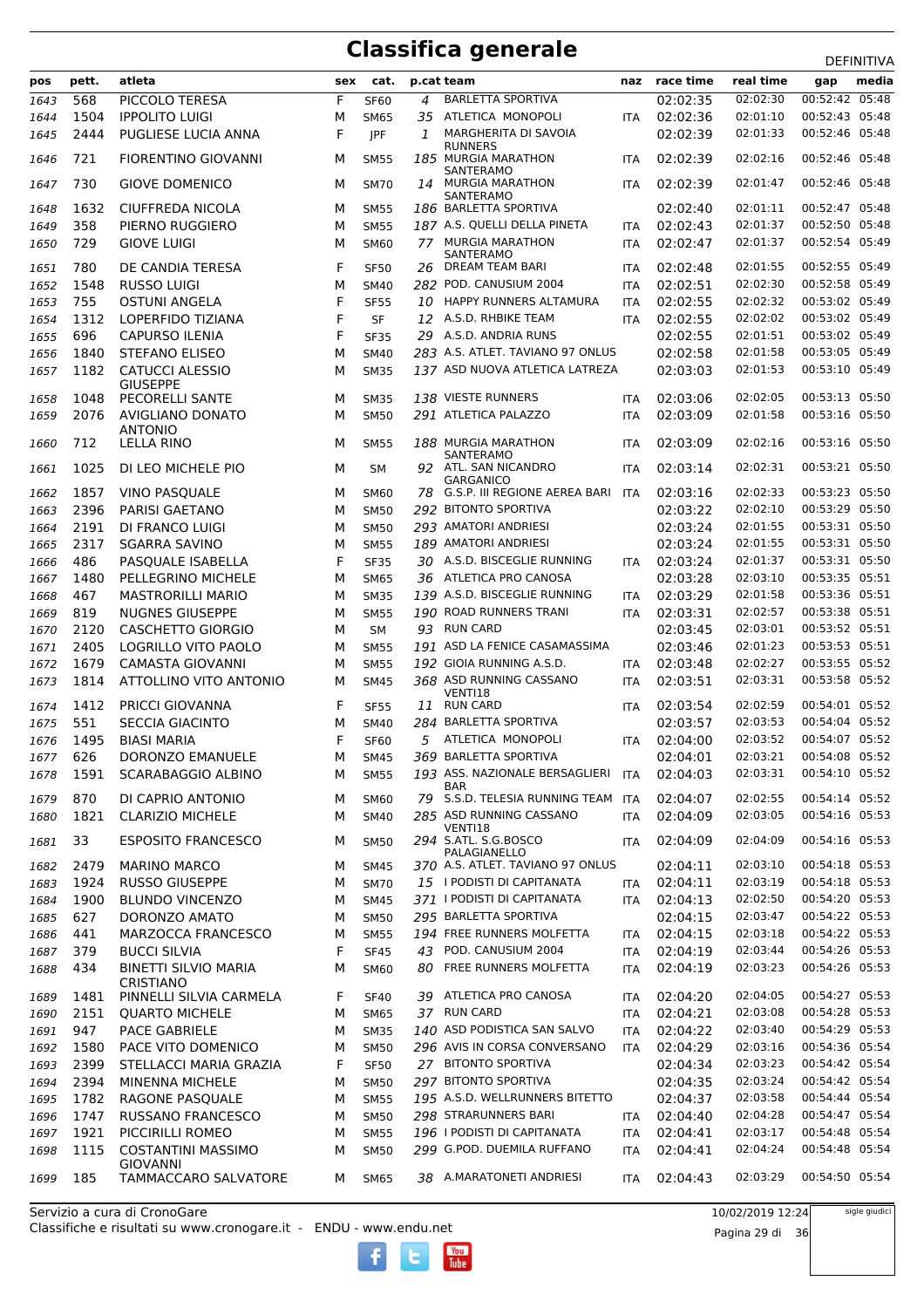|              |             |                                              |        |                            |    |                                               |                   |                      |                      | DEFINITIVA     |
|--------------|-------------|----------------------------------------------|--------|----------------------------|----|-----------------------------------------------|-------------------|----------------------|----------------------|----------------|
| pos          | pett.       | atleta                                       | sex    | cat.                       |    | p.cat team                                    | naz               | race time            | real time            | media<br>gap   |
| 1700         | 1989        | <b>D'ERCOLE GIROLAMO</b>                     | М      | <b>SM45</b>                |    | 372 ASD MASTER ON THE ROAD                    | ITA               | 02:04:44             | 02:03:10             | 00:54:51 05:54 |
|              |             |                                              |        |                            |    | <b>SFP</b>                                    |                   |                      |                      | 00:54:53 05:54 |
| 1701         | 679         | <b>CARBONE LUIGI</b>                         | м      | SM60                       |    | 81 BARLETTA SPORTIVA<br>300 ATLETICA MONOPOLI |                   | 02:04:46             | 02:03:12<br>02:03:27 | 00:55:00 05:55 |
| 1702         | 1494<br>867 | <b>BARNABA FRANCESCO</b><br>D'ONOFRIO ROSINA | М<br>F | <b>SM50</b>                |    | 31 S.S.D. TELESIA RUNNING TEAM                | <b>ITA</b>        | 02:04:53<br>02:04:53 | 02:03:41             | 00:55:00 05:55 |
| 1703         |             |                                              |        | <b>SF35</b>                |    | S.S.D. TELESIA RUNNING TEAM                   | <b>ITA</b>        |                      | 02:03:43             | 00:55:02 05:55 |
| 1704         | 864         | PASCALE ANTONIA                              | F      | <b>SF50</b>                | 28 | 197 A.P.D. ECOLOGICA 'G'                      | <b>ITA</b>        | 02:04:55             | 02:03:58             | 00:55:04 05:55 |
| 1705         | 124         | <b>IACONI VITO</b>                           | м      | <b>SM55</b>                |    |                                               | <b>ITA</b>        | 02:04:57             |                      |                |
| 1706         | 1712        | <b>INGEGNERE VALERIA</b>                     | F      | <b>SF45</b>                |    | 44 CIRCOLO AZIENDALE<br>ACQUEDOTTO P          | <b>ITA</b>        | 02:05:03             | 02:04:11             | 00:55:10 05:55 |
| 1707         | 1866        | LUCERI PAOLO                                 | м      | <b>SM50</b>                |    | 301 PODISMO SPV MY DOMO                       | <b>ITA</b>        | 02:05:04             | 02:03:49             | 00:55:11 05:55 |
| 1708         | 1829        | PISCAZZI ANTONIO                             | м      | <b>SM45</b>                |    | 373 ASD RUNNING CASSANO                       | <b>ITA</b>        | 02:05:05             | 02:04:07             | 00:55:12 05:55 |
| 1709         | 1085        | <b>CERRONE GIUSEPPE</b>                      | м      | <b>SM40</b>                |    | VENTI18<br>286 FIDAL RUNCARD                  |                   | 02:05:11             | 02:04:29             | 00:55:18 05:55 |
| 1710         | 1974        | PRENCIPE FRANCESCO                           | м      | <b>SM65</b>                | 39 | ASD MANFREDONIA CORRE                         | <b>ITA</b>        | 02:05:11             | 02:03:59             | 00:55:18 05:55 |
| 1711         | 1783        | ANGELILLIS SERGIO                            | м      | <b>SM65</b>                | 40 | AMICI DEL CAMMINO BARLETTA ITA                |                   | 02:05:11             | 02:03:52             | 00:55:18 05:56 |
| 1712         | 847         | <b>RECCHIA ANGELO</b>                        | м      | <b>SM70</b>                | 16 | ASD AVIS MOLA RUNNING                         | <b>ITA</b>        | 02:05:12             | 02:03:48             | 00:55:19 05:56 |
| 1713         | 1565        | <b>TRIA GIOVANNI</b>                         | м      | SM60                       |    | 82 A.S.D. TRANI MARATHON                      | <b>ITA</b>        | 02:05:12             | 02:04:28             | 00:55:19 05:56 |
| 1714         | 205         | <b>BIANCHELLA MARCO</b>                      | м      | <b>SM50</b>                |    | 302 ATL.AMAT.OSIMO                            |                   | 02:05:15             | 02:04:40             | 00:55:22 05:56 |
| 1715         | 437         | DE STENA FILIPPO                             | М      | <b>SM55</b>                |    | 198 FREE RUNNERS MOLFETTA                     | ITA<br><b>ITA</b> | 02:05:15             | 02:04:18             | 00:55:22 05:56 |
|              | 193         | <b>CELLAMMARE GIOVANNI</b>                   | м      |                            |    | 303 A.MARATONETI ANDRIESI                     |                   | 02:05:17             | 02:03:49             | 00:55:24 05:56 |
| 1716<br>1717 | 2309        | PORRO SILVANA                                | F      | <b>SM50</b><br><b>SF45</b> | 45 | <b>AMATORI ANDRIESI</b>                       | <b>ITA</b>        | 02:05:18             | 02:05:13             | 00:55:25 05:56 |
| 1718         | 845         | <b>RUGGIERI ROSA</b>                         | F      | <b>SF45</b>                | 46 | ASD AVIS MOLA RUNNING                         | <b>ITA</b>        | 02:05:20             | 02:05:13             | 00:55:27 05:56 |
|              | 1019        | <b>CARUSO LEONARDO</b>                       | М      |                            | 3  | ATL. SAN NICANDRO                             |                   | 02:05:20             | 02:04:37             | 00:55:27 05:56 |
| 1719         |             |                                              |        | <b>SM75</b>                |    | <b>GARGANICO</b>                              | <b>ITA</b>        |                      |                      |                |
| 1720         | 264         | RANIERI GIULIA                               | F      | <b>SF50</b>                |    | 29 A.S.D. AMICI STRADA DEL                    | <b>ITA</b>        | 02:05:31             | 02:04:50             | 00:55:38 05:56 |
| 1721         | 2064        | <b>GALLITELLI ANTONIO</b>                    | м      | <b>SM55</b>                |    | <b>TESORO</b><br>199 LUCANI FREE RUNNERS      | <b>ITA</b>        | 02:05:31             | 02:05:06             | 00:55:39 05:56 |
| 1722         | 667         | <b>GIANNINI FRANCESCO</b>                    | м      | <b>SM35</b>                |    | 141 BARLETTA SPORTIVA                         |                   | 02:05:46             | 02:05:25             | 00:55:53 05:57 |
|              |             | <b>PAOLO</b>                                 |        |                            |    |                                               |                   |                      |                      |                |
| 1723         | 2316        | SGARAMELLA RICCARDO                          | м      | <b>SM55</b>                |    | 200 AMATORI ANDRIESI                          |                   | 02:05:47             | 02:04:19             | 00:55:54 05:57 |
| 1724         | 1288        | <b>CAPRIOLI ANTONIA</b>                      | F      | <b>SF50</b>                | 30 | ATHLETIC TEAM PALAGIANO                       | <b>ITA</b>        | 02:05:48             | 02:05:09             | 00:55:55 05:57 |
| 1725         | 1405        | <b>GIACOMODONATO ROCCO</b>                   | М      | <b>SM50</b>                |    | 304 ATHLETIC CLUB TERMOLI ASD                 | <b>ITA</b>        | 02:05:51             | 02:05:08             | 00:55:58 05:57 |
| 1726         | 1122        | <b>COPPOLA PASCAL</b>                        | м      | <b>SM50</b>                |    | 305 A.S.D. ATLETICA GALLIPOLI                 | <b>ITA</b>        | 02:05:52             | 02:04:28             | 00:55:59 05:57 |
| 1727         | 1801        | <b>CAMPESE LUIGI</b>                         | М      | <b>SM60</b>                |    | 83 G.S. AVIS BARLETTA A.S.D.                  | <b>ITA</b>        | 02:05:57             | 02:04:51             | 00:56:04 05:58 |
| 1728         | 1134        | SOLLENNITA' ANTONINO                         | М      | <b>SM55</b>                |    | 201 FRIESIAN TEAM                             | <b>ITA</b>        | 02:06:02             | 02:05:33             | 00:56:09 05:58 |
| 1729         | 2344        | <b>LORUSSO GENNARO</b>                       | м      | <b>SM50</b>                |    | 306 AVIS CONVERSANO                           |                   | 02:06:04             | 02:05:17             | 00:56:11 05:58 |
| 1730         | 1833        | <b>BAVARO ANTONELLA</b>                      | F      | <b>SF40</b>                | 40 | ATLETICA CITTA' BIANCA                        | <b>ITA</b>        | 02:06:04             | 02:05:25             | 00:56:11 05:58 |
| 1731         | 1066        | <b>PACILLI GIUSEPPE</b>                      | М      | <b>SM45</b>                |    | 374 ASD MANFREDONIA CORRE                     | <b>ITA</b>        | 02:06:12             | 02:05:01             | 00:56:19 05:58 |
| 1732         | 1971        | <b>LUPOLI MARCO</b>                          | м      | <b>SM50</b>                |    | 307 ASD MANFREDONIA CORRE                     | <b>ITA</b>        | 02:06:12             | 02:05:01             | 00:56:19 05:58 |
| 1733         | 1334        | <b>DONADIO ILARIA</b>                        | F      | <b>SF40</b>                |    | 41 RUN CARD                                   | <b>ITA</b>        | 02:06:21             | 02:05:12             | 00:56:28 05:59 |
| 1734         | 93          | NOTARANGELO FABIO                            | м      | <b>SM40</b>                |    | 287 A.S.D. FOGGIA RUNNING                     | <b>ITA</b>        | 02:06:29             | 02:04:58             | 00:56:36 05:59 |
| 1735         | 2320        | ZAGARIA GIOVANNI                             | м      | <b>SM35</b>                |    | 142 AMATORI ANDRIESI                          |                   | 02:06:32             | 02:05:24             | 00:56:39 05:59 |
| 1736         | 1554        | <b>D'ERCOLE TOMMASO</b>                      | М      | <b>SM40</b>                |    | 288 A.S.D. TRANI MARATHON                     | ITA               | 02:06:37             | 02:05:35             | 00:56:44 06:00 |
| 1737         | 469         | LA NOTTE COSIMO                              | М      | <b>SM45</b>                |    | 375 A.S.D. BISCEGLIE RUNNING                  |                   | 02:06:37             | 02:05:06             | 00:56:44 06:00 |
| 1738         | 1822        | <b>FERRULLI NICOLA</b>                       | М      | <b>SM45</b>                |    | 376 ASD RUNNING CASSANO                       | ITA               | 02:06:38             | 02:05:40             | 00:56:45 06:00 |
|              |             |                                              |        |                            |    | VENTI18                                       |                   |                      |                      |                |
| 1739         | 584         | <b>MATERA ANTONIO</b>                        | м      | SM40                       |    | 289 BARLETTA SPORTIVA                         |                   | 02:06:41             | 02:06:14             | 00:56:48 06:00 |
| 1740         | 1856        | SALIERNO FRANCESCO                           | М      | <b>SM55</b>                |    | 202 G.S.P. III REGIONE AEREA BARI ITA         |                   | 02:06:53             | 02:06:09             | 00:57:00 06:00 |
| 1741         | 2324        | DE RUSSIS VITO                               | М      | <b>SM55</b>                |    | 203 ATLETICA POLIGNANO                        |                   | 02:06:55             | 02:06:28             | 00:57:02 06:00 |
| 1742         | 814         | <b>MARTINA DOMENICO</b>                      | М      | <b>SM50</b>                |    | 308 ROAD RUNNERS TRANI                        | <b>ITA</b>        | 02:06:56             | 02:06:01             | 00:57:03 06:00 |
| 1743         | 685         | <b>MARI MICHELE</b>                          | М      | <b>SM45</b>                |    | 377 BARLETTA SPORTIVA                         |                   | 02:07:03             | 02:06:19             | 00:57:10 06:01 |
| 1744         | 1958        | <b>SALCUNI PIETRO</b>                        | М      | <b>SM65</b>                |    | 41 GR. POD. MONTE SANT'ANGELO ITA             |                   | 02:07:05             | 02:06:17             | 00:57:12 06:01 |
| 1745         | 1383        | DERRICO COSIMO                               | М      | <b>SM55</b>                |    | 204 RUN CARD                                  |                   | 02:07:16             | 02:05:48             | 00:57:23 06:01 |
| 1746         | 1532        | DI CIOMMO VITO                               | М      | <b>SM60</b>                |    | 84 A.MARATONETI ANDRIESI                      |                   | 02:07:24             | 02:05:57             | 00:57:31 06:02 |
| 1747         | 1386        | <b>BRATTOLI SALVATORE</b><br><b>ANTONIO</b>  | М      | <b>SM60</b>                |    | 85 RUN CARD                                   | <b>ITA</b>        | 02:07:25             | 02:06:12             | 00:57:32 06:02 |
| 1748         | 1453        | <b>FILOSOFI MASSIMO</b>                      | м      | SM60                       | 86 | RUN CARD                                      | ITA               | 02:07:25             | 02:06:36             | 00:57:32 06:02 |
| 1749         | 1454        | FILOSOFI STEFANO                             | М      | SM                         |    | 94 RUN CARD                                   | ITA               | 02:07:25             | 02:06:38             | 00:57:32 06:02 |
| 1750         | 1031        | SACCO COLOMBANO                              | м      | <b>SM55</b>                |    | 205 ATL. SAN NICANDRO                         | ITA               | 02:07:26             | 02:06:13             | 00:57:33 06:02 |
|              |             |                                              |        |                            |    | <b>GARGANICO</b>                              |                   |                      |                      |                |
| 1751         | 1236        | <b>BAILON FRANCESCO</b>                      | М      | SM50                       |    | 309 A.S.D. BARLETTA SPORTIVA                  |                   | 02:07:28             | 02:06:35             | 00:57:35 06:02 |
| 1752         | 1235        | <b>CORSINI GIOVANNI</b>                      | м      | <b>SM45</b>                |    | 378 A.S.D. BARLETTA SPORTIVA                  |                   | 02:07:30             | 02:06:53             | 00:57:37 06:02 |
| 1753         | 1181        | D'ANVERSA MARILISA                           | F      | SF                         |    | 13 ASD NUOVA ATLETICA LATREZA                 |                   | 02:07:31             | 02:06:21             | 00:57:38 06:02 |
| 1754         | 1889        | <b>BOCALE LEONARDO</b>                       | М      | <b>SM45</b>                |    | 379 A.S. PEGASO                               | <b>ITA</b>        | 02:07:32             | 02:06:02             | 00:57:39 06:02 |
| 1755         | 1411        | <b>BELLIMBENI GIUSEPPE</b>                   | М      | <b>SM50</b>                |    | 310 RUN CARD                                  | <b>ITA</b>        | 02:07:32             | 02:06:14             | 00:57:39 06:02 |
| 1756         | 1170        | SALVEMINI NICOLA                             | М      | <b>SM55</b>                |    | 206 NOVARA CHE CORRE                          | <b>ITA</b>        | 02:07:34             | 02:07:00             | 00:57:41 06:02 |
| 1757         | 1575        | LABBE GIUSEPPE                               | М      | <b>SM50</b>                |    | 311 AVIS IN CORSA CONVERSANO                  | ITA               | 02:07:38             | 02:06:25             | 00:57:45 06:02 |
| 1758         | 1303        | <b>TRISOLINI ANTONELLA</b>                   | F      | <b>SF45</b>                |    | 47 A.S.D.FITNESS PODISTICA S.G.J. ITA         |                   | 02:07:39             | 02:06:32             | 00:57:46 06:03 |
| 1759         | 1306        | <b>DANIELE MARISA</b>                        | F      | <b>SF55</b>                |    | 12 A.S.D. TRIATHLON TARANTO                   | <b>ITA</b>        | 02:07:39             | 02:06:32             | 00:57:46 06:03 |

 $\begin{bmatrix}\n\frac{\text{Vou}}{\text{Iube}}\n\end{bmatrix}$ 

Classifiche e risultati su www.cronogare.it - ENDU - www.endu.net Servizio a cura di CronoGare

10/02/2019 12:24

Pagina 30 di 36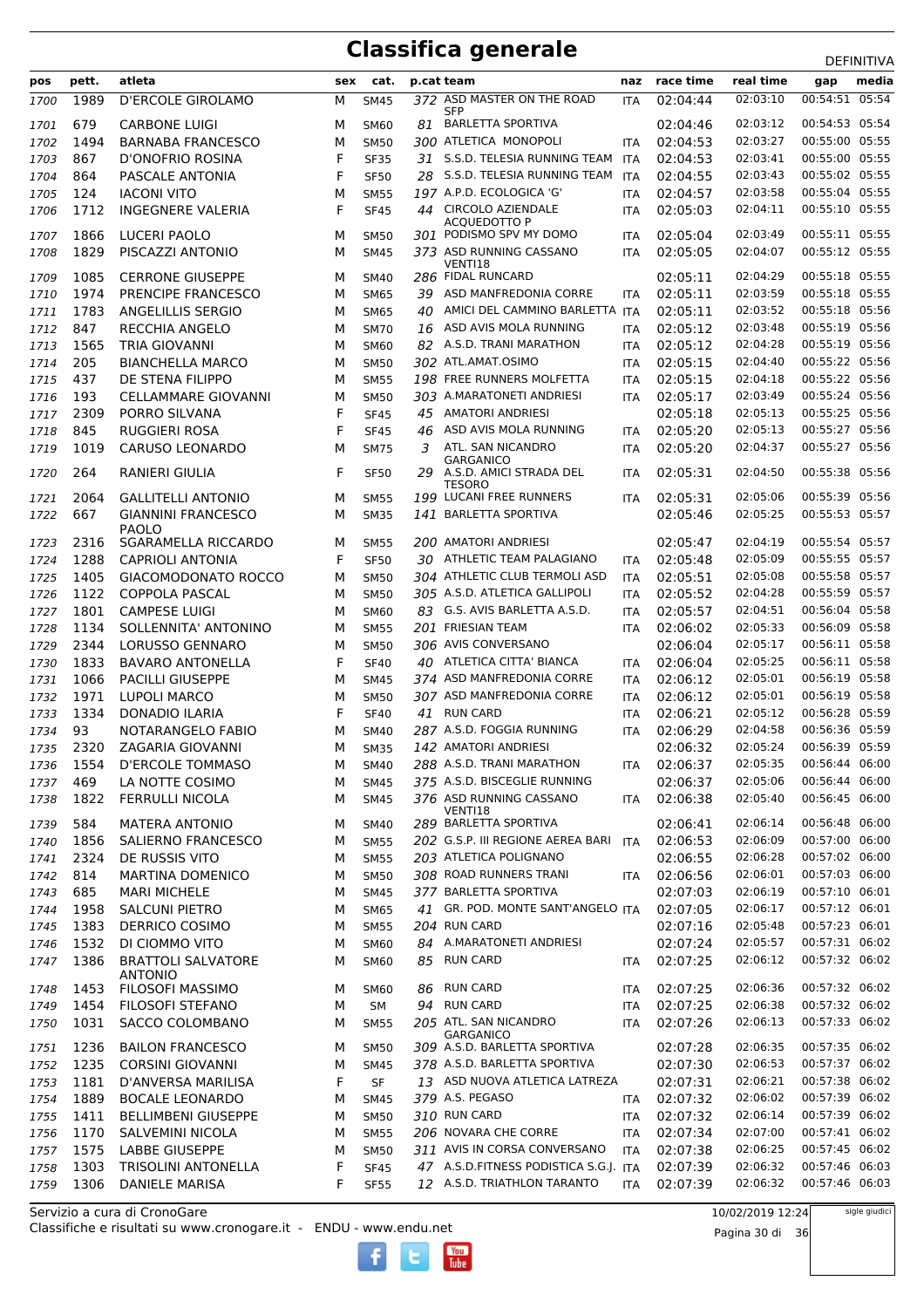| pos          | pett. | atleta                                     | sex | cat.                       |    | p.cat team                                         | naz                      | race time | real time | gap            | media |
|--------------|-------|--------------------------------------------|-----|----------------------------|----|----------------------------------------------------|--------------------------|-----------|-----------|----------------|-------|
| 1760         | 1561  | RAGNO MASSIMO                              | М   | <b>SM55</b>                |    | 207 A.S.D. TRANI MARATHON                          | <b>ITA</b>               | 02:07:44  | 02:06:46  | 00:57:51 06:03 |       |
| 1761         | 1559  | <b>MASTRONICOLA GIUSEPPE</b>               | М   | <b>SM55</b>                |    | 208 A.S.D. TRANI MARATHON                          | <b>ITA</b>               | 02:07:45  | 02:06:47  | 00:57:52 06:03 |       |
| 1762         | 571   | PESCHECHERA ANTONIO                        | М   | <b>SM40</b>                |    | 290 BARLETTA SPORTIVA                              |                          | 02:07:58  | 02:07:31  | 00:58:05 06:03 |       |
| 1763         | 2257  | POLIZIO MAIKOL                             | М   | <b>SM</b>                  | 95 | MARTINA FRANCA RINNUNG                             |                          | 02:07:59  | 02:07:43  | 00:58:06 06:03 |       |
| 1764         | 2251  | <b>CICERO LAURA</b>                        | F   | <b>SF40</b>                | 42 | MARTINA FRANCA RINNUNG                             |                          | 02:07:59  | 02:07:15  | 00:58:06 06:03 |       |
| 1765         | 1111  | CHIANELLA MASSIMO                          | М   | <b>SM65</b>                | 42 | PHOENIX TEAM FERRARA ASD                           |                          | 02:08:09  | 02:07:17  | 00:58:16 06:04 |       |
| 1766         | 1112  | <b>DELVECCHIO LUIGI</b>                    | М   | <b>SM35</b>                |    | 143 PHOENIX TEAM FERRARA ASD                       |                          | 02:08:09  | 02:07:18  | 00:58:16 06:04 |       |
| 1767         | 1645  | PRESICCI MICHELE                           | М   | SM60                       | 87 | <b>BARLETTA SPORTIVA</b>                           |                          | 02:08:09  | 02:07:29  | 00:58:17 06:04 |       |
| 1768         | 156   | MUSCOGIURI CLAUDIO                         | м   | <b>SM50</b>                |    | 312 ASS.NE SPORTIVA DIL. TALOS                     | ITA                      | 02:08:11  | 02:07:16  | 00:58:18 06:04 |       |
| 1769         | 1221  | <b>MIZII CLAUDIO</b>                       | М   | <b>SM60</b>                |    | 88 VALORE SALUTE, FORTI E                          | <b>ITA</b>               | 02:08:12  | 02:07:32  | 00:58:19 06:04 |       |
| 1770         | 1473  | <b>MANZARI VITO</b>                        | М   | <b>SM60</b>                | 89 | <b>VELOCI</b><br>A.S.D. AMICI STRADA DEL           | <b>ITA</b>               | 02:08:23  | 02:07:16  | 00:58:30 06:05 |       |
| 1771         | 1890  | <b>COLUMPSI TERESA</b>                     | F   | <b>SF50</b>                |    | <b>TESORO</b><br>31 A.S. PEGASO                    | <b>ITA</b>               | 02:08:23  | 02:07:32  | 00:58:30 06:05 |       |
|              | 2150  | PORFIDO GIOVANNI                           | М   |                            |    | 380 RUN CARD                                       |                          | 02:08:25  | 02:06:53  | 00:58:32 06:05 |       |
| 1772<br>1773 | 1682  | <b>DONVITO FRANCESCA</b>                   | F   | <b>SM45</b><br><b>SF</b>   |    | 14 GIOIA RUNNING A.S.D.                            | <b>ITA</b><br><b>ITA</b> | 02:08:28  | 02:07:13  | 00:58:35 06:05 |       |
|              | 2147  | MISCIAGNA ROBERTO                          | М   |                            |    | 291 RUN CARD                                       |                          | 02:08:28  | 02:07:31  | 00:58:35 06:05 |       |
| 1774         | 1684  | <b>GATTI DALILA</b>                        | F   | <b>SM40</b>                | 32 | GIOIA RUNNING A.S.D.                               | <b>ITA</b><br><b>ITA</b> | 02:08:29  | 02:07:13  | 00:58:36 06:05 |       |
| 1775<br>1776 | 1702  | <b>VERNA PALMA</b>                         | F   | <b>SF35</b><br><b>SF55</b> | 13 | GIOIA RUNNING A.S.D.                               | <b>ITA</b>               | 02:08:30  | 02:07:14  | 00:58:37 06:05 |       |
|              | 464   | MORGIGNO ELISABETTA                        | F   | <b>SF40</b>                | 43 | A.S.D. BISCEGLIE RUNNING                           |                          | 02:08:33  | 02:07:54  | 00:58:40 06:05 |       |
| 1777<br>1778 | 475   | <b>COSMAI GIUSEPPE</b>                     | М   | <b>SM50</b>                |    | 313 A.S.D. BISCEGLIE RUNNING                       | <b>ITA</b>               | 02:08:34  | 02:07:55  | 00:58:41 06:05 |       |
| 1779         | 1101  | <b>FANELLI MARISA</b>                      | F   | <b>SF55</b>                | 14 | RUNNERS CERIGNOLA A.S.D.                           | <b>ITA</b><br><b>ITA</b> | 02:08:35  | 02:07:37  | 00:58:42 06:05 |       |
|              | 2430  | <b>BRAZZO AURELIA</b>                      | F   |                            | 48 | MARGHERITA DI SAVOIA                               |                          | 02:08:36  | 02:07:31  | 00:58:43 06:05 |       |
| 1780         |       |                                            |     | <b>SF45</b>                |    | <b>RUNNERS</b>                                     |                          |           |           |                |       |
| 1781         | 604   | LAMONACA COSIMO<br><b>DAMIANO</b>          | М   | <b>SM50</b>                |    | 314 BARLETTA SPORTIVA                              |                          | 02:08:39  | 02:07:17  | 00:58:46 06:05 |       |
| 1782         | 1619  | <b>BINETTI ENZO</b>                        | М   | <b>SM50</b>                |    | 315 FREE RUNNERS MOLFETTA                          | <b>ITA</b>               | 02:08:39  | 02:07:52  | 00:58:46 06:05 |       |
| 1783         | 1906  | <b>CONTILLO NICOLA</b>                     | М   | <b>SM60</b>                |    | 90 I PODISTI DI CAPITANATA                         | <b>ITA</b>               | 02:08:40  | 02:07:16  | 00:58:47 06:05 |       |
| 1784         | 2153  | SANTACROCE FRANCO                          | М   | <b>SM40</b>                |    | 292 RUN CARD                                       | <b>ITA</b>               | 02:08:44  | 02:07:19  | 00:58:52 06:06 |       |
| 1785         | 1557  | LACAVALLA ANNAMARIA                        | F   | <b>SF55</b>                |    | 15 A.S.D. TRANI MARATHON                           | <b>ITA</b>               | 02:08:46  | 02:08:01  | 00:58:53 06:06 |       |
| 1786         | 2330  | PAGONE VITO NICOLA                         | М   | <b>SM60</b>                |    | 91 A.S. ATLETICA POLIGNANO                         |                          | 02:08:54  | 02:08:28  | 00:59:02 06:06 |       |
| 1787         | 1815  | <b>BALDASSARRE DAVIDE</b>                  | М   | <b>SM35</b>                |    | 144 ASD RUNNING CASSANO<br>VENTI18                 | <b>ITA</b>               | 02:08:55  | 02:08:38  | 00:59:02 06:06 |       |
| 1788         | 1836  | <b>MORO DOMENICO</b>                       | м   | <b>SM55</b>                |    | 209 ATLETICA CITTA' BIANCA                         | <b>ITA</b>               | 02:09:02  | 02:08:09  | 00:59:09 06:06 |       |
| 1789         | 253   | <b>GELAO RAFFAELE</b>                      | М   | <b>SM70</b>                |    | 17 A.S.D. AMICI STRADA DEL<br><b>TESORO</b>        | <b>ITA</b>               | 02:09:06  | 02:07:57  | 00:59:13 06:07 |       |
| 1790         | 2035  | <b>MANCA MARIA FRANCESCA</b>               | F   | <b>SF35</b>                | 33 | NUOVA ATLETICA COPERTINO                           | <b>ITA</b>               | 02:09:15  | 02:08:40  | 00:59:22 06:07 |       |
| 1791         | 929   | RAUCCI PASQUALE                            | М   | <b>SM65</b>                |    | 43 ASD PODISTICA CASERTA                           | <b>ITA</b>               | 02:09:16  | 02:08:52  | 00:59:23 06:07 |       |
| 1792         | 1635  | <b>GALATONE LEONARDO</b>                   | М   | <b>SM40</b>                |    | 293 SG BOSCO PALAGIANELLO                          |                          | 02:09:19  | 02:09:01  | 00:59:26 06:07 |       |
| 1793         | 2188  | <b>CANOSA ANTONIO</b>                      | м   | <b>SM55</b>                |    | 210 AMATORI ANDRIESI                               |                          | 02:09:20  | 02:08:16  | 00:59:27 06:07 |       |
| 1794         | 1136  | <b>FILOGRASSO SABINA</b><br><b>CLAUDIA</b> | F   | <b>SF35</b>                |    | 34 ASD ORTICA TEAM MILANO                          | <b>ITA</b>               | 02:09:25  | 02:08:13  | 00:59:32 06:08 |       |
| 1795         | 1341  | <b>BARZAGHI FABIO</b>                      | м   | <b>SM45</b>                |    | 381 RUN CARD                                       | ITA                      | 02:09:27  | 02:08:15  | 00:59:34 06:08 |       |
| 1796         | 1525  | <b>FIORE RAFFAELE</b>                      | М   | <b>SM55</b>                |    | 211 POL. 'D. PIETRI' GRAVINA                       | <b>ITA</b>               | 02:09:33  | 02:08:15  | 00:59:40 06:08 |       |
| 1797         | 2102  | <b>GIGANTE DOMENICO</b>                    | М   | <b>SM65</b>                | 44 | <b>RUNNERS GINOSA</b>                              | <b>ITA</b>               | 02:09:35  | 02:08:41  | 00:59:42 06:08 |       |
| 1798         | 1773  | PANUNZIO ANGELA                            | F   | <b>SF40</b>                |    | 44 ASD ROAD RUNNING                                |                          | 02:09:41  | 02:08:51  | 00:59:48 06:08 |       |
| 1799         | 1775  | <b>TODISCO CARMELA</b>                     | F   | <b>SF45</b>                | 49 | MOLFETTA<br>A.S.D. ROAD RUNNING<br><b>MOLFETTA</b> | ITA                      | 02:09:41  | 02:08:51  | 00:59:48 06:08 |       |
| 1800         | 2355  | <b>SULAS CARLO</b>                         | м   | <b>SM55</b>                |    | 212 AVIS IN CORSA CONVERSANO                       |                          | 02:09:42  | 02:08:22  | 00:59:49 06:08 |       |
| 1801         | 2226  | LAMANNA SABINO                             | М   | <b>SM35</b>                |    | 145 ATLETICA PRO CANOSA                            |                          | 02:09:47  | 02:08:58  | 00:59:54 06:09 |       |
| 1802         | 1309  | ROSPO MARIA                                | F   | <b>SF45</b>                |    | 50 A.S.D. RHBIKE TEAM                              | <b>ITA</b>               | 02:09:47  | 02:09:20  | 00:59:54 06:09 |       |
| 1803         | 1102  | <b>FARAONIO MARIA TERESA</b>               | F   | <b>SF50</b>                |    | 32 RUNNERS CERIGNOLA A.S.D.                        | ITA                      | 02:09:47  | 02:08:51  | 00:59:54 06:09 |       |
| 1804         | 1337  | <b>BARSANTI GIORGIO</b>                    | М   | <b>SM40</b>                |    | 294 RUN CARD                                       | <b>ITA</b>               | 02:09:47  | 02:09:13  | 00:59:55 06:09 |       |
| 1805         | 1955  | PALENA IMMACOLATA                          | F   | <b>SF60</b>                | 6  | GR. POD. MONTE SANT'ANGELO ITA                     |                          | 02:09:48  | 02:08:44  | 00:59:55 06:09 |       |
| 1806         | 1250  | DEL SORDO MICHELE                          | М   | <b>SM35</b>                |    | 146 A.S.D. POLISPORTIVA<br>SANGIOVANNESE           |                          | 02:09:58  | 02:08:35  | 01:00:05 06:09 |       |
| 1807         | 532   | MATERA GIOVANNI                            | М   | <b>SM60</b>                |    | 92 ASD NUOVA ATLETICA LATREZA                      |                          | 02:10:01  | 02:08:49  | 01:00:08 06:09 |       |
| 1808         | 1582  | SOLFRIZZI RITA                             | F   | <b>SF40</b>                |    | 45 AVIS IN CORSA CONVERSANO                        | <b>ITA</b>               | 02:10:13  | 02:08:53  | 01:00:20 06:10 |       |
| 1809         | 1153  | LIUZZI MATTEO                              | М   | <b>SM75</b>                |    | 4 ATLETICA GRASSANO                                | ITA                      | 02:10:17  | 02:08:45  | 01:00:24 06:10 |       |
| 1810         | 676   | SARDARO AGOSTINO                           | М   | <b>SM50</b>                |    | 316 BARLETTA SPORTIVA                              |                          | 02:10:27  | 02:08:51  | 01:00:34 06:10 |       |
| 1811         | 634   | <b>DIMATTEO GIUSEPPE</b>                   | М   | <b>SM55</b>                |    | 213 BARLETTA SPORTIVA                              |                          | 02:10:31  | 02:09:53  | 01:00:38 06:11 |       |
| 1812         | 1392  | CAVARRELLA VINCENZO                        | М   | <b>SM50</b>                |    | 317 RUN CARD                                       | <b>ITA</b>               | 02:10:38  | 02:09:49  | 01:00:45 06:11 |       |
| 1813         | 589   | MANOSPERTI GIROLAMO                        | М   | <b>SM45</b>                |    | 382 A.S.D. BARLETTA SPORTIVA                       |                          | 02:10:43  | 02:10:18  | 01:00:50 06:11 |       |
| 1814         | 650   | DELVECCHIO ANTONIO                         | М   | <b>SM65</b>                | 45 | <b>BARLETTA SPORTIVA</b>                           |                          | 02:10:44  | 02:10:27  | 01:00:51 06:11 |       |
| 1815         | 1313  | <b>LENOCI GIANPIERO</b>                    | М   | SM                         |    | 96 A.S.D. RHBIKE TEAM                              | <b>ITA</b>               | 02:10:46  | 02:10:19  | 01:00:53 06:11 |       |
| 1816         | 1308  | LAVARRA PATRIZIA                           | F   | <b>SF40</b>                |    | 46 A.S.D. RHBIKE TEAM                              | ITA                      | 02:10:46  | 02:10:18  | 01:00:53 06:11 |       |
| 1817         | 287   | PIEPOLI GENNARO                            | м   | <b>SM65</b>                | 46 | <b>BARI ROAD RUNNERS CLUB</b>                      | <b>ITA</b>               | 02:10:47  | 02:10:11  | 01:00:54 06:11 |       |
| 1818         | 1230  | PANETTA STEFANIA                           | F   | SF                         |    | 15 ASD RUNNERS FOR<br><b>EMERGENCY</b>             | ITA                      | 02:10:49  | 02:09:59  | 01:00:56 06:12 |       |

 $\begin{bmatrix}\n\frac{\text{Vou}}{\text{Iube}}\n\end{bmatrix}$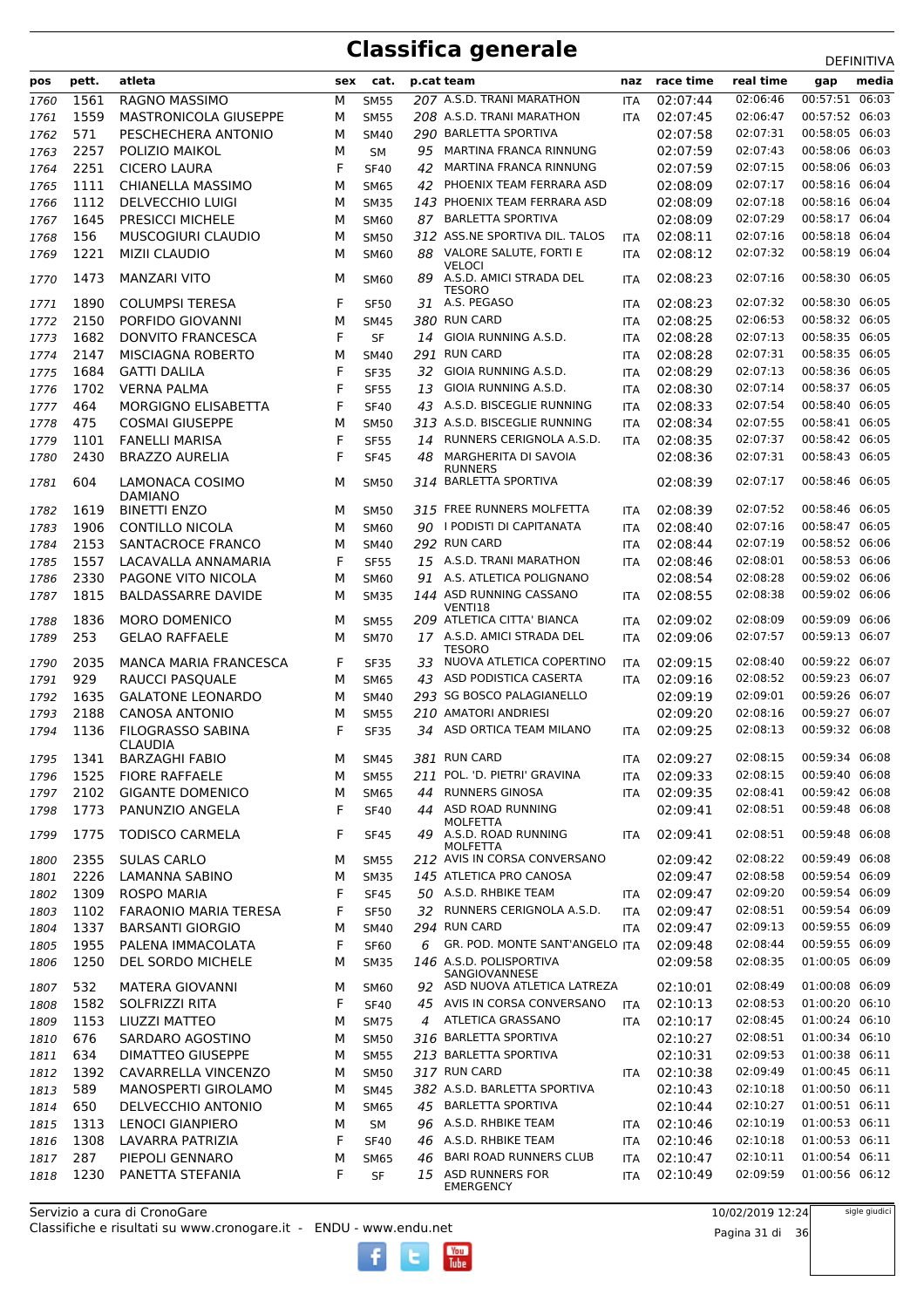| naz race time<br>sex cat.<br>p.cat team<br>01:01:08 06:12<br>02:09:35<br>295 BARLETTA SPORTIVA<br>565<br>PORCELLA CLAUDIO<br><b>SM40</b><br>02:11:01<br>1819<br>м<br>F<br>2263<br>33 MARTINA FRANCA RINNUNG<br>02:11:08<br>02:10:01<br>01:01:15 06:12<br>TRIVISANI ANNA MARIA<br><b>SF50</b><br>1820<br>318 MARTINA FRANCA RINNUNG<br>02:09:58<br>01:01:16 06:12<br>2258<br>PRICCI GIUSEPPE GIACOMO<br>02:11:09<br>1821<br>м<br><b>SM50</b><br>02:10:33<br>01:01:21 06:13<br>897<br>319 OSTUNI RUNNER'S<br>02:11:14<br>1822<br><b>SGURA ALFREDO</b><br><b>SM50</b><br>M<br><b>ITA</b><br>RUNNERS CERIGNOLA A.S.D.<br>02:11:19<br>02:10:23<br>01:01:26 06:13<br>1823<br>1105<br><b>COLANGIONE PIO</b><br>M<br><b>SM60</b><br>93<br><b>ITA</b><br>01:01:36 06:13<br>94 A.S.D. BISCEGLIE RUNNING<br>02:11:09<br>455<br>02:11:29<br><b>VITALE VITTORIO</b><br>M<br>1824<br><b>SM60</b><br><b>ITA</b><br>01:01:39 06:14<br>F<br>7 ATLETICAMENTE<br>02:10:39<br>117<br><b>VITUCCI CONCETTA</b><br>02:11:32<br>1825<br><b>SF60</b><br><b>ITA</b><br>270<br>296 A.S.D. AMICI STRADA DEL<br>02:11:35<br>02:10:29<br>01:01:42 06:14<br>1826<br>TARANTINO MAURIZIO<br>М<br><b>SM40</b><br><b>ITA</b><br><b>TESORO</b><br>214 TOMMASO ASSI TRANI<br>01:01:51 06:14<br>02:11:44<br>02:11:20<br>2167<br><b>TARANTINI NUNZIO</b><br>1827<br><b>SM55</b><br>M<br>34 ASD LA FENICE CASAMASSIMA<br>02:11:46<br>02:10:37<br>01:01:53 06:14<br>2404<br><b>FORTUNATO MARIA</b><br>F<br><b>SF50</b><br>1828<br>215 BARLETTA SPORTIVA<br>02:10:45<br>01:01:55 06:14<br>653<br>02:11:48<br>DEGENNARO VINCENZO<br><b>SM55</b><br>1829<br>M<br>01:01:57 06:14<br>02:10:43<br>216 G.S. AVIS BARLETTA A.S.D.<br>02:11:50<br>1811<br><b>VURCHIO VINCENZO</b><br><b>SM55</b><br>1830<br>М<br><b>ITA</b><br>1894<br>47 A.S. PEGASO<br>02:11:57<br>01:02:04 06:15<br>1831<br><b>IACOVELLI PASQUALE</b><br><b>SM65</b><br>02:10:29<br>M<br><b>ITA</b><br><b>BITONTO SPORTIVA</b><br>02:11:32<br>01:02:09 06:15<br>2395<br>02:12:02<br>PAGONE FRANCESCO<br>95<br>1832<br>M<br><b>SM60</b><br>MARTINA FRANCA RINNUNG<br>02:12:05<br>02:10:54<br>01:02:12 06:15<br>1833<br>2256<br>NARDELLI GIOVANNI<br>SM60<br>M<br>96<br>320 RUN CARD<br>02:12:13<br>01:02:20 06:16<br>1428<br>LAPORTA NICOLA<br>M<br>02:10:44<br>1834<br><b>SM50</b><br><b>ITA</b><br>01:02:33 06:16<br><b>BARLETTA SPORTIVA</b><br>02:11:26<br>658<br>F<br>02:12:25<br>1835<br>DAMBRA NUNZIA<br><b>SF50</b><br>35<br>01:02:36 06:16<br>834<br>383 ACQUAMARINA PALESE<br>02:12:29<br>1836<br><b>MIZZI CORRADO</b><br>M<br>02:11:13<br><b>SM45</b><br><b>ITA</b><br>1364<br>97 RUN CARD<br>02:12:32<br>02:12:17<br>01:02:39 06:16<br><b>MUSCI LUIGI</b><br>M<br>1837<br><b>SM</b><br><b>ITA</b><br><b>RUN CARD</b><br>02:12:26<br>01:02:39 06:16<br>1395<br>F<br>02:12:32<br>CAPOZZA TERESA<br>47<br>1838<br><b>SF40</b><br><b>ITA</b><br>192<br>02:12:32<br>02:11:03<br>01:02:39 06:16<br>SIMONE PASQUALE<br>384 A.MARATONETI ANDRIESI<br>1839<br>M<br><b>SM45</b><br><b>ITA</b><br>155<br>385 ASS.NE SPORTIVA DIL. TALOS<br>02:12:33<br>02:11:35<br>01:02:40 06:16<br>LENTI CAMILLA<br>M<br>1840<br><b>SM45</b><br><b>ITA</b><br>01:02:49 06:17<br>297 IKKOS ATLETI TARANTO A.S.D.<br>02:11:22<br>2229<br>02:12:42<br>D'AMMARO IVANO<br>M<br>1841<br><b>SM40</b><br><b>ITA</b><br>01:02:51 06:17<br>2230<br>DE BENEDETTO ROSA<br>F<br>48 IKKOS ATLETI TARANTO A.S.D.<br>02:12:44<br>02:11:23<br>1842<br><b>SF40</b><br>ITA<br>01:02:53 06:17<br>2192<br>DI NOIA GIOVANNI<br>321 AMATORI ANDRIESI<br>02:12:46<br>02:11:32<br>M<br>1843<br><b>SM50</b><br>147 A.S.D. BISCEGLIE RUNNING<br>02:11:26<br>01:02:55 06:17<br>466<br>MISINO SIMONE GIUSEPPE<br>02:12:48<br>1844<br>M<br><b>SM35</b><br><b>ITA</b><br>01:02:59 06:17<br>49 A.S.D. GRAVINA FESTINA<br>02:12:52<br>02:12:18<br>1841<br><b>MOLITERNI ANNA</b><br>F<br><b>SF40</b><br>1845<br><b>ITA</b><br>LENTE!<br>01:03:00 06:17<br>51 A.S.D. ROAD RUNNING<br>02:12:04<br>1756<br><b>CAPPELLO SILVIA</b><br>F<br>02:12:53<br>1846<br><b>SF45</b><br><b>ITA</b><br><b>MOLFETTA</b><br>02:11:41<br>01:03:00 06:17<br>1205<br><b>GRIESI ANTONIO</b><br>322 ATLETICA PALAZZO<br>02:12:53<br>М<br><b>SM50</b><br><b>ITA</b><br>1847<br>323 PASSO CAPPONI ASD<br>02:12:13<br>01:03:03 06:18<br>884<br>02:12:56<br>PIERGALLINI MARCO<br>1848<br>M<br><b>SM50</b><br><b>ITA</b><br>298 BITONTO SPORTIVA<br>02:12:57<br>02:12:02<br>01:03:04 06:18<br>2393<br><b>MACCHIA MICHELE</b><br><b>SM40</b><br>1849<br>M<br>686<br>148 BARLETTA SPORTIVA<br>02:13:06<br>02:12:22<br>01:03:13 06:18<br>SANSONNA VINCENZO<br>M<br><b>SM35</b><br>1850<br>324 A.S. POD. AMATORI POLICORO<br>02:12:21<br>01:03:19 06:18<br>2059<br>02:13:12<br><b>CARIGLIA LEONARDO</b><br>1851<br>M<br><b>SM50</b><br><b>ITA</b><br>01:03:22 06:18<br>1342<br>FILOGRASSO ROSAMARIA<br>F<br>35 RUN CARD<br>02:13:15<br>02:12:02<br>1852<br><b>SF35</b><br><b>ITA</b><br>01:03:26 06:19<br>217 G.S. BANCARI ROMANI<br>02:12:17<br>1213<br>MICHELETTI DAVIDE<br>02:13:18<br><b>SM55</b><br><b>ITA</b><br>1853<br>M<br>01:03:32 06:19<br>325 G.S.P. III REGIONE AEREA BARI<br>02:12:34<br>284<br>02:13:25<br>1854<br><b>CESSA NUNZIATO</b><br>M<br><b>SM50</b><br>ITA<br>01:03:34 06:19<br>340<br>386 A.S.D. MONTEDORO NOCI<br>02:13:27<br>02:12:37<br>1855<br><b>MASCIOPINTO MATTEO</b><br><b>SM45</b><br>M<br><b>ITA</b><br>97 ATL.PADRE PIO S. G. ROTONDO<br>02:12:08<br>01:03:37 06:19<br>02:13:30<br>1016<br>POMPILIO MICHELE<br>1856<br>М<br>SM60<br>299 A.S.D. BISCEGLIE RUNNING<br>02:12:04<br>01:03:40 06:19<br>474<br>D'ADDATO ALESSANDRO<br>02:13:33<br>M<br><b>SM40</b><br>1857<br>ITA<br>01:03:43 06:19<br>2335<br>218 A.S. ATLETICA POLIGNANO<br>02:13:36<br>02:13:10<br><b>SCAGLIUSI EUGENIO</b><br><b>SM55</b><br>1858<br>м<br>01:03:53 06:20<br>98 A.S.D. TOCCO RUNNER<br>02:13:46<br>02:13:04<br>2073<br><b>MELCHIORRE GIUSEPPE</b><br>SM60<br>1859<br>м<br>ITA<br>326   SARACENI DI LUCERA<br>02:12:28<br>01:03:58 06:20<br>02:13:51<br>108<br><b>BREDICE MICHELE ANTONIO</b><br>1860<br>м<br><b>SM50</b><br>ITA<br>327 LA PALESTRA ASD-MARTINA<br>02:13:04<br>01:03:59 06:20<br>SEMERARO DONATO<br>02:13:52<br>2465<br>м<br><b>SM50</b><br>1861<br>ITA<br><b>FRANCA</b><br>01:04:00 06:20<br>36 G.S. PAOLOTTI - ATL MARTINA<br>02:12:57<br>1292<br><b>BUFANO ANTONELLA</b><br>F<br>02:13:53<br><b>SF50</b><br><b>ITA</b><br>1862<br>01:04:01 06:20<br><b>ASD RUNNERS FOR</b><br>02:13:31<br>1232<br>F<br>02:13:54<br>PROVENZANO MARIA<br>8<br><b>SF60</b><br><b>ITA</b><br>1863<br><b>EMERGENCY</b><br><b>ROSARIA</b><br>300 BERNALDA RUNNER'S<br>01:04:05 06:20<br>02:13:57<br>02:13:34<br>1157<br><b>MOLINARO GIUSEPPE</b><br>М<br><b>SM40</b><br>1864<br>01:04:26 06:21<br>109<br>F<br>52 I SARACENI DI LUCERA<br>02:14:19<br>02:12:56<br><b>DUMITRU ELENA</b><br><b>SF45</b><br>1865<br><b>ITA</b><br>01:04:32 06:22<br>02:14:25<br>02:13:12<br>1203<br>PIETRAPERTOSA GIUSEPPE<br>328 ATLETICA PALAZZO<br><b>SM50</b><br>М<br><b>ITA</b><br>1866<br>387 CORRERE E' SALUTE MOTTOLA<br>02:13:40<br>01:04:44 06:22<br>1272<br>02:14:37<br><b>GIANNINI GIUSEPPE</b><br><b>SM45</b><br>1867<br>М<br>ITA<br>01:04:49 06:23<br>219 LA PIETRA<br>02:14:42<br>02:14:10<br>493<br><b>MANGINI DONATO</b><br>М<br><b>SM55</b><br>1868<br><b>ITA</b><br>01:05:11 06:24<br>388 HAPPY RUNNERS ALTAMURA<br>02:14:13<br><b>CICCIMARRA TOMMASO</b><br>02:15:04<br>746<br>М<br>1869<br><b>SM45</b><br><b>ITA</b><br>01:05:18 06:24<br>F<br>53 MARATHON CLUB MINERVINO<br>02:15:11<br>02:14:42<br>391<br><b>SCUDIERO GRAZIA</b><br>1870<br><b>SF45</b><br><b>ITA</b><br>01:05:20 06:24<br>F<br>1020<br><b>DENTALE GINA</b><br>16 ATL. SAN NICANDRO<br>02:15:13<br>02:14:21<br><b>SF55</b><br>1871<br><b>ITA</b><br><b>GARGANICO</b><br>02:15:20<br>01:05:27 06:24<br>500<br><b>FRAGOMELI FRANCESCO</b><br><b>BARLETTA SPORTIVA</b><br>02:15:16<br>М<br><b>SM60</b><br>99<br>1872<br>F<br>CIRO' MARINA CHE CORRE<br>02:15:21<br>02:14:32<br>01:05:28 06:24<br>1994<br><b>CARDACE IDA</b><br>1873<br><b>SF35</b><br>36<br><b>ITA</b><br>02:15:16<br>01:05:32 06:25<br>PARADIES GENNARO<br>389 AMATORI ANDRIESI<br>02:15:25<br>2304<br>1874<br>М<br>SM45<br>01:05:37 06:25<br>390 FREE RUNNERS MOLFETTA<br>02:15:30<br>2369<br><b>SCARCIA ROBERTO</b><br>02:14:45<br>1875<br>М<br><b>SM45</b><br>01:05:41 06:25<br>463<br>220 A.S.D. BISCEGLIE RUNNING<br>02:15:34<br>02:14:47<br>PAPAGNI PANTALEO<br>1876<br>М<br><b>SM55</b><br><b>ITA</b><br>37 A.S.D. ANDRIA RUNS<br>01:05:44 06:25<br>F<br>02:15:37<br>02:14:34<br>1655<br>SANTOVITO SABINA<br><b>SF50</b><br>1877<br>ITA<br>01:05:44 06:25<br>F<br>17 A.S.D. ANDRIA RUNS<br>02:15:37<br>02:14:27<br>1649<br>AVANTARIO RAFFAELLA<br>1878<br><b>SF55</b><br>ITA<br>01:05:55 06:26<br>100 I PODISTI DI CAPITANATA<br>02:14:29<br>1914<br><b>GRIECO VINCENZO</b><br>02:15:48<br>1879<br>М<br><b>SM60</b><br><b>ITA</b> |     |       |        |  |  |  |           | ᅛᄂᆝᄞᅁᄓᅜ      |
|--------------------------------------------------------------------------------------------------------------------------------------------------------------------------------------------------------------------------------------------------------------------------------------------------------------------------------------------------------------------------------------------------------------------------------------------------------------------------------------------------------------------------------------------------------------------------------------------------------------------------------------------------------------------------------------------------------------------------------------------------------------------------------------------------------------------------------------------------------------------------------------------------------------------------------------------------------------------------------------------------------------------------------------------------------------------------------------------------------------------------------------------------------------------------------------------------------------------------------------------------------------------------------------------------------------------------------------------------------------------------------------------------------------------------------------------------------------------------------------------------------------------------------------------------------------------------------------------------------------------------------------------------------------------------------------------------------------------------------------------------------------------------------------------------------------------------------------------------------------------------------------------------------------------------------------------------------------------------------------------------------------------------------------------------------------------------------------------------------------------------------------------------------------------------------------------------------------------------------------------------------------------------------------------------------------------------------------------------------------------------------------------------------------------------------------------------------------------------------------------------------------------------------------------------------------------------------------------------------------------------------------------------------------------------------------------------------------------------------------------------------------------------------------------------------------------------------------------------------------------------------------------------------------------------------------------------------------------------------------------------------------------------------------------------------------------------------------------------------------------------------------------------------------------------------------------------------------------------------------------------------------------------------------------------------------------------------------------------------------------------------------------------------------------------------------------------------------------------------------------------------------------------------------------------------------------------------------------------------------------------------------------------------------------------------------------------------------------------------------------------------------------------------------------------------------------------------------------------------------------------------------------------------------------------------------------------------------------------------------------------------------------------------------------------------------------------------------------------------------------------------------------------------------------------------------------------------------------------------------------------------------------------------------------------------------------------------------------------------------------------------------------------------------------------------------------------------------------------------------------------------------------------------------------------------------------------------------------------------------------------------------------------------------------------------------------------------------------------------------------------------------------------------------------------------------------------------------------------------------------------------------------------------------------------------------------------------------------------------------------------------------------------------------------------------------------------------------------------------------------------------------------------------------------------------------------------------------------------------------------------------------------------------------------------------------------------------------------------------------------------------------------------------------------------------------------------------------------------------------------------------------------------------------------------------------------------------------------------------------------------------------------------------------------------------------------------------------------------------------------------------------------------------------------------------------------------------------------------------------------------------------------------------------------------------------------------------------------------------------------------------------------------------------------------------------------------------------------------------------------------------------------------------------------------------------------------------------------------------------------------------------------------------------------------------------------------------------------------------------------------------------------------------------------------------------------------------------------------------------------------------------------------------------------------------------------------------------------------------------------------------------------------------------------------------------------------------------------------------------------------------------------------------------------------------------------------------------------------------------------------------------------------------------------------------------------------------------------------------------------------------------------------------------------------------------------------------------------------------------------------------------------------------------------------------------------------------------------------------------------------------------------------------------------------------------------------------------------------------------------------------------------------------------------------------------------------------------------------------------------------------------------------------------------------------------------------------------------------------------------------------------------------------------------------------------------------------------------------------------------------------------------------------------------------------------------------------------------------------------------------------------------------------------------------------------------------------------------------------------------------------------------------------------------------------------------------------------------------------------------------------------------------------------------------------------------------------------------------------------------------------------------------------------------------------------------------------------------------------------------------------------------------------------------------------------------------------------------------------------------------------------------------------------------------------------------------------------------------------------------------------------------------------------------------------------------------------------------------------------------------------------------------------------------------------------------------------------------------------------------------------------------------------------------------|-----|-------|--------|--|--|--|-----------|--------------|
|                                                                                                                                                                                                                                                                                                                                                                                                                                                                                                                                                                                                                                                                                                                                                                                                                                                                                                                                                                                                                                                                                                                                                                                                                                                                                                                                                                                                                                                                                                                                                                                                                                                                                                                                                                                                                                                                                                                                                                                                                                                                                                                                                                                                                                                                                                                                                                                                                                                                                                                                                                                                                                                                                                                                                                                                                                                                                                                                                                                                                                                                                                                                                                                                                                                                                                                                                                                                                                                                                                                                                                                                                                                                                                                                                                                                                                                                                                                                                                                                                                                                                                                                                                                                                                                                                                                                                                                                                                                                                                                                                                                                                                                                                                                                                                                                                                                                                                                                                                                                                                                                                                                                                                                                                                                                                                                                                                                                                                                                                                                                                                                                                                                                                                                                                                                                                                                                                                                                                                                                                                                                                                                                                                                                                                                                                                                                                                                                                                                                                                                                                                                                                                                                                                                                                                                                                                                                                                                                                                                                                                                                                                                                                                                                                                                                                                                                                                                                                                                                                                                                                                                                                                                                                                                                                                                                                                                                                                                                                                                                                                                                                                                                                                                                                                                                                                                                                                                                                                                                                                                                                                                                                                                                                                                                                                                                                                                                                                                          | pos | pett. | atleta |  |  |  | real time | media<br>gap |
|                                                                                                                                                                                                                                                                                                                                                                                                                                                                                                                                                                                                                                                                                                                                                                                                                                                                                                                                                                                                                                                                                                                                                                                                                                                                                                                                                                                                                                                                                                                                                                                                                                                                                                                                                                                                                                                                                                                                                                                                                                                                                                                                                                                                                                                                                                                                                                                                                                                                                                                                                                                                                                                                                                                                                                                                                                                                                                                                                                                                                                                                                                                                                                                                                                                                                                                                                                                                                                                                                                                                                                                                                                                                                                                                                                                                                                                                                                                                                                                                                                                                                                                                                                                                                                                                                                                                                                                                                                                                                                                                                                                                                                                                                                                                                                                                                                                                                                                                                                                                                                                                                                                                                                                                                                                                                                                                                                                                                                                                                                                                                                                                                                                                                                                                                                                                                                                                                                                                                                                                                                                                                                                                                                                                                                                                                                                                                                                                                                                                                                                                                                                                                                                                                                                                                                                                                                                                                                                                                                                                                                                                                                                                                                                                                                                                                                                                                                                                                                                                                                                                                                                                                                                                                                                                                                                                                                                                                                                                                                                                                                                                                                                                                                                                                                                                                                                                                                                                                                                                                                                                                                                                                                                                                                                                                                                                                                                                                                                          |     |       |        |  |  |  |           |              |
|                                                                                                                                                                                                                                                                                                                                                                                                                                                                                                                                                                                                                                                                                                                                                                                                                                                                                                                                                                                                                                                                                                                                                                                                                                                                                                                                                                                                                                                                                                                                                                                                                                                                                                                                                                                                                                                                                                                                                                                                                                                                                                                                                                                                                                                                                                                                                                                                                                                                                                                                                                                                                                                                                                                                                                                                                                                                                                                                                                                                                                                                                                                                                                                                                                                                                                                                                                                                                                                                                                                                                                                                                                                                                                                                                                                                                                                                                                                                                                                                                                                                                                                                                                                                                                                                                                                                                                                                                                                                                                                                                                                                                                                                                                                                                                                                                                                                                                                                                                                                                                                                                                                                                                                                                                                                                                                                                                                                                                                                                                                                                                                                                                                                                                                                                                                                                                                                                                                                                                                                                                                                                                                                                                                                                                                                                                                                                                                                                                                                                                                                                                                                                                                                                                                                                                                                                                                                                                                                                                                                                                                                                                                                                                                                                                                                                                                                                                                                                                                                                                                                                                                                                                                                                                                                                                                                                                                                                                                                                                                                                                                                                                                                                                                                                                                                                                                                                                                                                                                                                                                                                                                                                                                                                                                                                                                                                                                                                                                          |     |       |        |  |  |  |           |              |
|                                                                                                                                                                                                                                                                                                                                                                                                                                                                                                                                                                                                                                                                                                                                                                                                                                                                                                                                                                                                                                                                                                                                                                                                                                                                                                                                                                                                                                                                                                                                                                                                                                                                                                                                                                                                                                                                                                                                                                                                                                                                                                                                                                                                                                                                                                                                                                                                                                                                                                                                                                                                                                                                                                                                                                                                                                                                                                                                                                                                                                                                                                                                                                                                                                                                                                                                                                                                                                                                                                                                                                                                                                                                                                                                                                                                                                                                                                                                                                                                                                                                                                                                                                                                                                                                                                                                                                                                                                                                                                                                                                                                                                                                                                                                                                                                                                                                                                                                                                                                                                                                                                                                                                                                                                                                                                                                                                                                                                                                                                                                                                                                                                                                                                                                                                                                                                                                                                                                                                                                                                                                                                                                                                                                                                                                                                                                                                                                                                                                                                                                                                                                                                                                                                                                                                                                                                                                                                                                                                                                                                                                                                                                                                                                                                                                                                                                                                                                                                                                                                                                                                                                                                                                                                                                                                                                                                                                                                                                                                                                                                                                                                                                                                                                                                                                                                                                                                                                                                                                                                                                                                                                                                                                                                                                                                                                                                                                                                                          |     |       |        |  |  |  |           |              |
|                                                                                                                                                                                                                                                                                                                                                                                                                                                                                                                                                                                                                                                                                                                                                                                                                                                                                                                                                                                                                                                                                                                                                                                                                                                                                                                                                                                                                                                                                                                                                                                                                                                                                                                                                                                                                                                                                                                                                                                                                                                                                                                                                                                                                                                                                                                                                                                                                                                                                                                                                                                                                                                                                                                                                                                                                                                                                                                                                                                                                                                                                                                                                                                                                                                                                                                                                                                                                                                                                                                                                                                                                                                                                                                                                                                                                                                                                                                                                                                                                                                                                                                                                                                                                                                                                                                                                                                                                                                                                                                                                                                                                                                                                                                                                                                                                                                                                                                                                                                                                                                                                                                                                                                                                                                                                                                                                                                                                                                                                                                                                                                                                                                                                                                                                                                                                                                                                                                                                                                                                                                                                                                                                                                                                                                                                                                                                                                                                                                                                                                                                                                                                                                                                                                                                                                                                                                                                                                                                                                                                                                                                                                                                                                                                                                                                                                                                                                                                                                                                                                                                                                                                                                                                                                                                                                                                                                                                                                                                                                                                                                                                                                                                                                                                                                                                                                                                                                                                                                                                                                                                                                                                                                                                                                                                                                                                                                                                                                          |     |       |        |  |  |  |           |              |
|                                                                                                                                                                                                                                                                                                                                                                                                                                                                                                                                                                                                                                                                                                                                                                                                                                                                                                                                                                                                                                                                                                                                                                                                                                                                                                                                                                                                                                                                                                                                                                                                                                                                                                                                                                                                                                                                                                                                                                                                                                                                                                                                                                                                                                                                                                                                                                                                                                                                                                                                                                                                                                                                                                                                                                                                                                                                                                                                                                                                                                                                                                                                                                                                                                                                                                                                                                                                                                                                                                                                                                                                                                                                                                                                                                                                                                                                                                                                                                                                                                                                                                                                                                                                                                                                                                                                                                                                                                                                                                                                                                                                                                                                                                                                                                                                                                                                                                                                                                                                                                                                                                                                                                                                                                                                                                                                                                                                                                                                                                                                                                                                                                                                                                                                                                                                                                                                                                                                                                                                                                                                                                                                                                                                                                                                                                                                                                                                                                                                                                                                                                                                                                                                                                                                                                                                                                                                                                                                                                                                                                                                                                                                                                                                                                                                                                                                                                                                                                                                                                                                                                                                                                                                                                                                                                                                                                                                                                                                                                                                                                                                                                                                                                                                                                                                                                                                                                                                                                                                                                                                                                                                                                                                                                                                                                                                                                                                                                                          |     |       |        |  |  |  |           |              |
|                                                                                                                                                                                                                                                                                                                                                                                                                                                                                                                                                                                                                                                                                                                                                                                                                                                                                                                                                                                                                                                                                                                                                                                                                                                                                                                                                                                                                                                                                                                                                                                                                                                                                                                                                                                                                                                                                                                                                                                                                                                                                                                                                                                                                                                                                                                                                                                                                                                                                                                                                                                                                                                                                                                                                                                                                                                                                                                                                                                                                                                                                                                                                                                                                                                                                                                                                                                                                                                                                                                                                                                                                                                                                                                                                                                                                                                                                                                                                                                                                                                                                                                                                                                                                                                                                                                                                                                                                                                                                                                                                                                                                                                                                                                                                                                                                                                                                                                                                                                                                                                                                                                                                                                                                                                                                                                                                                                                                                                                                                                                                                                                                                                                                                                                                                                                                                                                                                                                                                                                                                                                                                                                                                                                                                                                                                                                                                                                                                                                                                                                                                                                                                                                                                                                                                                                                                                                                                                                                                                                                                                                                                                                                                                                                                                                                                                                                                                                                                                                                                                                                                                                                                                                                                                                                                                                                                                                                                                                                                                                                                                                                                                                                                                                                                                                                                                                                                                                                                                                                                                                                                                                                                                                                                                                                                                                                                                                                                                          |     |       |        |  |  |  |           |              |
|                                                                                                                                                                                                                                                                                                                                                                                                                                                                                                                                                                                                                                                                                                                                                                                                                                                                                                                                                                                                                                                                                                                                                                                                                                                                                                                                                                                                                                                                                                                                                                                                                                                                                                                                                                                                                                                                                                                                                                                                                                                                                                                                                                                                                                                                                                                                                                                                                                                                                                                                                                                                                                                                                                                                                                                                                                                                                                                                                                                                                                                                                                                                                                                                                                                                                                                                                                                                                                                                                                                                                                                                                                                                                                                                                                                                                                                                                                                                                                                                                                                                                                                                                                                                                                                                                                                                                                                                                                                                                                                                                                                                                                                                                                                                                                                                                                                                                                                                                                                                                                                                                                                                                                                                                                                                                                                                                                                                                                                                                                                                                                                                                                                                                                                                                                                                                                                                                                                                                                                                                                                                                                                                                                                                                                                                                                                                                                                                                                                                                                                                                                                                                                                                                                                                                                                                                                                                                                                                                                                                                                                                                                                                                                                                                                                                                                                                                                                                                                                                                                                                                                                                                                                                                                                                                                                                                                                                                                                                                                                                                                                                                                                                                                                                                                                                                                                                                                                                                                                                                                                                                                                                                                                                                                                                                                                                                                                                                                                          |     |       |        |  |  |  |           |              |
|                                                                                                                                                                                                                                                                                                                                                                                                                                                                                                                                                                                                                                                                                                                                                                                                                                                                                                                                                                                                                                                                                                                                                                                                                                                                                                                                                                                                                                                                                                                                                                                                                                                                                                                                                                                                                                                                                                                                                                                                                                                                                                                                                                                                                                                                                                                                                                                                                                                                                                                                                                                                                                                                                                                                                                                                                                                                                                                                                                                                                                                                                                                                                                                                                                                                                                                                                                                                                                                                                                                                                                                                                                                                                                                                                                                                                                                                                                                                                                                                                                                                                                                                                                                                                                                                                                                                                                                                                                                                                                                                                                                                                                                                                                                                                                                                                                                                                                                                                                                                                                                                                                                                                                                                                                                                                                                                                                                                                                                                                                                                                                                                                                                                                                                                                                                                                                                                                                                                                                                                                                                                                                                                                                                                                                                                                                                                                                                                                                                                                                                                                                                                                                                                                                                                                                                                                                                                                                                                                                                                                                                                                                                                                                                                                                                                                                                                                                                                                                                                                                                                                                                                                                                                                                                                                                                                                                                                                                                                                                                                                                                                                                                                                                                                                                                                                                                                                                                                                                                                                                                                                                                                                                                                                                                                                                                                                                                                                                                          |     |       |        |  |  |  |           |              |
|                                                                                                                                                                                                                                                                                                                                                                                                                                                                                                                                                                                                                                                                                                                                                                                                                                                                                                                                                                                                                                                                                                                                                                                                                                                                                                                                                                                                                                                                                                                                                                                                                                                                                                                                                                                                                                                                                                                                                                                                                                                                                                                                                                                                                                                                                                                                                                                                                                                                                                                                                                                                                                                                                                                                                                                                                                                                                                                                                                                                                                                                                                                                                                                                                                                                                                                                                                                                                                                                                                                                                                                                                                                                                                                                                                                                                                                                                                                                                                                                                                                                                                                                                                                                                                                                                                                                                                                                                                                                                                                                                                                                                                                                                                                                                                                                                                                                                                                                                                                                                                                                                                                                                                                                                                                                                                                                                                                                                                                                                                                                                                                                                                                                                                                                                                                                                                                                                                                                                                                                                                                                                                                                                                                                                                                                                                                                                                                                                                                                                                                                                                                                                                                                                                                                                                                                                                                                                                                                                                                                                                                                                                                                                                                                                                                                                                                                                                                                                                                                                                                                                                                                                                                                                                                                                                                                                                                                                                                                                                                                                                                                                                                                                                                                                                                                                                                                                                                                                                                                                                                                                                                                                                                                                                                                                                                                                                                                                                                          |     |       |        |  |  |  |           |              |
|                                                                                                                                                                                                                                                                                                                                                                                                                                                                                                                                                                                                                                                                                                                                                                                                                                                                                                                                                                                                                                                                                                                                                                                                                                                                                                                                                                                                                                                                                                                                                                                                                                                                                                                                                                                                                                                                                                                                                                                                                                                                                                                                                                                                                                                                                                                                                                                                                                                                                                                                                                                                                                                                                                                                                                                                                                                                                                                                                                                                                                                                                                                                                                                                                                                                                                                                                                                                                                                                                                                                                                                                                                                                                                                                                                                                                                                                                                                                                                                                                                                                                                                                                                                                                                                                                                                                                                                                                                                                                                                                                                                                                                                                                                                                                                                                                                                                                                                                                                                                                                                                                                                                                                                                                                                                                                                                                                                                                                                                                                                                                                                                                                                                                                                                                                                                                                                                                                                                                                                                                                                                                                                                                                                                                                                                                                                                                                                                                                                                                                                                                                                                                                                                                                                                                                                                                                                                                                                                                                                                                                                                                                                                                                                                                                                                                                                                                                                                                                                                                                                                                                                                                                                                                                                                                                                                                                                                                                                                                                                                                                                                                                                                                                                                                                                                                                                                                                                                                                                                                                                                                                                                                                                                                                                                                                                                                                                                                                                          |     |       |        |  |  |  |           |              |
|                                                                                                                                                                                                                                                                                                                                                                                                                                                                                                                                                                                                                                                                                                                                                                                                                                                                                                                                                                                                                                                                                                                                                                                                                                                                                                                                                                                                                                                                                                                                                                                                                                                                                                                                                                                                                                                                                                                                                                                                                                                                                                                                                                                                                                                                                                                                                                                                                                                                                                                                                                                                                                                                                                                                                                                                                                                                                                                                                                                                                                                                                                                                                                                                                                                                                                                                                                                                                                                                                                                                                                                                                                                                                                                                                                                                                                                                                                                                                                                                                                                                                                                                                                                                                                                                                                                                                                                                                                                                                                                                                                                                                                                                                                                                                                                                                                                                                                                                                                                                                                                                                                                                                                                                                                                                                                                                                                                                                                                                                                                                                                                                                                                                                                                                                                                                                                                                                                                                                                                                                                                                                                                                                                                                                                                                                                                                                                                                                                                                                                                                                                                                                                                                                                                                                                                                                                                                                                                                                                                                                                                                                                                                                                                                                                                                                                                                                                                                                                                                                                                                                                                                                                                                                                                                                                                                                                                                                                                                                                                                                                                                                                                                                                                                                                                                                                                                                                                                                                                                                                                                                                                                                                                                                                                                                                                                                                                                                                                          |     |       |        |  |  |  |           |              |
|                                                                                                                                                                                                                                                                                                                                                                                                                                                                                                                                                                                                                                                                                                                                                                                                                                                                                                                                                                                                                                                                                                                                                                                                                                                                                                                                                                                                                                                                                                                                                                                                                                                                                                                                                                                                                                                                                                                                                                                                                                                                                                                                                                                                                                                                                                                                                                                                                                                                                                                                                                                                                                                                                                                                                                                                                                                                                                                                                                                                                                                                                                                                                                                                                                                                                                                                                                                                                                                                                                                                                                                                                                                                                                                                                                                                                                                                                                                                                                                                                                                                                                                                                                                                                                                                                                                                                                                                                                                                                                                                                                                                                                                                                                                                                                                                                                                                                                                                                                                                                                                                                                                                                                                                                                                                                                                                                                                                                                                                                                                                                                                                                                                                                                                                                                                                                                                                                                                                                                                                                                                                                                                                                                                                                                                                                                                                                                                                                                                                                                                                                                                                                                                                                                                                                                                                                                                                                                                                                                                                                                                                                                                                                                                                                                                                                                                                                                                                                                                                                                                                                                                                                                                                                                                                                                                                                                                                                                                                                                                                                                                                                                                                                                                                                                                                                                                                                                                                                                                                                                                                                                                                                                                                                                                                                                                                                                                                                                                          |     |       |        |  |  |  |           |              |
|                                                                                                                                                                                                                                                                                                                                                                                                                                                                                                                                                                                                                                                                                                                                                                                                                                                                                                                                                                                                                                                                                                                                                                                                                                                                                                                                                                                                                                                                                                                                                                                                                                                                                                                                                                                                                                                                                                                                                                                                                                                                                                                                                                                                                                                                                                                                                                                                                                                                                                                                                                                                                                                                                                                                                                                                                                                                                                                                                                                                                                                                                                                                                                                                                                                                                                                                                                                                                                                                                                                                                                                                                                                                                                                                                                                                                                                                                                                                                                                                                                                                                                                                                                                                                                                                                                                                                                                                                                                                                                                                                                                                                                                                                                                                                                                                                                                                                                                                                                                                                                                                                                                                                                                                                                                                                                                                                                                                                                                                                                                                                                                                                                                                                                                                                                                                                                                                                                                                                                                                                                                                                                                                                                                                                                                                                                                                                                                                                                                                                                                                                                                                                                                                                                                                                                                                                                                                                                                                                                                                                                                                                                                                                                                                                                                                                                                                                                                                                                                                                                                                                                                                                                                                                                                                                                                                                                                                                                                                                                                                                                                                                                                                                                                                                                                                                                                                                                                                                                                                                                                                                                                                                                                                                                                                                                                                                                                                                                                          |     |       |        |  |  |  |           |              |
|                                                                                                                                                                                                                                                                                                                                                                                                                                                                                                                                                                                                                                                                                                                                                                                                                                                                                                                                                                                                                                                                                                                                                                                                                                                                                                                                                                                                                                                                                                                                                                                                                                                                                                                                                                                                                                                                                                                                                                                                                                                                                                                                                                                                                                                                                                                                                                                                                                                                                                                                                                                                                                                                                                                                                                                                                                                                                                                                                                                                                                                                                                                                                                                                                                                                                                                                                                                                                                                                                                                                                                                                                                                                                                                                                                                                                                                                                                                                                                                                                                                                                                                                                                                                                                                                                                                                                                                                                                                                                                                                                                                                                                                                                                                                                                                                                                                                                                                                                                                                                                                                                                                                                                                                                                                                                                                                                                                                                                                                                                                                                                                                                                                                                                                                                                                                                                                                                                                                                                                                                                                                                                                                                                                                                                                                                                                                                                                                                                                                                                                                                                                                                                                                                                                                                                                                                                                                                                                                                                                                                                                                                                                                                                                                                                                                                                                                                                                                                                                                                                                                                                                                                                                                                                                                                                                                                                                                                                                                                                                                                                                                                                                                                                                                                                                                                                                                                                                                                                                                                                                                                                                                                                                                                                                                                                                                                                                                                                                          |     |       |        |  |  |  |           |              |
|                                                                                                                                                                                                                                                                                                                                                                                                                                                                                                                                                                                                                                                                                                                                                                                                                                                                                                                                                                                                                                                                                                                                                                                                                                                                                                                                                                                                                                                                                                                                                                                                                                                                                                                                                                                                                                                                                                                                                                                                                                                                                                                                                                                                                                                                                                                                                                                                                                                                                                                                                                                                                                                                                                                                                                                                                                                                                                                                                                                                                                                                                                                                                                                                                                                                                                                                                                                                                                                                                                                                                                                                                                                                                                                                                                                                                                                                                                                                                                                                                                                                                                                                                                                                                                                                                                                                                                                                                                                                                                                                                                                                                                                                                                                                                                                                                                                                                                                                                                                                                                                                                                                                                                                                                                                                                                                                                                                                                                                                                                                                                                                                                                                                                                                                                                                                                                                                                                                                                                                                                                                                                                                                                                                                                                                                                                                                                                                                                                                                                                                                                                                                                                                                                                                                                                                                                                                                                                                                                                                                                                                                                                                                                                                                                                                                                                                                                                                                                                                                                                                                                                                                                                                                                                                                                                                                                                                                                                                                                                                                                                                                                                                                                                                                                                                                                                                                                                                                                                                                                                                                                                                                                                                                                                                                                                                                                                                                                                                          |     |       |        |  |  |  |           |              |
|                                                                                                                                                                                                                                                                                                                                                                                                                                                                                                                                                                                                                                                                                                                                                                                                                                                                                                                                                                                                                                                                                                                                                                                                                                                                                                                                                                                                                                                                                                                                                                                                                                                                                                                                                                                                                                                                                                                                                                                                                                                                                                                                                                                                                                                                                                                                                                                                                                                                                                                                                                                                                                                                                                                                                                                                                                                                                                                                                                                                                                                                                                                                                                                                                                                                                                                                                                                                                                                                                                                                                                                                                                                                                                                                                                                                                                                                                                                                                                                                                                                                                                                                                                                                                                                                                                                                                                                                                                                                                                                                                                                                                                                                                                                                                                                                                                                                                                                                                                                                                                                                                                                                                                                                                                                                                                                                                                                                                                                                                                                                                                                                                                                                                                                                                                                                                                                                                                                                                                                                                                                                                                                                                                                                                                                                                                                                                                                                                                                                                                                                                                                                                                                                                                                                                                                                                                                                                                                                                                                                                                                                                                                                                                                                                                                                                                                                                                                                                                                                                                                                                                                                                                                                                                                                                                                                                                                                                                                                                                                                                                                                                                                                                                                                                                                                                                                                                                                                                                                                                                                                                                                                                                                                                                                                                                                                                                                                                                                          |     |       |        |  |  |  |           |              |
|                                                                                                                                                                                                                                                                                                                                                                                                                                                                                                                                                                                                                                                                                                                                                                                                                                                                                                                                                                                                                                                                                                                                                                                                                                                                                                                                                                                                                                                                                                                                                                                                                                                                                                                                                                                                                                                                                                                                                                                                                                                                                                                                                                                                                                                                                                                                                                                                                                                                                                                                                                                                                                                                                                                                                                                                                                                                                                                                                                                                                                                                                                                                                                                                                                                                                                                                                                                                                                                                                                                                                                                                                                                                                                                                                                                                                                                                                                                                                                                                                                                                                                                                                                                                                                                                                                                                                                                                                                                                                                                                                                                                                                                                                                                                                                                                                                                                                                                                                                                                                                                                                                                                                                                                                                                                                                                                                                                                                                                                                                                                                                                                                                                                                                                                                                                                                                                                                                                                                                                                                                                                                                                                                                                                                                                                                                                                                                                                                                                                                                                                                                                                                                                                                                                                                                                                                                                                                                                                                                                                                                                                                                                                                                                                                                                                                                                                                                                                                                                                                                                                                                                                                                                                                                                                                                                                                                                                                                                                                                                                                                                                                                                                                                                                                                                                                                                                                                                                                                                                                                                                                                                                                                                                                                                                                                                                                                                                                                                          |     |       |        |  |  |  |           |              |
|                                                                                                                                                                                                                                                                                                                                                                                                                                                                                                                                                                                                                                                                                                                                                                                                                                                                                                                                                                                                                                                                                                                                                                                                                                                                                                                                                                                                                                                                                                                                                                                                                                                                                                                                                                                                                                                                                                                                                                                                                                                                                                                                                                                                                                                                                                                                                                                                                                                                                                                                                                                                                                                                                                                                                                                                                                                                                                                                                                                                                                                                                                                                                                                                                                                                                                                                                                                                                                                                                                                                                                                                                                                                                                                                                                                                                                                                                                                                                                                                                                                                                                                                                                                                                                                                                                                                                                                                                                                                                                                                                                                                                                                                                                                                                                                                                                                                                                                                                                                                                                                                                                                                                                                                                                                                                                                                                                                                                                                                                                                                                                                                                                                                                                                                                                                                                                                                                                                                                                                                                                                                                                                                                                                                                                                                                                                                                                                                                                                                                                                                                                                                                                                                                                                                                                                                                                                                                                                                                                                                                                                                                                                                                                                                                                                                                                                                                                                                                                                                                                                                                                                                                                                                                                                                                                                                                                                                                                                                                                                                                                                                                                                                                                                                                                                                                                                                                                                                                                                                                                                                                                                                                                                                                                                                                                                                                                                                                                                          |     |       |        |  |  |  |           |              |
|                                                                                                                                                                                                                                                                                                                                                                                                                                                                                                                                                                                                                                                                                                                                                                                                                                                                                                                                                                                                                                                                                                                                                                                                                                                                                                                                                                                                                                                                                                                                                                                                                                                                                                                                                                                                                                                                                                                                                                                                                                                                                                                                                                                                                                                                                                                                                                                                                                                                                                                                                                                                                                                                                                                                                                                                                                                                                                                                                                                                                                                                                                                                                                                                                                                                                                                                                                                                                                                                                                                                                                                                                                                                                                                                                                                                                                                                                                                                                                                                                                                                                                                                                                                                                                                                                                                                                                                                                                                                                                                                                                                                                                                                                                                                                                                                                                                                                                                                                                                                                                                                                                                                                                                                                                                                                                                                                                                                                                                                                                                                                                                                                                                                                                                                                                                                                                                                                                                                                                                                                                                                                                                                                                                                                                                                                                                                                                                                                                                                                                                                                                                                                                                                                                                                                                                                                                                                                                                                                                                                                                                                                                                                                                                                                                                                                                                                                                                                                                                                                                                                                                                                                                                                                                                                                                                                                                                                                                                                                                                                                                                                                                                                                                                                                                                                                                                                                                                                                                                                                                                                                                                                                                                                                                                                                                                                                                                                                                                          |     |       |        |  |  |  |           |              |
|                                                                                                                                                                                                                                                                                                                                                                                                                                                                                                                                                                                                                                                                                                                                                                                                                                                                                                                                                                                                                                                                                                                                                                                                                                                                                                                                                                                                                                                                                                                                                                                                                                                                                                                                                                                                                                                                                                                                                                                                                                                                                                                                                                                                                                                                                                                                                                                                                                                                                                                                                                                                                                                                                                                                                                                                                                                                                                                                                                                                                                                                                                                                                                                                                                                                                                                                                                                                                                                                                                                                                                                                                                                                                                                                                                                                                                                                                                                                                                                                                                                                                                                                                                                                                                                                                                                                                                                                                                                                                                                                                                                                                                                                                                                                                                                                                                                                                                                                                                                                                                                                                                                                                                                                                                                                                                                                                                                                                                                                                                                                                                                                                                                                                                                                                                                                                                                                                                                                                                                                                                                                                                                                                                                                                                                                                                                                                                                                                                                                                                                                                                                                                                                                                                                                                                                                                                                                                                                                                                                                                                                                                                                                                                                                                                                                                                                                                                                                                                                                                                                                                                                                                                                                                                                                                                                                                                                                                                                                                                                                                                                                                                                                                                                                                                                                                                                                                                                                                                                                                                                                                                                                                                                                                                                                                                                                                                                                                                                          |     |       |        |  |  |  |           |              |
|                                                                                                                                                                                                                                                                                                                                                                                                                                                                                                                                                                                                                                                                                                                                                                                                                                                                                                                                                                                                                                                                                                                                                                                                                                                                                                                                                                                                                                                                                                                                                                                                                                                                                                                                                                                                                                                                                                                                                                                                                                                                                                                                                                                                                                                                                                                                                                                                                                                                                                                                                                                                                                                                                                                                                                                                                                                                                                                                                                                                                                                                                                                                                                                                                                                                                                                                                                                                                                                                                                                                                                                                                                                                                                                                                                                                                                                                                                                                                                                                                                                                                                                                                                                                                                                                                                                                                                                                                                                                                                                                                                                                                                                                                                                                                                                                                                                                                                                                                                                                                                                                                                                                                                                                                                                                                                                                                                                                                                                                                                                                                                                                                                                                                                                                                                                                                                                                                                                                                                                                                                                                                                                                                                                                                                                                                                                                                                                                                                                                                                                                                                                                                                                                                                                                                                                                                                                                                                                                                                                                                                                                                                                                                                                                                                                                                                                                                                                                                                                                                                                                                                                                                                                                                                                                                                                                                                                                                                                                                                                                                                                                                                                                                                                                                                                                                                                                                                                                                                                                                                                                                                                                                                                                                                                                                                                                                                                                                                                          |     |       |        |  |  |  |           |              |
|                                                                                                                                                                                                                                                                                                                                                                                                                                                                                                                                                                                                                                                                                                                                                                                                                                                                                                                                                                                                                                                                                                                                                                                                                                                                                                                                                                                                                                                                                                                                                                                                                                                                                                                                                                                                                                                                                                                                                                                                                                                                                                                                                                                                                                                                                                                                                                                                                                                                                                                                                                                                                                                                                                                                                                                                                                                                                                                                                                                                                                                                                                                                                                                                                                                                                                                                                                                                                                                                                                                                                                                                                                                                                                                                                                                                                                                                                                                                                                                                                                                                                                                                                                                                                                                                                                                                                                                                                                                                                                                                                                                                                                                                                                                                                                                                                                                                                                                                                                                                                                                                                                                                                                                                                                                                                                                                                                                                                                                                                                                                                                                                                                                                                                                                                                                                                                                                                                                                                                                                                                                                                                                                                                                                                                                                                                                                                                                                                                                                                                                                                                                                                                                                                                                                                                                                                                                                                                                                                                                                                                                                                                                                                                                                                                                                                                                                                                                                                                                                                                                                                                                                                                                                                                                                                                                                                                                                                                                                                                                                                                                                                                                                                                                                                                                                                                                                                                                                                                                                                                                                                                                                                                                                                                                                                                                                                                                                                                                          |     |       |        |  |  |  |           |              |
|                                                                                                                                                                                                                                                                                                                                                                                                                                                                                                                                                                                                                                                                                                                                                                                                                                                                                                                                                                                                                                                                                                                                                                                                                                                                                                                                                                                                                                                                                                                                                                                                                                                                                                                                                                                                                                                                                                                                                                                                                                                                                                                                                                                                                                                                                                                                                                                                                                                                                                                                                                                                                                                                                                                                                                                                                                                                                                                                                                                                                                                                                                                                                                                                                                                                                                                                                                                                                                                                                                                                                                                                                                                                                                                                                                                                                                                                                                                                                                                                                                                                                                                                                                                                                                                                                                                                                                                                                                                                                                                                                                                                                                                                                                                                                                                                                                                                                                                                                                                                                                                                                                                                                                                                                                                                                                                                                                                                                                                                                                                                                                                                                                                                                                                                                                                                                                                                                                                                                                                                                                                                                                                                                                                                                                                                                                                                                                                                                                                                                                                                                                                                                                                                                                                                                                                                                                                                                                                                                                                                                                                                                                                                                                                                                                                                                                                                                                                                                                                                                                                                                                                                                                                                                                                                                                                                                                                                                                                                                                                                                                                                                                                                                                                                                                                                                                                                                                                                                                                                                                                                                                                                                                                                                                                                                                                                                                                                                                                          |     |       |        |  |  |  |           |              |
|                                                                                                                                                                                                                                                                                                                                                                                                                                                                                                                                                                                                                                                                                                                                                                                                                                                                                                                                                                                                                                                                                                                                                                                                                                                                                                                                                                                                                                                                                                                                                                                                                                                                                                                                                                                                                                                                                                                                                                                                                                                                                                                                                                                                                                                                                                                                                                                                                                                                                                                                                                                                                                                                                                                                                                                                                                                                                                                                                                                                                                                                                                                                                                                                                                                                                                                                                                                                                                                                                                                                                                                                                                                                                                                                                                                                                                                                                                                                                                                                                                                                                                                                                                                                                                                                                                                                                                                                                                                                                                                                                                                                                                                                                                                                                                                                                                                                                                                                                                                                                                                                                                                                                                                                                                                                                                                                                                                                                                                                                                                                                                                                                                                                                                                                                                                                                                                                                                                                                                                                                                                                                                                                                                                                                                                                                                                                                                                                                                                                                                                                                                                                                                                                                                                                                                                                                                                                                                                                                                                                                                                                                                                                                                                                                                                                                                                                                                                                                                                                                                                                                                                                                                                                                                                                                                                                                                                                                                                                                                                                                                                                                                                                                                                                                                                                                                                                                                                                                                                                                                                                                                                                                                                                                                                                                                                                                                                                                                                          |     |       |        |  |  |  |           |              |
|                                                                                                                                                                                                                                                                                                                                                                                                                                                                                                                                                                                                                                                                                                                                                                                                                                                                                                                                                                                                                                                                                                                                                                                                                                                                                                                                                                                                                                                                                                                                                                                                                                                                                                                                                                                                                                                                                                                                                                                                                                                                                                                                                                                                                                                                                                                                                                                                                                                                                                                                                                                                                                                                                                                                                                                                                                                                                                                                                                                                                                                                                                                                                                                                                                                                                                                                                                                                                                                                                                                                                                                                                                                                                                                                                                                                                                                                                                                                                                                                                                                                                                                                                                                                                                                                                                                                                                                                                                                                                                                                                                                                                                                                                                                                                                                                                                                                                                                                                                                                                                                                                                                                                                                                                                                                                                                                                                                                                                                                                                                                                                                                                                                                                                                                                                                                                                                                                                                                                                                                                                                                                                                                                                                                                                                                                                                                                                                                                                                                                                                                                                                                                                                                                                                                                                                                                                                                                                                                                                                                                                                                                                                                                                                                                                                                                                                                                                                                                                                                                                                                                                                                                                                                                                                                                                                                                                                                                                                                                                                                                                                                                                                                                                                                                                                                                                                                                                                                                                                                                                                                                                                                                                                                                                                                                                                                                                                                                                                          |     |       |        |  |  |  |           |              |
|                                                                                                                                                                                                                                                                                                                                                                                                                                                                                                                                                                                                                                                                                                                                                                                                                                                                                                                                                                                                                                                                                                                                                                                                                                                                                                                                                                                                                                                                                                                                                                                                                                                                                                                                                                                                                                                                                                                                                                                                                                                                                                                                                                                                                                                                                                                                                                                                                                                                                                                                                                                                                                                                                                                                                                                                                                                                                                                                                                                                                                                                                                                                                                                                                                                                                                                                                                                                                                                                                                                                                                                                                                                                                                                                                                                                                                                                                                                                                                                                                                                                                                                                                                                                                                                                                                                                                                                                                                                                                                                                                                                                                                                                                                                                                                                                                                                                                                                                                                                                                                                                                                                                                                                                                                                                                                                                                                                                                                                                                                                                                                                                                                                                                                                                                                                                                                                                                                                                                                                                                                                                                                                                                                                                                                                                                                                                                                                                                                                                                                                                                                                                                                                                                                                                                                                                                                                                                                                                                                                                                                                                                                                                                                                                                                                                                                                                                                                                                                                                                                                                                                                                                                                                                                                                                                                                                                                                                                                                                                                                                                                                                                                                                                                                                                                                                                                                                                                                                                                                                                                                                                                                                                                                                                                                                                                                                                                                                                                          |     |       |        |  |  |  |           |              |
|                                                                                                                                                                                                                                                                                                                                                                                                                                                                                                                                                                                                                                                                                                                                                                                                                                                                                                                                                                                                                                                                                                                                                                                                                                                                                                                                                                                                                                                                                                                                                                                                                                                                                                                                                                                                                                                                                                                                                                                                                                                                                                                                                                                                                                                                                                                                                                                                                                                                                                                                                                                                                                                                                                                                                                                                                                                                                                                                                                                                                                                                                                                                                                                                                                                                                                                                                                                                                                                                                                                                                                                                                                                                                                                                                                                                                                                                                                                                                                                                                                                                                                                                                                                                                                                                                                                                                                                                                                                                                                                                                                                                                                                                                                                                                                                                                                                                                                                                                                                                                                                                                                                                                                                                                                                                                                                                                                                                                                                                                                                                                                                                                                                                                                                                                                                                                                                                                                                                                                                                                                                                                                                                                                                                                                                                                                                                                                                                                                                                                                                                                                                                                                                                                                                                                                                                                                                                                                                                                                                                                                                                                                                                                                                                                                                                                                                                                                                                                                                                                                                                                                                                                                                                                                                                                                                                                                                                                                                                                                                                                                                                                                                                                                                                                                                                                                                                                                                                                                                                                                                                                                                                                                                                                                                                                                                                                                                                                                                          |     |       |        |  |  |  |           |              |
|                                                                                                                                                                                                                                                                                                                                                                                                                                                                                                                                                                                                                                                                                                                                                                                                                                                                                                                                                                                                                                                                                                                                                                                                                                                                                                                                                                                                                                                                                                                                                                                                                                                                                                                                                                                                                                                                                                                                                                                                                                                                                                                                                                                                                                                                                                                                                                                                                                                                                                                                                                                                                                                                                                                                                                                                                                                                                                                                                                                                                                                                                                                                                                                                                                                                                                                                                                                                                                                                                                                                                                                                                                                                                                                                                                                                                                                                                                                                                                                                                                                                                                                                                                                                                                                                                                                                                                                                                                                                                                                                                                                                                                                                                                                                                                                                                                                                                                                                                                                                                                                                                                                                                                                                                                                                                                                                                                                                                                                                                                                                                                                                                                                                                                                                                                                                                                                                                                                                                                                                                                                                                                                                                                                                                                                                                                                                                                                                                                                                                                                                                                                                                                                                                                                                                                                                                                                                                                                                                                                                                                                                                                                                                                                                                                                                                                                                                                                                                                                                                                                                                                                                                                                                                                                                                                                                                                                                                                                                                                                                                                                                                                                                                                                                                                                                                                                                                                                                                                                                                                                                                                                                                                                                                                                                                                                                                                                                                                                          |     |       |        |  |  |  |           |              |
|                                                                                                                                                                                                                                                                                                                                                                                                                                                                                                                                                                                                                                                                                                                                                                                                                                                                                                                                                                                                                                                                                                                                                                                                                                                                                                                                                                                                                                                                                                                                                                                                                                                                                                                                                                                                                                                                                                                                                                                                                                                                                                                                                                                                                                                                                                                                                                                                                                                                                                                                                                                                                                                                                                                                                                                                                                                                                                                                                                                                                                                                                                                                                                                                                                                                                                                                                                                                                                                                                                                                                                                                                                                                                                                                                                                                                                                                                                                                                                                                                                                                                                                                                                                                                                                                                                                                                                                                                                                                                                                                                                                                                                                                                                                                                                                                                                                                                                                                                                                                                                                                                                                                                                                                                                                                                                                                                                                                                                                                                                                                                                                                                                                                                                                                                                                                                                                                                                                                                                                                                                                                                                                                                                                                                                                                                                                                                                                                                                                                                                                                                                                                                                                                                                                                                                                                                                                                                                                                                                                                                                                                                                                                                                                                                                                                                                                                                                                                                                                                                                                                                                                                                                                                                                                                                                                                                                                                                                                                                                                                                                                                                                                                                                                                                                                                                                                                                                                                                                                                                                                                                                                                                                                                                                                                                                                                                                                                                                                          |     |       |        |  |  |  |           |              |
|                                                                                                                                                                                                                                                                                                                                                                                                                                                                                                                                                                                                                                                                                                                                                                                                                                                                                                                                                                                                                                                                                                                                                                                                                                                                                                                                                                                                                                                                                                                                                                                                                                                                                                                                                                                                                                                                                                                                                                                                                                                                                                                                                                                                                                                                                                                                                                                                                                                                                                                                                                                                                                                                                                                                                                                                                                                                                                                                                                                                                                                                                                                                                                                                                                                                                                                                                                                                                                                                                                                                                                                                                                                                                                                                                                                                                                                                                                                                                                                                                                                                                                                                                                                                                                                                                                                                                                                                                                                                                                                                                                                                                                                                                                                                                                                                                                                                                                                                                                                                                                                                                                                                                                                                                                                                                                                                                                                                                                                                                                                                                                                                                                                                                                                                                                                                                                                                                                                                                                                                                                                                                                                                                                                                                                                                                                                                                                                                                                                                                                                                                                                                                                                                                                                                                                                                                                                                                                                                                                                                                                                                                                                                                                                                                                                                                                                                                                                                                                                                                                                                                                                                                                                                                                                                                                                                                                                                                                                                                                                                                                                                                                                                                                                                                                                                                                                                                                                                                                                                                                                                                                                                                                                                                                                                                                                                                                                                                                                          |     |       |        |  |  |  |           |              |
|                                                                                                                                                                                                                                                                                                                                                                                                                                                                                                                                                                                                                                                                                                                                                                                                                                                                                                                                                                                                                                                                                                                                                                                                                                                                                                                                                                                                                                                                                                                                                                                                                                                                                                                                                                                                                                                                                                                                                                                                                                                                                                                                                                                                                                                                                                                                                                                                                                                                                                                                                                                                                                                                                                                                                                                                                                                                                                                                                                                                                                                                                                                                                                                                                                                                                                                                                                                                                                                                                                                                                                                                                                                                                                                                                                                                                                                                                                                                                                                                                                                                                                                                                                                                                                                                                                                                                                                                                                                                                                                                                                                                                                                                                                                                                                                                                                                                                                                                                                                                                                                                                                                                                                                                                                                                                                                                                                                                                                                                                                                                                                                                                                                                                                                                                                                                                                                                                                                                                                                                                                                                                                                                                                                                                                                                                                                                                                                                                                                                                                                                                                                                                                                                                                                                                                                                                                                                                                                                                                                                                                                                                                                                                                                                                                                                                                                                                                                                                                                                                                                                                                                                                                                                                                                                                                                                                                                                                                                                                                                                                                                                                                                                                                                                                                                                                                                                                                                                                                                                                                                                                                                                                                                                                                                                                                                                                                                                                                                          |     |       |        |  |  |  |           |              |
|                                                                                                                                                                                                                                                                                                                                                                                                                                                                                                                                                                                                                                                                                                                                                                                                                                                                                                                                                                                                                                                                                                                                                                                                                                                                                                                                                                                                                                                                                                                                                                                                                                                                                                                                                                                                                                                                                                                                                                                                                                                                                                                                                                                                                                                                                                                                                                                                                                                                                                                                                                                                                                                                                                                                                                                                                                                                                                                                                                                                                                                                                                                                                                                                                                                                                                                                                                                                                                                                                                                                                                                                                                                                                                                                                                                                                                                                                                                                                                                                                                                                                                                                                                                                                                                                                                                                                                                                                                                                                                                                                                                                                                                                                                                                                                                                                                                                                                                                                                                                                                                                                                                                                                                                                                                                                                                                                                                                                                                                                                                                                                                                                                                                                                                                                                                                                                                                                                                                                                                                                                                                                                                                                                                                                                                                                                                                                                                                                                                                                                                                                                                                                                                                                                                                                                                                                                                                                                                                                                                                                                                                                                                                                                                                                                                                                                                                                                                                                                                                                                                                                                                                                                                                                                                                                                                                                                                                                                                                                                                                                                                                                                                                                                                                                                                                                                                                                                                                                                                                                                                                                                                                                                                                                                                                                                                                                                                                                                                          |     |       |        |  |  |  |           |              |
|                                                                                                                                                                                                                                                                                                                                                                                                                                                                                                                                                                                                                                                                                                                                                                                                                                                                                                                                                                                                                                                                                                                                                                                                                                                                                                                                                                                                                                                                                                                                                                                                                                                                                                                                                                                                                                                                                                                                                                                                                                                                                                                                                                                                                                                                                                                                                                                                                                                                                                                                                                                                                                                                                                                                                                                                                                                                                                                                                                                                                                                                                                                                                                                                                                                                                                                                                                                                                                                                                                                                                                                                                                                                                                                                                                                                                                                                                                                                                                                                                                                                                                                                                                                                                                                                                                                                                                                                                                                                                                                                                                                                                                                                                                                                                                                                                                                                                                                                                                                                                                                                                                                                                                                                                                                                                                                                                                                                                                                                                                                                                                                                                                                                                                                                                                                                                                                                                                                                                                                                                                                                                                                                                                                                                                                                                                                                                                                                                                                                                                                                                                                                                                                                                                                                                                                                                                                                                                                                                                                                                                                                                                                                                                                                                                                                                                                                                                                                                                                                                                                                                                                                                                                                                                                                                                                                                                                                                                                                                                                                                                                                                                                                                                                                                                                                                                                                                                                                                                                                                                                                                                                                                                                                                                                                                                                                                                                                                                                          |     |       |        |  |  |  |           |              |
|                                                                                                                                                                                                                                                                                                                                                                                                                                                                                                                                                                                                                                                                                                                                                                                                                                                                                                                                                                                                                                                                                                                                                                                                                                                                                                                                                                                                                                                                                                                                                                                                                                                                                                                                                                                                                                                                                                                                                                                                                                                                                                                                                                                                                                                                                                                                                                                                                                                                                                                                                                                                                                                                                                                                                                                                                                                                                                                                                                                                                                                                                                                                                                                                                                                                                                                                                                                                                                                                                                                                                                                                                                                                                                                                                                                                                                                                                                                                                                                                                                                                                                                                                                                                                                                                                                                                                                                                                                                                                                                                                                                                                                                                                                                                                                                                                                                                                                                                                                                                                                                                                                                                                                                                                                                                                                                                                                                                                                                                                                                                                                                                                                                                                                                                                                                                                                                                                                                                                                                                                                                                                                                                                                                                                                                                                                                                                                                                                                                                                                                                                                                                                                                                                                                                                                                                                                                                                                                                                                                                                                                                                                                                                                                                                                                                                                                                                                                                                                                                                                                                                                                                                                                                                                                                                                                                                                                                                                                                                                                                                                                                                                                                                                                                                                                                                                                                                                                                                                                                                                                                                                                                                                                                                                                                                                                                                                                                                                                          |     |       |        |  |  |  |           |              |
|                                                                                                                                                                                                                                                                                                                                                                                                                                                                                                                                                                                                                                                                                                                                                                                                                                                                                                                                                                                                                                                                                                                                                                                                                                                                                                                                                                                                                                                                                                                                                                                                                                                                                                                                                                                                                                                                                                                                                                                                                                                                                                                                                                                                                                                                                                                                                                                                                                                                                                                                                                                                                                                                                                                                                                                                                                                                                                                                                                                                                                                                                                                                                                                                                                                                                                                                                                                                                                                                                                                                                                                                                                                                                                                                                                                                                                                                                                                                                                                                                                                                                                                                                                                                                                                                                                                                                                                                                                                                                                                                                                                                                                                                                                                                                                                                                                                                                                                                                                                                                                                                                                                                                                                                                                                                                                                                                                                                                                                                                                                                                                                                                                                                                                                                                                                                                                                                                                                                                                                                                                                                                                                                                                                                                                                                                                                                                                                                                                                                                                                                                                                                                                                                                                                                                                                                                                                                                                                                                                                                                                                                                                                                                                                                                                                                                                                                                                                                                                                                                                                                                                                                                                                                                                                                                                                                                                                                                                                                                                                                                                                                                                                                                                                                                                                                                                                                                                                                                                                                                                                                                                                                                                                                                                                                                                                                                                                                                                                          |     |       |        |  |  |  |           |              |
|                                                                                                                                                                                                                                                                                                                                                                                                                                                                                                                                                                                                                                                                                                                                                                                                                                                                                                                                                                                                                                                                                                                                                                                                                                                                                                                                                                                                                                                                                                                                                                                                                                                                                                                                                                                                                                                                                                                                                                                                                                                                                                                                                                                                                                                                                                                                                                                                                                                                                                                                                                                                                                                                                                                                                                                                                                                                                                                                                                                                                                                                                                                                                                                                                                                                                                                                                                                                                                                                                                                                                                                                                                                                                                                                                                                                                                                                                                                                                                                                                                                                                                                                                                                                                                                                                                                                                                                                                                                                                                                                                                                                                                                                                                                                                                                                                                                                                                                                                                                                                                                                                                                                                                                                                                                                                                                                                                                                                                                                                                                                                                                                                                                                                                                                                                                                                                                                                                                                                                                                                                                                                                                                                                                                                                                                                                                                                                                                                                                                                                                                                                                                                                                                                                                                                                                                                                                                                                                                                                                                                                                                                                                                                                                                                                                                                                                                                                                                                                                                                                                                                                                                                                                                                                                                                                                                                                                                                                                                                                                                                                                                                                                                                                                                                                                                                                                                                                                                                                                                                                                                                                                                                                                                                                                                                                                                                                                                                                                          |     |       |        |  |  |  |           |              |
|                                                                                                                                                                                                                                                                                                                                                                                                                                                                                                                                                                                                                                                                                                                                                                                                                                                                                                                                                                                                                                                                                                                                                                                                                                                                                                                                                                                                                                                                                                                                                                                                                                                                                                                                                                                                                                                                                                                                                                                                                                                                                                                                                                                                                                                                                                                                                                                                                                                                                                                                                                                                                                                                                                                                                                                                                                                                                                                                                                                                                                                                                                                                                                                                                                                                                                                                                                                                                                                                                                                                                                                                                                                                                                                                                                                                                                                                                                                                                                                                                                                                                                                                                                                                                                                                                                                                                                                                                                                                                                                                                                                                                                                                                                                                                                                                                                                                                                                                                                                                                                                                                                                                                                                                                                                                                                                                                                                                                                                                                                                                                                                                                                                                                                                                                                                                                                                                                                                                                                                                                                                                                                                                                                                                                                                                                                                                                                                                                                                                                                                                                                                                                                                                                                                                                                                                                                                                                                                                                                                                                                                                                                                                                                                                                                                                                                                                                                                                                                                                                                                                                                                                                                                                                                                                                                                                                                                                                                                                                                                                                                                                                                                                                                                                                                                                                                                                                                                                                                                                                                                                                                                                                                                                                                                                                                                                                                                                                                                          |     |       |        |  |  |  |           |              |
|                                                                                                                                                                                                                                                                                                                                                                                                                                                                                                                                                                                                                                                                                                                                                                                                                                                                                                                                                                                                                                                                                                                                                                                                                                                                                                                                                                                                                                                                                                                                                                                                                                                                                                                                                                                                                                                                                                                                                                                                                                                                                                                                                                                                                                                                                                                                                                                                                                                                                                                                                                                                                                                                                                                                                                                                                                                                                                                                                                                                                                                                                                                                                                                                                                                                                                                                                                                                                                                                                                                                                                                                                                                                                                                                                                                                                                                                                                                                                                                                                                                                                                                                                                                                                                                                                                                                                                                                                                                                                                                                                                                                                                                                                                                                                                                                                                                                                                                                                                                                                                                                                                                                                                                                                                                                                                                                                                                                                                                                                                                                                                                                                                                                                                                                                                                                                                                                                                                                                                                                                                                                                                                                                                                                                                                                                                                                                                                                                                                                                                                                                                                                                                                                                                                                                                                                                                                                                                                                                                                                                                                                                                                                                                                                                                                                                                                                                                                                                                                                                                                                                                                                                                                                                                                                                                                                                                                                                                                                                                                                                                                                                                                                                                                                                                                                                                                                                                                                                                                                                                                                                                                                                                                                                                                                                                                                                                                                                                                          |     |       |        |  |  |  |           |              |
|                                                                                                                                                                                                                                                                                                                                                                                                                                                                                                                                                                                                                                                                                                                                                                                                                                                                                                                                                                                                                                                                                                                                                                                                                                                                                                                                                                                                                                                                                                                                                                                                                                                                                                                                                                                                                                                                                                                                                                                                                                                                                                                                                                                                                                                                                                                                                                                                                                                                                                                                                                                                                                                                                                                                                                                                                                                                                                                                                                                                                                                                                                                                                                                                                                                                                                                                                                                                                                                                                                                                                                                                                                                                                                                                                                                                                                                                                                                                                                                                                                                                                                                                                                                                                                                                                                                                                                                                                                                                                                                                                                                                                                                                                                                                                                                                                                                                                                                                                                                                                                                                                                                                                                                                                                                                                                                                                                                                                                                                                                                                                                                                                                                                                                                                                                                                                                                                                                                                                                                                                                                                                                                                                                                                                                                                                                                                                                                                                                                                                                                                                                                                                                                                                                                                                                                                                                                                                                                                                                                                                                                                                                                                                                                                                                                                                                                                                                                                                                                                                                                                                                                                                                                                                                                                                                                                                                                                                                                                                                                                                                                                                                                                                                                                                                                                                                                                                                                                                                                                                                                                                                                                                                                                                                                                                                                                                                                                                                                          |     |       |        |  |  |  |           |              |
|                                                                                                                                                                                                                                                                                                                                                                                                                                                                                                                                                                                                                                                                                                                                                                                                                                                                                                                                                                                                                                                                                                                                                                                                                                                                                                                                                                                                                                                                                                                                                                                                                                                                                                                                                                                                                                                                                                                                                                                                                                                                                                                                                                                                                                                                                                                                                                                                                                                                                                                                                                                                                                                                                                                                                                                                                                                                                                                                                                                                                                                                                                                                                                                                                                                                                                                                                                                                                                                                                                                                                                                                                                                                                                                                                                                                                                                                                                                                                                                                                                                                                                                                                                                                                                                                                                                                                                                                                                                                                                                                                                                                                                                                                                                                                                                                                                                                                                                                                                                                                                                                                                                                                                                                                                                                                                                                                                                                                                                                                                                                                                                                                                                                                                                                                                                                                                                                                                                                                                                                                                                                                                                                                                                                                                                                                                                                                                                                                                                                                                                                                                                                                                                                                                                                                                                                                                                                                                                                                                                                                                                                                                                                                                                                                                                                                                                                                                                                                                                                                                                                                                                                                                                                                                                                                                                                                                                                                                                                                                                                                                                                                                                                                                                                                                                                                                                                                                                                                                                                                                                                                                                                                                                                                                                                                                                                                                                                                                                          |     |       |        |  |  |  |           |              |
|                                                                                                                                                                                                                                                                                                                                                                                                                                                                                                                                                                                                                                                                                                                                                                                                                                                                                                                                                                                                                                                                                                                                                                                                                                                                                                                                                                                                                                                                                                                                                                                                                                                                                                                                                                                                                                                                                                                                                                                                                                                                                                                                                                                                                                                                                                                                                                                                                                                                                                                                                                                                                                                                                                                                                                                                                                                                                                                                                                                                                                                                                                                                                                                                                                                                                                                                                                                                                                                                                                                                                                                                                                                                                                                                                                                                                                                                                                                                                                                                                                                                                                                                                                                                                                                                                                                                                                                                                                                                                                                                                                                                                                                                                                                                                                                                                                                                                                                                                                                                                                                                                                                                                                                                                                                                                                                                                                                                                                                                                                                                                                                                                                                                                                                                                                                                                                                                                                                                                                                                                                                                                                                                                                                                                                                                                                                                                                                                                                                                                                                                                                                                                                                                                                                                                                                                                                                                                                                                                                                                                                                                                                                                                                                                                                                                                                                                                                                                                                                                                                                                                                                                                                                                                                                                                                                                                                                                                                                                                                                                                                                                                                                                                                                                                                                                                                                                                                                                                                                                                                                                                                                                                                                                                                                                                                                                                                                                                                                          |     |       |        |  |  |  |           |              |
|                                                                                                                                                                                                                                                                                                                                                                                                                                                                                                                                                                                                                                                                                                                                                                                                                                                                                                                                                                                                                                                                                                                                                                                                                                                                                                                                                                                                                                                                                                                                                                                                                                                                                                                                                                                                                                                                                                                                                                                                                                                                                                                                                                                                                                                                                                                                                                                                                                                                                                                                                                                                                                                                                                                                                                                                                                                                                                                                                                                                                                                                                                                                                                                                                                                                                                                                                                                                                                                                                                                                                                                                                                                                                                                                                                                                                                                                                                                                                                                                                                                                                                                                                                                                                                                                                                                                                                                                                                                                                                                                                                                                                                                                                                                                                                                                                                                                                                                                                                                                                                                                                                                                                                                                                                                                                                                                                                                                                                                                                                                                                                                                                                                                                                                                                                                                                                                                                                                                                                                                                                                                                                                                                                                                                                                                                                                                                                                                                                                                                                                                                                                                                                                                                                                                                                                                                                                                                                                                                                                                                                                                                                                                                                                                                                                                                                                                                                                                                                                                                                                                                                                                                                                                                                                                                                                                                                                                                                                                                                                                                                                                                                                                                                                                                                                                                                                                                                                                                                                                                                                                                                                                                                                                                                                                                                                                                                                                                                                          |     |       |        |  |  |  |           |              |
|                                                                                                                                                                                                                                                                                                                                                                                                                                                                                                                                                                                                                                                                                                                                                                                                                                                                                                                                                                                                                                                                                                                                                                                                                                                                                                                                                                                                                                                                                                                                                                                                                                                                                                                                                                                                                                                                                                                                                                                                                                                                                                                                                                                                                                                                                                                                                                                                                                                                                                                                                                                                                                                                                                                                                                                                                                                                                                                                                                                                                                                                                                                                                                                                                                                                                                                                                                                                                                                                                                                                                                                                                                                                                                                                                                                                                                                                                                                                                                                                                                                                                                                                                                                                                                                                                                                                                                                                                                                                                                                                                                                                                                                                                                                                                                                                                                                                                                                                                                                                                                                                                                                                                                                                                                                                                                                                                                                                                                                                                                                                                                                                                                                                                                                                                                                                                                                                                                                                                                                                                                                                                                                                                                                                                                                                                                                                                                                                                                                                                                                                                                                                                                                                                                                                                                                                                                                                                                                                                                                                                                                                                                                                                                                                                                                                                                                                                                                                                                                                                                                                                                                                                                                                                                                                                                                                                                                                                                                                                                                                                                                                                                                                                                                                                                                                                                                                                                                                                                                                                                                                                                                                                                                                                                                                                                                                                                                                                                                          |     |       |        |  |  |  |           |              |
|                                                                                                                                                                                                                                                                                                                                                                                                                                                                                                                                                                                                                                                                                                                                                                                                                                                                                                                                                                                                                                                                                                                                                                                                                                                                                                                                                                                                                                                                                                                                                                                                                                                                                                                                                                                                                                                                                                                                                                                                                                                                                                                                                                                                                                                                                                                                                                                                                                                                                                                                                                                                                                                                                                                                                                                                                                                                                                                                                                                                                                                                                                                                                                                                                                                                                                                                                                                                                                                                                                                                                                                                                                                                                                                                                                                                                                                                                                                                                                                                                                                                                                                                                                                                                                                                                                                                                                                                                                                                                                                                                                                                                                                                                                                                                                                                                                                                                                                                                                                                                                                                                                                                                                                                                                                                                                                                                                                                                                                                                                                                                                                                                                                                                                                                                                                                                                                                                                                                                                                                                                                                                                                                                                                                                                                                                                                                                                                                                                                                                                                                                                                                                                                                                                                                                                                                                                                                                                                                                                                                                                                                                                                                                                                                                                                                                                                                                                                                                                                                                                                                                                                                                                                                                                                                                                                                                                                                                                                                                                                                                                                                                                                                                                                                                                                                                                                                                                                                                                                                                                                                                                                                                                                                                                                                                                                                                                                                                                                          |     |       |        |  |  |  |           |              |
|                                                                                                                                                                                                                                                                                                                                                                                                                                                                                                                                                                                                                                                                                                                                                                                                                                                                                                                                                                                                                                                                                                                                                                                                                                                                                                                                                                                                                                                                                                                                                                                                                                                                                                                                                                                                                                                                                                                                                                                                                                                                                                                                                                                                                                                                                                                                                                                                                                                                                                                                                                                                                                                                                                                                                                                                                                                                                                                                                                                                                                                                                                                                                                                                                                                                                                                                                                                                                                                                                                                                                                                                                                                                                                                                                                                                                                                                                                                                                                                                                                                                                                                                                                                                                                                                                                                                                                                                                                                                                                                                                                                                                                                                                                                                                                                                                                                                                                                                                                                                                                                                                                                                                                                                                                                                                                                                                                                                                                                                                                                                                                                                                                                                                                                                                                                                                                                                                                                                                                                                                                                                                                                                                                                                                                                                                                                                                                                                                                                                                                                                                                                                                                                                                                                                                                                                                                                                                                                                                                                                                                                                                                                                                                                                                                                                                                                                                                                                                                                                                                                                                                                                                                                                                                                                                                                                                                                                                                                                                                                                                                                                                                                                                                                                                                                                                                                                                                                                                                                                                                                                                                                                                                                                                                                                                                                                                                                                                                                          |     |       |        |  |  |  |           |              |
|                                                                                                                                                                                                                                                                                                                                                                                                                                                                                                                                                                                                                                                                                                                                                                                                                                                                                                                                                                                                                                                                                                                                                                                                                                                                                                                                                                                                                                                                                                                                                                                                                                                                                                                                                                                                                                                                                                                                                                                                                                                                                                                                                                                                                                                                                                                                                                                                                                                                                                                                                                                                                                                                                                                                                                                                                                                                                                                                                                                                                                                                                                                                                                                                                                                                                                                                                                                                                                                                                                                                                                                                                                                                                                                                                                                                                                                                                                                                                                                                                                                                                                                                                                                                                                                                                                                                                                                                                                                                                                                                                                                                                                                                                                                                                                                                                                                                                                                                                                                                                                                                                                                                                                                                                                                                                                                                                                                                                                                                                                                                                                                                                                                                                                                                                                                                                                                                                                                                                                                                                                                                                                                                                                                                                                                                                                                                                                                                                                                                                                                                                                                                                                                                                                                                                                                                                                                                                                                                                                                                                                                                                                                                                                                                                                                                                                                                                                                                                                                                                                                                                                                                                                                                                                                                                                                                                                                                                                                                                                                                                                                                                                                                                                                                                                                                                                                                                                                                                                                                                                                                                                                                                                                                                                                                                                                                                                                                                                                          |     |       |        |  |  |  |           |              |
|                                                                                                                                                                                                                                                                                                                                                                                                                                                                                                                                                                                                                                                                                                                                                                                                                                                                                                                                                                                                                                                                                                                                                                                                                                                                                                                                                                                                                                                                                                                                                                                                                                                                                                                                                                                                                                                                                                                                                                                                                                                                                                                                                                                                                                                                                                                                                                                                                                                                                                                                                                                                                                                                                                                                                                                                                                                                                                                                                                                                                                                                                                                                                                                                                                                                                                                                                                                                                                                                                                                                                                                                                                                                                                                                                                                                                                                                                                                                                                                                                                                                                                                                                                                                                                                                                                                                                                                                                                                                                                                                                                                                                                                                                                                                                                                                                                                                                                                                                                                                                                                                                                                                                                                                                                                                                                                                                                                                                                                                                                                                                                                                                                                                                                                                                                                                                                                                                                                                                                                                                                                                                                                                                                                                                                                                                                                                                                                                                                                                                                                                                                                                                                                                                                                                                                                                                                                                                                                                                                                                                                                                                                                                                                                                                                                                                                                                                                                                                                                                                                                                                                                                                                                                                                                                                                                                                                                                                                                                                                                                                                                                                                                                                                                                                                                                                                                                                                                                                                                                                                                                                                                                                                                                                                                                                                                                                                                                                                                          |     |       |        |  |  |  |           |              |
|                                                                                                                                                                                                                                                                                                                                                                                                                                                                                                                                                                                                                                                                                                                                                                                                                                                                                                                                                                                                                                                                                                                                                                                                                                                                                                                                                                                                                                                                                                                                                                                                                                                                                                                                                                                                                                                                                                                                                                                                                                                                                                                                                                                                                                                                                                                                                                                                                                                                                                                                                                                                                                                                                                                                                                                                                                                                                                                                                                                                                                                                                                                                                                                                                                                                                                                                                                                                                                                                                                                                                                                                                                                                                                                                                                                                                                                                                                                                                                                                                                                                                                                                                                                                                                                                                                                                                                                                                                                                                                                                                                                                                                                                                                                                                                                                                                                                                                                                                                                                                                                                                                                                                                                                                                                                                                                                                                                                                                                                                                                                                                                                                                                                                                                                                                                                                                                                                                                                                                                                                                                                                                                                                                                                                                                                                                                                                                                                                                                                                                                                                                                                                                                                                                                                                                                                                                                                                                                                                                                                                                                                                                                                                                                                                                                                                                                                                                                                                                                                                                                                                                                                                                                                                                                                                                                                                                                                                                                                                                                                                                                                                                                                                                                                                                                                                                                                                                                                                                                                                                                                                                                                                                                                                                                                                                                                                                                                                                                          |     |       |        |  |  |  |           |              |
|                                                                                                                                                                                                                                                                                                                                                                                                                                                                                                                                                                                                                                                                                                                                                                                                                                                                                                                                                                                                                                                                                                                                                                                                                                                                                                                                                                                                                                                                                                                                                                                                                                                                                                                                                                                                                                                                                                                                                                                                                                                                                                                                                                                                                                                                                                                                                                                                                                                                                                                                                                                                                                                                                                                                                                                                                                                                                                                                                                                                                                                                                                                                                                                                                                                                                                                                                                                                                                                                                                                                                                                                                                                                                                                                                                                                                                                                                                                                                                                                                                                                                                                                                                                                                                                                                                                                                                                                                                                                                                                                                                                                                                                                                                                                                                                                                                                                                                                                                                                                                                                                                                                                                                                                                                                                                                                                                                                                                                                                                                                                                                                                                                                                                                                                                                                                                                                                                                                                                                                                                                                                                                                                                                                                                                                                                                                                                                                                                                                                                                                                                                                                                                                                                                                                                                                                                                                                                                                                                                                                                                                                                                                                                                                                                                                                                                                                                                                                                                                                                                                                                                                                                                                                                                                                                                                                                                                                                                                                                                                                                                                                                                                                                                                                                                                                                                                                                                                                                                                                                                                                                                                                                                                                                                                                                                                                                                                                                                                          |     |       |        |  |  |  |           |              |
|                                                                                                                                                                                                                                                                                                                                                                                                                                                                                                                                                                                                                                                                                                                                                                                                                                                                                                                                                                                                                                                                                                                                                                                                                                                                                                                                                                                                                                                                                                                                                                                                                                                                                                                                                                                                                                                                                                                                                                                                                                                                                                                                                                                                                                                                                                                                                                                                                                                                                                                                                                                                                                                                                                                                                                                                                                                                                                                                                                                                                                                                                                                                                                                                                                                                                                                                                                                                                                                                                                                                                                                                                                                                                                                                                                                                                                                                                                                                                                                                                                                                                                                                                                                                                                                                                                                                                                                                                                                                                                                                                                                                                                                                                                                                                                                                                                                                                                                                                                                                                                                                                                                                                                                                                                                                                                                                                                                                                                                                                                                                                                                                                                                                                                                                                                                                                                                                                                                                                                                                                                                                                                                                                                                                                                                                                                                                                                                                                                                                                                                                                                                                                                                                                                                                                                                                                                                                                                                                                                                                                                                                                                                                                                                                                                                                                                                                                                                                                                                                                                                                                                                                                                                                                                                                                                                                                                                                                                                                                                                                                                                                                                                                                                                                                                                                                                                                                                                                                                                                                                                                                                                                                                                                                                                                                                                                                                                                                                                          |     |       |        |  |  |  |           |              |
|                                                                                                                                                                                                                                                                                                                                                                                                                                                                                                                                                                                                                                                                                                                                                                                                                                                                                                                                                                                                                                                                                                                                                                                                                                                                                                                                                                                                                                                                                                                                                                                                                                                                                                                                                                                                                                                                                                                                                                                                                                                                                                                                                                                                                                                                                                                                                                                                                                                                                                                                                                                                                                                                                                                                                                                                                                                                                                                                                                                                                                                                                                                                                                                                                                                                                                                                                                                                                                                                                                                                                                                                                                                                                                                                                                                                                                                                                                                                                                                                                                                                                                                                                                                                                                                                                                                                                                                                                                                                                                                                                                                                                                                                                                                                                                                                                                                                                                                                                                                                                                                                                                                                                                                                                                                                                                                                                                                                                                                                                                                                                                                                                                                                                                                                                                                                                                                                                                                                                                                                                                                                                                                                                                                                                                                                                                                                                                                                                                                                                                                                                                                                                                                                                                                                                                                                                                                                                                                                                                                                                                                                                                                                                                                                                                                                                                                                                                                                                                                                                                                                                                                                                                                                                                                                                                                                                                                                                                                                                                                                                                                                                                                                                                                                                                                                                                                                                                                                                                                                                                                                                                                                                                                                                                                                                                                                                                                                                                                          |     |       |        |  |  |  |           |              |
|                                                                                                                                                                                                                                                                                                                                                                                                                                                                                                                                                                                                                                                                                                                                                                                                                                                                                                                                                                                                                                                                                                                                                                                                                                                                                                                                                                                                                                                                                                                                                                                                                                                                                                                                                                                                                                                                                                                                                                                                                                                                                                                                                                                                                                                                                                                                                                                                                                                                                                                                                                                                                                                                                                                                                                                                                                                                                                                                                                                                                                                                                                                                                                                                                                                                                                                                                                                                                                                                                                                                                                                                                                                                                                                                                                                                                                                                                                                                                                                                                                                                                                                                                                                                                                                                                                                                                                                                                                                                                                                                                                                                                                                                                                                                                                                                                                                                                                                                                                                                                                                                                                                                                                                                                                                                                                                                                                                                                                                                                                                                                                                                                                                                                                                                                                                                                                                                                                                                                                                                                                                                                                                                                                                                                                                                                                                                                                                                                                                                                                                                                                                                                                                                                                                                                                                                                                                                                                                                                                                                                                                                                                                                                                                                                                                                                                                                                                                                                                                                                                                                                                                                                                                                                                                                                                                                                                                                                                                                                                                                                                                                                                                                                                                                                                                                                                                                                                                                                                                                                                                                                                                                                                                                                                                                                                                                                                                                                                                          |     |       |        |  |  |  |           |              |
|                                                                                                                                                                                                                                                                                                                                                                                                                                                                                                                                                                                                                                                                                                                                                                                                                                                                                                                                                                                                                                                                                                                                                                                                                                                                                                                                                                                                                                                                                                                                                                                                                                                                                                                                                                                                                                                                                                                                                                                                                                                                                                                                                                                                                                                                                                                                                                                                                                                                                                                                                                                                                                                                                                                                                                                                                                                                                                                                                                                                                                                                                                                                                                                                                                                                                                                                                                                                                                                                                                                                                                                                                                                                                                                                                                                                                                                                                                                                                                                                                                                                                                                                                                                                                                                                                                                                                                                                                                                                                                                                                                                                                                                                                                                                                                                                                                                                                                                                                                                                                                                                                                                                                                                                                                                                                                                                                                                                                                                                                                                                                                                                                                                                                                                                                                                                                                                                                                                                                                                                                                                                                                                                                                                                                                                                                                                                                                                                                                                                                                                                                                                                                                                                                                                                                                                                                                                                                                                                                                                                                                                                                                                                                                                                                                                                                                                                                                                                                                                                                                                                                                                                                                                                                                                                                                                                                                                                                                                                                                                                                                                                                                                                                                                                                                                                                                                                                                                                                                                                                                                                                                                                                                                                                                                                                                                                                                                                                                                          |     |       |        |  |  |  |           |              |
|                                                                                                                                                                                                                                                                                                                                                                                                                                                                                                                                                                                                                                                                                                                                                                                                                                                                                                                                                                                                                                                                                                                                                                                                                                                                                                                                                                                                                                                                                                                                                                                                                                                                                                                                                                                                                                                                                                                                                                                                                                                                                                                                                                                                                                                                                                                                                                                                                                                                                                                                                                                                                                                                                                                                                                                                                                                                                                                                                                                                                                                                                                                                                                                                                                                                                                                                                                                                                                                                                                                                                                                                                                                                                                                                                                                                                                                                                                                                                                                                                                                                                                                                                                                                                                                                                                                                                                                                                                                                                                                                                                                                                                                                                                                                                                                                                                                                                                                                                                                                                                                                                                                                                                                                                                                                                                                                                                                                                                                                                                                                                                                                                                                                                                                                                                                                                                                                                                                                                                                                                                                                                                                                                                                                                                                                                                                                                                                                                                                                                                                                                                                                                                                                                                                                                                                                                                                                                                                                                                                                                                                                                                                                                                                                                                                                                                                                                                                                                                                                                                                                                                                                                                                                                                                                                                                                                                                                                                                                                                                                                                                                                                                                                                                                                                                                                                                                                                                                                                                                                                                                                                                                                                                                                                                                                                                                                                                                                                                          |     |       |        |  |  |  |           |              |
|                                                                                                                                                                                                                                                                                                                                                                                                                                                                                                                                                                                                                                                                                                                                                                                                                                                                                                                                                                                                                                                                                                                                                                                                                                                                                                                                                                                                                                                                                                                                                                                                                                                                                                                                                                                                                                                                                                                                                                                                                                                                                                                                                                                                                                                                                                                                                                                                                                                                                                                                                                                                                                                                                                                                                                                                                                                                                                                                                                                                                                                                                                                                                                                                                                                                                                                                                                                                                                                                                                                                                                                                                                                                                                                                                                                                                                                                                                                                                                                                                                                                                                                                                                                                                                                                                                                                                                                                                                                                                                                                                                                                                                                                                                                                                                                                                                                                                                                                                                                                                                                                                                                                                                                                                                                                                                                                                                                                                                                                                                                                                                                                                                                                                                                                                                                                                                                                                                                                                                                                                                                                                                                                                                                                                                                                                                                                                                                                                                                                                                                                                                                                                                                                                                                                                                                                                                                                                                                                                                                                                                                                                                                                                                                                                                                                                                                                                                                                                                                                                                                                                                                                                                                                                                                                                                                                                                                                                                                                                                                                                                                                                                                                                                                                                                                                                                                                                                                                                                                                                                                                                                                                                                                                                                                                                                                                                                                                                                                          |     |       |        |  |  |  |           |              |
|                                                                                                                                                                                                                                                                                                                                                                                                                                                                                                                                                                                                                                                                                                                                                                                                                                                                                                                                                                                                                                                                                                                                                                                                                                                                                                                                                                                                                                                                                                                                                                                                                                                                                                                                                                                                                                                                                                                                                                                                                                                                                                                                                                                                                                                                                                                                                                                                                                                                                                                                                                                                                                                                                                                                                                                                                                                                                                                                                                                                                                                                                                                                                                                                                                                                                                                                                                                                                                                                                                                                                                                                                                                                                                                                                                                                                                                                                                                                                                                                                                                                                                                                                                                                                                                                                                                                                                                                                                                                                                                                                                                                                                                                                                                                                                                                                                                                                                                                                                                                                                                                                                                                                                                                                                                                                                                                                                                                                                                                                                                                                                                                                                                                                                                                                                                                                                                                                                                                                                                                                                                                                                                                                                                                                                                                                                                                                                                                                                                                                                                                                                                                                                                                                                                                                                                                                                                                                                                                                                                                                                                                                                                                                                                                                                                                                                                                                                                                                                                                                                                                                                                                                                                                                                                                                                                                                                                                                                                                                                                                                                                                                                                                                                                                                                                                                                                                                                                                                                                                                                                                                                                                                                                                                                                                                                                                                                                                                                                          |     |       |        |  |  |  |           |              |
|                                                                                                                                                                                                                                                                                                                                                                                                                                                                                                                                                                                                                                                                                                                                                                                                                                                                                                                                                                                                                                                                                                                                                                                                                                                                                                                                                                                                                                                                                                                                                                                                                                                                                                                                                                                                                                                                                                                                                                                                                                                                                                                                                                                                                                                                                                                                                                                                                                                                                                                                                                                                                                                                                                                                                                                                                                                                                                                                                                                                                                                                                                                                                                                                                                                                                                                                                                                                                                                                                                                                                                                                                                                                                                                                                                                                                                                                                                                                                                                                                                                                                                                                                                                                                                                                                                                                                                                                                                                                                                                                                                                                                                                                                                                                                                                                                                                                                                                                                                                                                                                                                                                                                                                                                                                                                                                                                                                                                                                                                                                                                                                                                                                                                                                                                                                                                                                                                                                                                                                                                                                                                                                                                                                                                                                                                                                                                                                                                                                                                                                                                                                                                                                                                                                                                                                                                                                                                                                                                                                                                                                                                                                                                                                                                                                                                                                                                                                                                                                                                                                                                                                                                                                                                                                                                                                                                                                                                                                                                                                                                                                                                                                                                                                                                                                                                                                                                                                                                                                                                                                                                                                                                                                                                                                                                                                                                                                                                                                          |     |       |        |  |  |  |           |              |
|                                                                                                                                                                                                                                                                                                                                                                                                                                                                                                                                                                                                                                                                                                                                                                                                                                                                                                                                                                                                                                                                                                                                                                                                                                                                                                                                                                                                                                                                                                                                                                                                                                                                                                                                                                                                                                                                                                                                                                                                                                                                                                                                                                                                                                                                                                                                                                                                                                                                                                                                                                                                                                                                                                                                                                                                                                                                                                                                                                                                                                                                                                                                                                                                                                                                                                                                                                                                                                                                                                                                                                                                                                                                                                                                                                                                                                                                                                                                                                                                                                                                                                                                                                                                                                                                                                                                                                                                                                                                                                                                                                                                                                                                                                                                                                                                                                                                                                                                                                                                                                                                                                                                                                                                                                                                                                                                                                                                                                                                                                                                                                                                                                                                                                                                                                                                                                                                                                                                                                                                                                                                                                                                                                                                                                                                                                                                                                                                                                                                                                                                                                                                                                                                                                                                                                                                                                                                                                                                                                                                                                                                                                                                                                                                                                                                                                                                                                                                                                                                                                                                                                                                                                                                                                                                                                                                                                                                                                                                                                                                                                                                                                                                                                                                                                                                                                                                                                                                                                                                                                                                                                                                                                                                                                                                                                                                                                                                                                                          |     |       |        |  |  |  |           |              |
|                                                                                                                                                                                                                                                                                                                                                                                                                                                                                                                                                                                                                                                                                                                                                                                                                                                                                                                                                                                                                                                                                                                                                                                                                                                                                                                                                                                                                                                                                                                                                                                                                                                                                                                                                                                                                                                                                                                                                                                                                                                                                                                                                                                                                                                                                                                                                                                                                                                                                                                                                                                                                                                                                                                                                                                                                                                                                                                                                                                                                                                                                                                                                                                                                                                                                                                                                                                                                                                                                                                                                                                                                                                                                                                                                                                                                                                                                                                                                                                                                                                                                                                                                                                                                                                                                                                                                                                                                                                                                                                                                                                                                                                                                                                                                                                                                                                                                                                                                                                                                                                                                                                                                                                                                                                                                                                                                                                                                                                                                                                                                                                                                                                                                                                                                                                                                                                                                                                                                                                                                                                                                                                                                                                                                                                                                                                                                                                                                                                                                                                                                                                                                                                                                                                                                                                                                                                                                                                                                                                                                                                                                                                                                                                                                                                                                                                                                                                                                                                                                                                                                                                                                                                                                                                                                                                                                                                                                                                                                                                                                                                                                                                                                                                                                                                                                                                                                                                                                                                                                                                                                                                                                                                                                                                                                                                                                                                                                                                          |     |       |        |  |  |  |           |              |
|                                                                                                                                                                                                                                                                                                                                                                                                                                                                                                                                                                                                                                                                                                                                                                                                                                                                                                                                                                                                                                                                                                                                                                                                                                                                                                                                                                                                                                                                                                                                                                                                                                                                                                                                                                                                                                                                                                                                                                                                                                                                                                                                                                                                                                                                                                                                                                                                                                                                                                                                                                                                                                                                                                                                                                                                                                                                                                                                                                                                                                                                                                                                                                                                                                                                                                                                                                                                                                                                                                                                                                                                                                                                                                                                                                                                                                                                                                                                                                                                                                                                                                                                                                                                                                                                                                                                                                                                                                                                                                                                                                                                                                                                                                                                                                                                                                                                                                                                                                                                                                                                                                                                                                                                                                                                                                                                                                                                                                                                                                                                                                                                                                                                                                                                                                                                                                                                                                                                                                                                                                                                                                                                                                                                                                                                                                                                                                                                                                                                                                                                                                                                                                                                                                                                                                                                                                                                                                                                                                                                                                                                                                                                                                                                                                                                                                                                                                                                                                                                                                                                                                                                                                                                                                                                                                                                                                                                                                                                                                                                                                                                                                                                                                                                                                                                                                                                                                                                                                                                                                                                                                                                                                                                                                                                                                                                                                                                                                                          |     |       |        |  |  |  |           |              |
|                                                                                                                                                                                                                                                                                                                                                                                                                                                                                                                                                                                                                                                                                                                                                                                                                                                                                                                                                                                                                                                                                                                                                                                                                                                                                                                                                                                                                                                                                                                                                                                                                                                                                                                                                                                                                                                                                                                                                                                                                                                                                                                                                                                                                                                                                                                                                                                                                                                                                                                                                                                                                                                                                                                                                                                                                                                                                                                                                                                                                                                                                                                                                                                                                                                                                                                                                                                                                                                                                                                                                                                                                                                                                                                                                                                                                                                                                                                                                                                                                                                                                                                                                                                                                                                                                                                                                                                                                                                                                                                                                                                                                                                                                                                                                                                                                                                                                                                                                                                                                                                                                                                                                                                                                                                                                                                                                                                                                                                                                                                                                                                                                                                                                                                                                                                                                                                                                                                                                                                                                                                                                                                                                                                                                                                                                                                                                                                                                                                                                                                                                                                                                                                                                                                                                                                                                                                                                                                                                                                                                                                                                                                                                                                                                                                                                                                                                                                                                                                                                                                                                                                                                                                                                                                                                                                                                                                                                                                                                                                                                                                                                                                                                                                                                                                                                                                                                                                                                                                                                                                                                                                                                                                                                                                                                                                                                                                                                                                          |     |       |        |  |  |  |           |              |
|                                                                                                                                                                                                                                                                                                                                                                                                                                                                                                                                                                                                                                                                                                                                                                                                                                                                                                                                                                                                                                                                                                                                                                                                                                                                                                                                                                                                                                                                                                                                                                                                                                                                                                                                                                                                                                                                                                                                                                                                                                                                                                                                                                                                                                                                                                                                                                                                                                                                                                                                                                                                                                                                                                                                                                                                                                                                                                                                                                                                                                                                                                                                                                                                                                                                                                                                                                                                                                                                                                                                                                                                                                                                                                                                                                                                                                                                                                                                                                                                                                                                                                                                                                                                                                                                                                                                                                                                                                                                                                                                                                                                                                                                                                                                                                                                                                                                                                                                                                                                                                                                                                                                                                                                                                                                                                                                                                                                                                                                                                                                                                                                                                                                                                                                                                                                                                                                                                                                                                                                                                                                                                                                                                                                                                                                                                                                                                                                                                                                                                                                                                                                                                                                                                                                                                                                                                                                                                                                                                                                                                                                                                                                                                                                                                                                                                                                                                                                                                                                                                                                                                                                                                                                                                                                                                                                                                                                                                                                                                                                                                                                                                                                                                                                                                                                                                                                                                                                                                                                                                                                                                                                                                                                                                                                                                                                                                                                                                                          |     |       |        |  |  |  |           |              |
|                                                                                                                                                                                                                                                                                                                                                                                                                                                                                                                                                                                                                                                                                                                                                                                                                                                                                                                                                                                                                                                                                                                                                                                                                                                                                                                                                                                                                                                                                                                                                                                                                                                                                                                                                                                                                                                                                                                                                                                                                                                                                                                                                                                                                                                                                                                                                                                                                                                                                                                                                                                                                                                                                                                                                                                                                                                                                                                                                                                                                                                                                                                                                                                                                                                                                                                                                                                                                                                                                                                                                                                                                                                                                                                                                                                                                                                                                                                                                                                                                                                                                                                                                                                                                                                                                                                                                                                                                                                                                                                                                                                                                                                                                                                                                                                                                                                                                                                                                                                                                                                                                                                                                                                                                                                                                                                                                                                                                                                                                                                                                                                                                                                                                                                                                                                                                                                                                                                                                                                                                                                                                                                                                                                                                                                                                                                                                                                                                                                                                                                                                                                                                                                                                                                                                                                                                                                                                                                                                                                                                                                                                                                                                                                                                                                                                                                                                                                                                                                                                                                                                                                                                                                                                                                                                                                                                                                                                                                                                                                                                                                                                                                                                                                                                                                                                                                                                                                                                                                                                                                                                                                                                                                                                                                                                                                                                                                                                                                          |     |       |        |  |  |  |           |              |

Classifiche e risultati su www.cronogare.it - ENDU - www.endu.net Servizio a cura di CronoGare

10/02/2019 12:24

Pagina 32 di 36

sigle giudici

 $\begin{bmatrix}\n\frac{\text{Vou}}{\text{Iube}}\n\end{bmatrix}$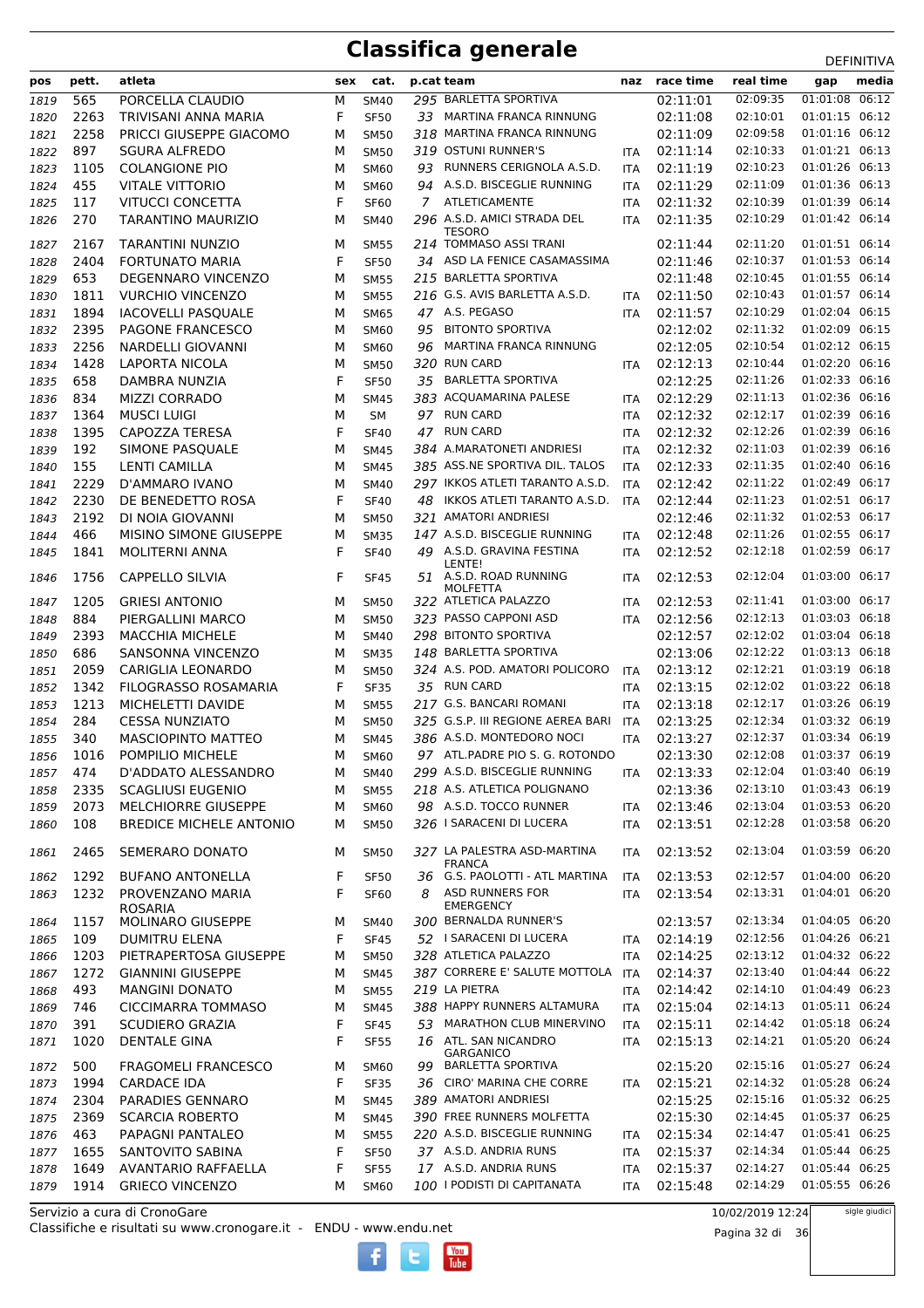| pos  | pett.       | atleta                      | sex    | cat.        |    | p.cat team                                    | naz        | race time            | real time            | -----------<br>media<br>gap      |
|------|-------------|-----------------------------|--------|-------------|----|-----------------------------------------------|------------|----------------------|----------------------|----------------------------------|
|      | 502         | <b>GASPARI CLAUDIA</b>      | F      |             |    | 37 BARLETTA SPORTIVA                          |            | 02:15:48             | 02:14:41             | 01:05:55 06:26                   |
| 1880 | 697         |                             |        | <b>SF35</b> |    | 221 A.S.D. ANDRIA RUNS                        | <b>ITA</b> | 02:15:49             | 02:14:41             | 01:05:56 06:26                   |
| 1881 |             | <b>CIOCE PIETRO</b>         | м      | <b>SM55</b> |    | 50 ATLETICA MONOPOLI                          |            |                      | 02:15:43             | 01:05:57 06:26                   |
| 1882 | 1510        | SILVESTRI LUCREZIA          | F      | <b>SF40</b> |    | 329 RUN CARD                                  | ITA        | 02:15:50             | 02:14:29             | 01:05:58 06:26                   |
| 1883 | 2131        | <b>FINIZIO ALDO</b>         | M      | <b>SM50</b> |    | 101 A.S. PEGASO                               | <b>ITA</b> | 02:15:51             | 02:14:23             | 01:05:59 06:26                   |
| 1884 | 1896<br>806 | <b>TENACE NICOLA</b>        | M      | <b>SM60</b> |    | 330 RUNNERS DEL LEVANTE                       | <b>ITA</b> | 02:15:52             | 02:14:48             | 01:05:59 06:26                   |
| 1885 | 643         | COLAIANNI MAURIZIO          | M      | <b>SM50</b> |    | <b>BARLETTA SPORTIVA</b>                      | ITA        | 02:15:52<br>02:15:53 | 02:15:44             | 01:06:00 06:26                   |
| 1886 |             | DIBENEDETTO GIUSEPPE        | М<br>F | <b>SM65</b> | 48 | 16 A.S.D. RHBIKE TEAM                         |            | 02:15:54             |                      | 01:06:01 06:26                   |
| 1887 | 1310        | CONVERTINO GRAZIANA         |        | <b>SF</b>   |    | <b>RUN CARD</b>                               |            |                      | 02:15:00<br>02:15:37 | 01:06:03 06:26                   |
| 1888 | 2124        | <b>CITO VALERIA</b>         | F      | <b>SF45</b> | 54 | <b>SG BOSCO PALAGIANELLO</b>                  |            | 02:15:56<br>02:15:56 | 02:14:28             | 01:06:03 06:26                   |
| 1889 | 1456        | <b>TODARO PASQUALE</b>      | M      | <b>SM65</b> | 49 |                                               |            |                      |                      | 01:06:06 06:26                   |
| 1890 | 389         | PELLEGRINO MICHELE          | M      | <b>SM60</b> |    | 102 MARATHON CLUB MINERVINO                   | <b>ITA</b> | 02:15:59             | 02:14:54             |                                  |
| 1891 | 781         | <b>FAVIA GIUSEPPE</b>       | M      | <b>SM55</b> |    | 222 DREAM TEAM BARI                           | ITA        | 02:15:59             | 02:15:10             | 01:06:06 06:26                   |
| 1892 | 1920        | PICCHIRALLO MASSIMO         | M      | <b>SM45</b> |    | 391 I PODISTI DI CAPITANATA                   | <b>ITA</b> | 02:16:00             | 02:15:05             | 01:06:07 06:26                   |
| 1893 | 1027        | NARDELLA FILOMENA           | F      | <b>SF50</b> |    | 38 ATL. SAN NICANDRO<br><b>GARGANICO</b>      | <b>ITA</b> | 02:16:06             | 02:14:45             | 01:06:13 06:27                   |
| 1894 | 862         | CARRIERI PIETRO             | M      | <b>SM60</b> |    | 103 SG BOSCO PALAGIANELLO                     |            | 02:16:06             | 02:14:36             | 01:06:13 06:27                   |
| 1895 | 1843        | <b>RUSSO SABRINA</b>        | F      | <b>SF50</b> |    | 39 A.S.D. TRE CASALI                          | <b>ITA</b> | 02:16:07             | 02:15:13             | 01:06:14 06:27                   |
| 1896 | 377         | <b>LOSACCO PATRIZIA</b>     | F      | <b>SF40</b> |    | 51 A.MARATONETI ANDRIESI                      |            | 02:16:07             | 02:15:13             | 01:06:14 06:27                   |
| 1897 | 708         | MICCOLIS PAOLO              | M      | <b>SM50</b> |    | 331 A.S.D. NADIR ON THE ROAD -                |            | 02:16:07             | 02:15:13             | 01:06:14 06:27                   |
|      |             |                             |        |             |    | <b>PUT</b>                                    |            |                      |                      | 01:06:17 06:27                   |
| 1898 | 1930        | <b>TURBACCI DOMENICO</b>    | M      | SM60        |    | 104   PODISTI DI CAPITANATA                   | <b>ITA</b> | 02:16:10             | 02:14:47             |                                  |
| 1899 | 1905        | CASSANELLI VINCENZA         | F      | <b>SF55</b> |    | 18 I PODISTI DI CAPITANATA                    | <b>ITA</b> | 02:16:10             | 02:14:47             | 01:06:17 06:27                   |
| 1900 | 1942        | <b>MANTICO MADDALENA</b>    | F      | <b>SF55</b> |    | 19 A.S.D. RUN & FUN SAN SEVERO                | <b>ITA</b> | 02:16:13             | 02:16:05             | 01:06:20 06:27                   |
| 1901 | 1357        | <b>SERNIA RAFFAELE</b>      | M      | <b>SM60</b> |    | 105 RUN CARD                                  | ITA        | 02:16:13             | 02:14:49             | 01:06:20 06:27                   |
| 1902 | 1650        | <b>BALZANELLI IOLANDA</b>   | F      | <b>SF40</b> |    | 52 A.S.D. ANDRIA RUNS                         | <b>ITA</b> | 02:16:21             | 02:15:10             | 01:06:28 06:27                   |
| 1903 | 198         | PISTILLO VINCENZO           | M      | <b>SM60</b> |    | 106 A.MARATONETI ANDRIESI                     | <b>ITA</b> | 02:16:22             | 02:14:57             | 01:06:29 06:27                   |
| 1904 | 1231        | SCARANO MARIA ROSARIA       | F      | <b>SF35</b> | 38 | ASD RUNNERS FOR<br><b>EMERGENCY</b>           | ITA        | 02:16:23             | 02:15:35             | 01:06:30 06:27                   |
| 1905 | 560         | RIZZI GIUSEPPE              | M      | <b>SM50</b> |    | 332 BARLETTA SPORTIVA                         | <b>ITA</b> | 02:16:26             | 02:16:26             | 01:06:33 06:27                   |
| 1906 | 2397        | PUGLIESE ANGELO DARIO       | М      | <b>SM</b>   | 98 | <b>BITONTO SPORTIVA</b>                       |            | 02:16:27             | 02:15:31             | 01:06:34 06:28                   |
| 1907 | 2113        | <b>VINCI PATRIZIA</b>       | F      | <b>SF40</b> |    | 53 ATLETICA MARTINA                           |            | 02:16:30             | 02:15:34             | 01:06:37 06:28                   |
| 1908 | 2115        | <b>SISTO MARTINO</b>        | M      | <b>SM55</b> |    | 223 ATLETICA MARTINA                          |            | 02:16:30             | 02:15:34             | 01:06:37 06:28                   |
| 1909 | 587         | <b>MARZELLA CHIARA</b>      | F      | <b>SF55</b> | 20 | <b>BARLETTA SPORTIVA</b>                      |            | 02:16:42             | 02:15:45             | 01:06:49 06:28                   |
| 1910 | 235         | DI CILLO PIERA              | F      | <b>SF40</b> |    | 54 FIAMMA OLIMPIA PALO                        | ITA        | 02:16:43             | 02:15:00             | 01:06:50 06:28                   |
| 1911 | 833         | FORTUNATO LORENZO           | M      | <b>SM55</b> |    | 224 ACQUAMARINA PALESE                        | <b>ITA</b> | 02:16:48             | 02:15:30             | 01:06:55 06:29                   |
| 1912 | 827         | SARDONE MARIANNA            | F      | <b>SF35</b> | 39 | ACQUAMARINA PALESE                            | ITA        | 02:16:48             | 02:15:31             | 01:06:55 06:29                   |
| 1913 | 2175        | <b>DENORA TOMMASO</b>       | М      | <b>SM65</b> | 50 | ATLETIC CLUB ALTAMURA                         |            | 02:16:50             | 02:16:31             | 01:06:57 06:29                   |
| 1914 | 1307        | <b>RUBINO ANNALISA</b>      | F      | SF          |    | 17 A.S.D. RHBIKE TEAM                         | <b>ITA</b> | 02:16:57             | 02:16:04             | 01:07:04 06:29                   |
| 1915 | 1311        | ROSSETTI FILIPPO            | M      | SΜ          | 99 | A.S.D. RHBIKE TEAM                            |            | 02:16:58             | 02:16:03             | 01:07:05 06:29                   |
| 1916 | 1651        | <b>BARILE MICHELE</b>       | M      | <b>SM60</b> |    | 107 A.S.D. ANDRIA RUNS                        | <b>ITA</b> | 02:16:58             | 02:15:48             | 01:07:05 06:29                   |
| 1917 | 147         | <b>LAGIOIA CHRISTIAN</b>    | М      | <b>SM45</b> |    | 392 TARANTO SPORTIVA                          | ITA        | 02:17:02             | 02:16:37             | 01:07:09 06:29                   |
| 1918 | 1160        | <b>GILIO ANDREA</b>         | M      | SM65        |    | 51 BERNALDA RUNNER'S                          | ITA        | 02:17:05             | 02:16:18             | 01:07:12 06:29                   |
| 1919 | 944         | <b>ARCIERI MARIO</b>        | м      | <b>SM55</b> |    | 225 ASD 'LIBERI PODISTI                       | <b>ITA</b> | 02:17:08             | 02:17:00             | 01:07:15 06:29                   |
|      |             |                             |        |             |    | ABRUZZESI'                                    |            |                      |                      |                                  |
| 1920 | 682         | <b>MORANO GIUSEPPE</b>      | М      | SM45        |    | 393 BARLETTA SPORTIVA                         |            | 02:17:15             | 02:16:32             | 01:07:22 06:30                   |
| 1921 | 2072        | <b>CRISANTE GIANLUCA</b>    | М      | <b>SM50</b> |    | 333 A.S.D. TOCCO RUNNER                       | ITA        | 02:17:22             | 02:16:22             | 01:07:29 06:30                   |
| 1922 | 2200        | <b>LOPETUSO GRAZIA</b>      | F      | <b>SF35</b> |    | 40 AMATORI ANDRIESI<br>394 TOMMASO ASSI TRANI |            | 02:17:33             | 02:16:25             | 01:07:40 06:31<br>01:07:56 06:31 |
| 1923 | 2237        | DILERNIA FRANCESCO          | М      | <b>SM45</b> |    |                                               |            | 02:17:49             | 02:16:10             |                                  |
| 1924 | 2462        | <b>MAZZOLI ETTORE</b>       | M      | <b>SM50</b> |    | 334 ASD RUNNING CLUB TORRE<br><b>MAGGIORE</b> |            | 02:17:49             | 02:16:10             | 01:07:56 06:31                   |
| 1925 | 2460        | LIPARTITI GIOVANNI          | M      | SM50        |    | 335 ASD RUNNING CLUB TORRE                    |            | 02:17:49             | 02:16:10             | 01:07:56 06:31                   |
|      |             |                             |        |             |    | MAGGIORE<br>226 RUNNING CLUB                  |            |                      | 02:16:11             | 01:07:56 06:31                   |
| 1926 | 1055        | <b>MUSCATELLI SALVATORE</b> | М      | <b>SM55</b> |    | <b>TORREMAGGIORE</b>                          | <b>ITA</b> | 02:17:49             |                      |                                  |
| 1927 | 342         | PIARULLI DONATELLA          | F      | <b>SF45</b> |    | 55 A.S.D. MONTEDORO NOCI                      | <b>ITA</b> | 02:17:49             | 02:16:11             | 01:07:56 06:31                   |
|      |             | <b>FLORIANA</b>             |        |             |    |                                               |            |                      |                      |                                  |
| 1928 | 2455        | <b>CARONE RAFFAELE</b>      | м      | <b>SM50</b> |    | 336 ASD RUNNING CLUB TORRE<br><b>MAGGIORE</b> |            | 02:17:50             | 02:16:10             | 01:07:57 06:31                   |
| 1929 | 2409        | SIMONE GIOVANNA             | F      | <b>SF50</b> |    | 40 ASD LA FENICE CASAMASSIMA                  |            | 02:17:50             | 02:16:11             | 01:07:57 06:31                   |
| 1930 | 1788        | LI BERGOLI MICHELE          | М      | <b>SM55</b> |    | 227 AMICI DEL CAMMINO BARLETTA ITA            |            | 02:17:58             | 02:16:40             | 01:08:05 06:32                   |
| 1931 | 158         | CAPALBI PASQUALE            | M      | <b>SM40</b> |    | 301 BARLETTA SPORTIVA                         | <b>ITA</b> | 02:18:01             | 02:17:49             | 01:08:08 06:32                   |
| 1932 | 1916        | <b>MORANO MASSIMO</b>       | М      | <b>SM60</b> |    | 108   PODISTI DI CAPITANATA                   | <b>ITA</b> | 02:18:03             | 02:16:40             | 01:08:10 06:32                   |
| 1933 | 1338        | <b>GIRARDI ISABELLA</b>     | F      | <b>SF45</b> |    | 56 RUN CARD                                   | <b>ITA</b> | 02:18:11             | 02:17:57             | 01:08:18 06:32                   |
| 1934 | 2365        | <b>RUGGIO FAUSTO</b>        | М      | <b>SM50</b> |    | 337 S.S. A.V.I.S. SPORT NOVOLI                | <b>ITA</b> | 02:18:16             | 02:17:58             | 01:08:23 06:33                   |
| 1935 | 359         | SANTORO FRANCESCO           | М      | <b>SM65</b> |    | 52 A.S. QUELLI DELLA PINETA                   | ITA        | 02:18:24             | 02:17:15             | 01:08:31 06:33                   |
| 1936 | 1642        | PASTORE GAETANO             | М      | <b>SM55</b> |    | 228 A.S.D. BARLETTA SPORTIVA                  |            | 02:18:25             | 02:17:16             | 01:08:32 06:33                   |
| 1937 | 1449        | CATALANO GIOVANNA           | F      | <b>SF40</b> |    | 55 MARTINA FRANCA RINNUNG                     |            | 02:18:25             | 02:17:21             | 01:08:32 06:33                   |
| 1938 | 597         | LIONETTI LUIGI              | М      | <b>SM50</b> |    | 338 BARLETTA SPORTIVA                         |            | 02:18:32             | 02:18:07             | 01:08:39 06:33                   |
| 1939 | 1547        | PISTILLO LUCIA              | F      | <b>SF50</b> |    | 41 POD. CANUSIUM 2004                         | ITA        | 02:18:32             | 02:17:31             | 01:08:39 06:33                   |

 $\begin{bmatrix}\n\frac{\text{Vou}}{\text{Iube}}\n\end{bmatrix}$ 

Classifiche e risultati su www.cronogare.it - ENDU - www.endu.net Servizio a cura di CronoGare

10/02/2019 12:24

Pagina 33 di 36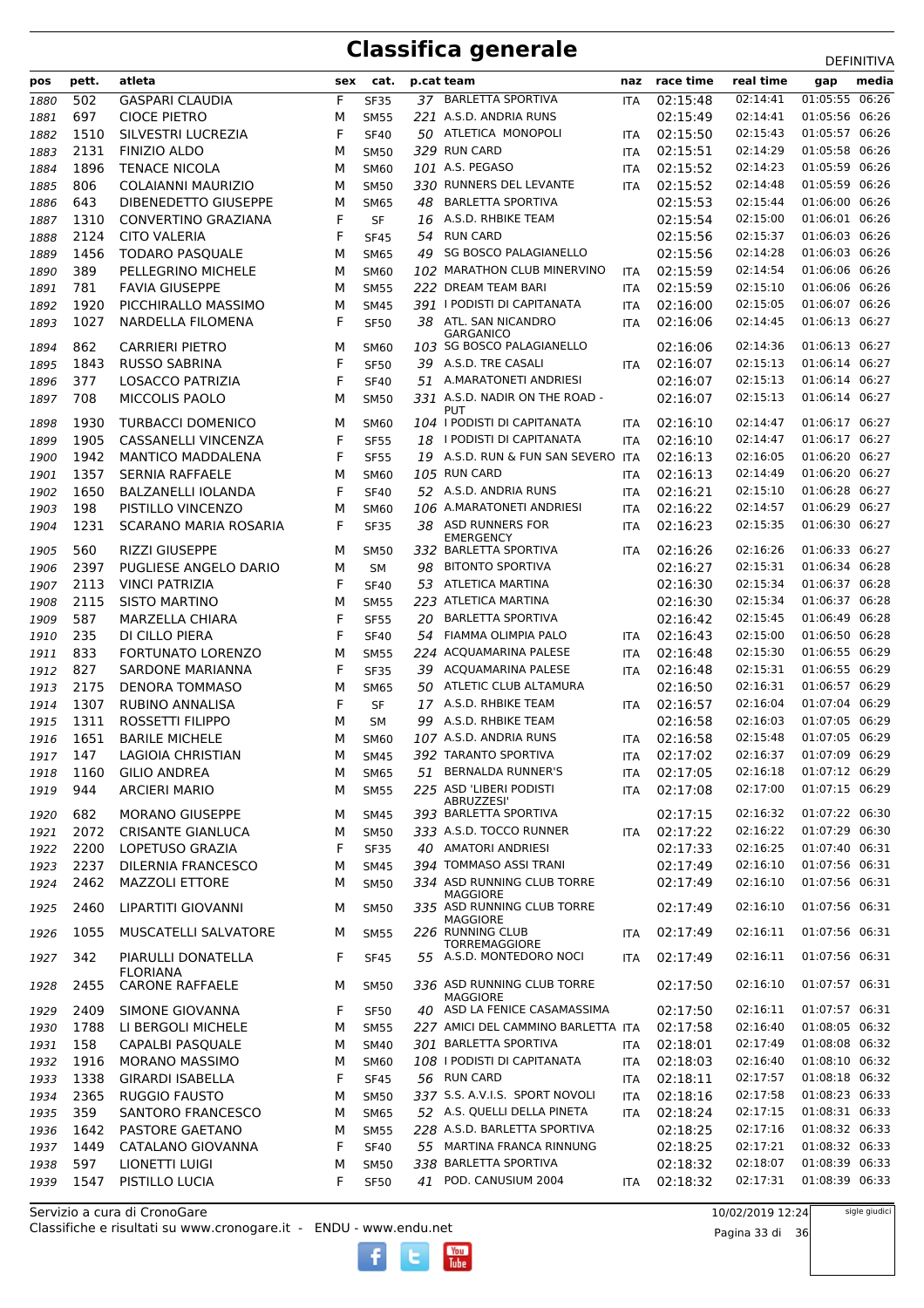|      |       |                               |     |             |    |                                           |            |           |           | <b>ת יוויווים</b> |
|------|-------|-------------------------------|-----|-------------|----|-------------------------------------------|------------|-----------|-----------|-------------------|
| pos  | pett. | atleta                        | sex | cat.        |    | p.cat team                                | naz        | race time | real time | media<br>gap      |
| 1940 | 1603  | DE SERIO GIUSEPPE             | М   | <b>SM50</b> |    | 339 ATLETICA ADELFIA                      | ITA        | 02:18:38  | 02:17:41  | 01:08:45<br>06:34 |
| 1941 | 1615  | PROCACCIO ROSALBA             | F   | <b>SF45</b> |    | 57 ATLETICA ADELFIA                       | <b>ITA</b> | 02:18:40  | 02:17:43  | 01:08:47 06:34    |
| 1942 | 1400  | <b>GUSTAVSSON ANDREA</b>      | F   | <b>SF35</b> | 41 | <b>LUCANI FREE RUNNERS</b>                |            | 02:18:49  | 02:16:18  | 01:08:56 06:34    |
| 1943 | 1399  | <b>DEMARTINO RUGGERO</b>      | м   | <b>SM50</b> |    | 340 RUN CARD                              | <b>ITA</b> | 02:18:54  | 02:17:45  | 01:09:01 06:34    |
| 1944 | 1551  | <b>MONTEMURRO CIRO</b>        | м   | <b>SM50</b> |    | 341 A.S. DOF AMATORI TURI                 |            | 02:18:57  | 02:18:45  | 01:09:04 06:35    |
| 1945 | 1057  | <b>NIRO MATTEO</b>            | м   | <b>SM50</b> |    | 342 RUNNING CLUB                          | ITA        | 02:19:04  | 02:17:25  | 01:09:11 06:35    |
|      |       |                               |     |             |    | <b>TORREMAGGIORE</b>                      |            |           |           |                   |
| 1946 | 869   | LAVIERI ANGELA                | F   | <b>SF35</b> |    | 42 S.S.D. TELESIA RUNNING TEAM            | <b>ITA</b> | 02:19:09  | 02:17:55  | 01:09:16 06:35    |
| 1947 | 871   | <b>CIERVO AURELIANO</b>       | M   | SM45        |    | 395 S.S.D. TELESIA RUNNING TEAM           | <b>ITA</b> | 02:19:11  | 02:17:56  | 01:09:18 06:35    |
| 1948 | 1847  | LIONETTI ANGELO               | M   | <b>SM35</b> |    | 149 G.S.P. III REGIONE AEREA BARI         | <b>ITA</b> | 02:19:11  | 02:17:50  | 01:09:18 06:35    |
| 1949 | 459   | SINIGAGLIA GIANNA             | F   | <b>SF60</b> | 9  | A.S.D. BISCEGLIE RUNNING                  | <b>ITA</b> | 02:19:14  | 02:18:06  | 01:09:21 06:35    |
| 1950 | 367   | <b>LOSETO FRANCESCO</b>       | M   | <b>SM60</b> |    | 109 A.S. QUELLI DELLA PINETA              | ITA        | 02:19:25  | 02:18:16  | 01:09:32 06:36    |
| 1951 | 282   | <b>LEO VALENTINA</b>          | F   | <b>SF35</b> |    | 43 G.S.ATLETICA AMATORI                   | <b>ITA</b> | 02:19:28  | 02:18:21  | 01:09:35 06:36    |
| 1952 | 176   | <b>PIANCONE GIUSEPPE</b>      | м   | SM60        |    | CORATO<br>110 G.S.ATLETICA AMATORI        | ITA        | 02:19:29  | 02:18:22  | 01:09:36 06:36    |
|      |       |                               |     |             |    | CORATO                                    |            |           |           |                   |
| 1953 | 169   | <b>FARIELLO GIUSEPPE</b>      | м   | <b>SM40</b> |    | 302 G.S.ATLETICA AMATORI                  | <b>ITA</b> | 02:19:29  | 02:18:22  | 01:09:36 06:36    |
|      |       |                               |     |             |    | <b>CORATO</b>                             |            |           | 02:18:52  | 01:09:46 06:37    |
| 1954 | 792   | SCIACQUA ANTONIO              | М   | <b>SM50</b> |    | 343 RUNNERS DEL LEVANTE                   | <b>ITA</b> | 02:19:39  |           |                   |
| 1955 | 573   | PATRUNO NUNZIA                | F   | <b>SF55</b> | 21 | <b>BARLETTA SPORTIVA</b>                  |            | 02:19:40  | 02:19:23  | 01:09:47 06:37    |
| 1956 | 462   | RAIMONDI ELISABETTA           | F   | <b>SF60</b> |    | 10 A.S.D. BISCEGLIE RUNNING               | ITA        | 02:19:45  | 02:18:37  | 01:09:52 06:37    |
| 1957 | 978   | <b>MAZZILLI VITO</b>          | м   | <b>SM60</b> |    | 111 G.S. ATL. SAN FERDINANDO              | <b>ITA</b> | 02:20:03  | 02:18:32  | 01:10:10 06:38    |
| 1958 | 1827  | PACIOLLA MICHELE              | м   | <b>SM45</b> |    | 396 ASD RUNNING CASSANO                   | <b>ITA</b> | 02:20:20  | 02:19:20  | 01:10:27 06:39    |
| 1959 | 1816  | <b>BASILE NICOLA</b>          | м   | <b>SM50</b> |    | VENTI18<br>344 ASD RUNNING CASSANO        | <b>ITA</b> | 02:20:20  | 02:19:28  | 01:10:27 06:39    |
|      |       |                               |     |             |    | VENTI18                                   |            |           |           |                   |
| 1960 | 2038  | NATALIZIO CLAUDIO             | м   | <b>SM55</b> |    | 229 NUOVA ATLETICA COPERTINO              | <b>ITA</b> | 02:20:50  | 02:20:15  | 01:10:57 06:40    |
| 1961 | 1171  | MANUNZA GIANLUCA              | M   | <b>SM50</b> |    | 345 ASD 'VINI FANTINI'                    | <b>ITA</b> | 02:21:02  | 02:20:44  | 01:11:09 06:41    |
| 1962 | 1786  | <b>CINQUE MARIA</b>           | F   | <b>SF50</b> |    | 42 AMICI DEL CAMMINO BARLETTA ITA         |            | 02:21:24  | 02:20:05  | 01:11:31 06:42    |
| 1963 | 279   | DE PALMA MARCO                | м   | <b>SM50</b> |    | 346 G.S.ATLETICA AMATORI                  | ITA        | 02:21:36  | 02:20:29  | 01:11:43 06:42    |
|      |       |                               |     |             |    | CORATO                                    |            |           |           |                   |
| 1964 | 59    | SANSOLINO VITO                | м   | <b>SM60</b> |    | 112 A.S. AMATORI PUTIGNANO                | <b>ITA</b> | 02:21:56  | 02:20:39  | 01:12:03 06:43    |
| 1965 | 2407  | PASTORE MARIA ROSARIA         | F   | <b>SF50</b> |    | 43 ASD LA FENICE CASAMASSIMA              |            | 02:21:56  | 02:20:47  | 01:12:03 06:43    |
| 1966 | 1764  | DI GIORGIO ANNALISA           | F   | <b>SF40</b> |    | 56 A.S.D. ROAD RUNNING<br><b>MOLFETTA</b> |            | 02:21:56  | 02:21:16  | 01:12:03 06:43    |
| 1967 | 582   | NAPOLETANO GAETANO            | м   | SM50        |    | 347 BARLETTA SPORTIVA                     | ITA        | 02:22:06  | 02:21:37  | 01:12:13 06:44    |
| 1968 | 190   | <b>VIRGILIO VINCENZO</b>      | М   | <b>SM70</b> |    | 18 A.MARATONETI ANDRIESI                  | <b>ITA</b> | 02:22:19  | 02:20:52  | 01:12:26 06:44    |
| 1969 | 78    | <b>BERTERAMO FRANCESCO</b>    | м   | <b>SM70</b> |    | 19 A.S. CULTURALE POD. S.                 | <b>ITA</b> | 02:22:20  | 02:20:54  | 01:12:27 06:44    |
|      |       |                               |     |             |    | <b>STEFANO</b>                            |            |           |           |                   |
| 1970 | 2193  | DI PALMA NICOLA               | м   | <b>SM55</b> |    | 230 AMATORI ANDRIESI                      |            | 02:22:26  | 02:20:57  | 01:12:33 06:45    |
| 1971 | 2312  | <b>RELLA SANTOLO</b>          | м   | <b>SM50</b> |    | 348 AMATORI ANDRIESI                      |            | 02:22:26  | 02:20:45  | 01:12:33 06:45    |
| 1972 | 939   | <b>RIVETTI FRANCESCO</b>      | м   | <b>SM60</b> |    | 113 ASD REGGIA RUNNING                    | ITA        | 02:22:29  | 02:21:28  | 01:12:36 06:45    |
| 1973 | 1163  | <b>ELETTO ANNA</b>            | F   | <b>SF50</b> | 44 | <b>BERNALDA RUNNER'S</b>                  | <b>ITA</b> | 02:22:30  | 02:22:04  | 01:12:37 06:45    |
| 1974 | 1654  | LA STELLA ROSA                | F   | <b>SF45</b> |    | 58 A.S.D. ANDRIA RUNS                     | <b>ITA</b> | 02:22:31  | 02:21:27  | 01:12:38 06:45    |
| 1975 | 1653  | <b>DIOMEDE ANNA</b>           | F   | <b>SF50</b> |    | 45 A.S.D. ANDRIA RUNS                     | ITA        | 02:22:32  | 02:21:27  | 01:12:39 06:45    |
| 1976 | 1092  | <b>TOZZI MICHELE VINCENZO</b> | М   | <b>SM55</b> |    | 231 ASD GYMNASIUM 2010                    | ITA        | 02:22:32  | 02:22:32  | 01:12:39 06:45    |
|      |       |                               |     |             |    | <b>ISCHITELLA</b>                         |            |           |           |                   |
| 1977 | 1432  | RAO YOUJIA                    | F   | <b>SF40</b> |    | 57 RUN CARD                               | <b>ITA</b> | 02:22:37  | 02:21:37  | 01:12:44 06:45    |
| 1978 | 775   | <b>QUISTELLI VITANTONIO</b>   | М   | <b>SM60</b> |    | 114 DREAM TEAM BARI                       | ITA        | 02:22:39  | 02:21:50  | 01:12:46 06:45    |
| 1979 | 687   | <b>SCOMMEGNA ANNAMARIA</b>    | F   | <b>SF40</b> |    | 58 BARLETTA SPORTIVA                      | <b>ITA</b> | 02:23:00  | 02:21:52  | 01:13:07 06:46    |
| 1980 | 2440  | MOZZO SABINA                  | F   | <b>SF45</b> | 59 | MARGHERITA DI SAVOIA                      |            | 02:23:15  | 02:22:09  | 01:13:22 06:47    |
| 1981 | 2438  | <b>IODICE GIUSEPPE</b>        | м   | <b>SM55</b> |    | RUNNERS<br>232 MARGHERITA DI SAVOIA       |            | 02:23:16  | 02:22:11  | 01:13:23 06:47    |
|      |       |                               |     |             |    | <b>RUNNERS</b>                            |            |           |           |                   |
| 1982 | 2079  | <b>MURANO FRANCO</b>          | м   | <b>SM50</b> |    | 349 ATLETICA PALAZZO                      | <b>ITA</b> | 02:23:34  | 02:23:34  | 01:13:41 06:48    |
| 1983 | 1652  | <b>CANNONE GIOVANNI</b>       | М   | <b>SM50</b> |    | 350 A.S.D. ANDRIA RUNS                    | ITA        | 02:23:45  | 02:22:39  | 01:13:52 06:48    |
| 1984 | 977   | DAGNELLO VINCENZO             | М   | <b>SM70</b> |    | 20 G.S. ATL. SAN FERDINANDO               | <b>ITA</b> | 02:23:45  | 02:22:29  | 01:13:52 06:48    |
| 1985 | 983   | ARGENTIERE MARGHERITA         | F   | <b>SF45</b> |    | 60 G.S. ATL. SAN FERDINANDO               | <b>ITA</b> | 02:23:46  | 02:22:33  | 01:13:53 06:48    |
| 1986 | 887   | LATTANZIO ANGELA              | F   | <b>SF40</b> |    | 59 9,92 RUNNING ASD                       | ITA        | 02:23:48  | 02:22:46  | 01:13:55 06:48    |
| 1987 | 2042  | <b>VETRANO MARIA IVANA</b>    | F   | <b>SF60</b> |    | 11 NUOVA ATLETICA COPERTINO               | <b>ITA</b> | 02:24:31  | 02:23:55  | 01:14:38 06:50    |
| 1988 | 1039  | RONCHITELLI FRANCESCO         | м   | <b>SM55</b> |    | 233 ATLETICA TRINITAPOLI                  | ITA        | 02:24:37  | 02:23:50  | 01:14:44 06:51    |
| 1989 | 449   | DI LEO LEONARDO               | М   | <b>SM45</b> |    | 397 A.S.D. BISCEGLIE RUNNING              | <b>ITA</b> | 02:24:37  | 02:23:54  | 01:14:44 06:51    |
| 1990 | 1991  | <b>ABDALLAH SAMIRA</b>        | F   | SF          |    | 18 CIRO' MARINA CHE CORRE                 | <b>ITA</b> | 02:24:37  | 02:23:48  | 01:14:45 06:51    |
| 1991 | 1793  | <b>STANGA GIUSEPPE</b>        | М   | <b>SM60</b> |    | 115 AMICI DEL CAMMINO BARLETTA ITA        |            | 02:25:16  | 02:23:58  | 01:15:23 06:53    |
| 1992 | 2356  | <b>CAPPIELLO MATTIA</b>       | М   | <b>SM55</b> |    | 234 I SARACENI DI LUCERA                  | <b>ITA</b> | 02:25:40  | 02:24:17  | 01:15:47 06:54    |
|      | 2116  | <b>BUCCIROSSO ANDREA</b>      | М   | SM          |    | 100 I PODISTI DI CAPITANATA               |            | 02:26:08  | 02:25:09  | 01:16:16 06:55    |
| 1993 |       |                               |     |             |    | 21 ASD I LUPI D'ABRUZZO                   |            |           | 02:25:55  | 01:16:17 06:55    |
| 1994 | 960   | DI TORO ALFONSO               | М   | <b>SM70</b> |    |                                           | <b>ITA</b> | 02:26:10  |           |                   |
| 1995 | 967   | <b>TUCCI ENRICO</b>           | м   | <b>SM45</b> |    | 398 ASD TIGER RUNNING CLUB                | ITA        | 02:26:23  | 02:26:14  | 01:16:30 06:56    |
| 1996 | 989   | DE CATA NICOLA GIUSEPPE       | м   | <b>SM55</b> |    | 235 A.S.D. ATL. PADRE PIO S.G.R.          |            | 02:26:33  | 02:25:12  | 01:16:40 06:56    |
| 1997 | 1630  | <b>BIZZOCA GRAZIA</b>         | F   | <b>SF45</b> |    | 61 BARLETTA SPORTIVA                      | <b>ITA</b> | 02:26:34  | 02:26:03  | 01:16:41 06:56    |
| 1998 | 2437  | DI PACE MICHELE               | м   | <b>SM55</b> |    | 236 MARGHERITA DI SAVOIA                  |            | 02:26:34  | 02:25:25  | 01:16:41 06:56    |

 $\begin{bmatrix} \frac{\text{Vou}}{\text{Iube}} \end{bmatrix}$ 

Classifiche e risultati su www.cronogare.it - ENDU - www.endu.net Servizio a cura di CronoGare

10/02/2019 12:24

Pagina 34 di 36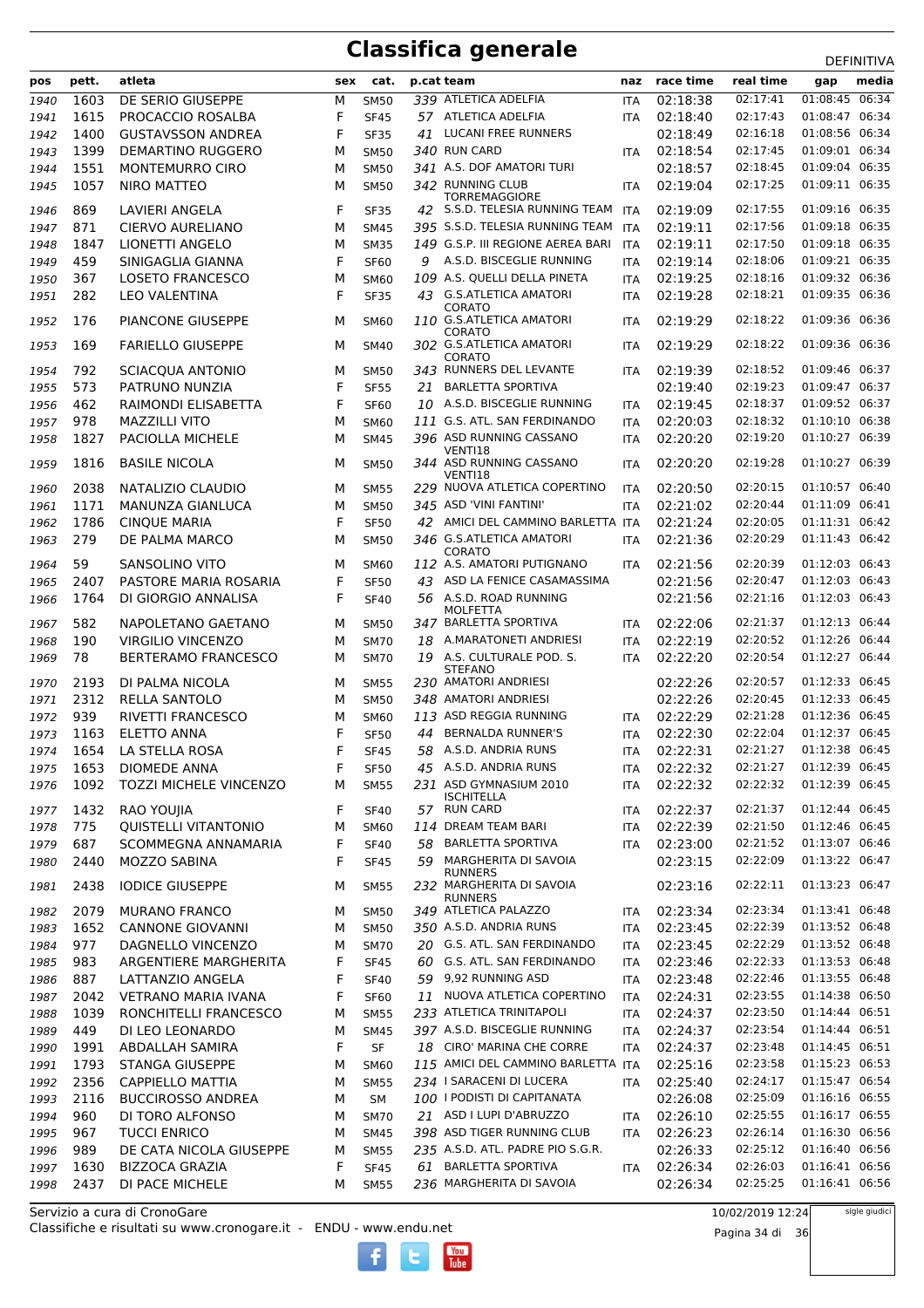**pos pett. atleta sex cat. p.cat team naz race time real time gap media RUNNERS**  1631 CIPOLLETTA IVANO M SM45 *399* BARLETTA SPORTIVA 02:26:35 02:25:16 01:16:42 06:56 395 FUCCI FRANCESCO PAOLO M SM55 *237* ATLETICA DISFIDA DI BARLETTA ITA 02:26:37 02:26:18 01:16:44 06:56 DE FAZIO ANTONIO M SM70 A.S. CULTURALE POD. S. *22* ITA 02:26:37 02:25:11 01:16:44 06:56 STEFANO<br>AMATORI ANDRIESI 2302 LOVAGLIO FRANCESCO M SM50 *351* AMATORI ANDRIESI 02:27:20 02:25:39 01:17:27 06:59 2333 PETRUZZELLI CRISTINA F SF55 *22* A.S. ATLETICA POLIGNANO 02:27:36 02:26:52 01:17:43 06:59 980 CARBONARA ANNA MARIA F SF55 *23* G.S. ATL. SAN FERDINANDO ITA 02:27:41 02:26:27 01:17:48 06:59 1784 CARBONE LUCIA F SF55 *24* AMICI DEL CAMMINO BARLETTA 02:27:41 02:26:41 01:17:48 07:00 1785 CINQUE DAMIANA F SF55 *25* AMICI DEL CAMMINO BARLETTA ITA 02:27:42 02:26:24 01:17:49 07:00 601 LAPORTA DOMENICO M SM55 *238* BARLETTA SPORTIVA 02:27:47 02:27:30 01:17:54 07:00 655 DE NUCCIO MAURIZIO M SM45 *400* BARLETTA SPORTIVA 02:27:48 02:26:46 01:17:55 07:00 1184 LEONE ENRICO M SM50 *352* ASD RUNNERS PESCARA ITA 02:27:52 02:27:14 01:17:59 07:00 1457 TODARO VITO M SM70 *23* SG BOSCO PALAGIANELLO 02:27:52 02:26:24 01:17:59 07:00 1186 SAMMARONE TERESA F SF40 *60* ASD RUNNERS PESCARA ITA 02:27:53 02:27:15 01:18:00 07:00 DI PERSIO MARISA F SF50 VALORE SALUTE, FORTI E *46* ITA 02:27:54 02:27:14 01:18:01 07:00 VELOCI 2457 CARBONE RAFFAELE M SM75 *5* MARATHON CLUB MINERVINO ITA 02:28:19 02:27:49 01:18:26 07:01 2338 ZUPO ANTONIO M SM65 *53* A.S. ATLETICA POLIGNANO 02:29:17 02:28:49 01:19:24 07:04 231 TETRO MICHELA F SF40 *61* FIAMMA OLIMPIA PALO ITA 02:29:20 02:28:20 01:19:27 07:04 229 COLASANTO MARIANNA F SF40 *62* FIAMMA OLIMPIA PALO ITA 02:29:21 02:28:20 01:19:28 07:04 442 MILONE GAETANO M SM70 *24* FREE RUNNERS MOLFETTA ITA 02:29:25 02:29:09 01:19:32 07:04 1620 CALDAROLA PAOLO M SM55 *239* FREE RUNNERS MOLFETTA ITA 02:29:27 02:28:07 01:19:34 07:05 631 DINUZZI MICHELE M SM50 *353* BARLETTA SPORTIVA 02:30:21 02:28:53 01:20:28 07:07 348 PANEBIANCO NICOLA M SM60 *116* DREAM TEAM BARI ITA 02:30:41 02:29:38 01:20:48 07:08 349 PAPARELLA VINCENZO M SM35 *150* DREAM TEAM BARI ITA 02:30:43 02:29:40 01:20:50 07:08 VALERIO CONCETTA F SF45 MARGHERITA DI SAVOIA *62* 02:30:43 02:29:38 01:20:50 07:08 RUNNERS 2441 PERRUCCI SAVINO M SM45 401 MARGHERITA DI SAVOIA RUNNERS *401* 02:30:43 02:29:36 01:20:50 07:08 BUFO ADDOLORATA F SF50 MARGHERITA DI SAVOIA *47* 02:30:43 02:29:38 01:20:50 07:08 RUNNERS RUSSO MICHELE M SM45 MARGHERITA DI SAVOIA *402* 02:30:44 02:29:38 01:20:51 07:08 RUNNERS 2345 LOVECCHIO LUIGI M SM65 *54* AVIS IN CORSA CONVERSANO 02:31:45 02:30:32 01:21:52 07:11 522 CIVITA DAVIDE M SM50 *354* BARLETTA SPORTIVA ITA 02:32:06 02:30:59 01:22:13 07:12 671 DICORATO ROSARIO LUIGI M SM60 *117* BARLETTA SPORTIVA 02:32:06 02:31:39 01:22:13 07:12 DI PAOLA GABRIELLA FILOMENA<br>PINTO ANNA F SF45 *63* S.S.D. TELESIA RUNNING TEAM ITA 02:32:10 02:30:55 01:22:17 07:12 669 PINTO ANNA F SF50 *48* BARLETTA SPORTIVA 02:32:26 02:31:24 01:22:33 07:13 46 CATALANO NICOLA M SM50 *355* A.S. AMATORI PUTIGNANO ITA 02:34:13 02:32:41 01:24:20 07:18 1204 BRESCIA MARIA PASQUALA F SF50 *49* ATLETICA PALAZZO ITA 02:34:22 02:33:10 01:24:29 07:18 756 SCALERA FRANCESCO M SM65 *55* HAPPY RUNNERS ALTAMURA ITA 02:34:55 02:33:23 01:25:02 07:20 2118 CAPANO ANTONIO M SM45 *403* RUN CARD ITA 02:35:15 02:34:12 01:25:22 07:21 794 LOPASSO GIANLUCA M SM45 *404* RUNNERS DEL LEVANTE ITA 02:35:23 02:34:19 01:25:30 07:21 2070 ALABRESE CRISTINA F SF35 *44* IKKOS ATLETI TARANTO A.S.D. ITA 02:35:35 02:34:10 01:25:42 07:22 581 PALMIERI CONCHITA MARIA F SF55 *26* BARLETTA SPORTIVA 02:35:48 02:34:51 01:25:55 07:23 1497 CORBACIO MICHELA F SF65 *2* ATLETICA MONOPOLI ITA 02:35:51 02:35:43 01:25:58 07:23 1950 ACCARRINO ANNA F SF45 *64* GR. POD. MONTE SANT'ANGELO ITA 02:35:57 02:34:54 01:26:05 07:23 1420 POLIDORO POMPEO M SM65 *56* RUN CARD ITA 02:36:27 02:35:05 01:26:34 07:24 516 CROCETTA LUCIA F SF50 *50* BARLETTA SPORTIVA 02:36:28 02:35:32 01:26:35 07:24 822 CICCIOMESSERE ANTONIO M SM55 *240* ACQUAMARINA PALESE ITA 02:36:37 02:35:23 01:26:44 07:25 823 COLELLA GIUSEPPE M SM60 *118* ACQUAMARINA PALESE ITA 02:36:38 02:35:22 01:26:45 07:25 1455 BARRATA COSIMA F SF55 *27* MARTINA FRANCA RINNUNG 02:36:43 02:35:38 01:26:50 07:25 776 DE LUCA LUIGI M SM70 *25* DREAM TEAM BARI ITA 02:38:14 02:37:11 01:28:21 07:29 2027 BILANZONE GAETANO M SM55 *241* NUOVA ATLETICA COPERTINO 02:38:34 02:37:59 01:28:41 07:30 979 GIORGIO LUCREZIA F SF60 *12* G.S. ATL. SAN FERDINANDO ITA 02:38:49 02:37:34 01:28:56 07:31 1358 CECERE MARGHERITA F SF45 *65* MARTINA FRANCA RINNUNG 02:40:44 02:39:39 01:30:51 07:37 836 IANNUZZI GIUSEPPE M SM50 *356* ACQUAMARINA PALESE ITA 02:41:02 02:39:49 01:31:09 07:37 NOBILE VINCENZO **DOMENICO**  M SM40 *303* NUOVA ATLETICA COPERTINO ITA 02:41:45 02:41:09 01:31:52 07:39 1892 DI NAUTA ROBERTA F SF *19* A.S. PEGASO ITA 02:42:58 02:41:30 01:33:05 07:43 1893 DI NAUTA ANTONIO M SM65 *57* A.S. PEGASO ITA 02:42:58 02:41:30 01:33:05 07:43 1648 ADDARIO FRANCO M SM50 *357* A.S.D. ANDRIA RUNS ITA 02:43:28 02:42:19 01:33:35 07:44 1656 STASI ROSA F SF55 *28* A.S.D. ANDRIA RUNS ITA 02:43:28 02:43:28 01:33:35 07:44 1556 FABIANO GIANFRANCO M SM45 *405* A.S.D. TRANI MARATHON ITA 02:43:57 02:43:57 01:34:04 07:46 935 DE GIOVANNI MICHELE M SM60 *119* ASD REGGIA RUNNING ITA 02:44:24 02:43:48 01:34:31 07:47 1574 LABBATE DOMENICO M SM70 *26* AVIS IN CORSA CONVERSANO ITA 02:44:24 02:43:12 01:34:31 07:47

Classifiche e risultati su www.cronogare.it - ENDU - www.endu.net Servizio a cura di CronoGare

10/02/2019 12:24

Pagina 35 di 36